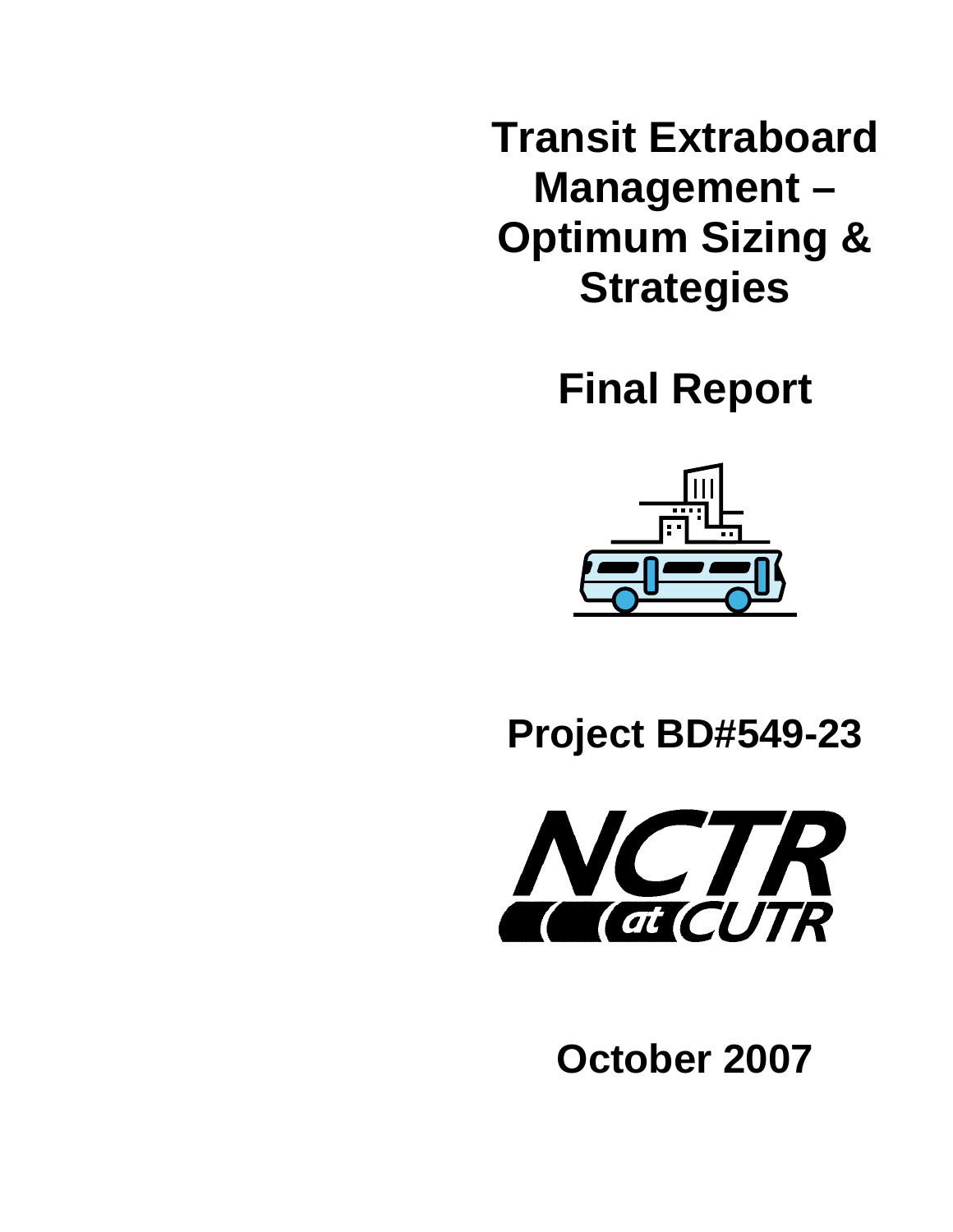# **Transit Extraboard Management – Optimum Sizing & Strategies Final Report**

**Project #BD549-23** 

Prepared for the Florida Department of Transportation Research Center



Prepared by the National Center for Transit Research (NCTR) Center for Urban Transportation Research University of South Florida



October 2007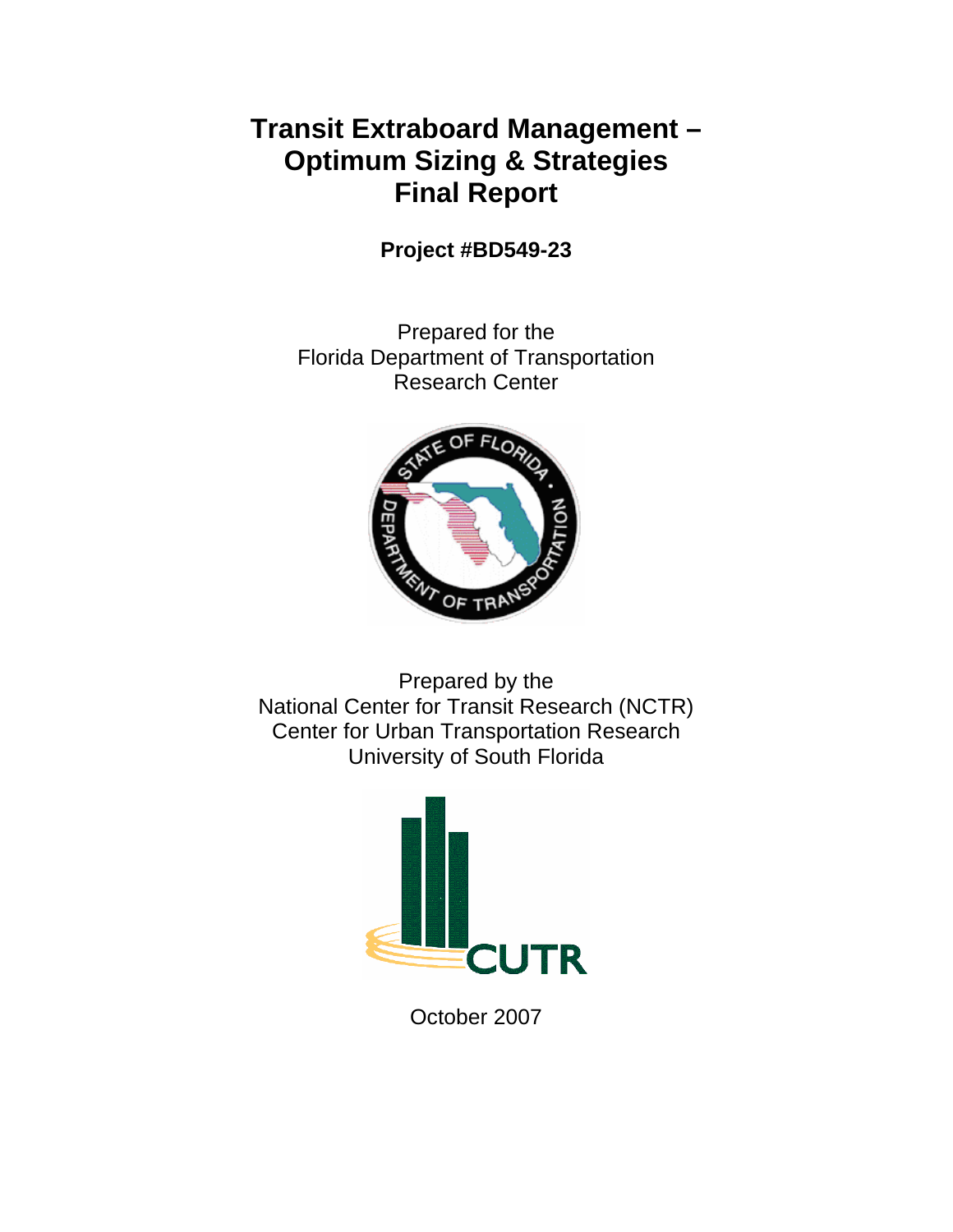## **Disclaimer**

The opinions, findings, and conclusions expressed in this publication are those of the authors and not necessarily those of the Florida Department of Transportation.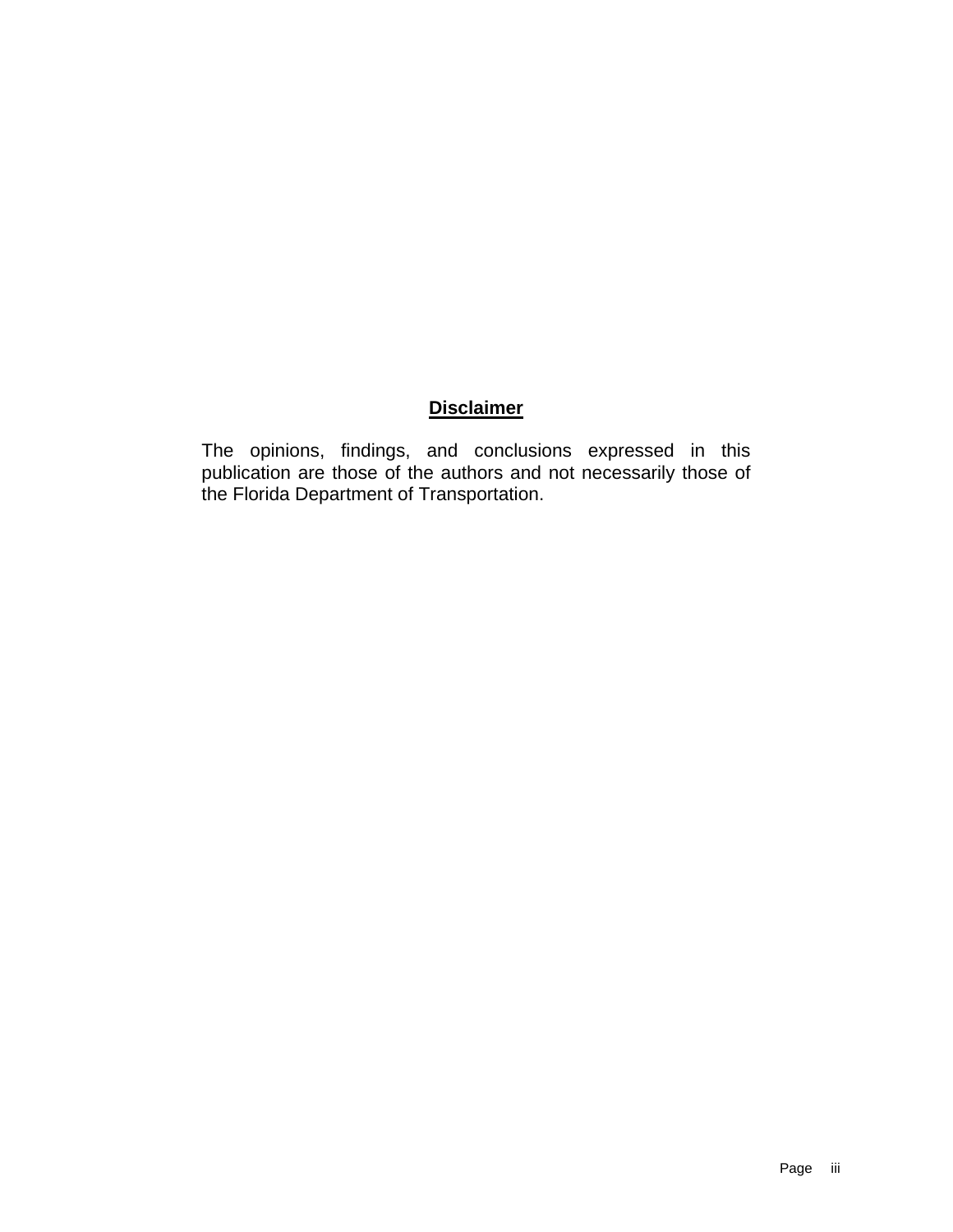| 1. Report No.<br>BD549-23/NCTR 777-07                                                                                                                    | 2. Government Accession No. | 3. Recipient's Catalog No.                                                                                                                                                                                                                                                                                                                                                                        |  |  |  |
|----------------------------------------------------------------------------------------------------------------------------------------------------------|-----------------------------|---------------------------------------------------------------------------------------------------------------------------------------------------------------------------------------------------------------------------------------------------------------------------------------------------------------------------------------------------------------------------------------------------|--|--|--|
| 4. Title and Subtitle<br>Transit Extraboard Management - Optimum Sizing &<br><b>Strategies</b>                                                           |                             | 5. Report Date<br>October 2007                                                                                                                                                                                                                                                                                                                                                                    |  |  |  |
|                                                                                                                                                          |                             | 6. Performing Organization Code                                                                                                                                                                                                                                                                                                                                                                   |  |  |  |
| 7. Author(s)<br>Christopher P. DeAnnuntis and William P. Morris                                                                                          |                             | 8. Performing Organization Report No.                                                                                                                                                                                                                                                                                                                                                             |  |  |  |
| 9. Performing Organization Name and Address<br>National Center For Transit Research (NCTR)                                                               |                             | 10. Work Unit No. (TRAIS)                                                                                                                                                                                                                                                                                                                                                                         |  |  |  |
| Center for Urban Transportation Research                                                                                                                 |                             | 11. Contract or Grant No.                                                                                                                                                                                                                                                                                                                                                                         |  |  |  |
| University of South Florida - CUT 100                                                                                                                    |                             | DTRS98-G-0032                                                                                                                                                                                                                                                                                                                                                                                     |  |  |  |
| 4202 East Fowler Avenue, Tampa, FL 33620                                                                                                                 |                             | BD549-23                                                                                                                                                                                                                                                                                                                                                                                          |  |  |  |
| 12. Sponsoring Agency Name and Address<br>Office of Research and Special Programs (RSPA)<br>U.S. Department of Transportation, Washington, D.C.<br>20590 |                             | 13. Type of Report and Period Covered                                                                                                                                                                                                                                                                                                                                                             |  |  |  |
|                                                                                                                                                          |                             | <b>Final Report</b>                                                                                                                                                                                                                                                                                                                                                                               |  |  |  |
|                                                                                                                                                          |                             | 14. Sponsoring Agency Code                                                                                                                                                                                                                                                                                                                                                                        |  |  |  |
| Florida Department of Transportation                                                                                                                     |                             |                                                                                                                                                                                                                                                                                                                                                                                                   |  |  |  |
| 605 Suwannee Street, MS 26, Tallahassee, FL 32399                                                                                                        |                             |                                                                                                                                                                                                                                                                                                                                                                                                   |  |  |  |
| 15. Supplementary Notes                                                                                                                                  |                             |                                                                                                                                                                                                                                                                                                                                                                                                   |  |  |  |
| 16. Abstract                                                                                                                                             |                             |                                                                                                                                                                                                                                                                                                                                                                                                   |  |  |  |
|                                                                                                                                                          |                             | The objective of this project is to summarize the process, and develop an application tool to<br>aid small to mid-size transit agencies in managing their extraboard. The application tool is<br>envisioned to work under an Excel environment to allow for easy data entry and model inputs.<br>Additionally, the project will explore practices at the State and Agency level for operator work |  |  |  |

While transit agencies attempt to employ sufficient regular bus operators to provide scheduled service, they also employ operators to cover work assignments that are temporarily unfilled because of vacations, illness or absences, as well as insufficient manpower, attrition (retirements, etc), or for work that is unassignable/open in the course of normal labor practices. Extraboard operations may be generally defined as the process of utilizing available manpower to perform work assignments in accordance with labor agreement provisions and work rules to ensure the provision of scheduled transit service. The challenge is to assign manpower to open scheduled work, ensuring scheduled service delivery with minimum cost. Significant cost savings can result from proper extraboard management.

period rules and experiences.

Ineffective practices can increase payment of unscheduled premiums and for unproductive time. Opportunities exist to improve the efficiency and effectiveness of extraboard management.

| 17. Key Word                                 |                                        |                                      | 18. Distribution Statement                   |            |           |  |
|----------------------------------------------|----------------------------------------|--------------------------------------|----------------------------------------------|------------|-----------|--|
| Extraboard, bus operators, scheduling,       |                                        |                                      | Available to the public through the National |            |           |  |
| operational issues, operational level model, |                                        |                                      | Technical Information Service (NTIS), 5285   |            |           |  |
|                                              | revenue hours                          |                                      | Port Royal Road, Springfield, VA 22161,      |            |           |  |
|                                              |                                        |                                      |                                              |            |           |  |
|                                              |                                        |                                      | (703) 487-4650, http://www.rtis.gov/, and    |            |           |  |
|                                              |                                        |                                      | through the NCTR web site at                 |            |           |  |
|                                              |                                        |                                      | http://www.cutr.usf.edu/                     |            |           |  |
|                                              |                                        |                                      |                                              |            |           |  |
|                                              | 19. Security Classif. (of this report) | 20. Security Classif. (of this page) |                                              | 21. No. of | 22. Price |  |
|                                              | Unclassified                           | Unclassified                         |                                              | Pages      |           |  |
|                                              |                                        |                                      |                                              | 73         |           |  |
|                                              |                                        |                                      |                                              |            |           |  |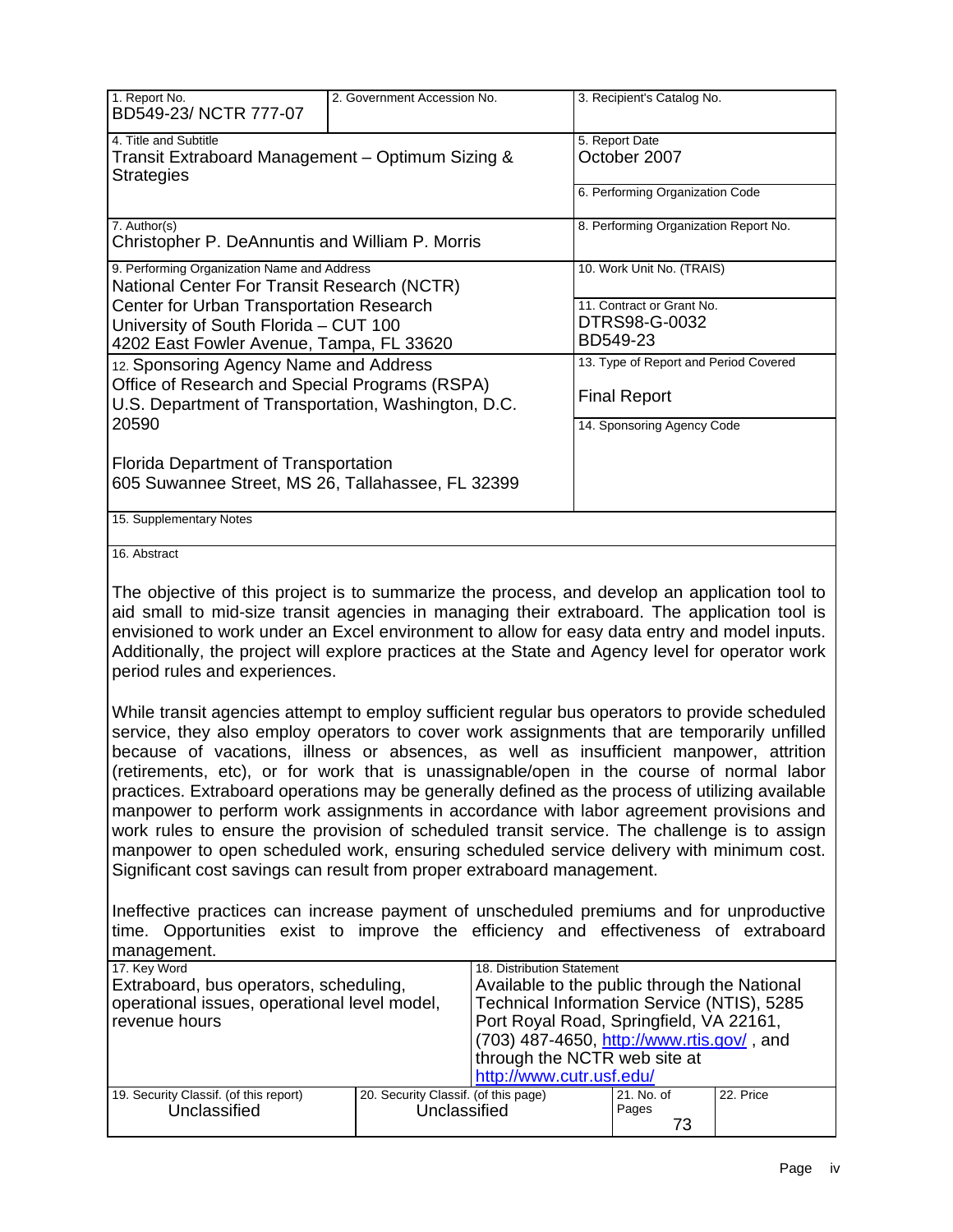## **EXECUTIVE SUMMARY**

#### **Problem and Objectives**

While transit agencies attempt to employ sufficient regular bus operators to provide scheduled service, they also employ operators to cover work assignments that are temporarily unfilled because of vacations, illness or absences, as well as insufficient manpower, attrition (retirements, etc), or for work that is unassignable/open in the course of normal labor practices. Put simply, an extraboard bus operator is another name for a back up driver. Extraboard operations may be generally defined as the process of utilizing available manpower to perform work assignments in accordance with labor agreement provisions and work rules to ensure the provision of scheduled transit service. The challenge is to assign manpower to open scheduled work, ensuring scheduled service delivery with minimum cost. Significant cost savings can result from proper extraboard management.

Four general parameters define extraboard management: available manpower; open work; labor agreement provisions, and work rules. For any given open work and given available manpower situation, there are normally several alternative decision paths. Such decisions are affected by two conditions: those established by prior actions of the transit system such as scheduling and work force planning; and those that change daily. Both have service delivery and/or financial implications. Opportunities exist to improve the efficiency and effectiveness of extraboard management.

The objective of this research is to summarize the process for and develop an application tool to aid small to mid-size transit agencies in managing their extraboard. The application tool is envisioned to work under an Excel environment to allow for easy data entry and model inputs. Additionally, the project will explore practices at the State and Agency level for operator work period rules and experiences.

#### **Findings**

Following a literature review and survey of 35 small, medium-sized and large transit agencies in the United States, NCTR researchers found the following:

• There is not a significant body of research on this topic.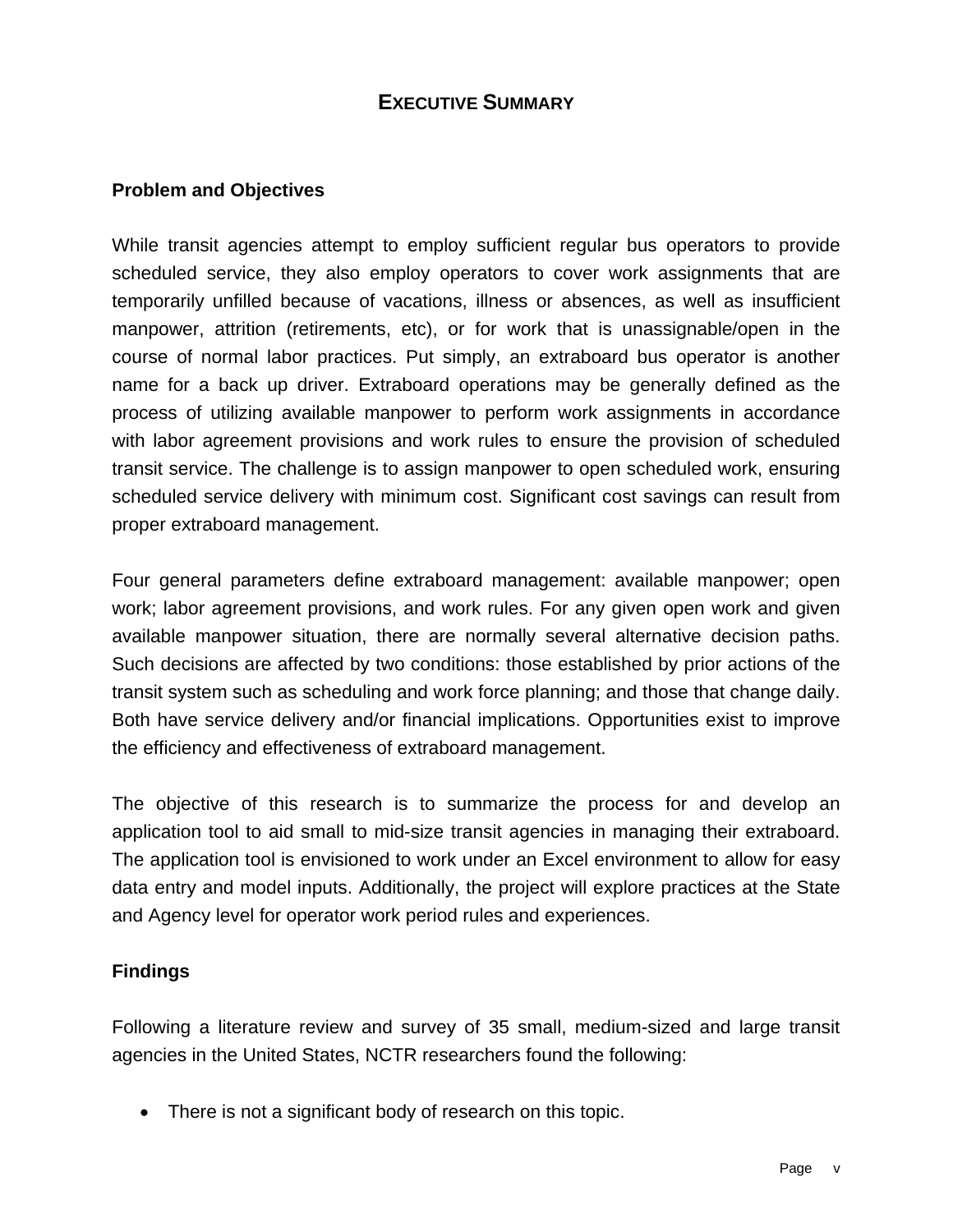- Previous research focused on overtime pay reduction.
- Although models and methodologies had been developed in previous research, they were tested on a specific transit system and were not validated for universal use by all transit systems.
- There are differences between large, medium-sized and small transit agencies in the percentage of extraboard operators to total operators. Larger transit agencies have a much higher percentage (20%) while small transit agencies have a much lower percentage (7%).
- Labor contracts do impact the size, functioning and management of the extraboard.
- Although many systems responding to the survey utilize automated scheduling software, not one of them has a module for extraboard management.
- Some systems indicated that they do not currently have an extraboard due to workforce availability shortages.
- Most systems use historical data and experience to determine the size of the extraboard.
- One transit system, the Dallas Area Rapid Transit, does employ a tool to determine extraboard sizing as well as overall workforce needs.
- The DART instrument is Excel-based and consists of data that is readily available in most transit agencies, meeting the requirements of this research.
- The DART instrument was applied to a Florida transit agency and the result validates the instrument as being usable for most small and medium-sized transit agencies.

## **Conclusions**

Consultations with operations managers in Florida revealed a number of complex circumstances regarding extraboard management, workforce recruitment and retention including:

- Absenteeism is more complex than in the past with the FMLA resulting in unpredictable and longer leaves of absence.
- Operator salaries in many Florida markets are not keeping pace with rising cost of living.
- In a hot job market, transit employees can either find higher paying jobs in the trucking industry or other sectors of the economy.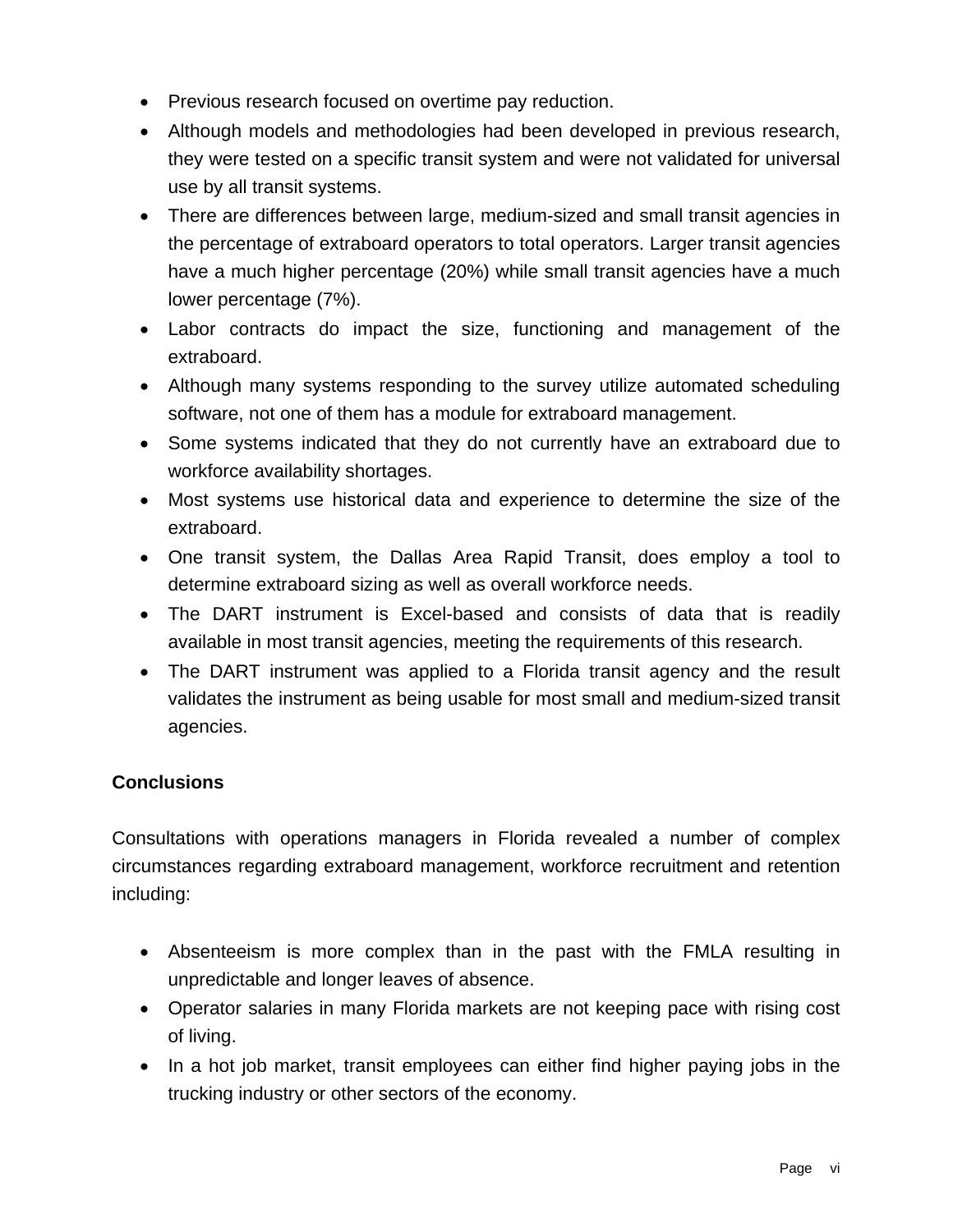- Recruiting shortages in many areas are driving the cost of overtime in order to meet scheduled service. Operations managers are receiving complaints from upper management about the rising costs of overtime.
- When staffing levels reach significantly low levels, overtime is forced on operators which can contribute to burnout, fatigue and increased levels of unscheduled absenteeism.
- Using actual numbers of extraboard operators for any one system is not necessarily going to reflect the true need based on total staffing requirements. This is where the DART instrument is especially helpful because it displays conclusively the levels of recruitment needed in order to maintain optimal staffing levels.
- Future research should include strategies for recruitment, salaries and incentives to achieve employee retention and absenteeism reduction.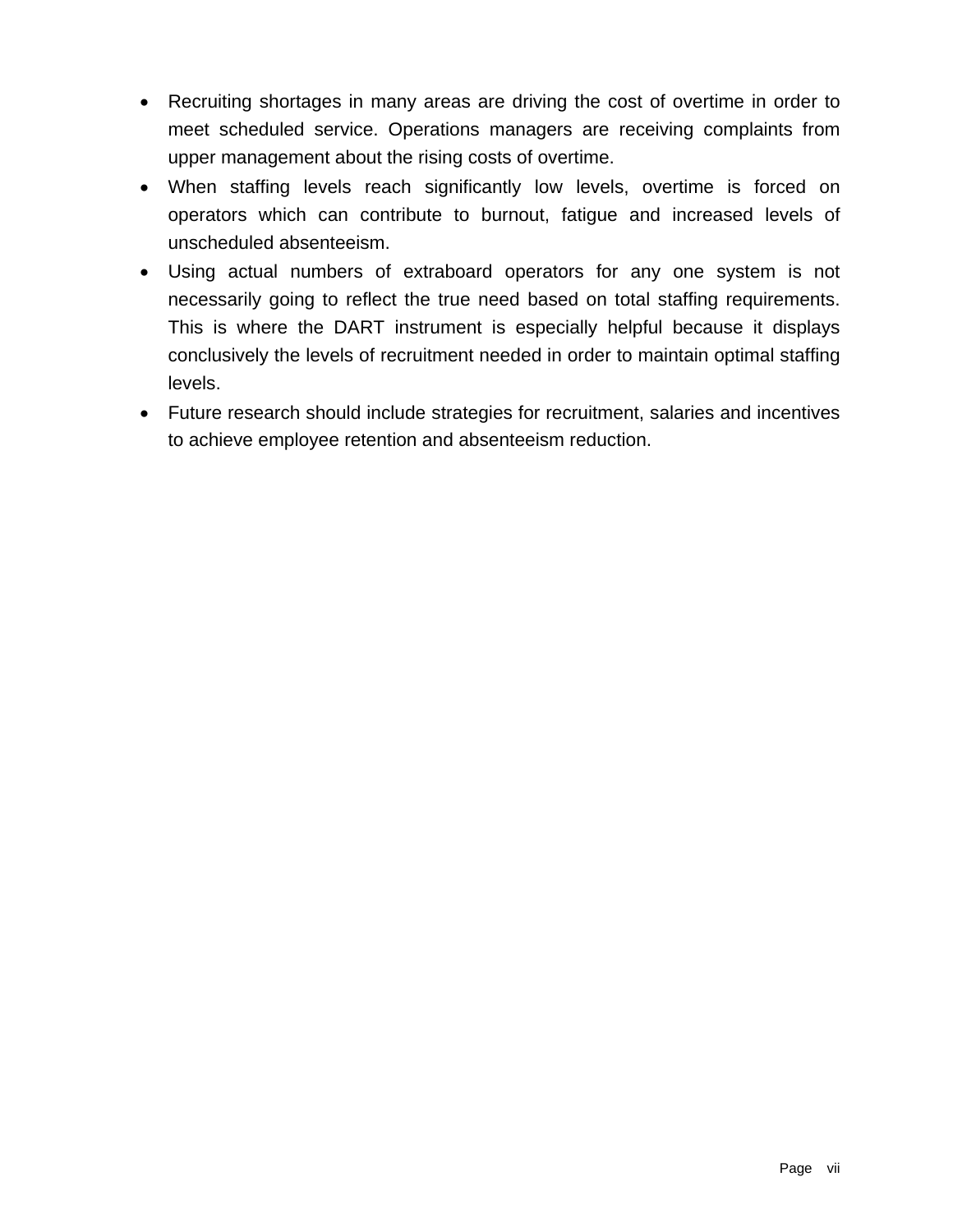# **TABLE OF CONTENTS**

| <b>TRANSIT EXTRABOARD MANAGEMENT - OPTIMUM SIZING AND STRATEGIES</b>   | 14<br>14 |
|------------------------------------------------------------------------|----------|
|                                                                        | 14       |
|                                                                        | 15       |
|                                                                        | 16       |
|                                                                        | 18       |
|                                                                        | 19       |
|                                                                        | 20       |
|                                                                        | 21       |
|                                                                        | 23       |
|                                                                        | 24       |
|                                                                        | 26       |
|                                                                        | 26       |
|                                                                        | 27       |
|                                                                        | 28       |
|                                                                        | 30       |
|                                                                        | 32       |
|                                                                        | 32       |
|                                                                        | 32       |
|                                                                        | 33       |
|                                                                        | 35       |
|                                                                        | 37       |
| Percentage of Full-Time Extraboard Operators to Total Operators        | 37       |
| Percentage of Full Time Extraboard Operators to Full Time Operators    | 37       |
| Percentage of Part Time Extraboard Operators to Total Operators        | 37       |
| Percentage of Total Designated Extraboard (FT + PT) to Total Operators | 38       |
| Ratio of Total Designated Extraboard Operators to Open Work            | 38       |
| Ratio of Total Extraboard Operators to Weekday Revenue Hours           | 38       |
|                                                                        | 40       |
|                                                                        | 41       |
|                                                                        | 42       |
|                                                                        | 43       |
|                                                                        | 44       |
|                                                                        | 44       |
|                                                                        | 45       |
|                                                                        | 45       |
|                                                                        | 45       |
|                                                                        | 48       |
|                                                                        |          |
| <b>SECTION THREE - CASE STUDY AND GUIDE FOR EXTRABOARD</b>             |          |
|                                                                        | 54<br>54 |
|                                                                        | 54       |
|                                                                        | 55       |
|                                                                        |          |
|                                                                        | 55<br>55 |
|                                                                        |          |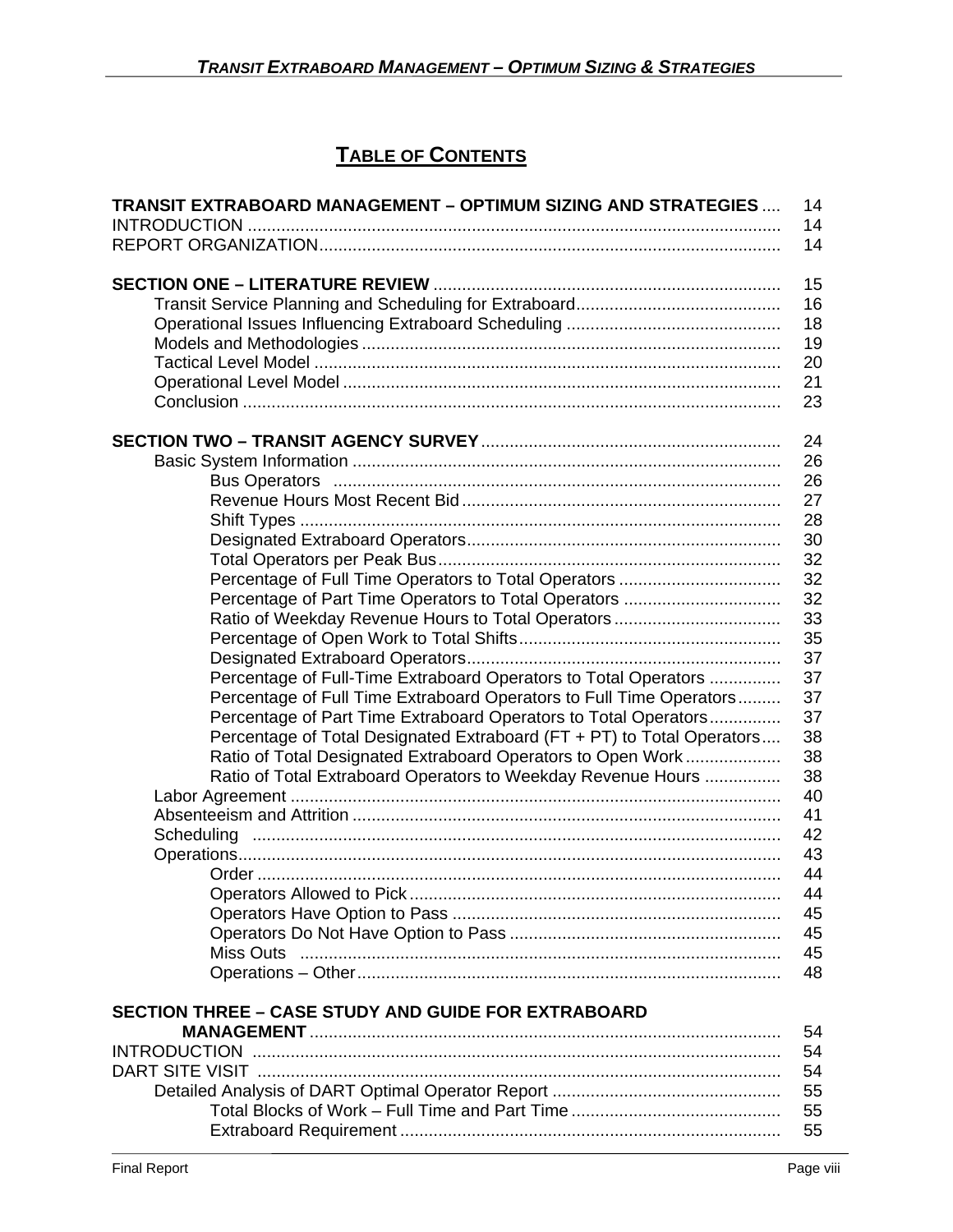|                                                                           | 56 |
|---------------------------------------------------------------------------|----|
|                                                                           | 56 |
|                                                                           | 56 |
|                                                                           | 56 |
|                                                                           | 56 |
|                                                                           | 57 |
|                                                                           | 57 |
|                                                                           | 57 |
|                                                                           | 57 |
|                                                                           | 57 |
| Terminations/Promotions/Transfers to and from Train                       | 57 |
| Optimal Bus Forecast - Full-Time and Part-Time Operators                  | 58 |
|                                                                           | 58 |
|                                                                           | 58 |
|                                                                           | 58 |
| APPLICATION OF DART OPTIMAL OPERATOR REPORT TO FLORIDA TRANSIT            |    |
|                                                                           | 59 |
|                                                                           | 61 |
| SECTION FOUR - SURVEY OF STATES - HOURS OF SERVICE (HOS) FOR DRIVERS      |    |
|                                                                           | 63 |
| CFR 49, Part 395.5 - Maximum driving time for passenger-carrying vehicles | 63 |
|                                                                           | 68 |
|                                                                           |    |
|                                                                           | 69 |
| <b>APPENDIX</b>                                                           | 70 |
|                                                                           | 70 |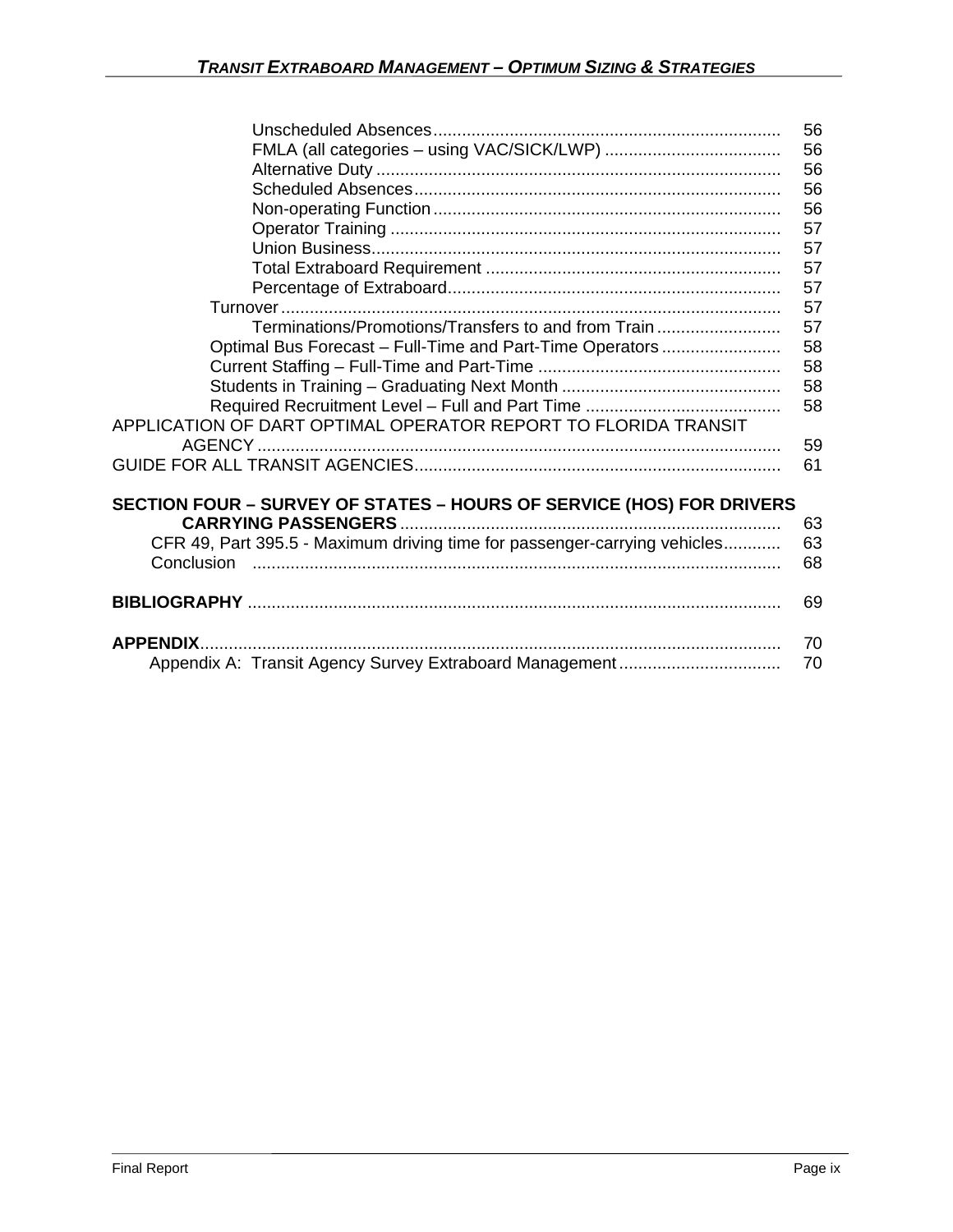# **LIST OF TABLES**

#### **SECTION ONE**

NONE

#### **SECTION TWO**

| Table 2-1                                                                                  | 25 |
|--------------------------------------------------------------------------------------------|----|
| <b>Table 2-2</b>                                                                           | 26 |
| Table 2-3                                                                                  | 27 |
| Table 2-4                                                                                  | 29 |
| <b>Table 2-5</b>                                                                           | 30 |
| <u>Table 2-6</u>                                                                           | 34 |
| Table 2-7<br>Basic System Information Statistics - Percentage of Open Work to Total Shifts | 36 |
| Table 2-8<br>Basic System Information Statistics - Designated Extraboard Operators         | 39 |
| Table 2-9                                                                                  | 40 |
| Table 2-10                                                                                 | 41 |
| Table 2-11                                                                                 | 42 |
| Table 2-12                                                                                 | 47 |
| <b>Table 2-13</b>                                                                          |    |
|                                                                                            |    |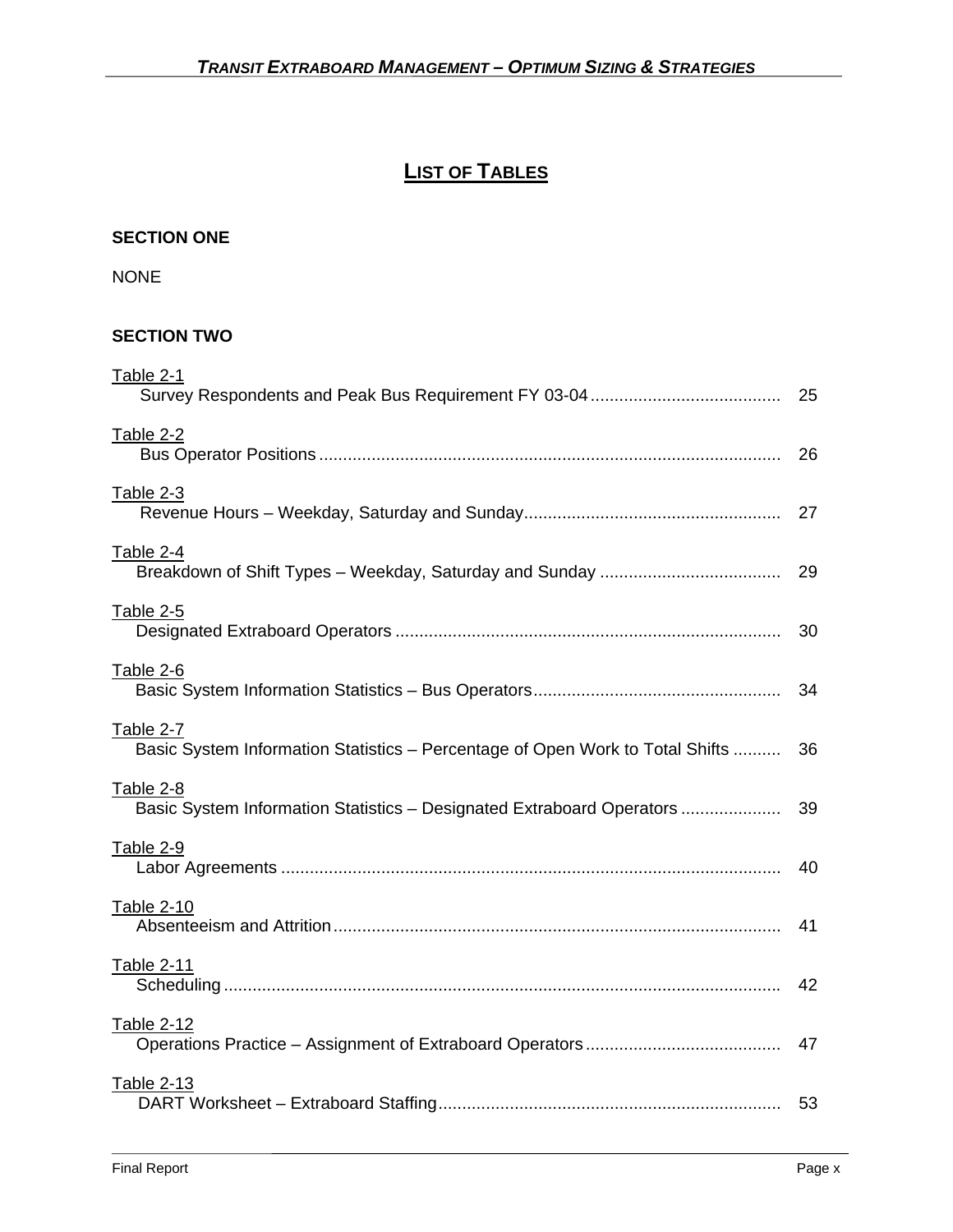## **SECTION THREE**

| Table 3-1<br>June 2007 VOTRAN Optimal Operator Report – Three Month Rolling Average 60 |    |
|----------------------------------------------------------------------------------------|----|
| Table 3-2                                                                              | 62 |
| <b>SECTION FOUR</b>                                                                    |    |

## Table 4-1

| States with Exceptions to the Federal Standard Hours of Service (HOS) for Drivers |     |
|-----------------------------------------------------------------------------------|-----|
|                                                                                   | 68. |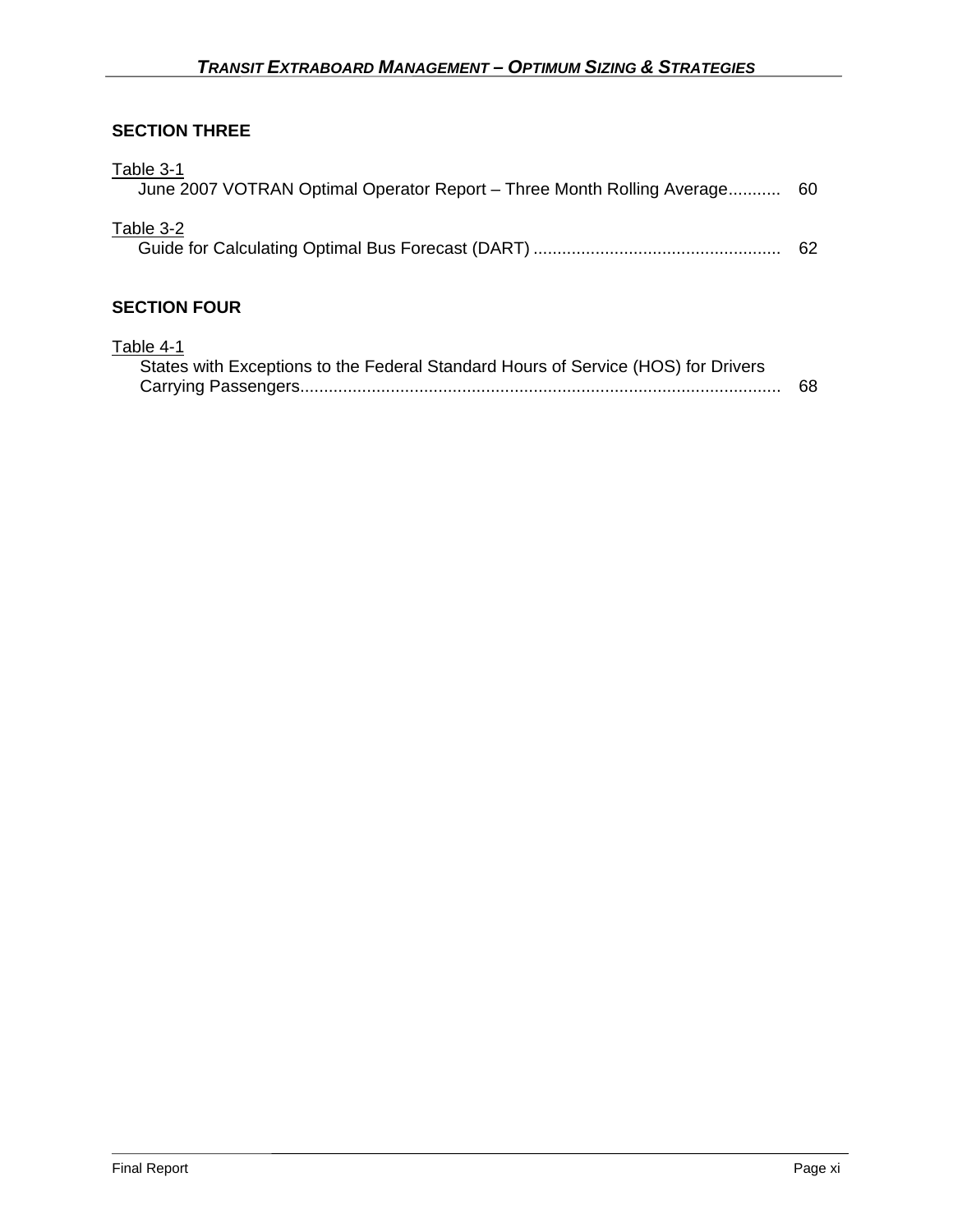## **LIST OF ACRONYMS**

| <b>APTA</b>   | American Public Transportation Association               |
|---------------|----------------------------------------------------------|
| <b>AASHTO</b> | American Association of State Highway and Transportation |
| <b>CAT</b>    | Citizens Area Transit (Las Vegas)                        |
| <b>CDL</b>    | <b>Commercial Drivers License</b>                        |
| <b>COTA</b>   | <b>Central Ohio Transit Authority</b>                    |
| <b>CUTR</b>   | Center for Urban Transportation Research                 |
| <b>DART</b>   | Dallas Area Rapid Transit                                |
| <b>DOT</b>    | Department of Transportation                             |
| <b>FDOT</b>   | Florida Department of Transportation                     |
| <b>FMCSA</b>  | Florida Motor Carrier Safety Administration              |
| <b>FHWA</b>   | Federal Highway Administration                           |
| <b>FMLA</b>   | <b>Family Medical Leave Act</b>                          |
| FS            | <b>Florida Statutes</b>                                  |
| <b>FTA</b>    | <b>Federal Transit Administration</b>                    |
| <b>HART</b>   | Hillsborough Area Regional Transit                       |
| <b>HOS</b>    | <b>Hours of Service</b>                                  |
| <b>JTA</b>    | Jacksonville Transportation Authority                    |
|               | <b>LEETRAN</b> Lee County Transit                        |
| <b>MBTA</b>   | <b>Massachusetts Bay Transportation Authority</b>        |
| <b>NCTR</b>   | <b>National Center for Transit Research</b>              |
| <b>NTD</b>    | <b>National Transit Database</b>                         |
| <b>SCOPT</b>  | Standing Committee on Public Transportation              |
| <b>TRB</b>    | <b>Transportation Research Board</b>                     |
| <b>USDOT</b>  | United States Department of Transportation               |
| <b>USF</b>    | University of South Florida                              |
| <b>VOTRAN</b> | <b>Volusia County Transit</b>                            |
| <b>WMATA</b>  | Washington Metropolitan Area Transit Authority           |
|               |                                                          |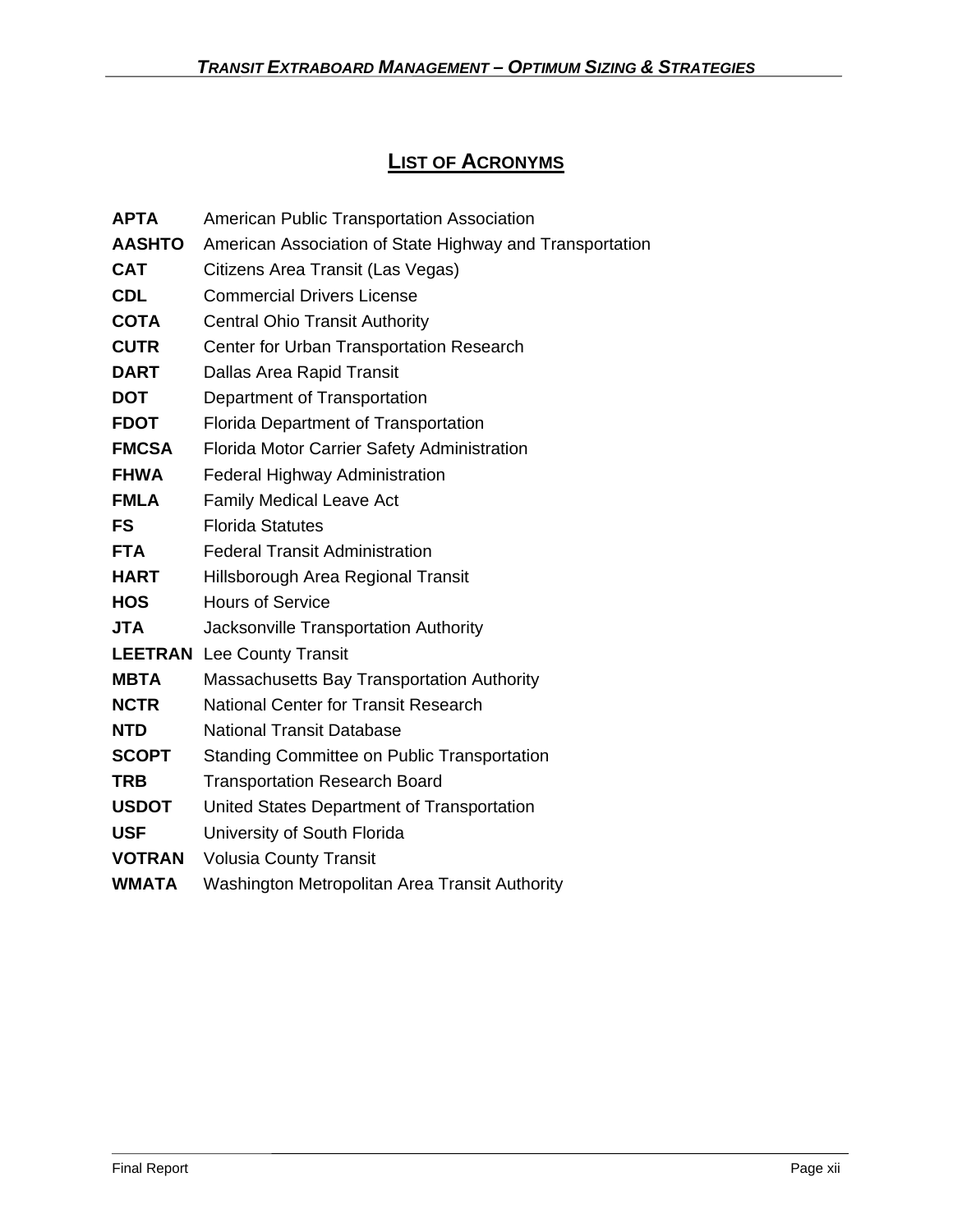# **TRANSIT EXTRABOARD MANAGEMENT – OPTIMUM SIZING AND STRATEGIES**

## **INTRODUCTION**

The National Center for Transit Research commissioned this study, *Transit Extraboard Management – Optimum Sizing and Strategies,* to examine industry trends and identify strategies that could be used by a broad base of transit agencies to maximize extraboard sizing. The result is to be an instrument that can be universally applied to transit agency practitioners seeking to determine extraboard size based on factors other than historical trends and experience.

A literature review allowed NCTR researchers to become more familiar with topics related to extraboard management. It also provided guidance in preparation for the survey developed for the transit agencies. Researchers were interested in finding whether those issues which had been identified as having importance to managing extraboard staff, according to the literature review articles, were in fact of importance to the transit agencies that actually staff and manage extraboard operators on an operational basis. In addition, it was necessary to review and understand the empirical models and methodologies previously developed for estimating extraboards in order to assess the need for new and/or refined models that could possibly assist small, midsized and large transit agencies in managing their extraboard.

## **REPORT ORGANIZATION**

Section One of this study is a literature review of previous studies related to extraboard management issues, strategies, models, and methodologies. Section Two details a survey of small, mid-sized and large transit agencies designed to gain information about strategies, policies, and procedures that agencies use to determine size and assignment of extraboard bus operators. Section Three is a case study conducted of the Dallas Area Rapid Transit which details an instrument that was developed by the agency to manage extraboard sizing as well as overall workforce needs for the agency. Section Three also includes applying the DART instrument to a Florida property and a guide for practitioners to use the instrument for their own agencies. Section Four is a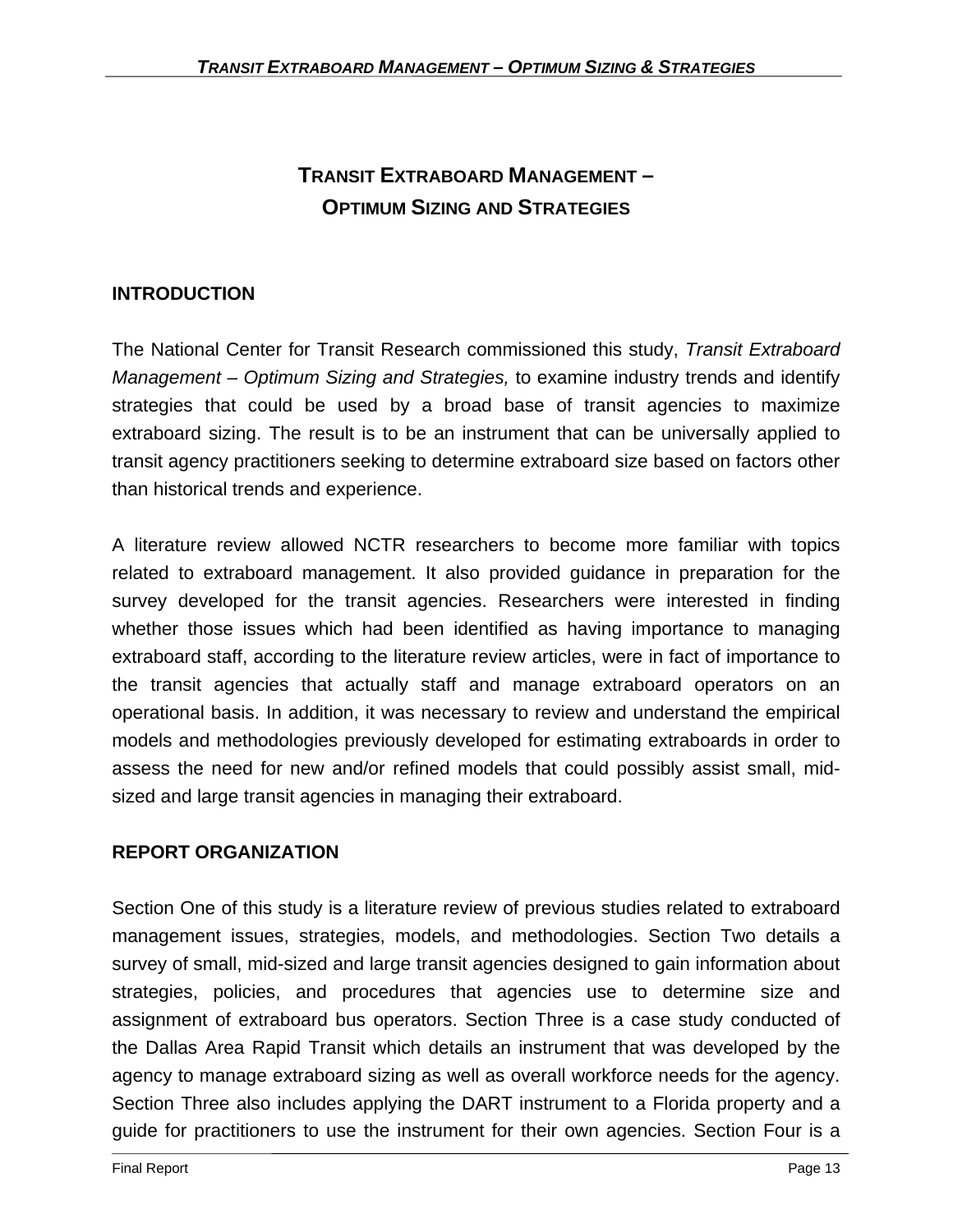survey of states requested by the Florida Department of Transportation regarding Hours of Service for Drivers Carrying Passengers. The purpose of the survey in Section Four is to identify those states that have different requirements than the minimum standard set forth by the USDOT.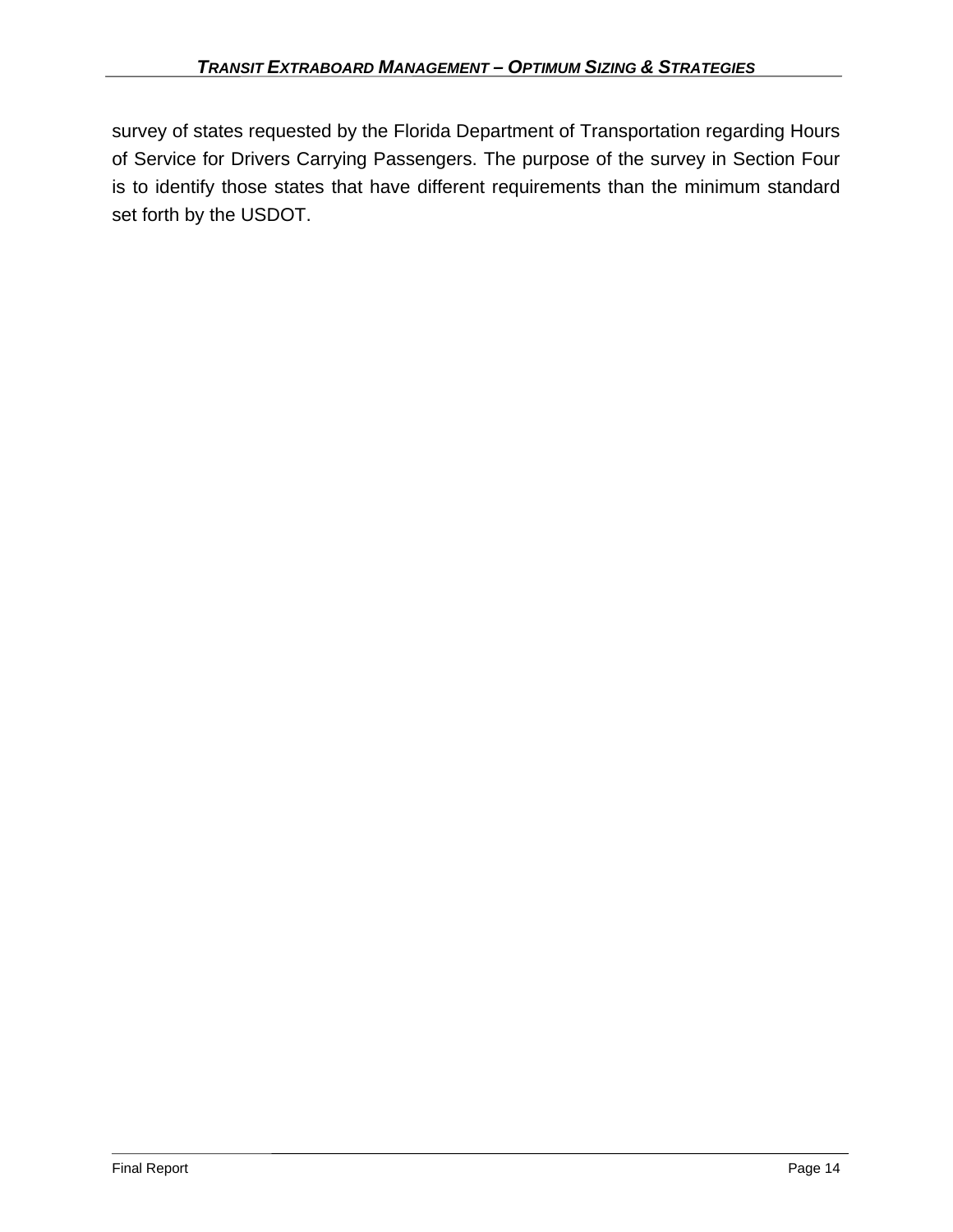# **SECTION ONE LITERATURE REVIEW**

The results of the extraboard management literature review are presented in this section of the technical memorandum. Extensive literature searches were conducted using the TRIS literature database made available from the Transportation Research Board (TRB) and the resource library at the Center for Urban Transportation Research (CUTR). Every attempt was made to obtain and review the most current literature available. The bulk of the literature on extraboard management appeared in journals and conference proceedings between 1984 and 1990. The most current data recorded and reviewed was lecture summaries dated 2003 found on the Internet.

With the review of existing literature, researchers were looking to address two main topics to be further expanded upon during the course of this project: sizing of the extraboard and the strategies employed by transit agencies to fill the open work assignments. For sizing purposes, models would be explored to see if they assist in calculating optimum levels of extraboard needed. It was assumed that changing conditions influence the needed levels of extraboard depending on the time of day, day of week, as well as seasonal fluctuations that may result in the need for additional extraboard assignments. Strategies used by transit agencies to fill open work were assumed to consider historical leave records (reviewing scheduled as well as unscheduled leave) and agency labor rules and regulations in place.

Throughout the search for related topical literature, it was recognized that there was not a "wealth" of information regarding extraboard management. All literature collected was reviewed for relevancy to the topic and summarized. The literature reviewed addressed a variety of issues surrounding the process of extraboard management and scheduling. An emphasis was placed on prior models and methodologies developed to aid in the management and scheduling of extraboard in the transit operating environment.

The results of this literature review have been synthesized into three major categories of extraboard management issues. Those categories are: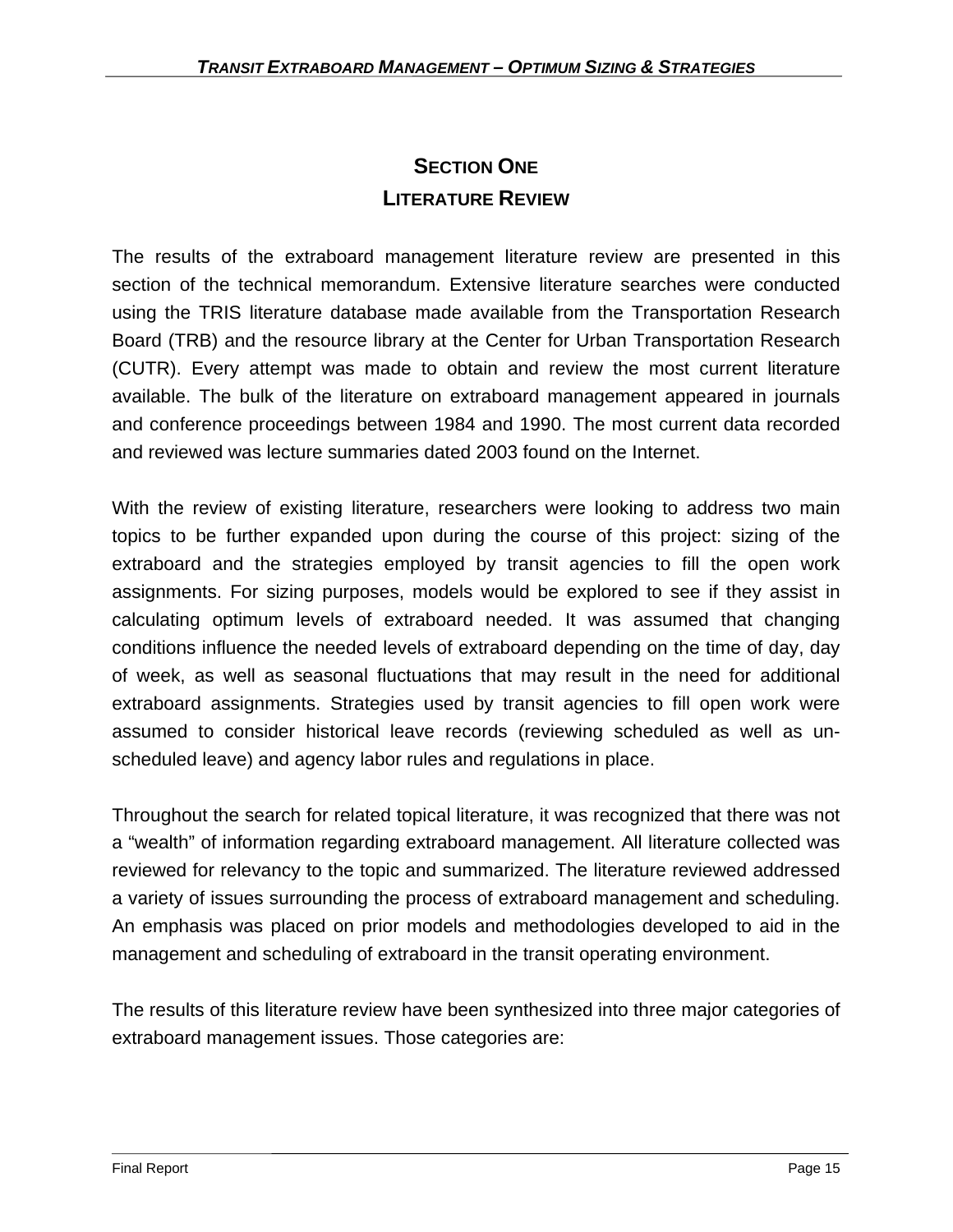- service planning and scheduling for extraboard;
- operational issues influencing extraboard scheduling; and
- models and methodologies to manage extraboard size.

While there are many issues related to the effective scheduling of extraboard, the categories defined above encompass most of those issues found within the literature.

The categories are presented in the following order. The first section provides an overview of literature related to transit agency service planning and scheduling for extraboard. The second category summarizes the literature pertaining to operational issues influencing extraboard scheduling. The third category addresses models and methodologies developed to help transit operators manage extraboard size and assignments.

First, however, it is necessary to provide an operational definition of the term extraboard. According to the American Public Transportation Association (2003), the definition of extraboard is, "the roster or list of all operators who by virtue of length of service, or by choice, do not have a regularly assigned run. Part-time operators shall not be considered extraboard operators." Further, many transit agencies have defined extraboard as, "operators who have no assigned run but are used to cover runs deliberately left open by the scheduling department (extra runs), or runs that are open because of the absence of regularly assigned operators."

## **Transit Service Planning and Scheduling for Extraboard**

The bulk of the literature on extraboard management appeared in journals and conference proceedings between 1984 and 1990. The most current data reviewed was lecture summaries dated 2003. Throughout the search for related literature, it became apparent that there was not a "wealth" of information regarding extraboard management.

According to Koutsopoulos (1990), workforce planning can be described in three levels: strategic, tactical, and operational. At the strategic level, decisions on workforce assignments are based on the size of the workforce, the hiring (staffing) levels, and the vacation schedules of the operators. Generally, the strategic level of staffing is based upon a set period of time (month or year). At the tactical level, size of the extraboard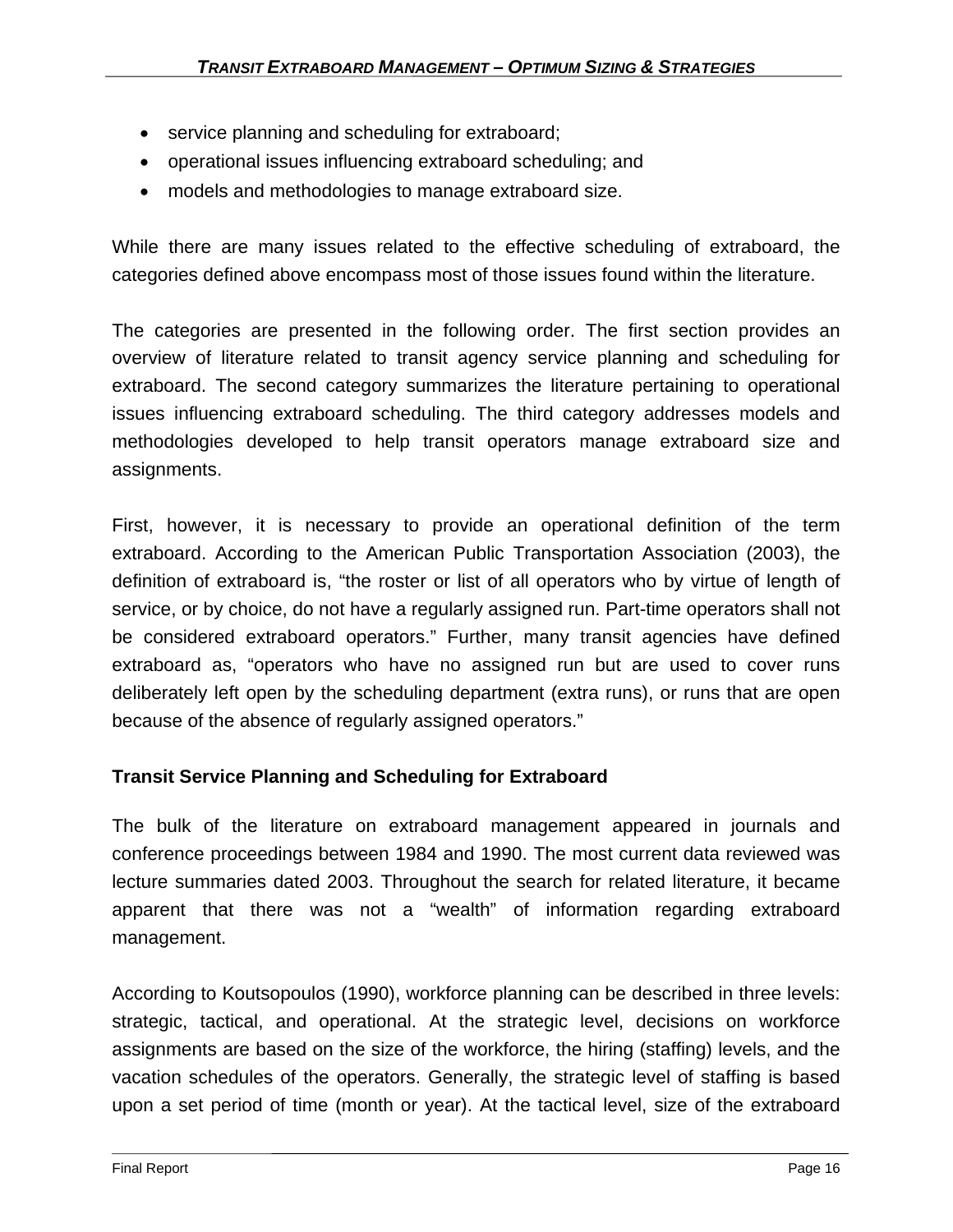workforce is based on specific days of the week. Finally, at the operational level, staffing decisions are assigned based on specific times of day. Later, when developing models, Koutsopoulos focuses on the tactical and operational levels. The strategic level of staffing is what has generally occurred on a localized basis at the transit agency level. Similarly, MacDorman (1985) notes that extraboard management decisions are based on two existing conditions/activities:

- Conditions that are established by prior actions of the individual transit system, such as service planning, scheduling, and work force planning.
- Conditions that change daily and even throughout the day, such as open work.

MacDorman goes on to note that service planning, scheduling, and work force planning are all unique to the transit agency environment. Transit agencies must consider their operating environments, labor union agreements, and route structure and network issues when developing operator work assignments. Different agencies develop work assignments based on their route structure. Examples include:

- Straight run scheduled work assignment providing the operator a full day's work on a continuous basis (8 hours typically).
- Split or swing run peak demand conditions that often necessitate operator assignments be divided into two or more non-continuous parts to meet a full day work schedule.
- Trippers pieces of work that cannot be matched to achieve a straight or split run.

Continuing with MacDorman, in order to meet operator need, transit agencies employ three types of operators: full-time regular, part-time, and extraboard operators. Transit agencies must determine the optimum operator staffing levels. In order to be most successful, transit agencies strive to:

- retain enough operators to ensure that no scheduled service is missed;
- avoid, when possible, paying wages when no work is performed; and
- restrict overtime pay to a level established in the transit agency's budgeting process.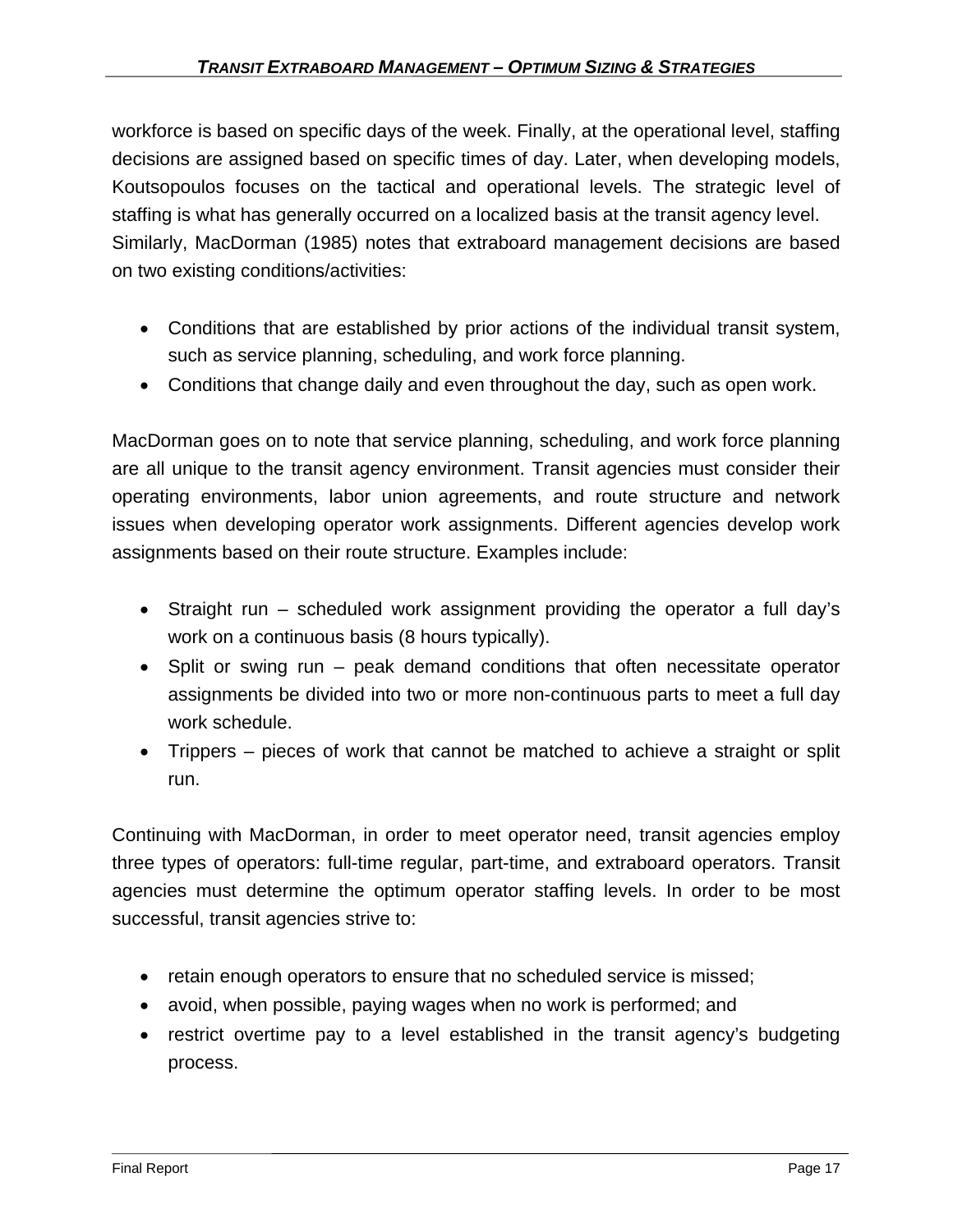Most of the literature has identified that transit agencies have to achieve and maintain an optimum level of staffing, be it full-time, part-time, or extraboard operators. Locally, staffing must be adjusted based on service modifications, labor agreement issues and changes, and issues related to operator absence. Transit operators must internally review past staffing levels on an ongoing basis in order to meet future scheduling challenges.

## **Operational Issues Influencing Extraboard Scheduling**

The number one operational issue that requires transit managers to staff extraboard is "open work." Open work, as noted by MacDorman, can change daily and even throughout the day, requiring transit managers to employ and retain extraboard operators. There are three main factors that result in open work:

- Unassigned service
- Non-operating assignments
- Operator absence

Often, conditions within a transit agency can result in unassigned service. Generally, unassigned service occurs when pieces of work (scheduled runs) are not selected by operators during general sign up periods, they are not part of regular operator schedules (trippers), or are related to schedule modifications and/or changes.

Within a transit agency there is often a need to staff non-operating work assignments that require operators to do things other than driving a vehicle. All transit agencies must staff training and instructional sessions, and various administrative duties. This often necessitates the need for extraboard availability.

The factor that usually dominates the need to have extraboard staffing is operator absence. All transit agencies experience operator absence based on a variety of reasons including sick leave, operators injured while on duty, personal leave, and contractual leave (vacation, holidays, etc.). The challenge created by operator absence is that some degree of absenteeism is constant and can be anticipated (such as bidding vacations in advance) while other forms of absenteeism are variable, such as sick and administrative leave.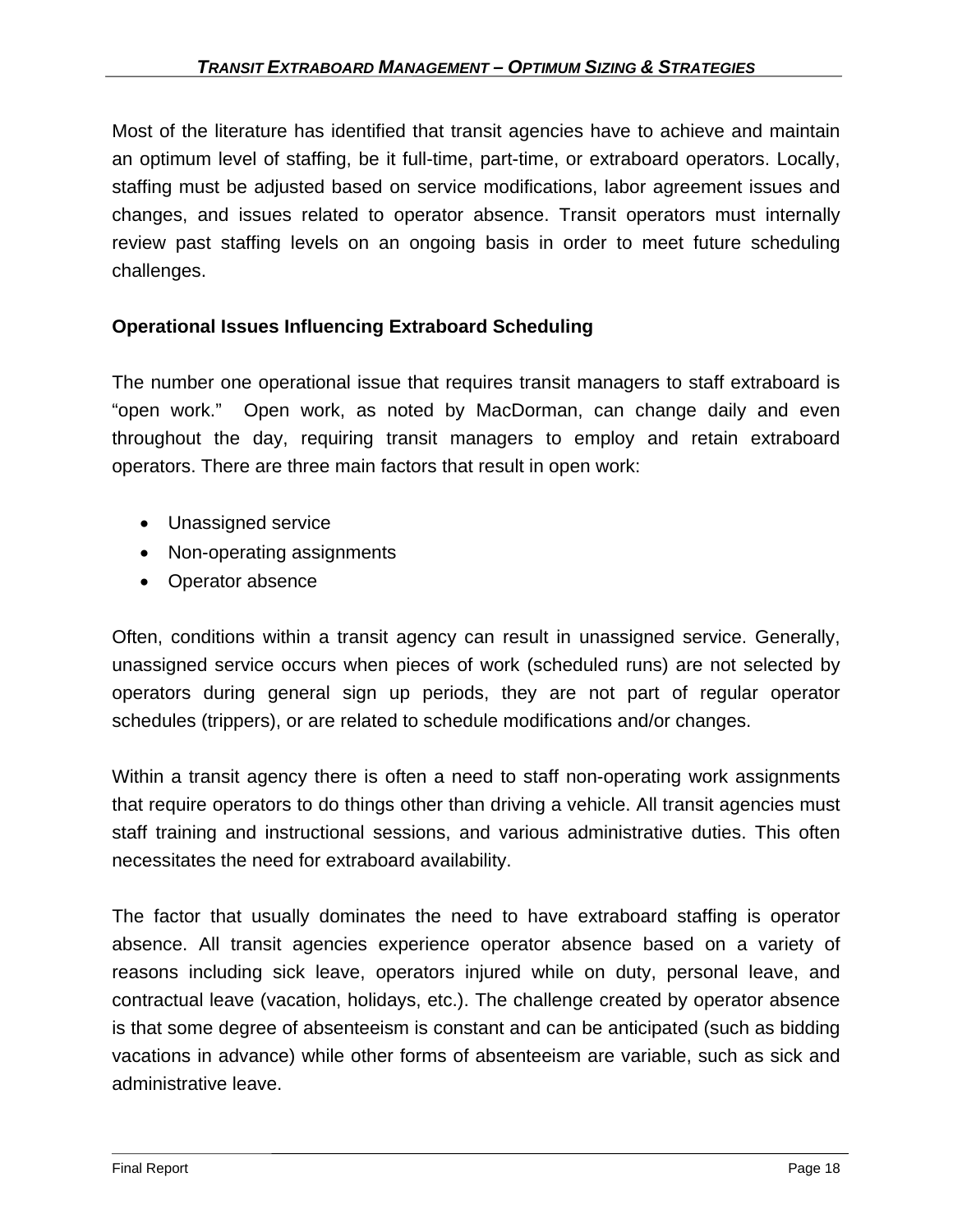In addition to open work, research conducted by Long and Perry (1984) identified operational problems associated with extraboard management. Research by Long and Perry was based on surveys distributed to transit agencies within the State of California. In addition to general background agency information, the survey sought to obtain the procedures used to manage extraboard, as well as the extent of usage of the extraboard. Finally, the authors reviewed current labor agreements and policies of the transit agencies regarding extraboard. Operational problems identified by Long and Perry that were noted to have a direct relationship to extraboard management include:

- Absence incentive
- Dispatcher error
- Operator fatigue/strain
- Operator-passenger relations
- Employee morale

Based on survey results, Long and Perry found that extraboard assignments designated by historical absence patterns may result in additional absences because drivers are aware that replacement bus operators are available. Their research also found that dispatchers often assign regular operators (scheduled for day-off) open runs rather than assign open runs to the available extraboard. They found operator strain could occur when operators work long-irregular hours, causing the need for time-off and thus requiring the addition of extraboard to cover missed work. When regular operator absence occurs, it can cause service reliability issues if extraboard drivers are not comfortable and knowledgeable in the transit route system. This can detrimentally affect operator-passenger relations. Finally, Long and Perry found that employee morale may suffer if understaffing leads to the need for operators scheduled for off-days to report for duty to fill missed runs.

#### **Models and Methodologies**

Within the literature review, several models/prototypes for forecasting extraboard assignments emerged. Two models were described in Koutsopoulos' *Scheduling of Extraboard Operators in Transit Systems*, while a prototype automated system was developed in MacDorman's *Extraboard Management: Procedures and Tools*. The survey conducted by Long and Perry found that most transit agencies were using subjective and judgmental methods in determining the size of the extraboard. Most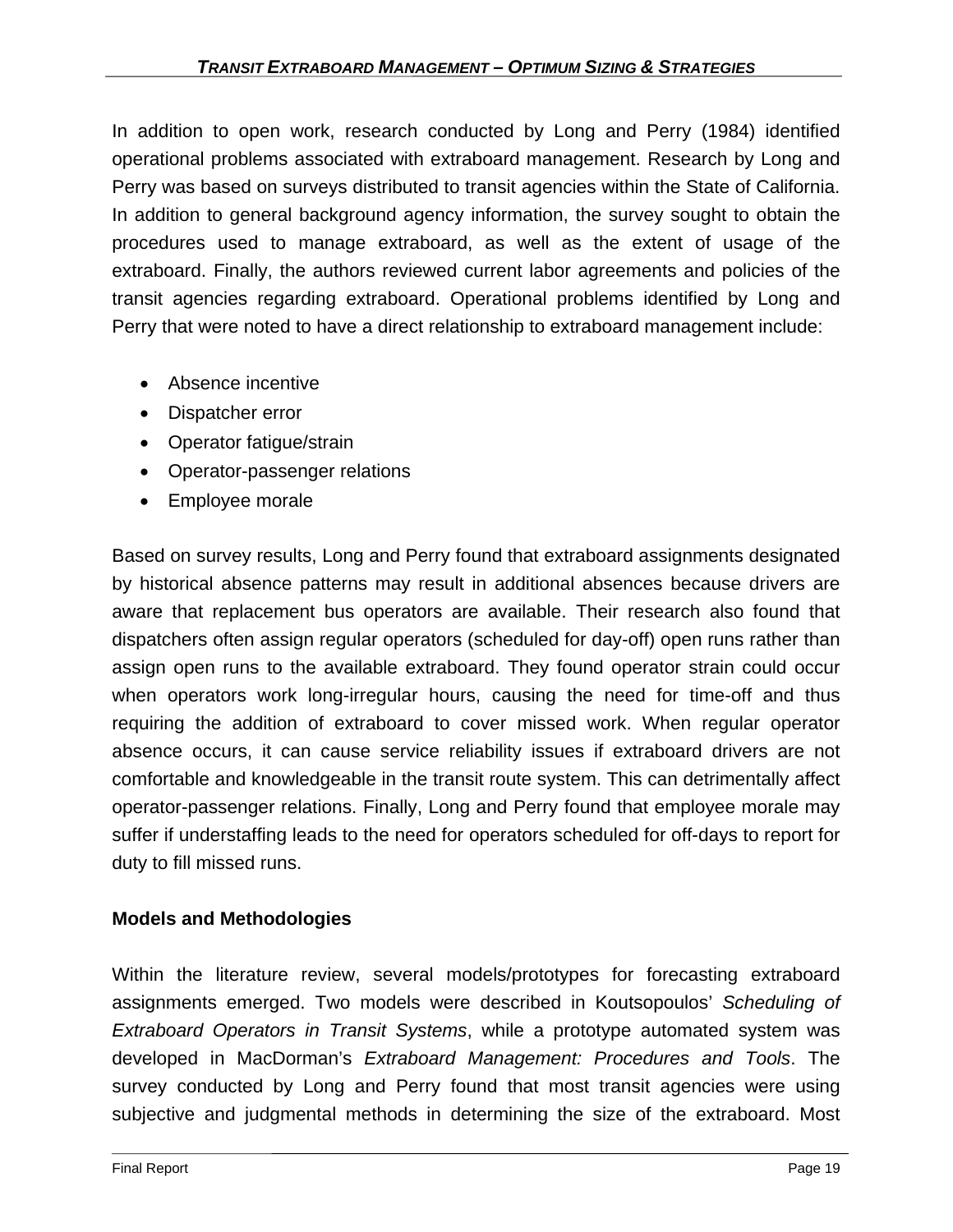agencies used past experiences, as well as absence data rates in developing extraboard assignments. Their research also found some agencies using a formula developed by Peat, Marwick, Mitchell and Company which considers the optimum extraboard management to occur when the costs of non-scheduled operator overtime are balanced against the costs of guarantee pay for extraboard operators who are not utilized. And while Long and Perry found that many transit agencies prefer to understaff extraboard and rely on regular workers to receive overtime to staff needed routes, they also noted that this practice likely results in regular operators taking more unscheduled days off.

As discussed previously, Koutsopoulos developed a three-tiered approach (Strategic, Tactical, and Operational) to planning the size of the workforce including regular, parttime, and extraboard operators. Models were developed for the Tactical and Operational levels. While the objective of the tactical model was to minimize expected overtime, the objective of the operational model was to specifically address open work (noted as extra work in Koutsopoulos). In developing the two models, the author discussed and defined the problem. Then a formula (solution algorithm) was developed. Then each formula was tested within a case study using data from an actual transit agency. A brief summary of each of the models is provided below.

#### **Tactical Level Model**

This model was developed to allocate the extraboard assignments given a fixed extraboard workforce. The objective of this model was to minimize the amount of overtime for regular drivers, and instead allocate extraboard operators as needed on a daily basis. In developing this model, the following parameters were necessary for calculation:

- Total number of full time extraboard and availability for work in said time period.
- Total number of part time extraboard and availability for work in said time period.
- Total number of days off required per operator.

The tactical model was tested in a case study with data from the Massachusetts Bay Transportation Authority (MBTA). Information was obtained on the actual operator availability (full, part-time, and extraboard operators) and absences that occurred during the said survey period (data from March 1985). Policy at the MBTA required that part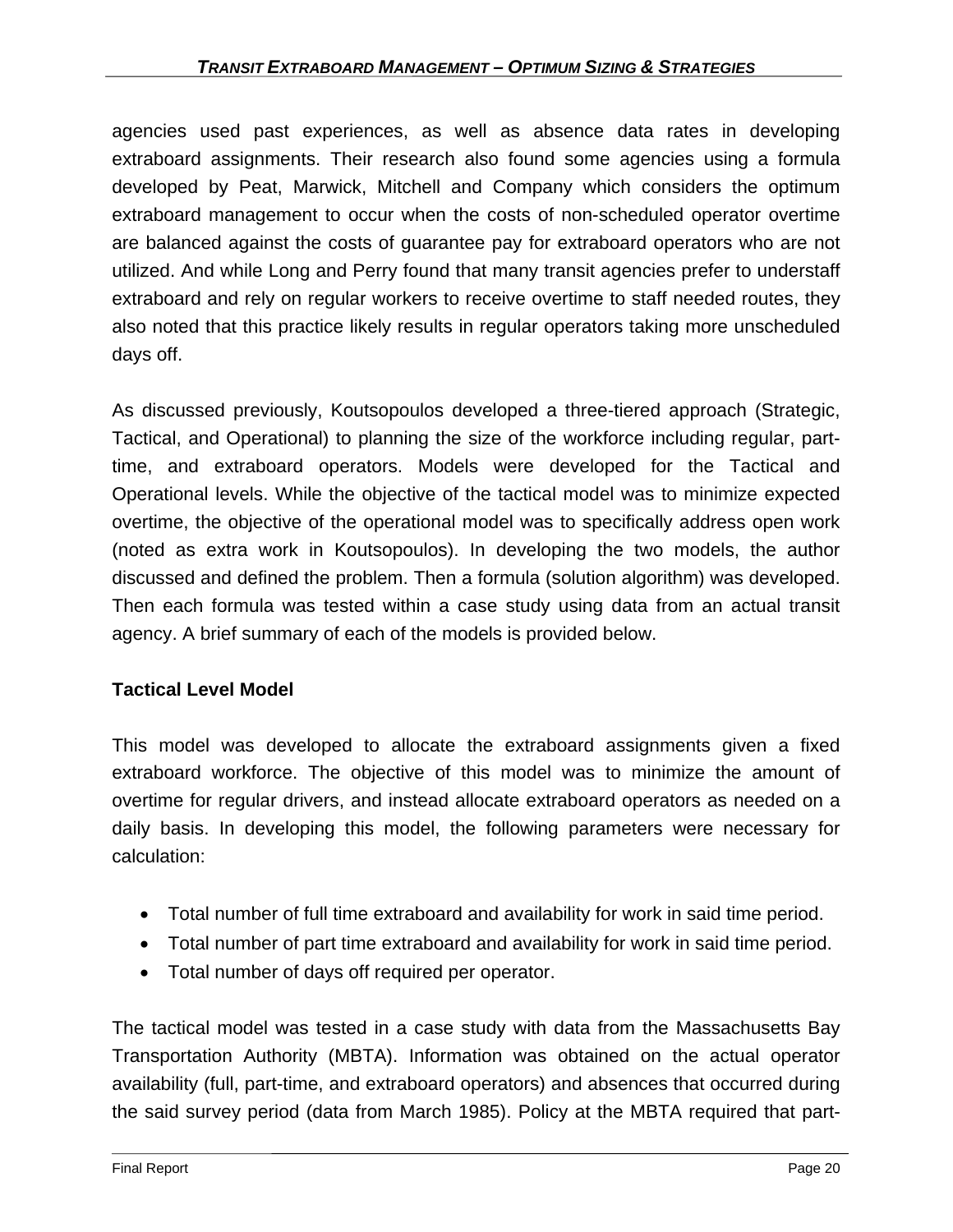time operators have their days off on weekends only, which was also factored into the model. The results of the model runs indicated that expected overtime levels should be 125 hours per week, whereas the actual overtime levels for the study period were 164 hours. Therefore, the model successfully reduced overtime for the period, as opposed to the methods for allocating the extraboard operators.

## **Operational Level Model**

This model was developed to allocate the daily extraboard assignments to cover open work (extra work). The two types of open work defined by Koutsopoulos were open work known in advance (scheduled absence) and unexpected open work, usually due to operator absence (sickness). As in the tactical model, the parameters necessary for calculation include:

- Total number of full time extraboard and availability for work in said time period.
- Total number of part time extraboard and availability for work in said time period.
- Total number of days off required per operator.

In addition, it was necessary to know the work rules in place at the transit agency in order to schedule extraboard to open work whether they were straight runs, split runs, or whatever open work that needed to be filled. Additionally, the start and end times for needed runs were necessary to meet the work rules in effect at the agency. These various constraints work to complicate any models.

Once again, this model was tested in a case study with data from the MBTA. The output of this model focused on identifying report times for extraboard operators after the open runs had already been identified. Therefore, information regarding the typical start and end times were input into the model, with 15-minute intervals. The findings from the case study indicated that an average reduction of one-hour of overtime could be realized if the agency used more 2-piece assignments (two separate, non-continuous pieces of work comprising a day's work). Again, results will vary based on the individual workplace rules governing operator schedules.

MacDorman introduced an automated extraboard management system prototype in *Extraboard Management: Procedures and Tools*. While the report identified many elements that should be input into a computerized scheduling system, this report was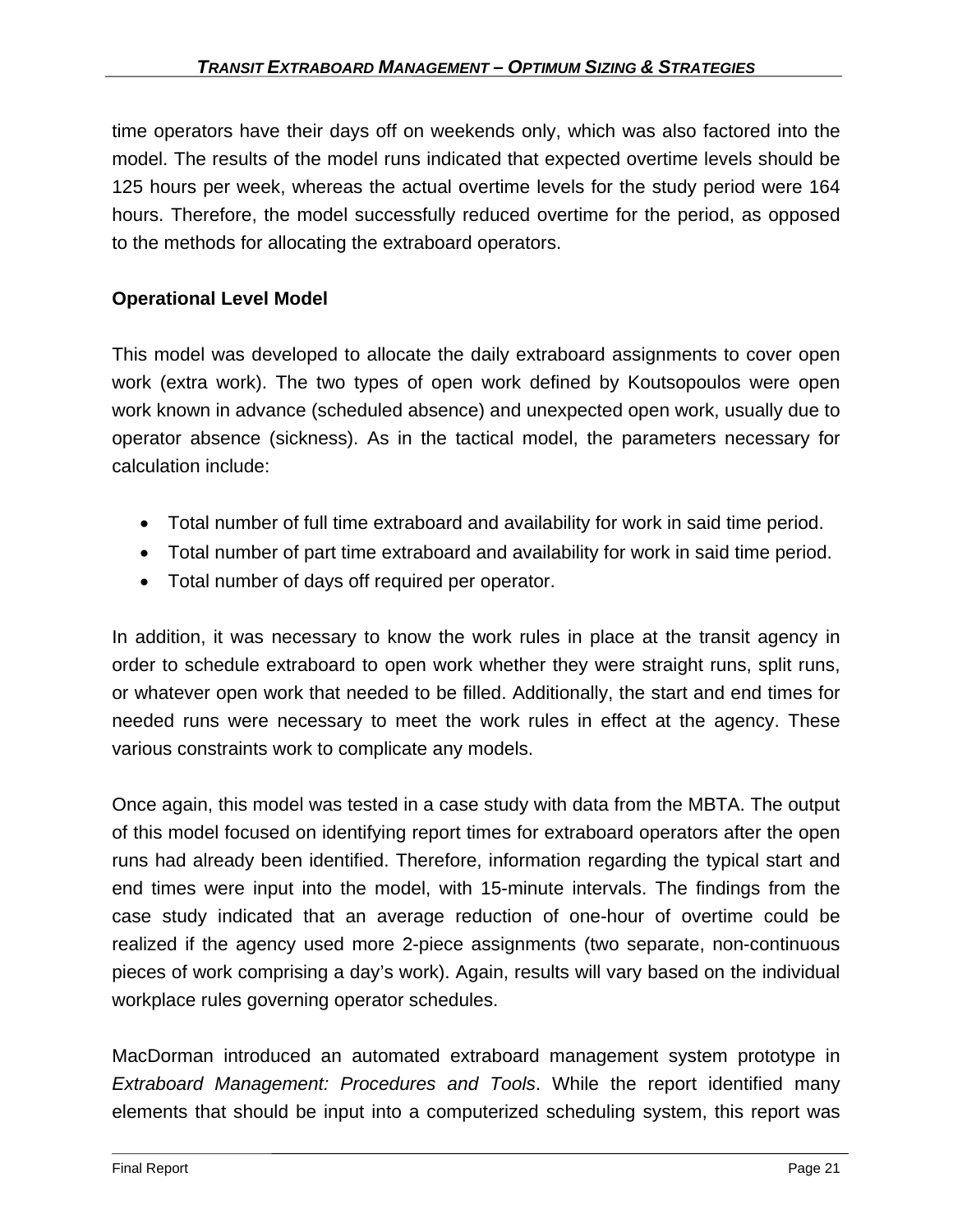completed in 1985, much before the technological advances that transit agencies have at their disposal in 2007. MacDorman suggested that implementing an automated system that would:

- Perform timekeeping
- Record transactions
- Maintain absence files
- Monitor costs
- Monitor service delivery
- Monitor manpower utilization
- Determine available manpower
- Determine current open work
- Maintain and manipulate operator work selection information
- Maintain and manipulate operator work assignment information

Many transit agencies now use computerized systems in existence (Trapeze, Hastus, etc.) to maintain their employee data as well as their work assignments. However, these computerized systems do not calculate extraboard needs.

#### **Conclusion**

The literature suggests that one of the primary motivations for research in the area of extraboard management is the balance of overtime pay versus regular pay to bus operators by maintaining a larger labor force. While this is a worthy reason to conduct research in this area, the fact is that there are additional factors influencing the size and utilization of an extraboard workforce. The factors that were known prior to the survey of transit agencies for this study included scheduled and unscheduled absenteeism, and work rules (labor contracts). However, there are additional factors that influence extraboard management including attrition (resignations and terminations), hold down work determined by dispatchers, and bidding processes for known open work and special assignments.

For any models that have been developed prior to technological improvements, there was at least one transit agency available for case study to test the model. However, no model developed was ever validated to be usable by any and all transit agencies including small, medium, and large transit agencies. The primary reason for the lack of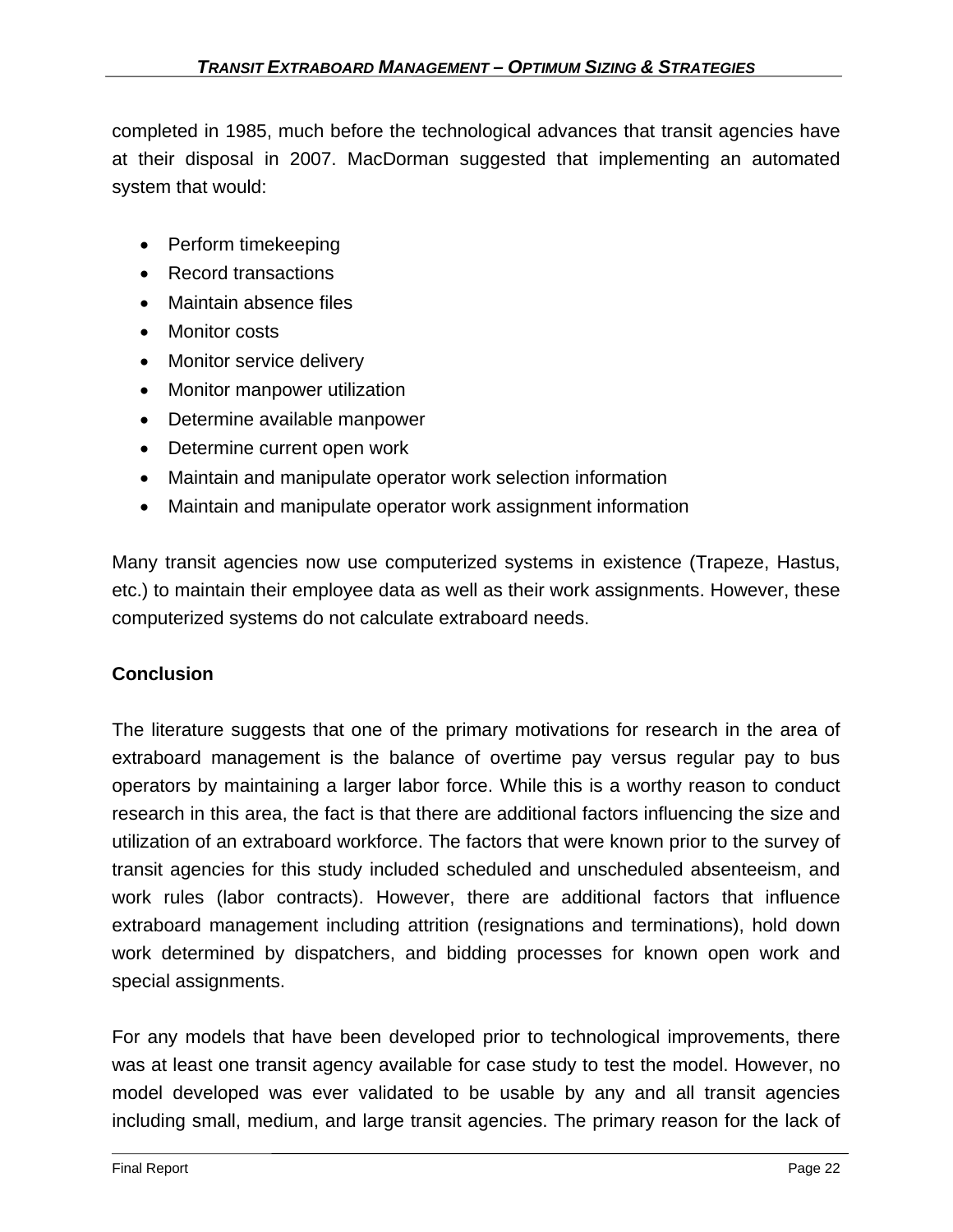standardization is the notation in all previous research efforts indicating that there are unique variables to all transit agencies that complicate modeling efforts. However, previous research indicates one important factor that is relevant to this research effort: most systems only use experience and prior knowledge to manage their extra-board and do not utilize rates of absenteeism or other valid data that could be used for extraboard management. This is consistent with NCTR survey research findings that indicate some systems do use established data while most others use only historical experience.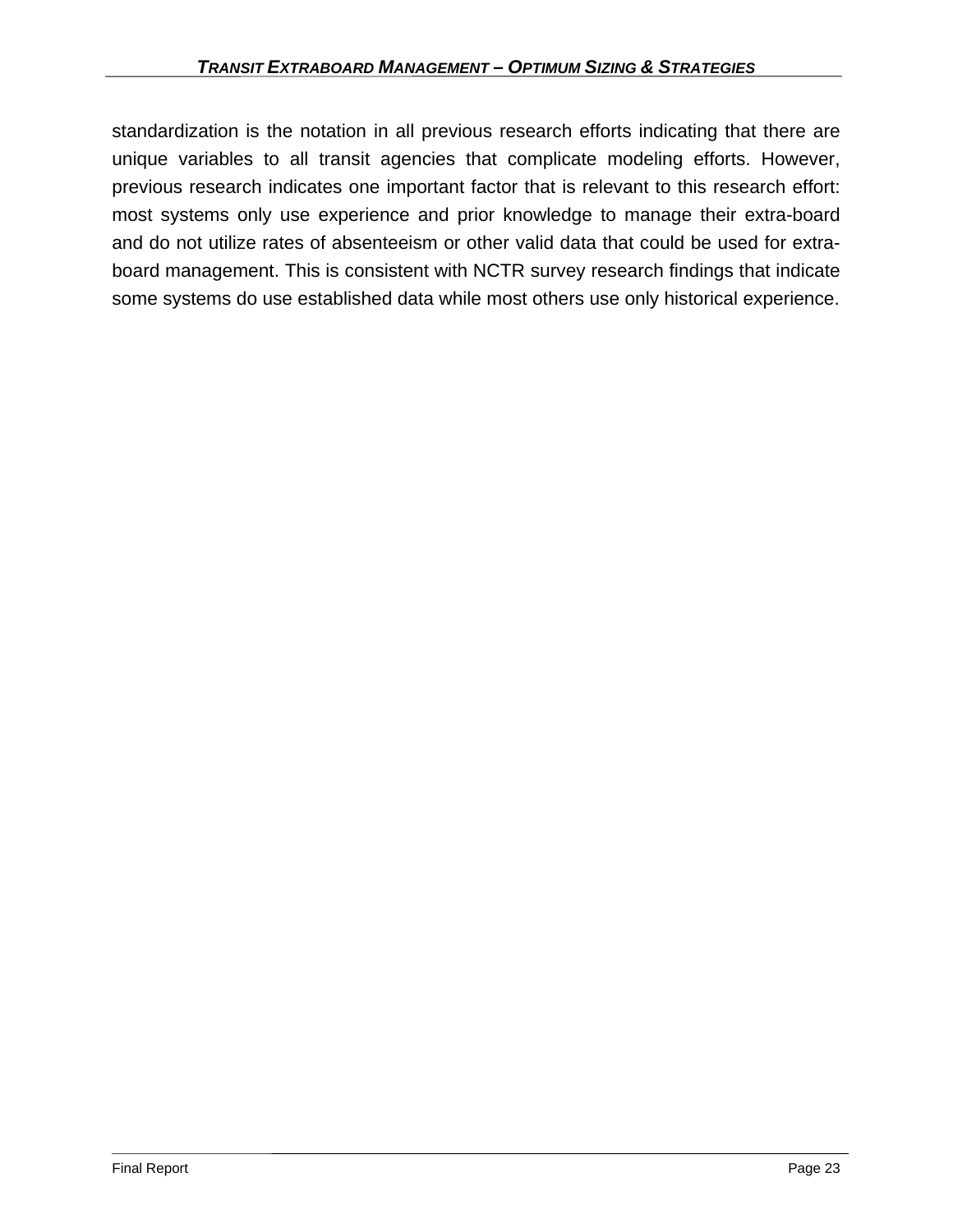# **SECTION TWO TRANSIT AGENCY SURVEY**

Following the literature review, CUTR conducted a survey of transit agencies across the United States. More than 400 surveys were distributed nationwide via electronic mail. A total of 35 systems responded to the survey including large transit agencies (greater than 250 buses), medium-sized transit agencies (greater than 50 and less than 250 buses), small systems (less than 50 buses), and two airport shuttle systems. The survey instrument was divided into six sections as follows:

- Basic System Information
- Labor Agreement
- Absenteeism and Attrition
- Scheduling
- Operations
- Participation in Case Study

The sections that follow will address each of these areas of the survey. Table 2-1 below shows the systems that responded to the survey and their peak bus requirement as of FY 03-04 gathered from National Transit Database (NTD) data. Peak bus requirements for Airport shuttles were not available from NTD.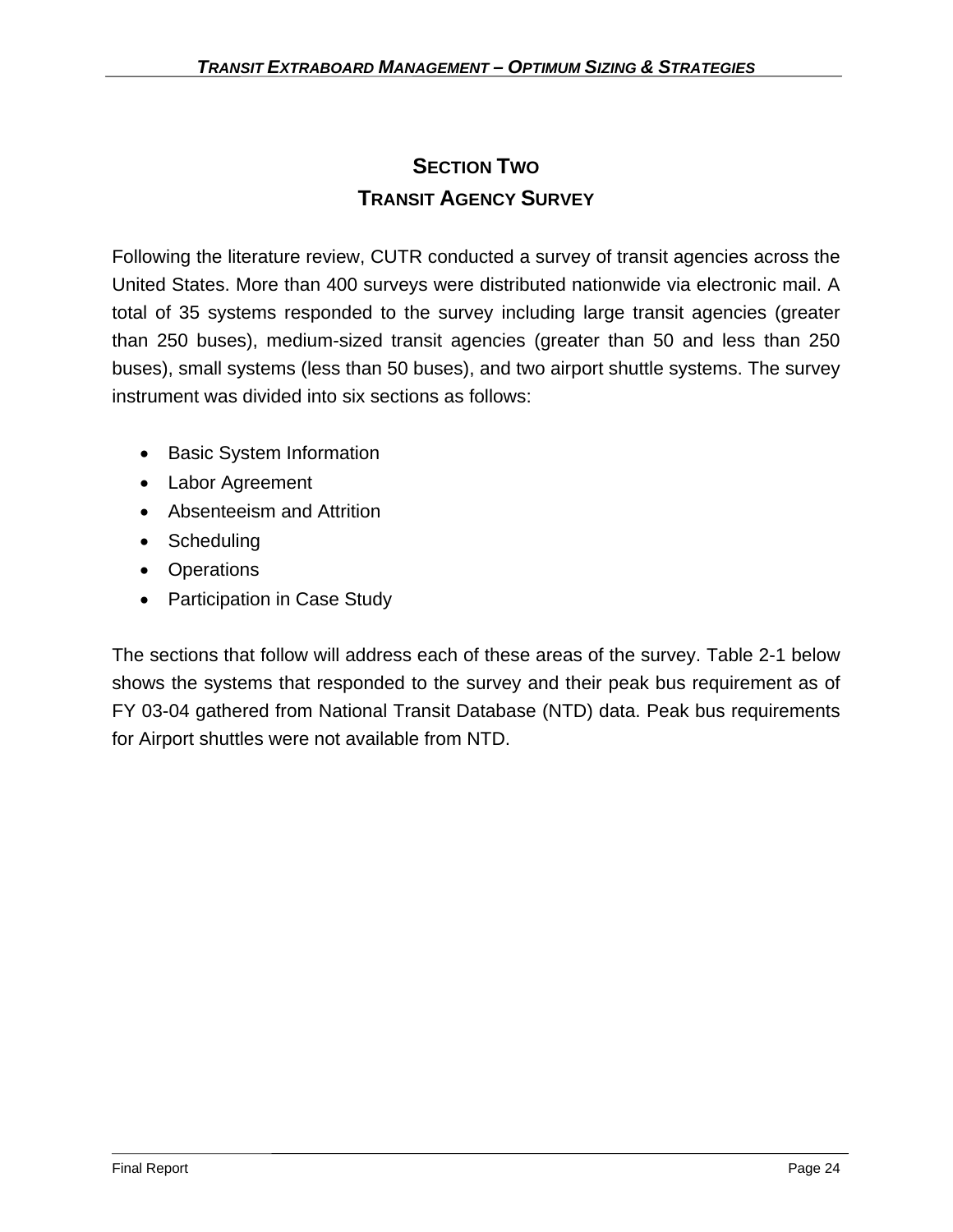| <b>System Type</b>                                             | <b>Property</b>                                                                                                                                                                                                                                                                                                                                                                                                                                                                                                                                                                                                                                                                              | <b>Peak Bus</b><br><b>Requirement</b><br>FY 2003-04                                         |
|----------------------------------------------------------------|----------------------------------------------------------------------------------------------------------------------------------------------------------------------------------------------------------------------------------------------------------------------------------------------------------------------------------------------------------------------------------------------------------------------------------------------------------------------------------------------------------------------------------------------------------------------------------------------------------------------------------------------------------------------------------------------|---------------------------------------------------------------------------------------------|
| Large<br><b>Systems</b><br>>250 Buses                          | Los Angeles County Metro Transp. Authority<br>Washington Metropolitan Area Transit Auth<br>Metro Transit, Minneapolis, St. Paul<br><b>Dallas Area Rapid Transit</b><br>Valley Metro, Phoenix, AZ (partial)                                                                                                                                                                                                                                                                                                                                                                                                                                                                                   | 2,004<br>1,262<br>774<br>440<br>394                                                         |
| Medium-<br>sized<br>Systems >50<br>and $<$ 250<br><b>Buses</b> | Central Ohio Transit Authority (Columbus, OH)<br>CAT, Las Vegas, NV<br>Charlotte Area Transit System (Charlotte, NC)<br>MTS San Diego<br>HART (Tampa, FL)<br>Jacksonville Transportation Authority (JTA)<br>Fairfax Connector (Fairfax, VA)<br>San Joaquin Regional Transit District (San Joaquin, CA)<br>Tempe In Motion (Tempe, AZ)<br>PRTC/First Transit (Woodbridge, VA)<br>Montebello Bus Lines (Montebello, CA)<br>Regional Transit Commission Ride (Reno)                                                                                                                                                                                                                             | 247<br>225<br>222<br>212<br>154<br>144<br>136<br>98<br>78<br>70<br>53<br>51                 |
| <b>Small</b><br>Systems <50<br><b>Buses</b>                    | VOTRAN (Daytona Beach, FL)<br>Capital Area Transit (Raliegh, NC)<br>LeeTran (Ft. Myers, FL)<br>Greater Bridgeport (Bridgeport, CT)<br>Charleston Area Regional Transit (Charleston, SC)<br>Winston Salem Transit Authority (Winston Salem, NC)<br>Escambia County Area Transit (Pensacola, FL)<br>Capital Metro, Austin, TX (partial)<br>Sarasota County Area Transit (Sarasota, FL)<br>Lakeland Area Mass Transit (Lakeland, FL)<br>Cambria County Transit Authority (Johnstown, PA)<br>Victor Valley Transit Authority (Hesperia, CA)<br>Vine & VineGo (Napa, CA)<br>Pasco County Public Transportation (Port Richey, FL)<br>Collier County Area Transit (CAT) (Naples, FL)<br>Concord, NC | 46<br>46<br>43<br>43<br>43<br>37<br>32<br>32<br>26<br>25<br>22<br>21<br>17<br>14<br>11<br>8 |
| <b>Shuttles</b>                                                | <b>ShuttlePort Florida</b><br><b>AirBART</b>                                                                                                                                                                                                                                                                                                                                                                                                                                                                                                                                                                                                                                                 | N/A<br>N/A                                                                                  |

**Table 2-1 Survey Respondents and Peak Bus Requirement FY 03-04**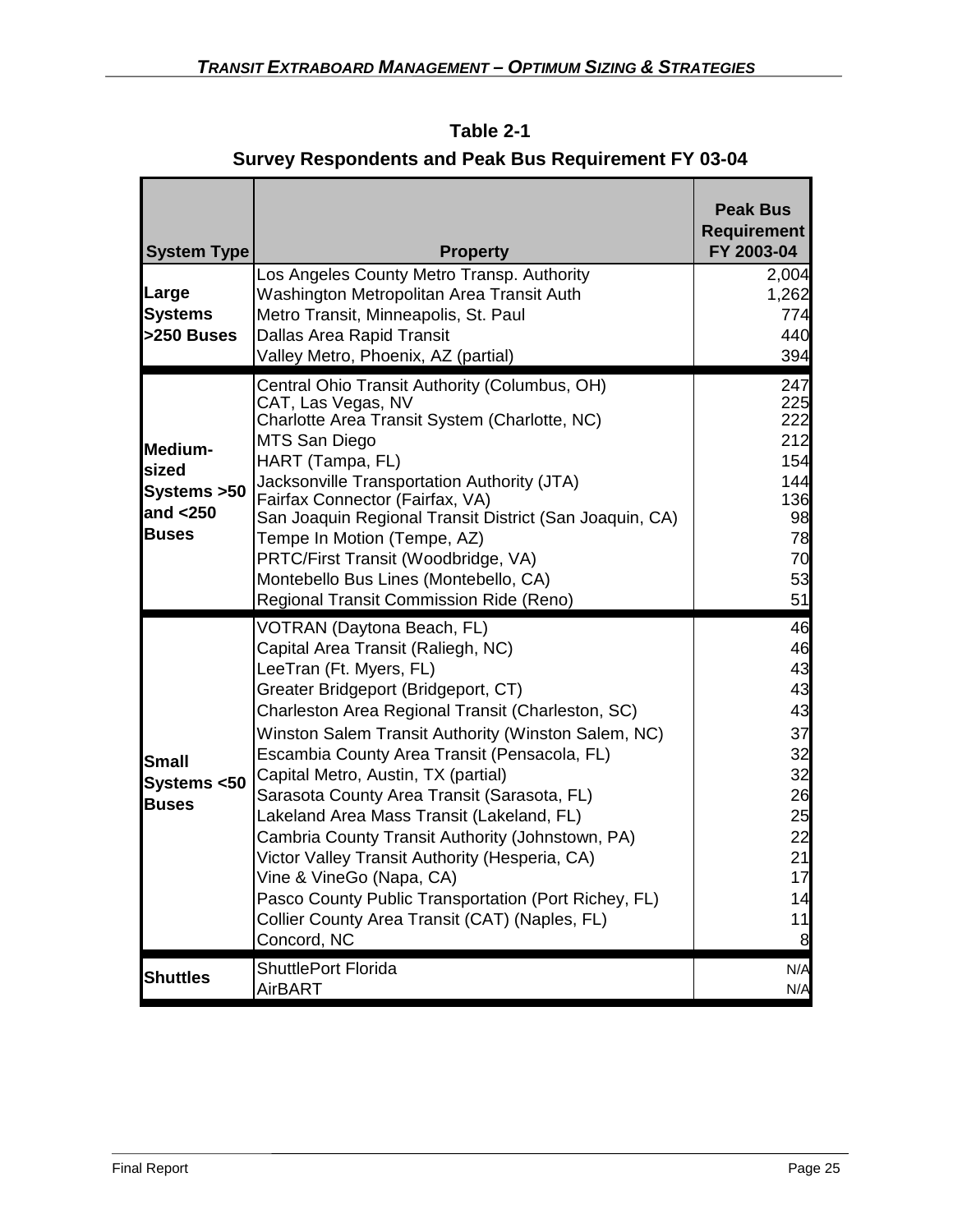## **Basic System Information**

#### *Bus Operators*

Systems were asked to provide a breakdown of total bus operator positions, full-time and part-time. Table 2-2 below shows the breakdown of positions for each respondent.

|                      |                                                                                          | <b>Total</b><br><b>Number of</b> |                   |                                            |
|----------------------|------------------------------------------------------------------------------------------|----------------------------------|-------------------|--------------------------------------------|
|                      |                                                                                          | <b>Bus</b>                       | <b>Total Full</b> | <b>Total Part</b>                          |
|                      |                                                                                          | <b>Operator</b>                  | <b>Time</b>       | <b>Time</b>                                |
| <b>System Type</b>   | <b>Property</b>                                                                          | <b>Positions</b>                 | <b>Positions</b>  | <b>Positions</b>                           |
|                      | Los Angeles County Metro Transp. Authority                                               | 3,876                            | 2,905             | 971                                        |
| <b>Large Systems</b> | Washington Metropolitan Area Transit Auth                                                | 2,260                            | 2,084             | 176                                        |
| >250 Buses           | Metro Transit, Minneapolis, St. Paul                                                     | 1,436                            | 1,096             | 271                                        |
|                      | Dallas Area Rapid Transit                                                                | 1,288                            | 1,258             | 30                                         |
|                      | Valley Metro, Phoenix, AZ (partial)                                                      | 682                              | 665               | 17                                         |
|                      | Central Ohio Transit Authority (Columbus, OH)                                            | 370                              | <b>370</b>        | 0                                          |
|                      | CAT, Las Vegas, NV                                                                       | 839                              | 832               | 7                                          |
|                      | Charlotte Area Transit System (Charlotte, NC)                                            | 590                              | 590               | 0                                          |
|                      | MTS San Diego                                                                            | 290                              | 290               | 0                                          |
| <b>Medium-sized</b>  | HART (Tampa, FL)                                                                         | 299                              | 292               | 7                                          |
| Systems > 50         | Jacksonville Transportation Authority (JTA)                                              | 370                              | 363               | 4                                          |
| and $<$ 250          | Fairfax Connector (Fairfax, VA)                                                          | 150                              | 144               |                                            |
| <b>Buses</b>         | San Joaquin Regional Transit District (San Joaquin, CA)                                  | 170                              | <b>168</b><br>223 | $\begin{array}{c} 6 \\ 2 \\ 7 \end{array}$ |
|                      | Tempe In Motion (Tempe, AZ)<br>PRTC/First Transit (Woodbridge, VA)                       | 230<br>130                       | 125               | 5                                          |
|                      | Montebello Bus Lines (Montebello, CA)                                                    | 184                              | 100               | 84                                         |
|                      | Regional Transit Commission Ride (Reno)                                                  | 197                              | 190               | 7                                          |
|                      | VOTRAN (Daytona Beach, FL)                                                               | 108                              | 107               | 1                                          |
|                      | Capital Area Transit (Raliegh, NC)                                                       | 113                              | 109               | 4                                          |
|                      | LeeTran (Ft. Myers, FL)                                                                  | 132                              | 119               | 13                                         |
|                      | Greater Bridgeport (Bridgeport, CT)                                                      | 24                               | 17                | 7                                          |
|                      | Charleston Area Regional Transit (Charleston, SC)                                        | 99                               | 99                | 0                                          |
|                      | Winston Salem Transit Authority (Winston Salem, NC)                                      | 66                               | 61                | 5                                          |
|                      | Escambia County Area Transit (Pensacola, FL)                                             | 65                               | 55                | 10                                         |
| <b>Small Systems</b> | Capital Metro, Austin, TX (partial)                                                      | 75                               | 70                | $\mathbf 0$                                |
| k50 Buses            | Sarasota County Area Transit (Sarasota, FL)<br>Lakeland Area Mass Transit (Lakeland, FL) | 113<br>80                        | 113<br>66         | $\mathbf 0$                                |
|                      | Cambria County Transit Authority (Johnstown, PA)                                         | 46                               | 38                | 24<br>8                                    |
|                      | Victor Valley Transit Authority (Hesperia, CA)                                           | 48                               | 48                | $\overline{0}$                             |
|                      | Vine & VineGo (Napa, CA)                                                                 | 31                               | 31                |                                            |
|                      | Pasco County Public Transportation (Port Richey, FL)                                     | 51                               | 51                | $\frac{3}{0}$                              |
|                      | Collier County Area Transit (CAT) (Naples, FL)                                           | 35                               | 28                | 10                                         |
|                      | Concord, NC                                                                              | 20                               | 13                | 7                                          |
| <b>Shuttles</b>      | <b>ShuttlePort Florida</b>                                                               | 166                              | 149               | 17                                         |
|                      | AirBART                                                                                  | 58                               | 47                | 11                                         |

## **Table 2-2 Bus Operator Positions**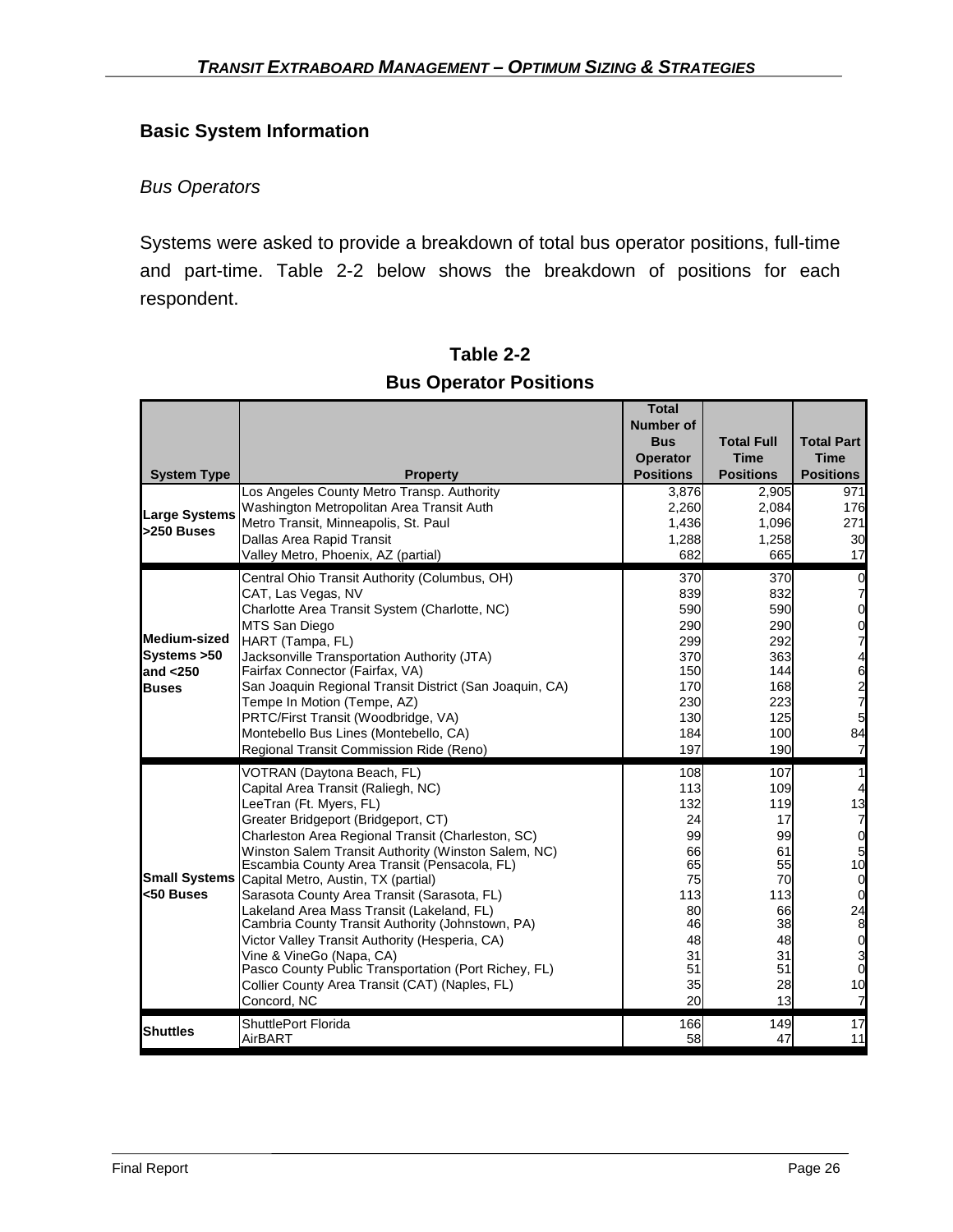#### *Revenue Hours Most Recent Bid*

Revenue hours are defined as the total number of hours in which a bus is in service and receiving fare-paying passengers. Revenue hours are distinguished from total hours because they do not include non-revenue time such as pre-trip inspections, "deadhead" time including travel to and from the garage, and reliefs, etc. Survey respondents were asked to provide daily revenue hours for weekdays, Saturday, and Sunday from the most recent bid. Table 2-3 below provides the breakdown for each transit agency.

|                                                             |                                                                                                                                                                                                                                                                                                                                                                                                                                                                                                                                                                                                                                                                                              | <b>Revenue Hours</b>                                                                                                                       |                                                                                                                                          |                                                                                                                           |
|-------------------------------------------------------------|----------------------------------------------------------------------------------------------------------------------------------------------------------------------------------------------------------------------------------------------------------------------------------------------------------------------------------------------------------------------------------------------------------------------------------------------------------------------------------------------------------------------------------------------------------------------------------------------------------------------------------------------------------------------------------------------|--------------------------------------------------------------------------------------------------------------------------------------------|------------------------------------------------------------------------------------------------------------------------------------------|---------------------------------------------------------------------------------------------------------------------------|
| <b>System Type</b>                                          | <b>Property</b>                                                                                                                                                                                                                                                                                                                                                                                                                                                                                                                                                                                                                                                                              | Weekday                                                                                                                                    | <b>Saturday</b>                                                                                                                          | <b>Sunday</b>                                                                                                             |
| <b>Large Systems</b><br>>250 Buses                          | Los Angeles County Metro Transp. Authority<br>Washington Metropolitan Area Transit Auth<br>Metro Transit, Minneapolis, St. Paul<br>Dallas Area Rapid Transit<br>Valley Metro, Phoenix, AZ (partial)                                                                                                                                                                                                                                                                                                                                                                                                                                                                                          | 22,145.0<br>9,642.0<br>6,026.0<br>6,179.0<br>2,826.4                                                                                       | 14,657.0<br>4,901.0<br>3,428.0<br>3,629.0<br>1,527.4                                                                                     | 11,590.0<br>2,746.0<br>2,309.0<br>2,621.0<br>1,100.1                                                                      |
| Medium-sized<br>Systems > 50<br>and $<$ 250<br><b>Buses</b> | Central Ohio Transit Authority (Columbus, OH)<br>CAT, Las Vegas, NV<br>Charlotte Area Transit System (Charlotte, NC)<br>MTS San Diego<br>HART (Tampa, FL)<br>Jacksonville Transportation Authority (JTA)<br>Fairfax Connector (Fairfax, VA)<br>San Joaquin Regional Transit District (San Joaquin, CA)<br>Tempe In Motion (Tempe, AZ)<br>PRTC/First Transit (Woodbridge, VA)<br>Montebello Bus Lines (Montebello, CA)<br>Regional Transit Commission Ride (Reno)                                                                                                                                                                                                                             | 2,104.0<br>3,962.5<br>2,697.5<br>1,439.7<br>1,709.0<br>1,908.5<br>887.9<br>1,062.0<br>1,202.0<br>673.9<br>800.0<br>714.0                   | 1,078.0<br>3,632.0<br>1,456.3<br>1,021.3<br>717.3<br>1,059.2<br>295.7<br>465.0<br>1,006.5<br>75.9<br>541.0<br>627.0                      | 623.0<br>3,454.0<br>906.2<br>1,012.4<br>443.0<br>688.5<br>219.8<br>324.0<br>771.4<br>0.0<br>429.0<br>443.0                |
| <b>Small Systems</b><br><50 Buses                           | VOTRAN (Daytona Beach, FL)<br>Capital Area Transit (Raliegh, NC)<br>LeeTran (Ft. Myers, FL)<br>Greater Bridgeport (Bridgeport, CT)<br>Charleston Area Regional Transit (Charleston, SC)<br>Winston Salem Transit Authority (Winston Salem, NC)<br>Escambia County Area Transit (Pensacola, FL)<br>Capital Metro, Austin, TX (partial)<br>Sarasota County Area Transit (Sarasota, FL)<br>Lakeland Area Mass Transit (Lakeland, FL)<br>Cambria County Transit Authority (Johnstown, PA)<br>Victor Valley Transit Authority (Hesperia, CA)<br>Vine & VineGo (Napa, CA)<br>Pasco County Public Transportation (Port Richey, FL)<br>Collier County Area Transit (CAT) (Naples, FL)<br>Concord, NC | 500.1<br>590.5<br>553.2<br>105.0<br>564.6<br>410.0<br>332.7<br>423.4<br>347.0<br>328.0<br>209.5<br>256.0<br>228.0<br>16.0<br>168.8<br>91.0 | 452.9<br>414.4<br>425.7<br>55.0<br>504.0<br>219.4<br>301.8<br>305.4<br>347.0<br>254.8<br>110.3<br>215.0<br>137.7<br>0.0<br>168.8<br>73.0 | 73.4<br>112.5<br>113.3<br>30.0<br>260.5<br>4.3<br>18.7<br>182.5<br>0.0<br>0.0<br>44.0<br>0.0<br>29.6<br>0.0<br>0.0<br>0.0 |
| <b>Shuttles</b>                                             | <b>ShuttlePort Florida</b><br>AirBART                                                                                                                                                                                                                                                                                                                                                                                                                                                                                                                                                                                                                                                        | 772.0<br>547.0                                                                                                                             | 772.0<br>547.0                                                                                                                           | 772.0<br>541.0                                                                                                            |

## **Table 2-3 Revenue Hours – Weekday, Saturday and Sunday**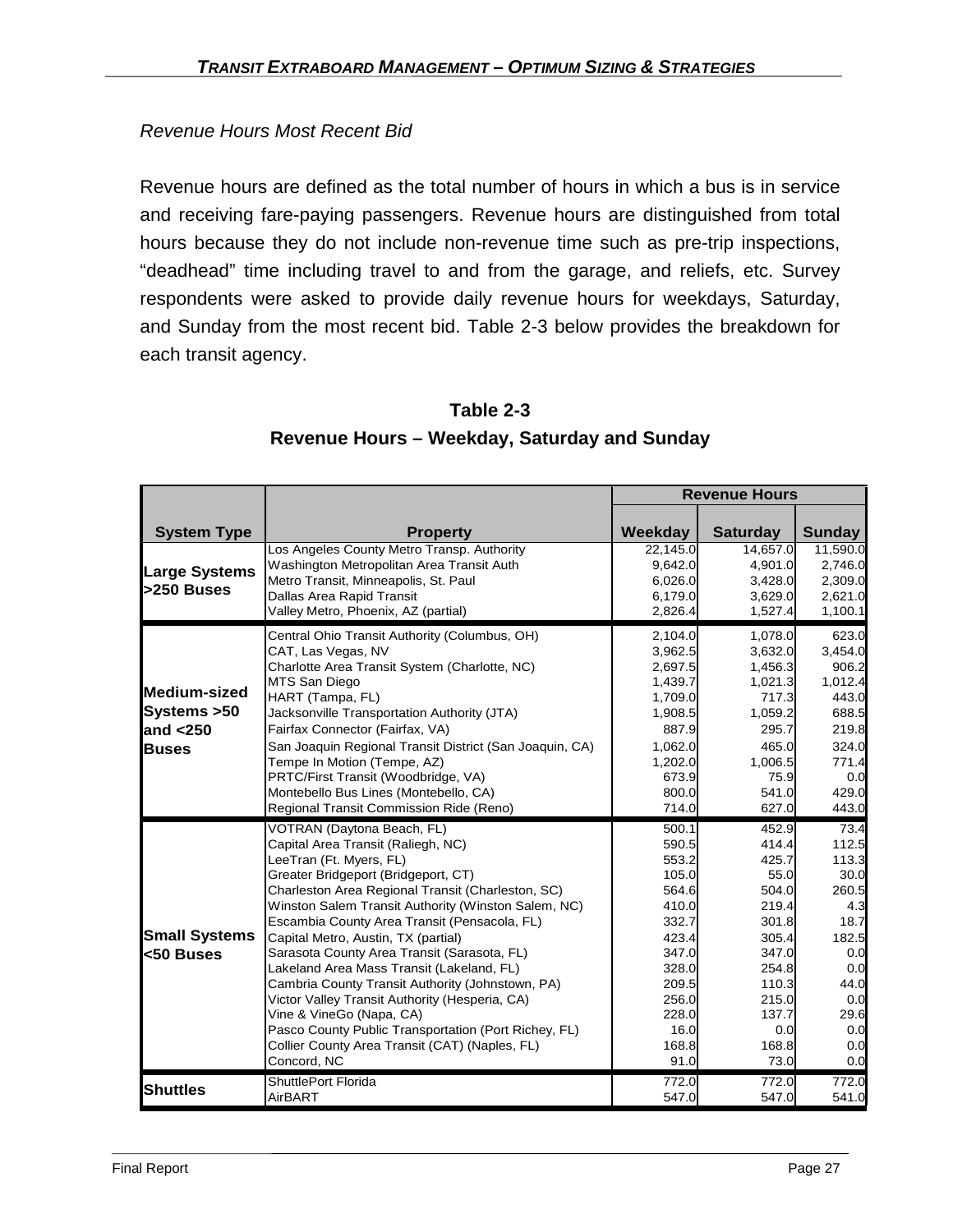## *Shift Types*

Transit agency schedulers create shifts for bus operators to perform based on local customs, work rules, and labor agreements. Shifts are broken down into different types including straights, splits, and open work. A straight shift is one wherein the entire shift is performed within a set number of hours. Typical straight shifts are divided into eighthour shifts for five day work weeks and ten-hour shifts for four day work weeks. Split shifts are those that are divided into two separate and distinct periods of the day wherein an operator will have unpaid time off between the first shift and the second shift. Split shifts usually add up to eight hours unless work rules dictate certain minimums or maximums. Open work is described as those shifts that are unassigned to an operator based on the most recent bid. Open work can also occur between bids if operators take leave based on FMLA, illness, injury, or disability. This type of open work is called a "hold down" because the shift must be held until the operator returns to work or it is deemed that the operator is permanently unable to return to work. Survey respondents were asked to provide shift types for bus operators including eight hour straights, ten hour straights, split shifts, open work, and other for weekdays, Saturday, and Sunday. Table 2-4 below provides the breakdown of shift types for each respondent.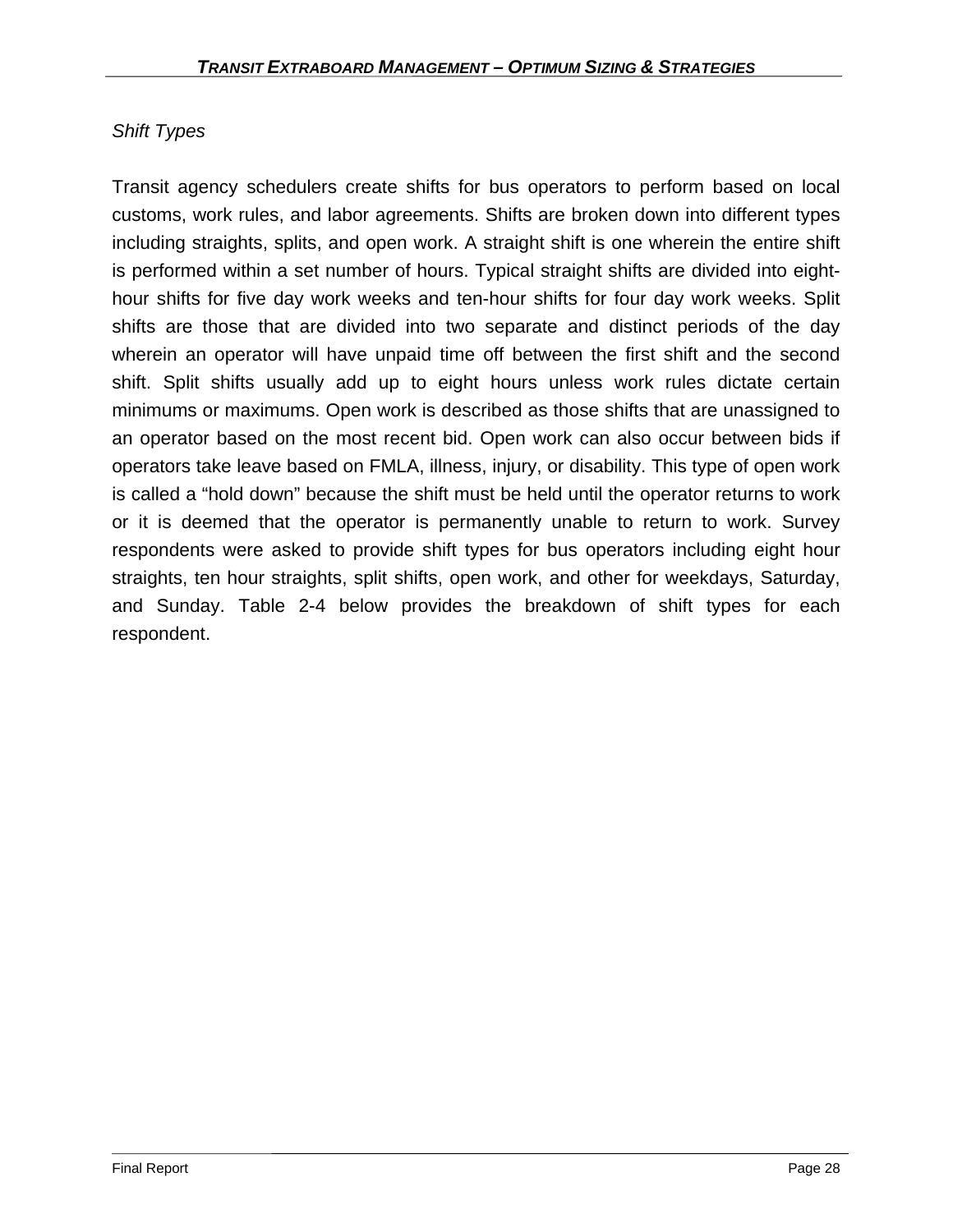| Table 2-4                                               |
|---------------------------------------------------------|
| Breakdown of Shift Types – Weekday, Saturday and Sunday |

|                                                                       |                                                                                                                                                                                                                                                                                                                                                                                                                                                                                                                                                                                                                                                                                              | <b>Weekday</b><br><b>Saturday</b>                                                  |                                                     |                                                                         |                                           |                                                                                                | <b>Sunday</b>                                             |                                                       |                                                       |                                                            |                                          |                                          |                                     |
|-----------------------------------------------------------------------|----------------------------------------------------------------------------------------------------------------------------------------------------------------------------------------------------------------------------------------------------------------------------------------------------------------------------------------------------------------------------------------------------------------------------------------------------------------------------------------------------------------------------------------------------------------------------------------------------------------------------------------------------------------------------------------------|------------------------------------------------------------------------------------|-----------------------------------------------------|-------------------------------------------------------------------------|-------------------------------------------|------------------------------------------------------------------------------------------------|-----------------------------------------------------------|-------------------------------------------------------|-------------------------------------------------------|------------------------------------------------------------|------------------------------------------|------------------------------------------|-------------------------------------|
| <b>System Type</b>                                                    | <b>Property</b>                                                                                                                                                                                                                                                                                                                                                                                                                                                                                                                                                                                                                                                                              |                                                                                    | # 8-hour $\vert$ # 10-hour<br>straights   straights | # of<br>splits                                                          |                                           |                                                                                                | # Open   # 8-hour   # 10-hour<br>Work straights straights | # of<br>splits                                        | # Open<br>Work                                        | # 8-hour<br>straights                                      | $\#$ 10-hour<br>straights                | # of<br>splits                           | # Open<br>Work                      |
| Large<br><b>Systems</b><br>>250 Buses                                 | Los Angeles County Metro Transp. Authority<br>Washington Metropolitan Area Transit Auth<br>Metro Transit, Minneapolis, St. Paul<br>Dallas Area Rapid Transit<br>Valley Metro, Phoenix, AZ (partial)                                                                                                                                                                                                                                                                                                                                                                                                                                                                                          | 1,025<br>979<br>208<br>468<br>221                                                  | 100<br>532<br>84<br><b>NR</b><br>48                 | 740<br>76<br>266<br>381<br>173                                          | 794<br><b>NR</b><br>70<br><b>NR</b><br>40 | 1,145<br>816<br>199<br><b>NR</b><br>203                                                        | <b>NR</b><br>59<br><b>NR</b><br>28                        | 285<br><b>NR</b><br>54<br><b>NR</b><br>$\overline{7}$ | 480<br><b>NR</b><br>94<br><b>NR</b><br>$\overline{0}$ | 1,022<br>543<br>131<br><b>NR</b><br>181                    | <b>NR</b><br>42<br><b>NR</b><br>$\Omega$ | 109<br><b>NR</b><br>34<br><b>NR</b><br>9 | 388<br><b>NR</b><br>88<br><b>NR</b> |
| Medium-<br><b>sized</b><br>Systems >50<br>and $<$ 250<br><b>Buses</b> | Central Ohio Transit Authority (Columbus, OH)<br>CAT, Las Vegas, NV<br>Charlotte Area Transit System (Charlotte, NC)<br>MTS San Diego<br>HART (Tampa, FL)<br>Jacksonville Transportation Authority (JTA)<br>Fairfax Connector (Fairfax, VA)<br>San Joaquin Regional Transit District (San Joaquin, CA)<br>Tempe In Motion (Tempe, AZ)<br>PRTC/First Transit (Woodbridge, VA)<br>Montebello Bus Lines (Montebello, CA)<br>Regional Transit Commission Ride (Reno)                                                                                                                                                                                                                             | 163<br>233<br>135<br>191<br>108<br>169<br>44<br>15<br>49<br>40<br>84<br>54         | 181<br>76<br>18<br>20<br>13<br>13<br>31<br>25       | 124<br>47<br>164<br>84<br>91<br>63<br>33<br>73<br>50<br>66<br><b>NR</b> | 17<br>24<br>69<br>24<br>12<br>25<br>12    | 91<br>208<br>126<br>119<br>37<br>82<br>35<br>37<br>34<br>50                                    | 189<br>40<br>21<br>16<br>21<br>67<br>19                   | 38<br>27<br>26<br>32<br>27<br>24<br>14<br>16          | 8<br>17<br>29<br>20<br>16<br>11                       | 24<br>196<br>85<br>114<br>23<br>42<br>27<br>49<br>27<br>34 | 185<br>25<br>12<br>22<br>14              | 10<br>24<br>15<br>33<br>21<br>18<br>12   | 70<br>14<br>27                      |
| Small<br>Systems <50<br><b>Buses</b>                                  | VOTRAN (Daytona Beach, FL)<br>Capital Area Transit (Raliegh, NC)<br>LeeTran (Ft. Myers, FL)<br>Greater Bridgeport (Bridgeport, CT)<br>Charleston Area Regional Transit (Charleston, SC)<br>Winston Salem Transit Authority (Winston Salem, NC)<br>Escambia County Area Transit (Pensacola, FL)<br>Capital Metro, Austin, TX (partial)<br>Sarasota County Area Transit (Sarasota, FL)<br>Lakeland Area Mass Transit (Lakeland, FL)<br>Cambria County Transit Authority (Johnstown, PA)<br>Victor Valley Transit Authority (Hesperia, CA)<br>Vine & VineGo (Napa, CA)<br>Pasco County Public Transportation (Port Richey, FL)<br>Collier County Area Transit (CAT) (Naples, FL)<br>Concord, NC | 36<br>28<br>262<br>10<br>52<br>22<br>13<br>23<br>43<br><b>NR</b><br>19<br>32<br>20 | 105<br>21<br><b>NR</b>                              | 20<br>34<br>19<br>27<br>24<br>26<br>11<br><b>NR</b><br><b>NR</b>        | <b>NR</b><br>6<br><b>NR</b>               | 31<br>24<br>40<br>46<br>29<br>14<br>26<br>43<br><b>NR</b><br>13<br>32<br>20<br><b>NR</b><br>10 | 19<br>16<br>10<br><b>NR</b><br><b>NR</b>                  | 15<br>17<br>16<br>11<br><b>NR</b><br><b>NR</b>        | <b>NR</b><br><b>NR</b>                                | 10<br>23<br><b>NR</b><br><b>NR</b>                         | <b>NR</b><br><b>NR</b>                   | <b>NR</b><br><b>NR</b>                   | <b>NR</b><br><b>NR</b>              |
| <b>Shuttles</b>                                                       | ShuttlePort Florida<br>AirBART                                                                                                                                                                                                                                                                                                                                                                                                                                                                                                                                                                                                                                                               | 259<br>31                                                                          | 166<br>6                                            |                                                                         | 83<br>$\Omega$                            | 259<br>31                                                                                      | 166<br>6                                                  |                                                       | 83<br>$\Omega$                                        | 259<br>36                                                  | 166<br>$\mathcal{P}$                     |                                          | 83                                  |

NR = No Response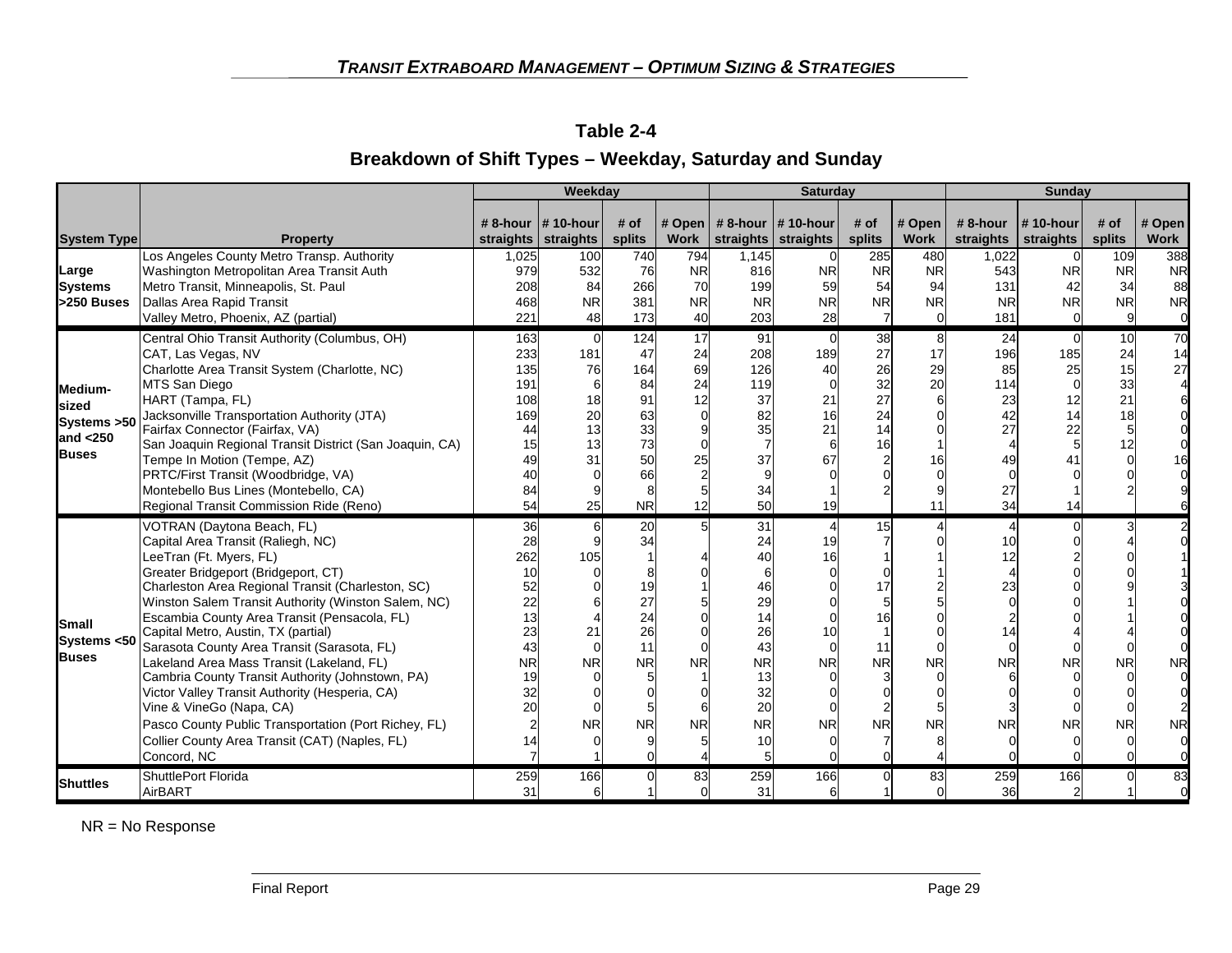## *Designated Extraboard Operators*

Respondents were asked to provide a breakdown of the size of the dedicated extraboard with full time and part time operators. The responses revealed that a majority of designated extraboard operators are full time. Only three systems that responded to the survey, Montebello, ECAT, and Collier Area Transit, use a significant number of part time operators for the extraboard. Table 2-5 below shows the breakdown for each survey respondent.

| <b>System Type</b>                                             | <b>Property</b>                                                                                                                                                                                                                                                                                                                                                                                                                                                                                                                                                                                                                                                                              | <b>Designated</b><br><b>Full Time</b><br><b>Extraboard</b>                      | <b>Designated</b><br><b>Part Time</b><br><b>Extraboard</b>                | <b>Total</b><br><b>Designated</b><br><b>Extraboard</b>           |
|----------------------------------------------------------------|----------------------------------------------------------------------------------------------------------------------------------------------------------------------------------------------------------------------------------------------------------------------------------------------------------------------------------------------------------------------------------------------------------------------------------------------------------------------------------------------------------------------------------------------------------------------------------------------------------------------------------------------------------------------------------------------|---------------------------------------------------------------------------------|---------------------------------------------------------------------------|------------------------------------------------------------------|
| Large<br><b>Systems</b><br>>250 Buses                          | Los Angeles County Metro Transp. Authority<br>Washington Metropolitan Area Transit Auth<br>Metro Transit, Minneapolis, St. Paul<br>Dallas Area Rapid Transit<br>Valley Metro, Phoenix, AZ (partial)                                                                                                                                                                                                                                                                                                                                                                                                                                                                                          | 1,000<br>316<br>280<br>239<br>136                                               | 0<br>0<br>0                                                               | 1,000<br>316<br>280<br>239<br>136                                |
| Medium-<br>sized<br>Systems >50<br>and $<$ 250<br><b>Buses</b> | Central Ohio Transit Authority (Columbus, OH)<br>CAT, Las Vegas, NV<br>Charlotte Area Transit System (Charlotte, NC)<br>MTS San Diego<br>HART (Tampa, FL)<br>Jacksonville Transportation Authority (JTA)<br>Fairfax Connector (Fairfax, VA)<br>San Joaquin Regional Transit District (San Joaquin, CA)<br>Tempe In Motion (Tempe, AZ)<br>PRTC/First Transit (Woodbridge, VA)<br>Montebello Bus Lines (Montebello, CA)<br>Regional Transit Commission Ride (Reno)                                                                                                                                                                                                                             | 72<br>82<br>113<br>9<br>42<br>46<br>14<br>31<br>14<br>18<br>$\Omega$<br>39      | $\mathsf{O}$<br>5<br>0<br>0<br>0<br>0<br>0<br>3<br>6<br>24<br>7           | 72<br>87<br>113<br>42<br>46<br>14<br>31<br>17<br>24<br>24<br>46  |
| <b>Small</b><br>Systems <50<br><b>Buses</b>                    | VOTRAN (Daytona Beach, FL)<br>Capital Area Transit (Raliegh, NC)<br>LeeTran (Ft. Myers, FL)<br>Greater Bridgeport (Bridgeport, CT)<br>Charleston Area Regional Transit (Charleston, SC)<br>Winston Salem Transit Authority (Winston Salem, NC)<br>Escambia County Area Transit (Pensacola, FL)<br>Capital Metro, Austin, TX (partial)<br>Sarasota County Area Transit (Sarasota, FL)<br>Lakeland Area Mass Transit (Lakeland, FL)<br>Cambria County Transit Authority (Johnstown, PA)<br>Victor Valley Transit Authority (Hesperia, CA)<br>Vine & VineGo (Napa, CA)<br>Pasco County Public Transportation (Port Richey, FL)<br>Collier County Area Transit (CAT) (Naples, FL)<br>Concord, NC | 20<br>4<br>8<br>0<br>5<br>5<br>14<br><b>NR</b><br>5<br>0<br>0<br>$\overline{2}$ | 1<br>0<br>0<br>0<br>5<br>10<br>0<br><b>NR</b><br>8<br>0<br>10<br>$\Omega$ | 21<br>8<br>0<br>7<br>8<br>15<br>5<br>14<br><b>NR</b><br>13<br>10 |
| <b>Shuttles</b>                                                | ShuttlePort Florida<br>AirBART                                                                                                                                                                                                                                                                                                                                                                                                                                                                                                                                                                                                                                                               | 5<br>$\Omega$                                                                   | 0<br>9                                                                    | 5<br>9                                                           |

**Table 2-5 Designated Extraboard Operators** 

*Statistics – Basic System Information*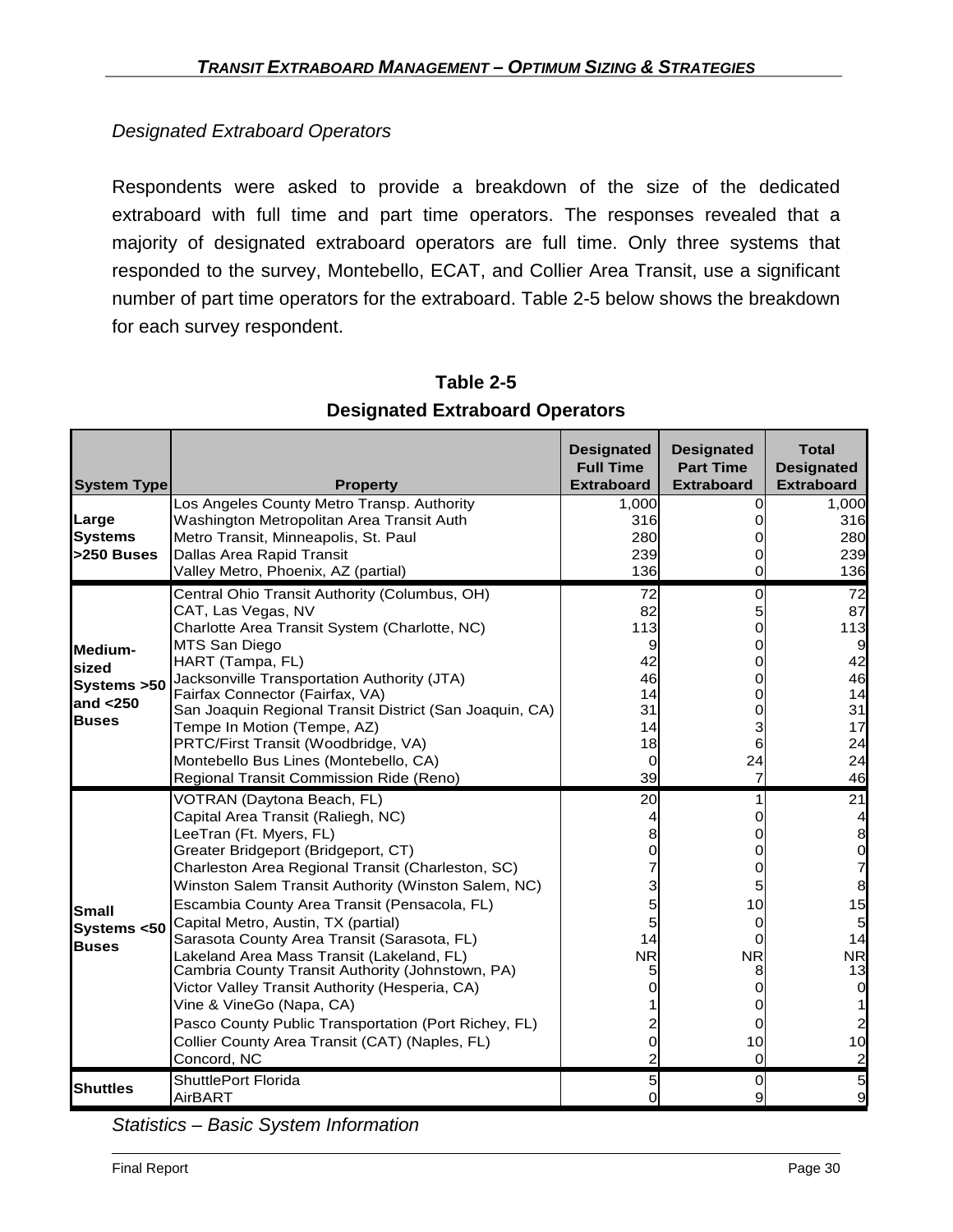From the basic system information, CUTR was able to develop a series of statistical calculations for each of the systems that supplied data, as follows:

- Total Operators per Peak Bus Requirement
- Percentage of Total Full Time Operators to Total Operators
- Percentage of Total Part Time Operators to Total Operators
- Ratio of Weekday Revenue Hours to Total Operators
- Percentage of Open Work to Total Shifts
- Percentage of Full Time Extraboard Operators to Total Operators
- Percentage of Full-Time Extraboard Operators to Total Full Time Operators
- Percentage of Part-Time Extraboard Operators to Total Operators
- Percentage of Total Designated Extraboard Operators to Total Operators
- Percentage of Total Designated Extraboard Operators to Total Full Time **Operators**
- Ratio of Total Extraboard Operators to Open Work
- Ratio of Total Extraboard Operators to Weekday Revenue Hours

Since previous literature did not show that surveys were performed and statistical analyses were reported, NCTR researchers took the opportunity to conduct this examination and explore whether this type of data could be useful and beneficial for practitioners and future researchers. The narrative below, at a minimum, provides benefits to those agencies participating in the survey, as follows:

- Statistical data displays consistencies or inconsistencies in comparisons between transit agencies and between large, medium-size, and small properties.
- Statistical data enables individual systems to see how their own data compares to the mean for the group.
- Statistical data enables practitioners to compare their own data to those reported in this study.
- The possibility that examining data of this nature could impact individual system performance, effectiveness, and/or efficiency.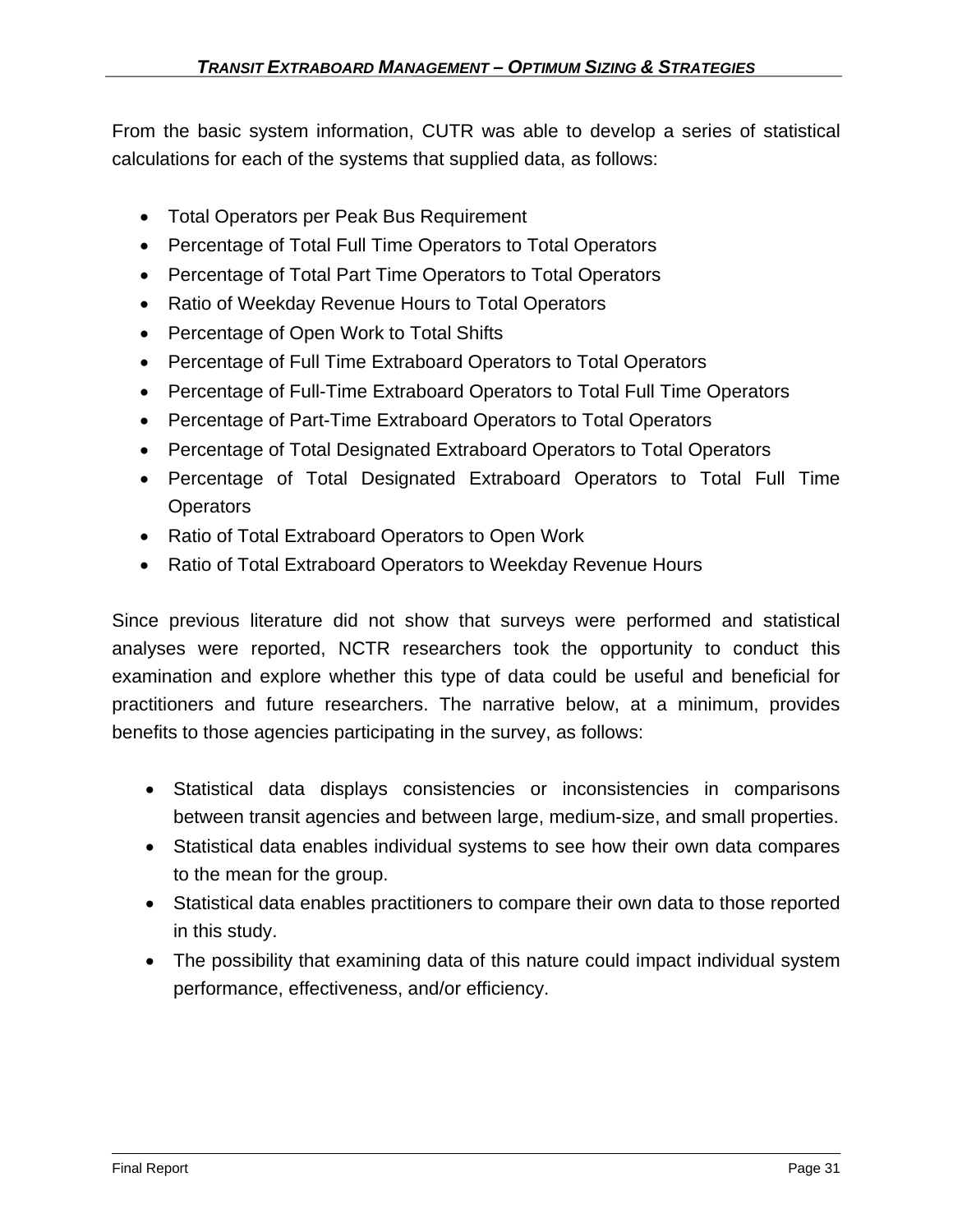## *Total Operators per Peak Bus*

When examining this data set, it is noted that peak bus requirement refers to weekdays only whereas total operators are those required to perform weekday, Saturday, and Sunday service. Each system will have different levels of service that determine the total number of operators required. With this caveat, the data suggests that when comparing mean values, the ratio of total operators to peak bus requirement is between 2.0 and 2.5 total operators per peak bus. For large systems, the mean is 2.05 operators per peak bus with a maximum of 2.93 (DART); for medium-size systems the mean value is 2.40 with a maximum of 3.73 (Las Vegas); and for small systems the mean value is 2.50 with a maximum of 4.35 (Sarasota). Peak bus requirements were not available from NTD for shuttle services; therefore there is no data set for this statistic. Because of differences in levels of service between weekdays, Saturday, and Sunday, this statistical data set is not used to determine potential impacts on system performance.

## *Percentage of Full Time Operators to Total Operators*

When comparing mean values for this data set, the range of full time operators to total operators is from 88 percent to 95 percent of total operators for large, medium-size, and small transit agencies. For large transit agencies, the mean value is 88 percent with a maximum of 98 percent (DART); for medium-size properties the mean value is 95 percent with a maximum of 100 percent (Columbus, Charlotte, and San Diego); and for small transit agencies the mean value is 90 percent with a maximum of 100 percent (Charleston, Sarasota, Hesperia, Napa, and Pasco). For shuttles, the mean value is 85 percent with a maximum of 90 percent (Shuttleport Florida).

## *Percentage of Part Time Operators to Total Operators*

When comparing mean values for this data set, the range of part time operators to total operators is 5.5 percent to 11.7 percent. For large transit agencies, the mean value is 11.3 percent with a maximum of 25 percent (Los Angeles). For medium size transit agencies the mean value is 5.5 percent with a maximum of 45.7 percent (Montebello), and for small transit agencies the mean value is 11.7 percent with a maximum of 35 percent (Concord). For shuttles, the mean value is 14.6 percent with a maximum of 19 percent (AirBART).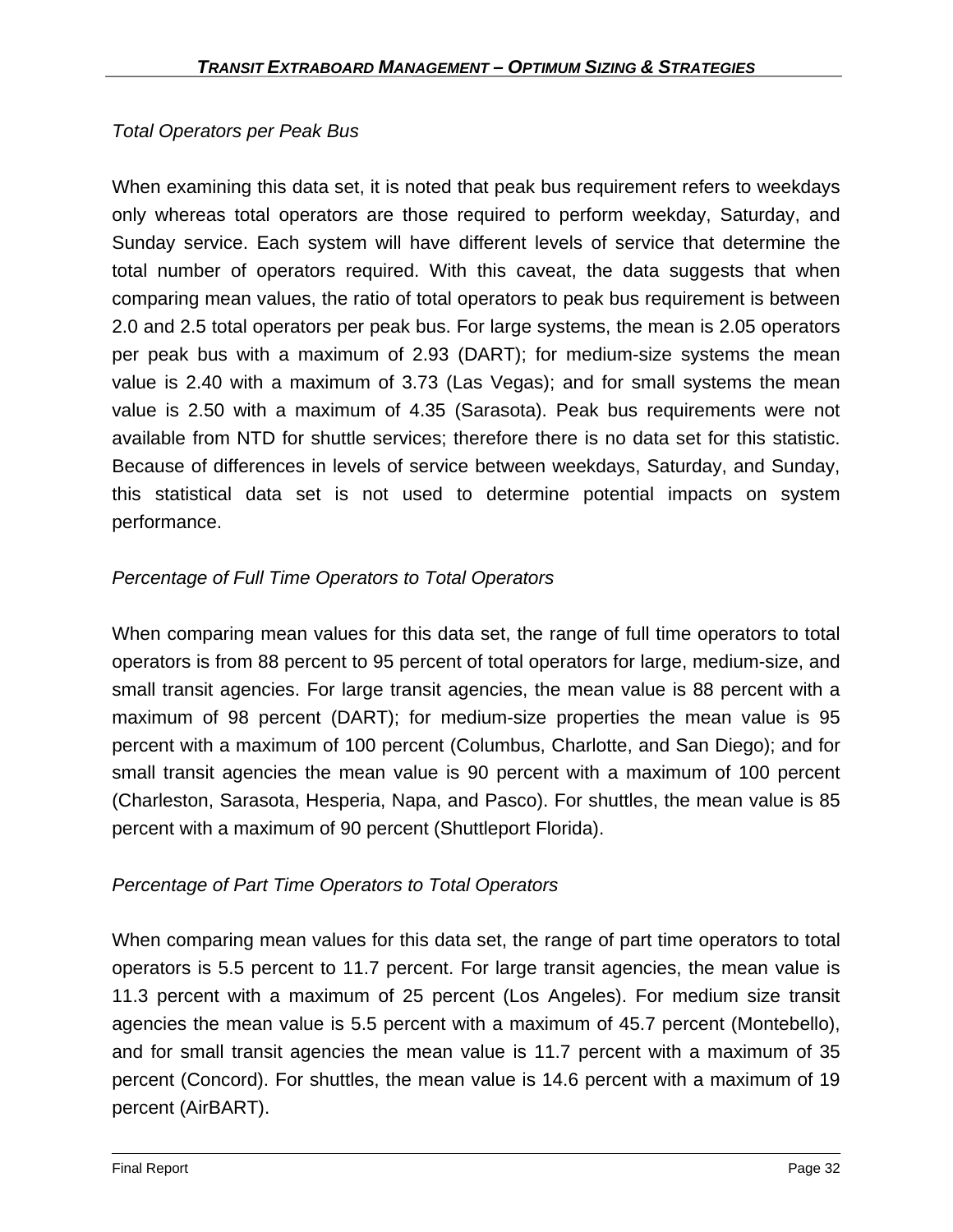The breakdown of full time and part time operators can play an important role in performance and efficiency for transit agencies because scheduled service may require a higher percentage of part time operators (e.g., more service in peak periods, less service in base periods) but labor agreements can hold down, limit, or prohibit part time operators. When this happens, the transit agency may be subject to minimum pay guarantees for full-time operators when the pay hours are actually commensurate with a part time position. Correspondingly, labor agreements can also limit and/or prohibit the breakdown of the full time vs. part time composition of the extraboard.

## *Ratio of Weekday Revenue Hours to Total Operators*

When comparing the mean values for this data set, the range of the ratio of weekday revenue hours to total operators is 4.62 to 5.11 for small, medium-size, and large transit agencies. For large transit agencies, the mean value is 4.62 revenue hours per operator with a maximum of 5.71 revenue hours per operator (Los Angeles). For medium size transit agencies, the mean value is 5.11 revenue hours per operator with a maximum of 5.72 (Tampa). For small transit agencies, the mean value is 4.70 revenue hours per operator with a maximum value of 7.35 (Napa). For shuttles, the mean value is 7.04 with a maximum of 9.43 (AirBART). Of all the statistical data sets examined, this set has a high degree of correlation between transit systems of all sizes (except shuttles).

A higher ratio of weekday revenue hours to total bus operators means that the transit agency is maximizing its labor force. When the ratio is lower, it means the transit system may be employing too many operators to meet necessary scheduled service. Table 2-6 below displays the statistics for bus operators for large, medium-size, small transit agencies, and shuttles.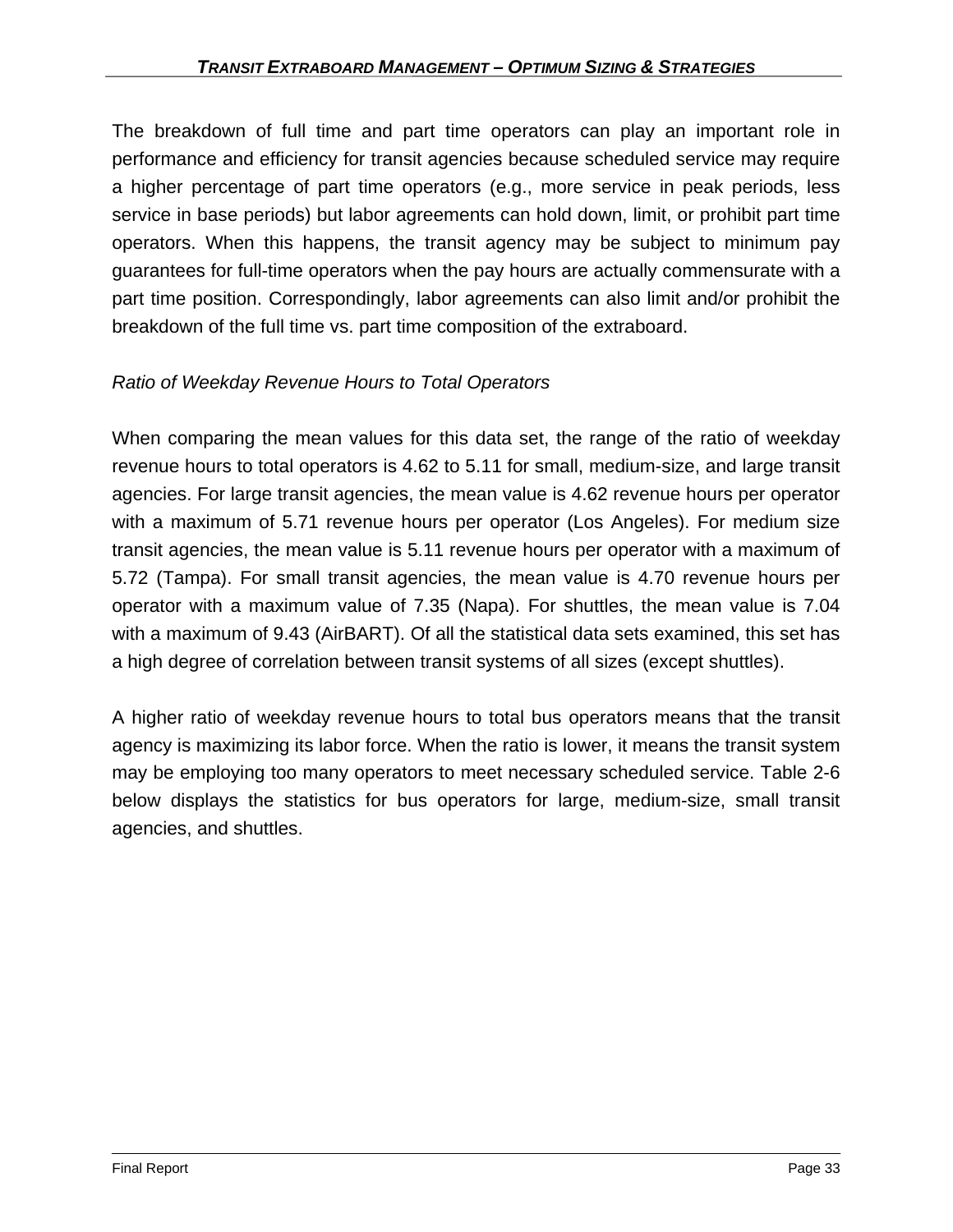| <b>System Type</b><br>Large<br><b>Systems</b><br>>250 Buses           | <b>Property</b><br>Los Angeles County Metro Transp. Authority<br>Washington Metropolitan Area Transit Auth<br>Metro Transit, Minneapolis, St. Paul<br>Dallas Area Rapid Transit<br>Valley Metro, Phoenix, AZ (partial)<br><b>MEAN</b>                                                                                                                                                                                                                                                                                                                                                                                                                                                                       | <b>Peak Bus</b><br>Requirement<br>FY 2003-04<br>2,004<br>1,262<br>774<br>440<br>394<br>975   | <b>Total Bus</b><br>Operator<br><b>Positions</b><br>3,876<br>2,260<br>1,436<br>1,288<br>682<br>1,908   | <b>Total</b><br>Operators per<br><b>Peak Bus</b><br>1.93<br>1.79<br>1.86<br>2.93<br>1.73<br>2.05                                     | <b>Time</b><br><b>Positions</b><br>2,905<br>2.084<br>1,096<br>1,258<br>665<br>1,602                    | Percentage<br>of Total Full<br><b>Time</b><br>Total Full Operators to Total Part<br><b>Total</b><br><b>Operators</b><br>74.9%<br>92.2%<br>76.3%<br>97.7%<br>97.5%<br>87.7% | <b>Time</b><br><b>Operators</b><br>971<br>176<br>271<br>30<br>17<br>293 | Percentage<br>of Total Part<br><b>Time</b><br><b>Operators</b><br>to Total<br><b>Operators</b><br>25.1%<br>7.8%<br>18.9%<br>2.3%<br>2.5%<br>11.3% | Weekday<br>Revenue<br><b>Hours</b><br>22,145<br>9.642<br>6.026<br>6,179<br>2,826<br>9,364                         | Ratio of<br>Weekday<br>Revenue<br><b>Hours to</b><br>Total<br><b>Operators</b><br>5.71<br>4.27<br>4.20<br>4.80<br>4.14<br>4.62       |
|-----------------------------------------------------------------------|-------------------------------------------------------------------------------------------------------------------------------------------------------------------------------------------------------------------------------------------------------------------------------------------------------------------------------------------------------------------------------------------------------------------------------------------------------------------------------------------------------------------------------------------------------------------------------------------------------------------------------------------------------------------------------------------------------------|----------------------------------------------------------------------------------------------|--------------------------------------------------------------------------------------------------------|--------------------------------------------------------------------------------------------------------------------------------------|--------------------------------------------------------------------------------------------------------|----------------------------------------------------------------------------------------------------------------------------------------------------------------------------|-------------------------------------------------------------------------|---------------------------------------------------------------------------------------------------------------------------------------------------|-------------------------------------------------------------------------------------------------------------------|--------------------------------------------------------------------------------------------------------------------------------------|
| Medium-<br><b>sized</b><br>Systems >50<br>and $<$ 250<br><b>Buses</b> | Central Ohio Transit Authority (Columbus, OH)<br>CAT, Las Vegas, NV<br>Charlotte Area Transit System (Charlotte, NC)<br><b>MTS San Diego</b><br>HART (Tampa, FL)<br>Jacksonville Transportation Authority (JTA)<br>Fairfax Connector (Fairfax, VA)<br>San Joaquin Regional Transit District (San Joaquin, CA)<br>Tempe In Motion (Tempe, AZ)<br>PRTC/First Transit (Woodbridge, VA)<br>Montebello Bus Lines (Montebello, CA)<br>Regional Transit Commission Ride (Reno)<br><b>MEAN</b>                                                                                                                                                                                                                      | 247<br>225<br>222<br>212<br>154<br>144<br>136<br>98<br>78<br>70<br>53<br>51<br>141           | 370<br>839<br>590<br>290<br>299<br>370<br>150<br>170<br>230<br>130<br>184<br>197<br>318                | 1.50<br>3.73<br>2.66<br>1.37<br>1.94<br>2.57<br>1.10<br>1.73<br>2.95<br>1.86<br>3.47<br>3.86<br>2.40                                 | 370<br>832<br>590<br>290<br>292<br>363<br>144<br>168<br>223<br>125<br>100<br>190<br>307                | 100.0%<br>99.2%<br>100.0%<br>100.0%<br>97.7%<br>98.1%<br>96.0%<br>98.8%<br>97.0%<br>96.2%<br>54.3%<br>96.4%<br>94.5%                                                       | 84<br>11                                                                | 0.0%<br>0.8%<br>0.0%<br>0.0%<br>2.3%<br>1.1%<br>4.0%<br>1.2%<br>3.0%<br>3.8%<br>45.7%<br>3.6%<br>5.5%                                             | 2,104<br>3,963<br>2,698<br>1,440<br>1,709<br>1,908<br>888<br>1.062<br>1,202<br>674<br>800<br>714<br>1,597         | 5.69<br>4.72<br>4.57<br>4.96<br>5.72<br>5.16<br>5.92<br>6.25<br>5.23<br>5.18<br>4.35<br>3.62<br>5.11                                 |
| <b>Small</b><br>Systems <50<br><b>Buses</b>                           | VOTRAN (Daytona Beach, FL)<br>Capital Area Transit (Raliegh, NC)<br>LeeTran (Ft. Myers, FL)<br>Greater Bridgeport (Bridgeport, CT)<br>Charleston Area Regional Transit (Charleston, SC)<br>Winston Salem Transit Authority (Winston Salem, NC)<br>Escambia County Area Transit (Pensacola, FL)<br>Capital Metro, Austin, TX (partial)<br>Sarasota County Area Transit (Sarasota, FL)<br>Lakeland Area Mass Transit (Lakeland, FL)<br>Cambria County Transit Authority (Johnstown, PA)<br>Victor Valley Transit Authority (Hesperia, CA)<br>Vine & VineGo (Napa, CA)<br>Pasco County Public Transportation (Port Richey, FL)<br>Collier County Area Transit (CAT) (Naples, FL)<br>Concord, NC<br><b>MEAN</b> | 46<br>46<br>43<br>43<br>43<br>37<br>32<br>32<br>26<br>25<br>22<br>21<br>17<br>14<br>11<br>29 | 108<br>113<br>132<br>24<br>99<br>66<br>65<br>75<br>113<br>80<br>46<br>48<br>31<br>51<br>35<br>20<br>69 | 2.35<br>2.46<br>3.07<br>0.56<br>2.30<br>1.78<br>2.03<br>2.34<br>4.35<br>3.20<br>2.09<br>2.29<br>1.82<br>3.64<br>3.18<br>2.50<br>2.50 | 107<br>109<br>119<br>17<br>99<br>61<br>55<br>70<br>113<br>66<br>38<br>48<br>31<br>51<br>28<br>13<br>64 | 99.1%<br>96.5%<br>90.2%<br>70.8%<br>100.0%<br>92.4%<br>84.6%<br>93.3%<br>100.0%<br>82.5%<br>82.6%<br>100.0%<br>100.0%<br>100.0%<br>80.0%<br>65.0%<br>89.8%                 | 13<br>10<br>24<br>10<br>6                                               | 0.9%<br>3.5%<br>9.8%<br>29.2%<br>0.0%<br>7.6%<br>15.4%<br>0.0%<br>0.0%<br>30.0%<br>17.4%<br>0.0%<br>9.7%<br>0.0%<br>28.6%<br>35.0%<br>11.7%       | 500<br>591<br>553<br>105<br>565<br>410<br>333<br>423<br>347<br>328<br>210<br>256<br>228<br>16<br>169<br>91<br>320 | 4.63<br>5.23<br>4.19<br>4.38<br>5.70<br>6.21<br>5.12<br>5.65<br>3.07<br>4.10<br>4.55<br>5.33<br>7.35<br>0.31<br>4.82<br>4.55<br>4.70 |
| <b>Shuttles</b>                                                       | ShuttlePort Florida<br>AirBART<br><b>MEAN</b>                                                                                                                                                                                                                                                                                                                                                                                                                                                                                                                                                                                                                                                               | N/A<br>N/A<br>N/A                                                                            | 166<br>58<br>112                                                                                       | N/A<br>N/A<br>N/A                                                                                                                    | 149<br>47<br>98                                                                                        | 89.8%<br>81.0%<br>85.4%                                                                                                                                                    | 17<br>11<br>14                                                          | 10.2%<br>19.0%<br>14.6%                                                                                                                           | 772<br>547<br>660                                                                                                 | 4.65<br>9.43<br>7.04                                                                                                                 |

**Table 2-6 Basic System Information Statistics – Bus Operators**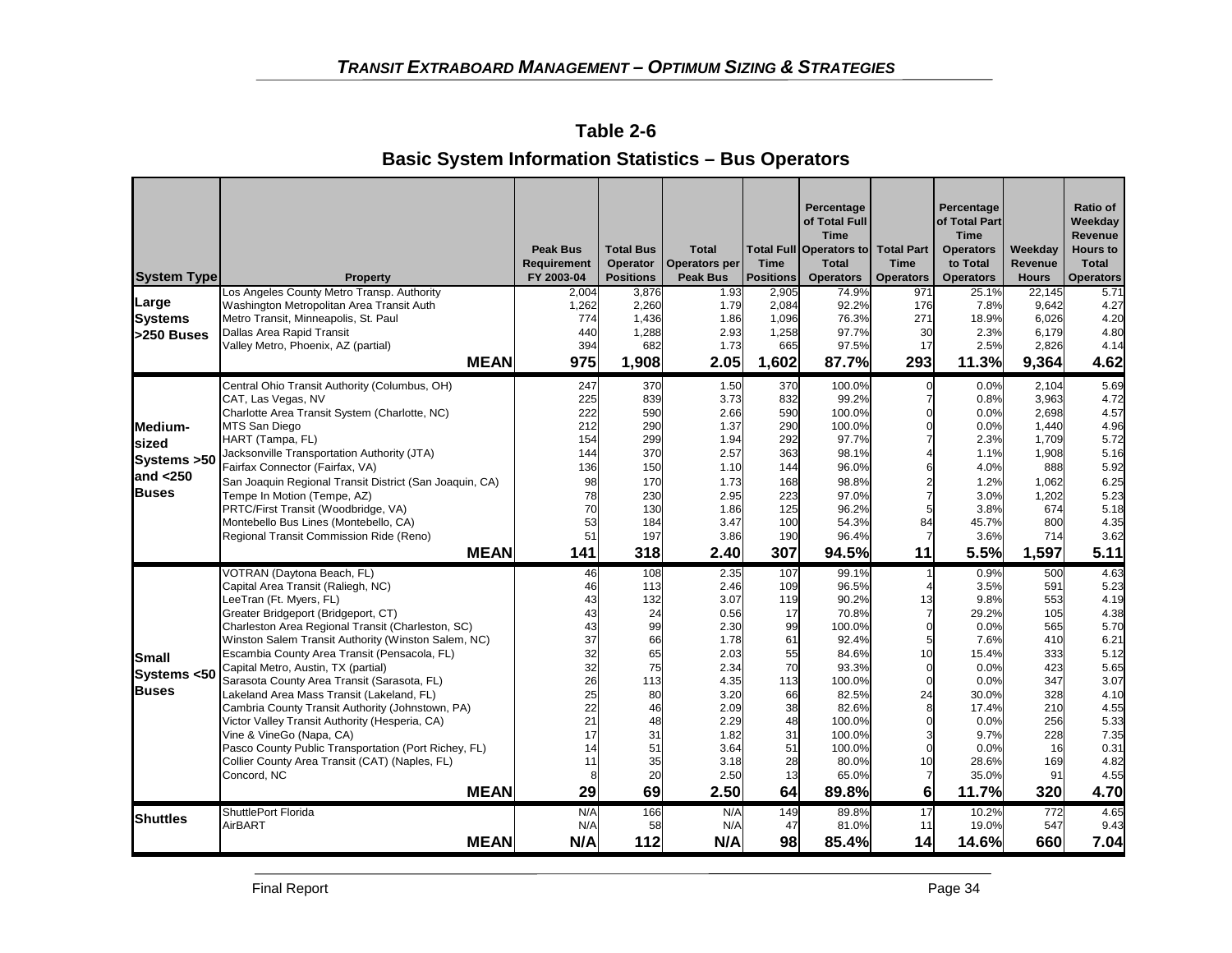## *Percentage of Open Work to Total Shifts*

As defined in the "Shift Types" section above, open work is described as those shifts that are unassigned to an operator based on the most recent bid. Open work can also occur between bids if operators take leave based on FMLA, illness, injury, or disability. This type of open work is called a "hold down" because the shift must be held until the operator returns to work or it is deemed that the operator is permanently unable to return to work.

To report this data set, total shifts had to be calculated for weekdays in order to determine the percentage of open work to total shifts. This data set is significant because open work is most likely to be performed by the extraboard and is an important factor for transit agencies to consider when determining the size of the board.

When comparing the mean values between large, medium-size, and small transit agencies, the range of percentages is from 6.2 percent for small transit agencies to 9.9 percent for large transit agencies. The maximum value for large transit agencies is 29.9 percent (Los Angeles). For medium-size transit systems, the mean value is 7.0 percent with a maximum of 16 percent (Tempe). For small transit systems, the mean value is 6.2 percent with a maximum of 33.3 percent (Concord, NC). Table 2-7 below shows the percentage of open work to total shifts for large, medium-size, small transit systems, and shuttles.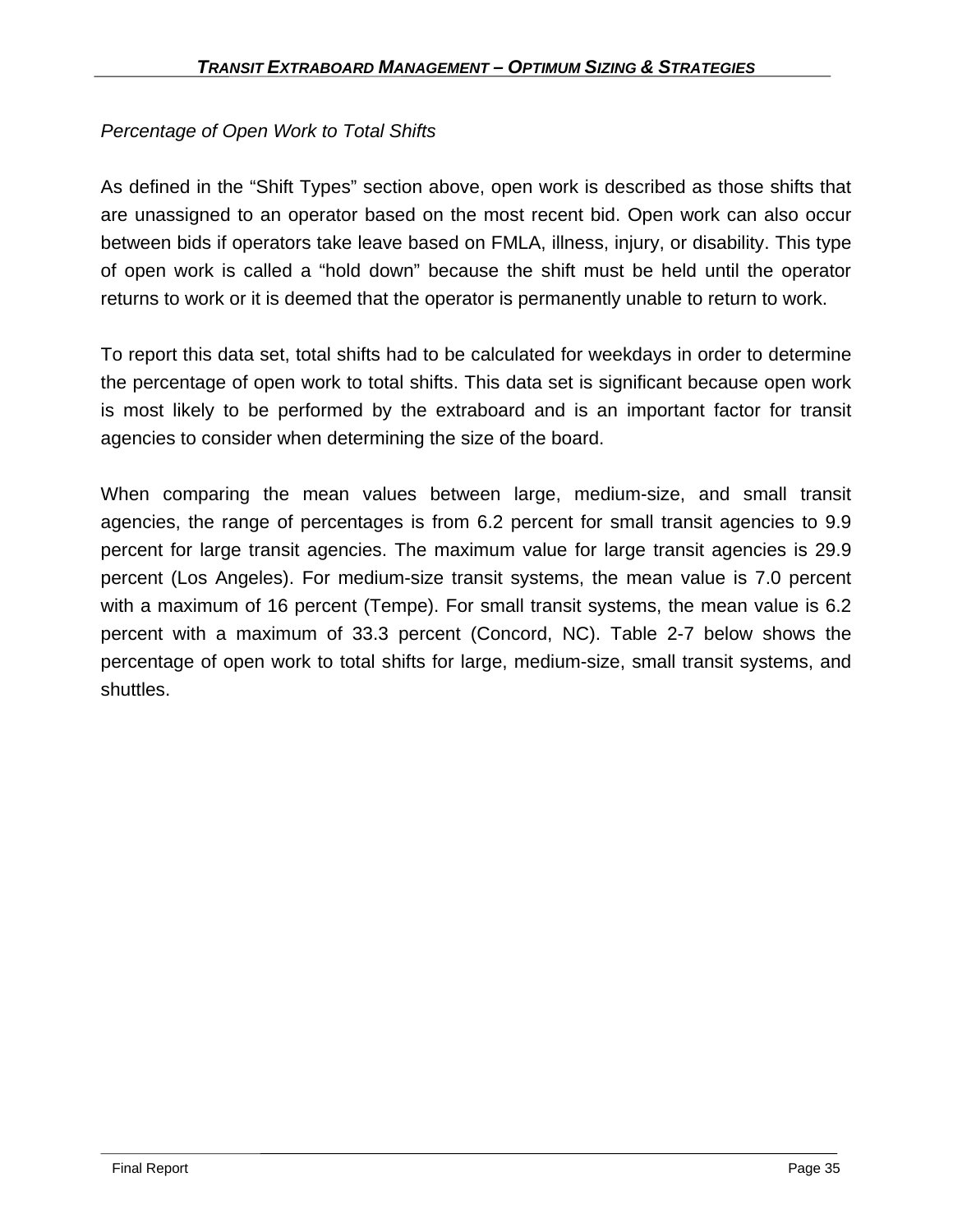## **Basic System Information Statistics - Percentage of Open Work to Total Shifts**

| <b>System Type</b>                                              | Property                                                                                                                                                                                                                                                                                                                                                                                                                                                                                                                                                                                                                                                                                                    | <b>Number of</b><br>8-hour<br><b>Straight</b><br><b>Shifts</b>                          | Number of<br>10-hour<br><b>Straight</b><br><b>Shifts</b>                                    | <b>Number</b><br>of Split<br><b>Shifts</b>                                              | <b>Number</b><br>of Open<br><b>Work</b><br><b>Shifts</b>                                         | <b>Total</b><br><b>Shifts</b>                                                                             | Percentage<br>of Open<br>Work to<br><b>Total Shifts</b>                                                                                      |
|-----------------------------------------------------------------|-------------------------------------------------------------------------------------------------------------------------------------------------------------------------------------------------------------------------------------------------------------------------------------------------------------------------------------------------------------------------------------------------------------------------------------------------------------------------------------------------------------------------------------------------------------------------------------------------------------------------------------------------------------------------------------------------------------|-----------------------------------------------------------------------------------------|---------------------------------------------------------------------------------------------|-----------------------------------------------------------------------------------------|--------------------------------------------------------------------------------------------------|-----------------------------------------------------------------------------------------------------------|----------------------------------------------------------------------------------------------------------------------------------------------|
| Large<br><b>Systems</b><br>>250 Buses                           | Los Angeles County Metro Transp. Authority<br>Washington Metropolitan Area Transit Auth<br>Metro Transit, Minneapolis, St. Paul<br>Dallas Area Rapid Transit<br>Valley Metro, Phoenix, AZ (partial)<br><b>MEAN</b>                                                                                                                                                                                                                                                                                                                                                                                                                                                                                          | 1025<br>979<br>208<br>468<br>221<br>580                                                 | 100<br>532<br>84<br>48<br>153                                                               | 740<br>76<br>266<br>381<br>173<br>327                                                   | 794<br>$\Omega$<br>70<br>$\Omega$<br>40<br>181                                                   | 2,659<br>1,587<br>628<br>849<br>482<br>1,241                                                              | 29.9%<br>0.0%<br>11.1%<br>0.0%<br>8.3%<br>9.9%                                                                                               |
| Medium-<br>sized<br>Systems > 50<br>and $<$ 250<br><b>Buses</b> | Central Ohio Transit Authority (Columbus, OH)<br>CAT, Las Vegas, NV<br>Charlotte Area Transit System (Charlotte, NC)<br>MTS San Diego<br>HART (Tampa, FL)<br>Jacksonville Transportation Authority (JTA)<br>Fairfax Connector (Fairfax, VA)<br>San Joaquin Regional Transit District (San Joaquin, CA)<br>Tempe In Motion (Tempe, AZ)<br>PRTC/First Transit (Woodbridge, VA)<br>Montebello Bus Lines (Montebello, CA)<br>Regional Transit Commission Ride (Reno)<br><b>MEAN</b>                                                                                                                                                                                                                             | 163<br>233<br>135<br>191<br>108<br>169<br>44<br>15<br>49<br>40<br>84<br>54<br>107       | $\overline{0}$<br>181<br>76<br>6<br>18<br>20<br>13<br>13<br>31<br>$\Omega$<br>9<br>25<br>33 | 124<br>47<br>164<br>84<br>91<br>63<br>33<br>73<br>50<br>66<br>8<br>$\overline{0}$<br>67 | 17<br>24<br>69<br>24<br>12<br>$\Omega$<br>9<br>$\Omega$<br>25<br>$\overline{c}$<br>5<br>12<br>17 | 304<br>485<br>444<br>305<br>229<br>252<br>99<br>101<br>155<br>108<br>106<br>91<br>223                     | 5.6%<br>4.9%<br>15.5%<br>7.9%<br>5.2%<br>0.0%<br>9.1%<br>0.0%<br>16.1%<br>1.9%<br>4.7%<br>13.2%<br>7.0%                                      |
| <b>Small</b><br>Systems <50<br><b>Buses</b>                     | VOTRAN (Daytona Beach, FL)<br>Capital Area Transit (Raliegh, NC)<br>LeeTran (Ft. Myers, FL)<br>Greater Bridgeport (Bridgeport, CT)<br>Charleston Area Regional Transit (Charleston, SC)<br>Winston Salem Transit Authority (Winston Salem, NC)<br>Escambia County Area Transit (Pensacola, FL)<br>Capital Metro, Austin, TX (partial)<br>Sarasota County Area Transit (Sarasota, FL)<br>Lakeland Area Mass Transit (Lakeland, FL)<br>Cambria County Transit Authority (Johnstown, PA)<br>Victor Valley Transit Authority (Hesperia, CA)<br>Vine & VineGo (Napa, CA)<br>Pasco County Public Transportation (Port Richey, FL)<br>Collier County Area Transit (CAT) (Naples, FL)<br>Concord, NC<br><b>MEAN</b> | 36<br>28<br>262<br>10<br>52<br>22<br>13<br>23<br>43<br>NR<br>19<br>32<br>20<br>14<br>39 | 6<br>9<br>105<br>$\Omega$<br>6<br>21<br>$\Omega$<br><b>NR</b><br>$\Omega$<br>10             | 20<br>34<br>8<br>19<br>27<br>24<br>26<br>11<br>NR<br>5<br>0<br>9<br>$\Omega$<br>13      | 5<br>$\Omega$<br>5<br>$\Omega$<br>0<br>$\Omega$<br><b>NR</b><br>6<br>2                           | 67<br>71<br>372<br>18<br>72<br>60<br>41<br>70<br>54<br><b>NR</b><br>25<br>32<br>31<br>2<br>28<br>12<br>64 | 7.5%<br>0.0%<br>1.1%<br>0.0%<br>1.4%<br>8.3%<br>0.0%<br>0.0%<br>0.0%<br><b>NR</b><br>4.0%<br>0.0%<br>19.4%<br>0.0%<br>17.9%<br>33.3%<br>6.2% |
| <b>Shuttles</b>                                                 | <b>ShuttlePort Florida</b><br>AirBART<br><b>MEAN</b>                                                                                                                                                                                                                                                                                                                                                                                                                                                                                                                                                                                                                                                        |                                                                                         | 1                                                                                           | $\overline{0}$<br>$\Omega$<br>0                                                         |                                                                                                  | 12<br>12<br>12                                                                                            | 33.3%<br>33.3%<br>33.3%                                                                                                                      |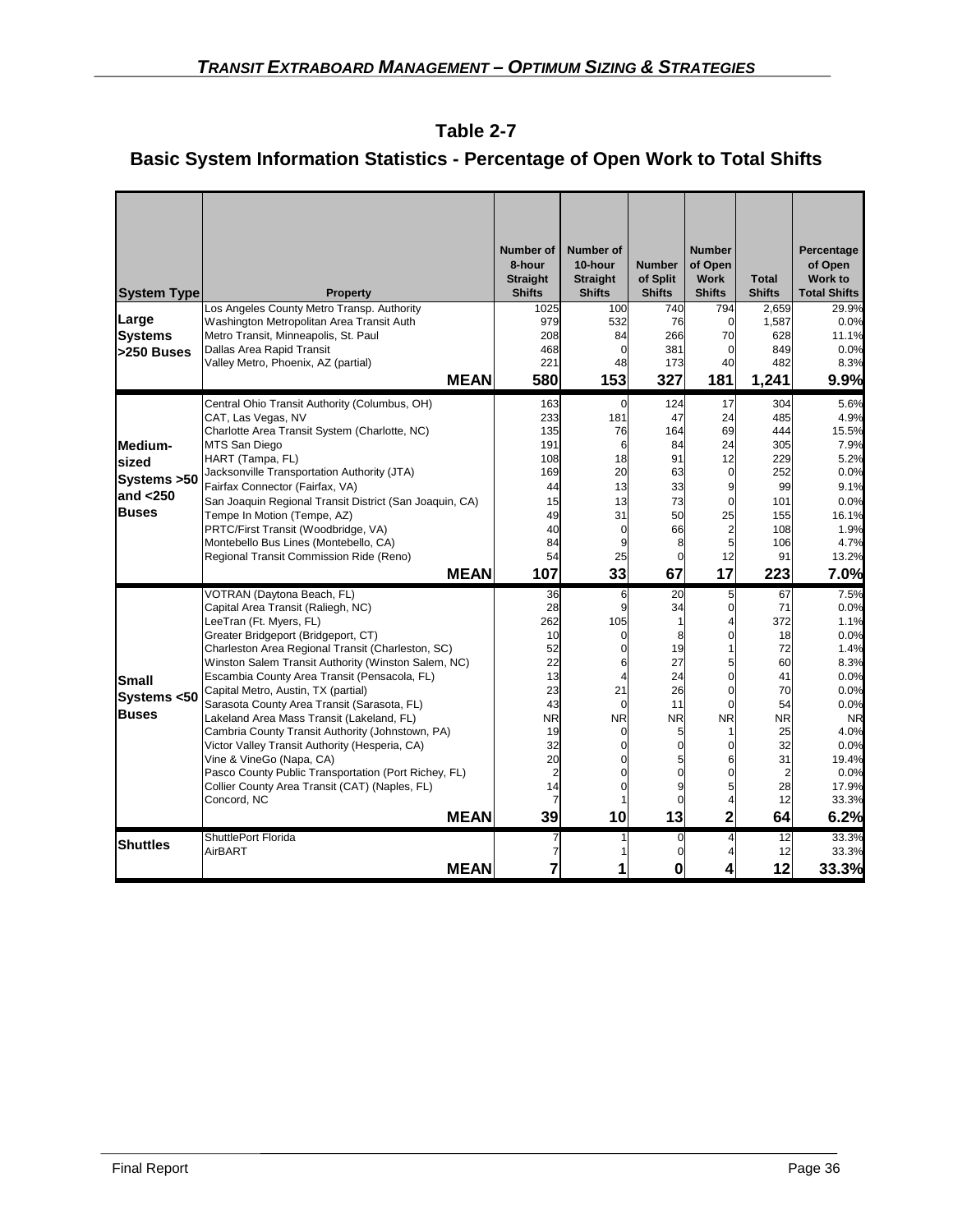## *Designated Extraboard Operators*

The following statistics apply to the designated extraboard for each of the system respondents to the survey.

## *Percentage of Full Time Extraboard Operators to Total Operators*

This data set shows the first significant divergence between large, medium-size, and small transit agencies. In general, large transit agencies have a higher percentage of extraboard operators and smaller systems have a lower percentage in relation to total operators. For large transit agencies, the mean value is 19.6 percent with a maximum of 25.8 percent (Los Angeles). The mean value for medium-size systems is 12.1 percent with a maximum of 19.8 percent (Reno). For small transit systems, the mean value is 5.9 percent with a maximum of 18.5 percent (Daytona Beach). Shuttles have the lowest percentage of full time extraboard operators to total operators at a mean value of 2.3 percent and a maximum of 3.4 percent (AirBART).

## *Percentage of Full Time Extraboard Operators to Full Time Operators*

This data set shows a similar divergence between system sizes. In large transit agencies, the mean value is 22.9 percent with a maximum of 34.4 percent (Los Angeles). For medium-size systems, the mean is 12.3 percent with a maximum of 20.5 percent (Reno), and for small transit agencies the mean value is 6.6 percent with a maximum of 18.7 percent (Daytona Beach). Shuttles have the lowest percentage of full time extraboard operators to total operators at a mean value of 2.8 percent and a maximum of 4.3 percent (AirBART).

### *Percentage of Part Time Extraboard Operators to Total Operators*

This data set suggests that a vast majority of responding transit systems regardless of size do not employ part time extraboard operators. A total of 23 systems reported a value of 0 part time operators. Therefore, the mean values are 0.0 percent for large transit systems and shuttles, 1.9 percent for medium-size transit systems and 4.4 percent for small transit systems.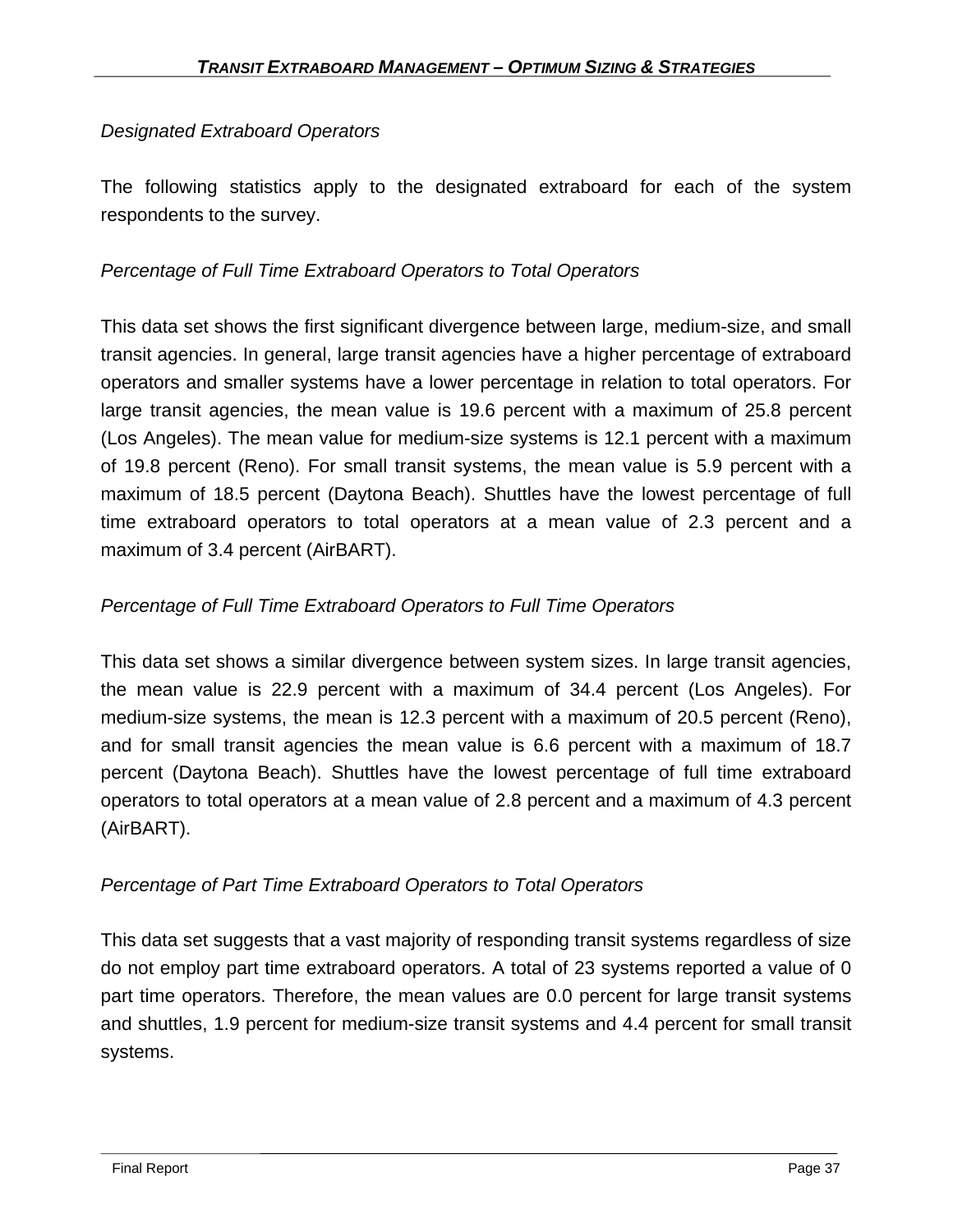## *Percentage of Total Designated Extraboard (FT + PT) to Total Operators*

Since the number of part time extraboard operators reported was so low for most systems, this data set is not significantly different than the percentage of Full Time extraboard Operators to Total Operators. The mean value for large systems is 19.6 percent with a maximum of 25.8 percent (Los Angeles). The mean value for medium size systems is 14.0 percent with a maximum of 23.4 percent (Reno) and the mean value for small systems is higher than the percentage of full time extraboard operators to total operators at 10.3 percent with a maximum of 28.6 percent (Naples). Shuttles have a mean value of 2.3 percent.

### *Ratio of Total Designated Extraboard Operators to Open Work*

In general, most systems have more extraboard operators than open work, meaning that extraboard operators are used for other purposes in addition to filling open work. The mean value for large transit systems is 2.89 extraboard operators per piece of open work; the mean value for medium-size transit systems is 3.62 extraboard operators per piece of open work, and the mean value for small transit systems is 3.81 extraboard operators per piece of open work. The mean value for shuttles is 0.5.

### *Ratio of Total Extraboard Operators to Weekday Revenue Hours*

Of all the statistical data compiled in this section, the most consistent between different size systems is this particular ratio. For large transit agencies, the mean value is 0.04, meaning that total extraboard operators are 4 percent of weekday revenue hours. For medium size and small systems, the ratio is 0.03, meaning that total extraboard operators account for 3 percent of weekday revenue hours. This level of balance is useful to practitioners when examining the size of the board in relation to individual systems' weekday revenue hours.

Table 2-8 below displays statistical data for designated extraboard operators.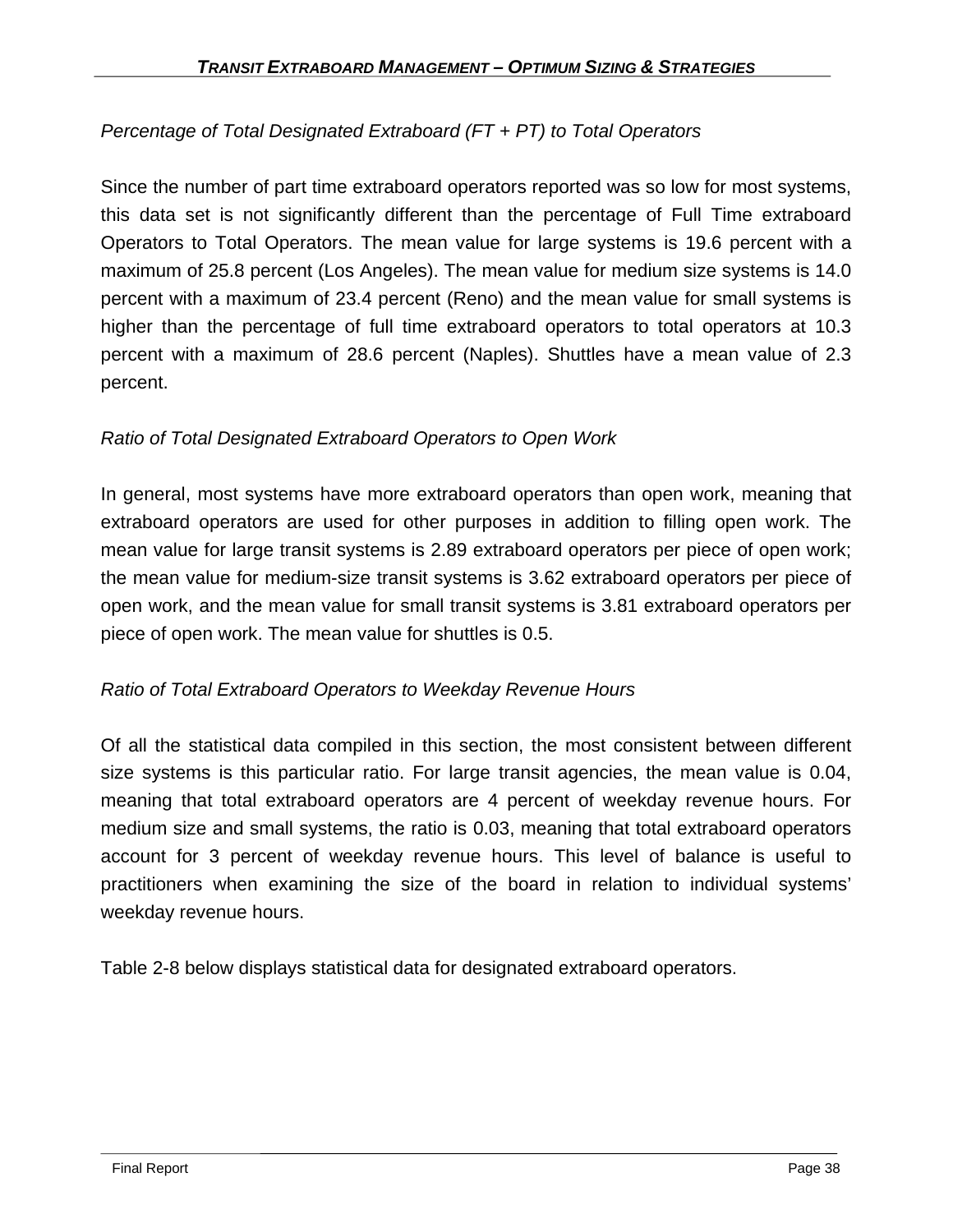| <b>System Type</b> | Property                                                                   | Designated<br><b>Full Time</b><br><b>Extraboard</b> | <b>Designated</b><br><b>Part Time</b><br><b>Extraboard</b> | <b>Total</b><br><b>Designated</b><br><b>Extra Board</b> | <b>Extra Board</b><br><b>Operators</b><br>to Total<br><b>Operators</b> | Percentage<br>Percentage of Full Time Percentage<br><b>Operators</b><br><b>Time</b><br><b>Operators</b> | of Full Time Extra Board of Part Time<br><b>Extra Board</b><br>to Total Full Operators to<br>Total<br><b>Operators</b> | Percentage of<br><b>Total</b><br><b>Designated</b><br><b>Extra Board</b><br><b>Operators to</b><br><b>Total</b><br><b>Operators</b> | <b>Ratio of Total</b><br><b>Designated</b><br><b>Extra Board</b><br><b>Operators to</b><br><b>Open Work</b> | <b>Ratio of Total</b><br><b>Extra Board</b><br>Operators to<br>Weekday<br>Revenue<br><b>Hours</b> |
|--------------------|----------------------------------------------------------------------------|-----------------------------------------------------|------------------------------------------------------------|---------------------------------------------------------|------------------------------------------------------------------------|---------------------------------------------------------------------------------------------------------|------------------------------------------------------------------------------------------------------------------------|-------------------------------------------------------------------------------------------------------------------------------------|-------------------------------------------------------------------------------------------------------------|---------------------------------------------------------------------------------------------------|
|                    | Los Angeles County Metro Transp. Authority                                 | 1,000                                               |                                                            | 1000                                                    | 25.8%                                                                  | 34.4%                                                                                                   | 0.0%                                                                                                                   | 25.8%                                                                                                                               | 1.26                                                                                                        | 0.05                                                                                              |
| Large              | Washington Metropolitan Area Transit Auth                                  | 316                                                 |                                                            | 316                                                     | 14.0%                                                                  | 15.2%                                                                                                   | 0.0%                                                                                                                   | 14.0%                                                                                                                               | N/A                                                                                                         | 0.03                                                                                              |
| <b>Systems</b>     | Metro Transit, Minneapolis, St. Paul                                       | 280                                                 |                                                            | 280                                                     | 19.5%                                                                  | 25.5%                                                                                                   | 0.0%                                                                                                                   | 19.5%                                                                                                                               | 4.00                                                                                                        | 0.05                                                                                              |
| >250 Buses         | Dallas Area Rapid Transit                                                  | 239                                                 |                                                            | 239                                                     | 18.6%                                                                  | 19.0%                                                                                                   | 0.0%                                                                                                                   | 18.6%                                                                                                                               | N/A                                                                                                         | 0.04                                                                                              |
|                    | Valley Metro, Phoenix, AZ (partial)                                        | 136                                                 |                                                            | 136                                                     | 19.9%                                                                  | 20.5%                                                                                                   | 0.0%                                                                                                                   | 19.9%                                                                                                                               | 3.40                                                                                                        | 0.05                                                                                              |
|                    | <b>MEAN</b>                                                                | 394                                                 | 0                                                          | 394.2                                                   | 19.6%                                                                  | 22.9%                                                                                                   | 0.0%                                                                                                                   | 19.6%                                                                                                                               | 2.89                                                                                                        | 0.04                                                                                              |
|                    | Central Ohio Transit Authority (Columbus, OH)                              | 72                                                  |                                                            | 72                                                      | 19.5%                                                                  | 19.5%                                                                                                   | 0.0%                                                                                                                   | 19.5%                                                                                                                               | 4.24                                                                                                        | 0.03                                                                                              |
|                    | CAT, Las Vegas, NV                                                         | 82                                                  |                                                            | 87                                                      | 9.8%                                                                   | 9.9%                                                                                                    | 0.6%                                                                                                                   | 10.4%                                                                                                                               | 3.63                                                                                                        | 0.02                                                                                              |
|                    | Charlotte Area Transit System (Charlotte, NC)<br>MTS San Diego             | 113<br>9                                            |                                                            | 113                                                     | 19.2%<br>3.1%                                                          | 19.2%<br>3.1%                                                                                           | 0.0%<br>0.0%                                                                                                           | 19.2%<br>3.1%                                                                                                                       | 1.64<br>0.38                                                                                                | 0.04<br>0.01                                                                                      |
| Medium-            | HART (Tampa, FL)                                                           | 42                                                  |                                                            | 42                                                      | 14.0%                                                                  | 14.4%                                                                                                   | 0.0%                                                                                                                   | 14.0%                                                                                                                               | 3.50                                                                                                        | 0.02                                                                                              |
| sized              | Jacksonville Transportation Authority (JTA)                                | 46                                                  |                                                            | 46                                                      | 12.4%                                                                  | 12.7%                                                                                                   | 0.0%                                                                                                                   | 12.4%                                                                                                                               | N/A                                                                                                         | 0.02                                                                                              |
| Systems >50        | Fairfax Connector (Fairfax, VA)                                            | 14                                                  |                                                            | 14                                                      | 9.3%                                                                   | 9.7%                                                                                                    | 0.0%                                                                                                                   | 9.3%                                                                                                                                | 1.56                                                                                                        | 0.02                                                                                              |
| and $<$ 250        | San Joaquin Regional Transit District (San Joaquin, CA)                    | 31                                                  |                                                            | 31                                                      | 18.2%                                                                  | 18.5%                                                                                                   | 0.0%                                                                                                                   | 18.2%                                                                                                                               | N/A                                                                                                         | 0.03                                                                                              |
| <b>Buses</b>       | Tempe In Motion (Tempe, AZ)                                                | 14                                                  |                                                            | 17                                                      | 6.1%                                                                   | 6.3%                                                                                                    | 1.3%                                                                                                                   | 7.4%                                                                                                                                | 0.68                                                                                                        | 0.01                                                                                              |
|                    | PRTC/First Transit (Woodbridge, VA)                                        | 18                                                  |                                                            | 24                                                      | 13.8%                                                                  | 14.4%                                                                                                   | 4.6%                                                                                                                   | 18.5%                                                                                                                               | 12.00                                                                                                       | 0.04                                                                                              |
|                    | Montebello Bus Lines (Montebello, CA)                                      | $\overline{0}$                                      | 24                                                         | 24                                                      | 0.0%                                                                   | 0.0%                                                                                                    | 13.0%                                                                                                                  | 13.0%                                                                                                                               | 4.80                                                                                                        | 0.03                                                                                              |
|                    | Regional Transit Commission Ride (Reno)                                    | 39                                                  |                                                            | 46                                                      | 19.8%                                                                  | 20.5%                                                                                                   | 3.6%                                                                                                                   | 23.4%                                                                                                                               | 3.83                                                                                                        | 0.06                                                                                              |
|                    | <b>MEAN</b>                                                                | 40                                                  |                                                            | 43.75                                                   | 12.1%                                                                  | 12.3%                                                                                                   | 1.9%                                                                                                                   | 14.0%                                                                                                                               | 3.62                                                                                                        | 0.03                                                                                              |
|                    | VOTRAN (Daytona Beach, FL)                                                 | 20                                                  |                                                            | 21                                                      | 18.5%                                                                  | 18.7%                                                                                                   | 0.9%                                                                                                                   | 19.4%                                                                                                                               | 4.20                                                                                                        | 0.04                                                                                              |
|                    | Capital Area Transit (Raliegh, NC)                                         |                                                     |                                                            |                                                         | 3.5%                                                                   | 3.7%                                                                                                    | 0.0%                                                                                                                   | 3.5%                                                                                                                                | N/A                                                                                                         | 0.01                                                                                              |
|                    | LeeTran (Ft. Myers, FL)<br>Greater Bridgeport (Bridgeport, CT)             |                                                     |                                                            |                                                         | 6.1%<br>0.0%                                                           | 6.7%<br>0.0%                                                                                            | 0.0%<br>0.0%                                                                                                           | 6.1%<br>0.0%                                                                                                                        | 2.00<br>N/A                                                                                                 | 0.01<br>0.00                                                                                      |
|                    | Charleston Area Regional Transit (Charleston, SC)                          |                                                     |                                                            |                                                         | 7.1%                                                                   | 7.1%                                                                                                    | 0.0%                                                                                                                   | 7.1%                                                                                                                                | 7.00                                                                                                        | 0.01                                                                                              |
|                    | Winston Salem Transit Authority (Winston Salem, NC)                        |                                                     |                                                            |                                                         | 4.5%                                                                   | 4.9%                                                                                                    | 7.6%                                                                                                                   | 12.1%                                                                                                                               | 1.60                                                                                                        | 0.02                                                                                              |
| Small              | Escambia County Area Transit (Pensacola, FL)                               |                                                     |                                                            | 15                                                      | 7.7%                                                                   | 9.1%                                                                                                    | 15.4%                                                                                                                  | 23.1%                                                                                                                               | N/A                                                                                                         | 0.05                                                                                              |
|                    | Capital Metro, Austin, TX (partial)                                        |                                                     |                                                            |                                                         | 6.7%                                                                   | 7.1%                                                                                                    | 0.0%                                                                                                                   | 6.7%                                                                                                                                | N/A                                                                                                         | 0.01                                                                                              |
| Systems <50        | Sarasota County Area Transit (Sarasota, FL)                                |                                                     |                                                            | 14                                                      | 12.4%                                                                  | 12.4%                                                                                                   | 0.0%                                                                                                                   | 12.4%                                                                                                                               | N/A                                                                                                         | 0.04                                                                                              |
| Buses              | Lakeland Area Mass Transit (Lakeland, FL)                                  |                                                     |                                                            |                                                         | 0.0%                                                                   | 0.0%                                                                                                    | 0.0%                                                                                                                   | 0.0%                                                                                                                                | N/A                                                                                                         | 0.00                                                                                              |
|                    | Cambria County Transit Authority (Johnstown, PA)                           |                                                     |                                                            | 13                                                      | 10.9%                                                                  | 13.2%                                                                                                   | 17.4%                                                                                                                  | 28.3%                                                                                                                               | 13.00                                                                                                       | 0.06<br>0.00                                                                                      |
|                    | Victor Valley Transit Authority (Hesperia, CA)<br>Vine & VineGo (Napa, CA) |                                                     |                                                            |                                                         | 0.0%<br>3.2%                                                           | 0.0%<br>3.2%                                                                                            | 0.0%<br>0.0%                                                                                                           | 0.0%<br>3.2%                                                                                                                        | N/A<br>0.17                                                                                                 | 0.00                                                                                              |
|                    | Pasco County Public Transportation (Port Richey, FL)                       |                                                     |                                                            |                                                         | 3.9%                                                                   | 3.9%                                                                                                    | 0.0%                                                                                                                   | 3.9%                                                                                                                                | N/A                                                                                                         | 0.13                                                                                              |
|                    | Collier County Area Transit (CAT) (Naples, FL)                             |                                                     |                                                            | 10                                                      | 0.0%                                                                   | 0.0%                                                                                                    | 28.6%                                                                                                                  | 28.6%                                                                                                                               | 2.00                                                                                                        | 0.06                                                                                              |
|                    | Concord, NC                                                                |                                                     |                                                            |                                                         | 10.0%                                                                  | 15.4%                                                                                                   | 0.0%                                                                                                                   | 10.0%                                                                                                                               | 0.50                                                                                                        | 0.02                                                                                              |
|                    | <b>MEAN</b>                                                                | 5 <sup>1</sup>                                      | 2                                                          | 6.88                                                    | 5.9%                                                                   | 6.6%                                                                                                    | 4.4%                                                                                                                   | 10.3%                                                                                                                               | 3.81                                                                                                        | 0.03                                                                                              |
| Shuttles           | ShuttlePort Florida                                                        |                                                     |                                                            |                                                         | 1.2%                                                                   | 1.3%                                                                                                    | 0.0%                                                                                                                   | 1.2%                                                                                                                                | 0.50                                                                                                        | 0.00                                                                                              |
|                    | AirBART                                                                    |                                                     |                                                            |                                                         | 3.4%                                                                   | 4.3%<br>2.8%                                                                                            | 0.0%                                                                                                                   | 3.4%                                                                                                                                | 0.50                                                                                                        | 0.00                                                                                              |
|                    | <b>MEAN</b>                                                                | $\overline{2}$                                      | ΩI                                                         | 2.00                                                    | 2.3%                                                                   |                                                                                                         | 0.0%                                                                                                                   | 2.3%                                                                                                                                | 0.50                                                                                                        | 0.00                                                                                              |

**Table 2-8** 

#### **Basic System Information Statistics – Designated Extraboard Operators**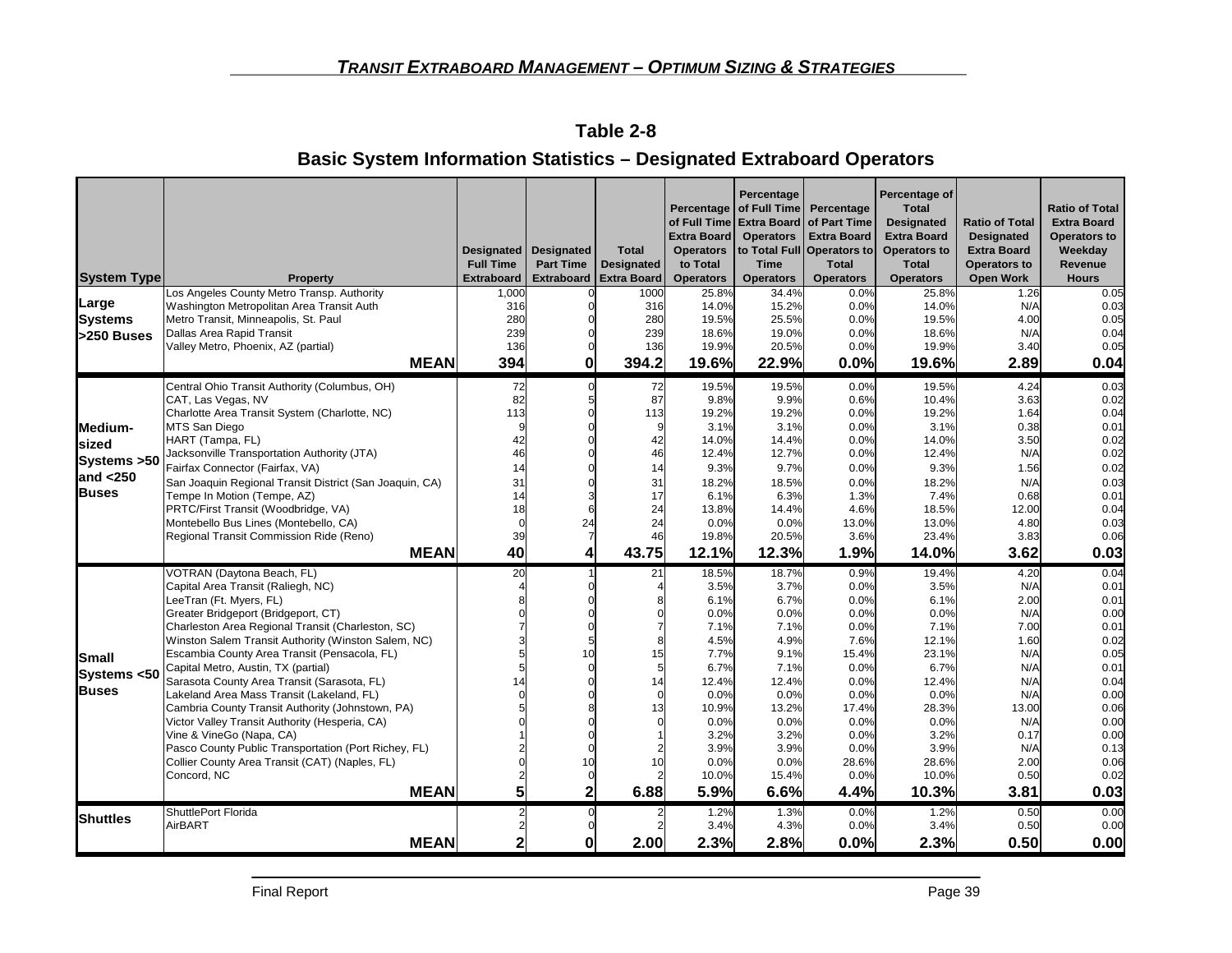## **Labor Agreement**

The survey asked systems to provide information about labor agreements in the form of yes/no questions. Agencies were asked if they have a collective bargaining agreement, if the agreement addresses limitations in the number or percentage of full time and part time employees, and if the agreement addresses policies, rules, deployments, seniority and other provisions related to the extraboard.

Of the large transit agencies, two responded affirmatively to all three questions: WMATA serving Washington, DC, and Metro Transit in Minneapolis/St. Paul. Of the medium systems, eight systems responded affirmatively to all three questions: Charlotte, HART in Tampa, the Jacksonville Transportation Authority, Fairfax Connector, San Joaquin, Tempe, First Transit Woodbridge, and Reno. Of the small systems, there were five systems responding affirmatively to all three questions: Raleigh, Charleston, Winston-Salem, ECAT (Pensacola), and Cambria (Johnstown, PA).

For the large transit agencies, all of them have a collective bargaining agreement and all have agreements that address policies and rules related to the extraboard. For the medium size transit agencies, all 12 have a collective bargaining agreement and 10 (92 percent) have agreements addressing policies and rules related to the extraboard.

For the small systems, 11 (69 percent) have a collective bargaining agreement and 10 systems (63 percent) have agreements that address policies and rules related to the extraboard. Shuttles did not respond affirmatively to any of the labor agreement questions. Table 2-9 below shows the number of systems responding affirmatively to questions regarding labor agreements.

| <b>Agencies Responding Affirmatively:</b>                                                                                                | Large<br><b>Systems</b><br>$(N=5)$ | Percent of<br><b>Total Survey</b><br><b>Respondents</b> | Medium-<br><b>Size</b><br><b>Systems</b><br>$(N=12)$ | <b>Percent of</b><br><b>Respondents</b> | <b>Small</b> | Percent of<br>Total Survey   Systems   Total Survey  <br>(N=16)   Respondents   Shuttles |          | Percent of<br><b>Total Survey</b><br><b>Respondents</b><br>$(N=2)$ |
|------------------------------------------------------------------------------------------------------------------------------------------|------------------------------------|---------------------------------------------------------|------------------------------------------------------|-----------------------------------------|--------------|------------------------------------------------------------------------------------------|----------|--------------------------------------------------------------------|
| Collective Bargaining Agreement                                                                                                          |                                    | 100.0%                                                  | 12                                                   | 100.0%                                  | 11           | 68.8%                                                                                    | 0        | 0.0%                                                               |
| Agreement addresses limitations ratio of full-<br>time to part-time employees                                                            |                                    | 40.0%                                                   | 8                                                    | 66.7%                                   | 5            | 31.3%                                                                                    | $\Omega$ | 0.0%                                                               |
| Agreement addresses policies, rules,<br>deployments, seniority, overtime and/or other<br>provisions related to extra board<br>management |                                    | 100.0%                                                  | 11                                                   | 91.7%                                   | 10           | 62.5%                                                                                    | 0        | 0.0%                                                               |

**Table 2-9 Labor Agreements**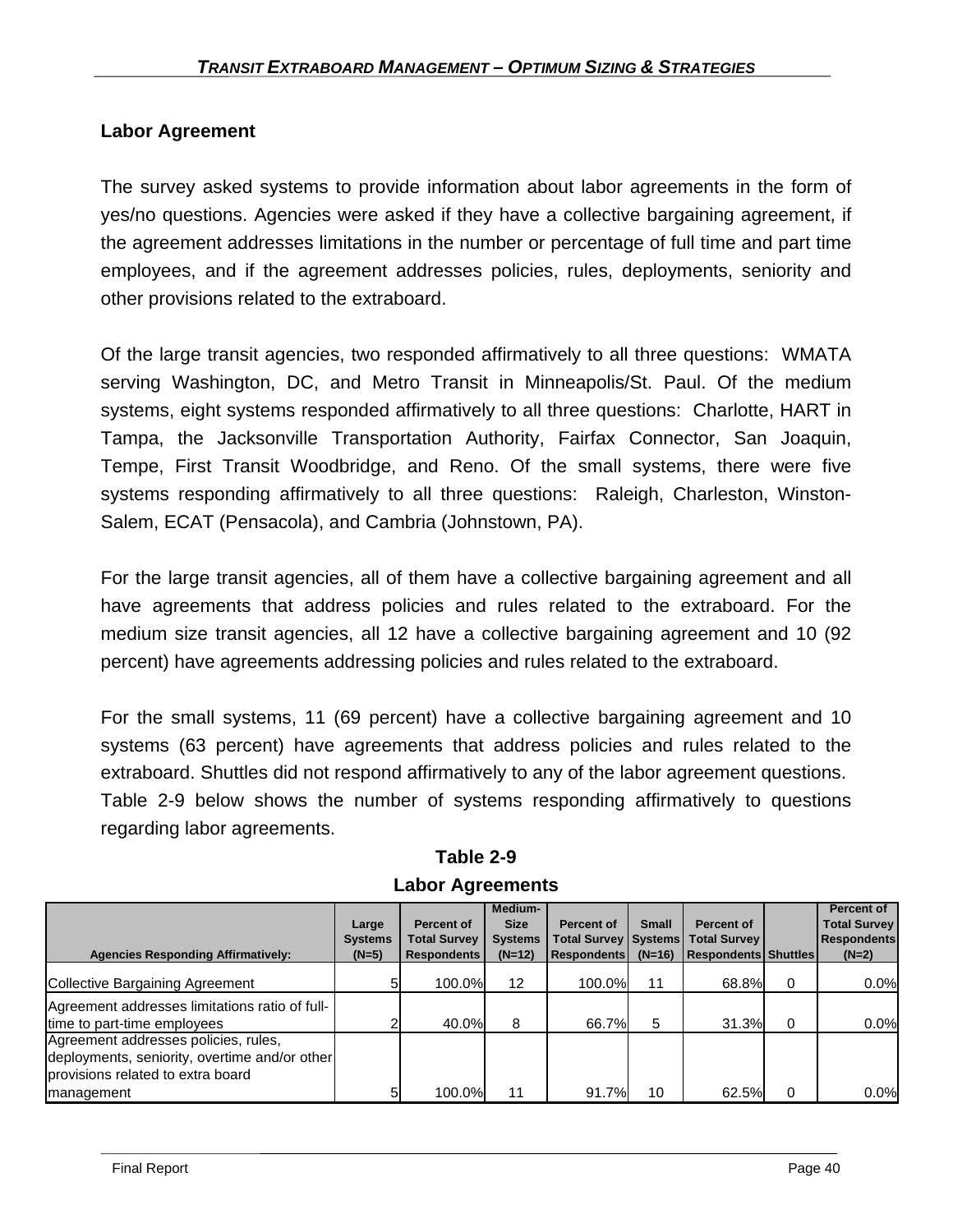## **Absenteeism and Attrition**

Absenteeism and attrition are two factors that can greatly influence the size of the extraboard and its deployment. Absenteeism is divided into two categories: scheduled leave and unscheduled leave. Obviously, unscheduled leave is the most variable factor for any operations department to address. Attrition refers to employees terminating employment through resignation, termination, or retirement. Therefore, the survey was designed to determine the degree to which systems attempt to plan for these factors by determining rates of absenteeism and attrition.

Of the large systems, only one system has an established rate for all three (scheduled leave, unscheduled leave, and attrition): Metro Transit Minneapolis/St. Paul. Of the medium size systems, three transit systems have an established rate for all three: COTA (Columbus), MTS San Diego, and San Joaquin. Of the small transit systems, four systems have an established rate for all three: Daytona Beach, Raleigh, Winston Salem, and Sarasota. This data set is helpful in selecting a system for case study in developing a guide for transit agencies. Table 2-10 below displays the total systems that have an established rate for at least one of the three categories.

|                                                                                                              | Large<br><b>Systems</b> | Percent of<br><b>Total Survey</b> | Medium-<br><b>Size</b><br><b>Systems</b> | <b>Percent of</b><br><b>Total Survey   Systems  </b> | <b>Small</b> | Percent of<br><b>Total Survey</b> |          | Percent of<br><b>Total Survey</b><br><b>Respondents</b> |
|--------------------------------------------------------------------------------------------------------------|-------------------------|-----------------------------------|------------------------------------------|------------------------------------------------------|--------------|-----------------------------------|----------|---------------------------------------------------------|
| <b>Agencies Responding Affirmatively:</b>                                                                    | $(N=5)$                 | <b>Respondents</b>                | $(N=12)$                                 | <b>Respondents</b>                                   | $(N=16)$     | <b>Respondents Shuttles</b>       |          | $(N=2)$                                                 |
| Established rate of attrition including<br>resignation, termination and/or<br><b>I</b> retirement            | 3                       | 60.0%                             | 5                                        | 41.7%                                                |              | 43.8%                             | $\Omega$ | 0.0%                                                    |
| <b>Established rate of scheduled leave</b><br>including vacation, training, and/or<br><b>Junion business</b> | 2                       | 40.0%                             | 11                                       | 91.7%                                                | 11           | 68.8%                             |          | 50.0%                                                   |
| Established rate of unscheduled leavel<br>including sick, jury duty and/or<br>administrative leave           | 3                       | 60.0%                             |                                          | 33.3%                                                |              | 43.8%                             |          | 50.0%                                                   |

**Table 2-10 Absenteeism and Attrition**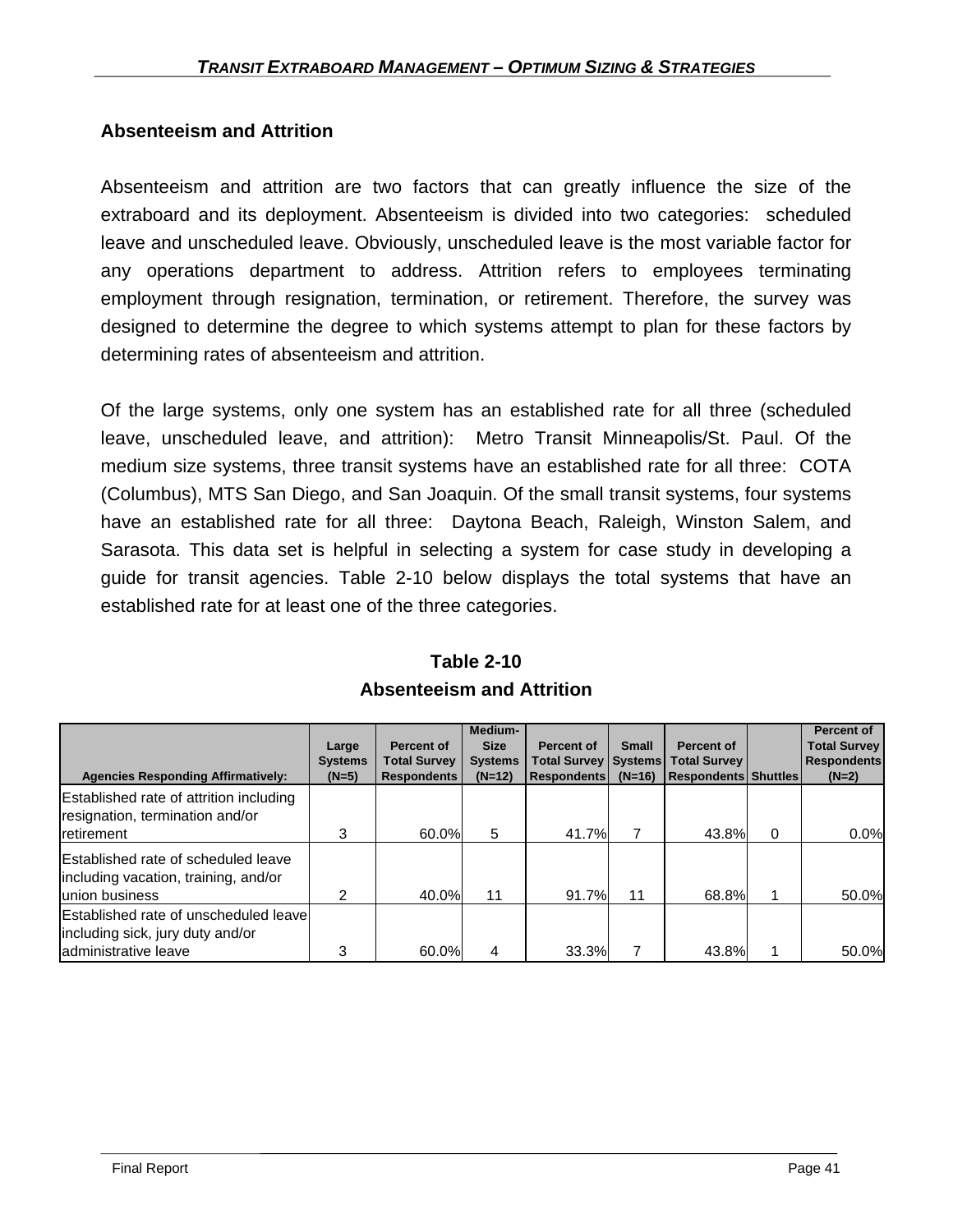## **Scheduling**

The purpose of this section of the survey was to determine whether systems use automated scheduling, whether automated scheduling software assists in determining the extraboard requirement and, if so, does the automated scheduling software accurately calculate extraboard requirements in terms of the agency's actual number of extraboard operators. Interestingly, no system of any size with automated scheduling capability has automated scheduling software capable of determining the extraboard requirement. Consultations with Trapeze and Hastus, two large distributors of automated scheduling software, indicated that their products are not configured to address this particular labor requirement. Therefore, this survey shows that automated scheduling software is not deemed a factor in extraboard management. Table 2-11 below shows the responses to this section of the survey.

## **Table 2-11 Scheduling**

| <b>Agencies Responding Affirmatively:</b>                                                      | Large<br><b>Systems</b><br>$(N=5)$ | <b>Percent of</b><br><b>Total Survey</b><br><b>Respondents</b> | Medium-<br><b>Size</b><br><b>Systems</b><br>$(N=12)$ | Percent of<br><b>Total Survey   Systems</b><br><b>Respondents</b> | <b>Small</b><br>$(N=16)$ | Percent of<br><b>Total Survey</b><br><b>Respondents Shuttles</b> |   | Percent of<br><b>Total Survey</b><br><b>Respondents</b><br>$(N=2)$ |
|------------------------------------------------------------------------------------------------|------------------------------------|----------------------------------------------------------------|------------------------------------------------------|-------------------------------------------------------------------|--------------------------|------------------------------------------------------------------|---|--------------------------------------------------------------------|
| Agency uses automated scheduling<br>for master schedules, runcuts and/or<br><b>linterlines</b> | 51                                 | 100.0%                                                         | 10                                                   | 83.3%                                                             | 5                        | 31.3%                                                            | 0 | $0.0\%$                                                            |
| Scheduling software calculates<br>number of extra board operators<br>required                  |                                    | 0.0%                                                           | $\Omega$                                             | 0.0%                                                              | 0                        | 0.0%                                                             | 0 | 0.0%                                                               |
| Scheduling software accurately<br>calculates number of extra board<br>operators required       |                                    | 0.0%                                                           | $\Omega$                                             | 0.0%                                                              | $\Omega$                 | 0.0%                                                             | 0 | 0.0%                                                               |
| <b>Established number of extra board</b><br>operators needed for each bid                      | 5                                  | 100.0%                                                         | 8                                                    | 66.7%                                                             | 6                        | 37.5%                                                            | 2 | 100.0%                                                             |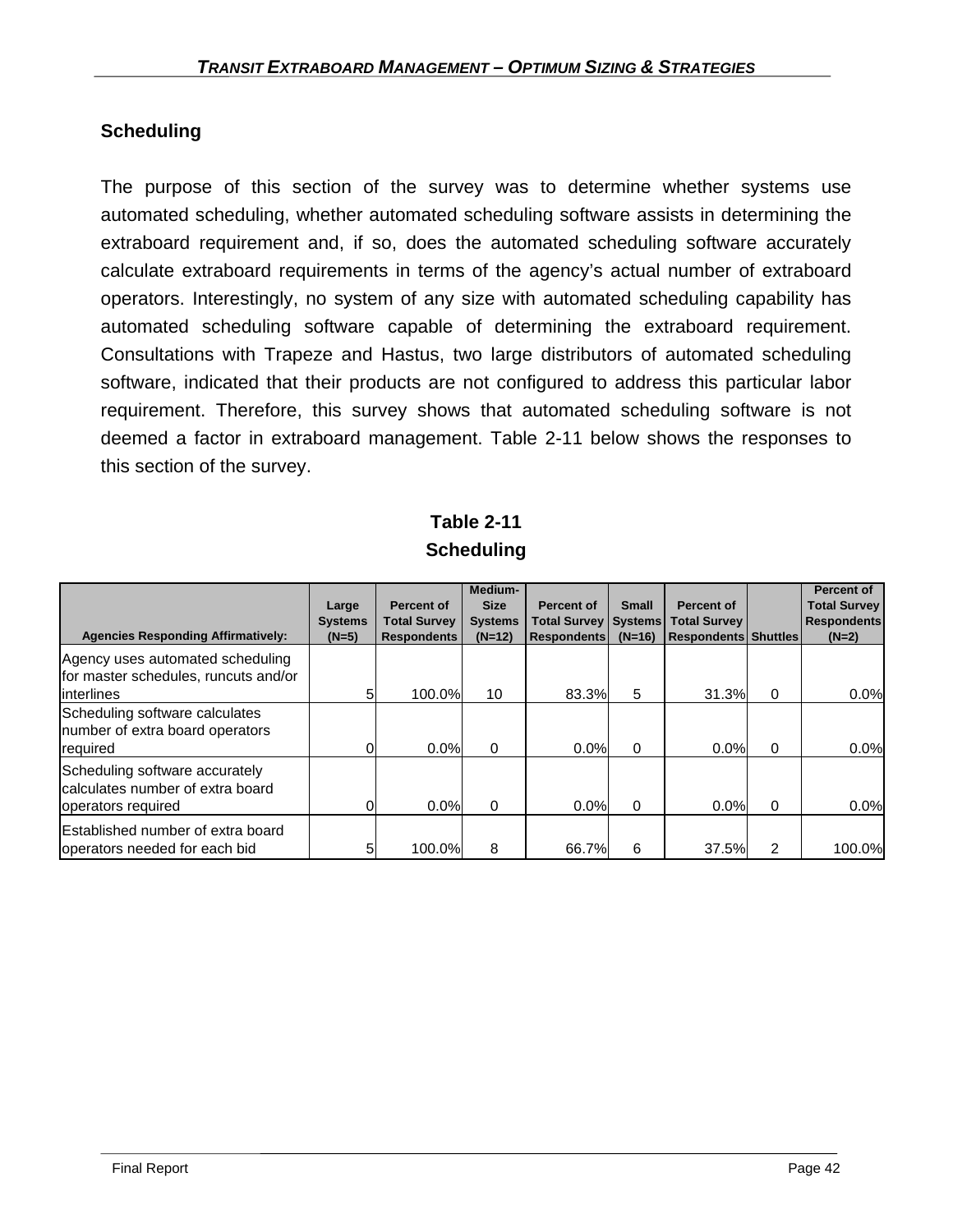## **Operations**

Previous sections of the survey attempted to address factors that impact extraboard requirements in terms of the need, size, and the availability of this labor force subset. However, regardless of the size of the extraboard, there are operational factors that can be impacted by work rules and deployment of extraboard operators. In other words, all issues surrounding the extraboard must be operationalized in such a manner that the dispatch function of operations can insure that the agency makes pull-out and reliefs each service day. The purpose of this section of the survey was to explore the operational factors that practitioners (specifically dispatchers) face in the deployment of the extraboard.

For non-practitioners, it is helpful to define the important terms used in this section of the survey.

**The Order-** During the bid/mark-up period, operators bid the extraboard in seniority order to form a list of available extraboard operators. The order of seniority of extraboard operators does not change. Once the list has been established at the end of the bid, *the order* refers to one of two systems by which dispatchers can assign runs to extraboard operators over a period of time. The two systems are *fixed* and *rotating.* When the order of the extraboard is *fixed,* it means that operators bid the extraboard based on seniority and work is offered from dispatch in the same seniority order over time. When the order is *rotating*, it means that work offered by dispatch to extraboard operators changes on a periodic basis (daily, weekly, or by bid period) regardless of the seniority of the operator. A rotating order is considered to be more equitable because it means that desirable and undesirable pieces of work will be periodically distributed to all extraboard operators.

*Hold Down Assignments –* refers to those runs that are temporarily open due to the fact that the regular operator who bid the assignment is not available to perform because of scheduled or unscheduled absence. Hold down assignments are those that must be preserved for the regular operator in the event that he/she is unable to perform it for a period of time but is expected to return to work whether within days, weeks, or months.

*Known Open Work-* refers to those operator runs that become unfilled because of a scheduled leave such as vacation, union business, training, or non-recurring special assignment. The dispatcher would have previous knowledge that this work must be covered.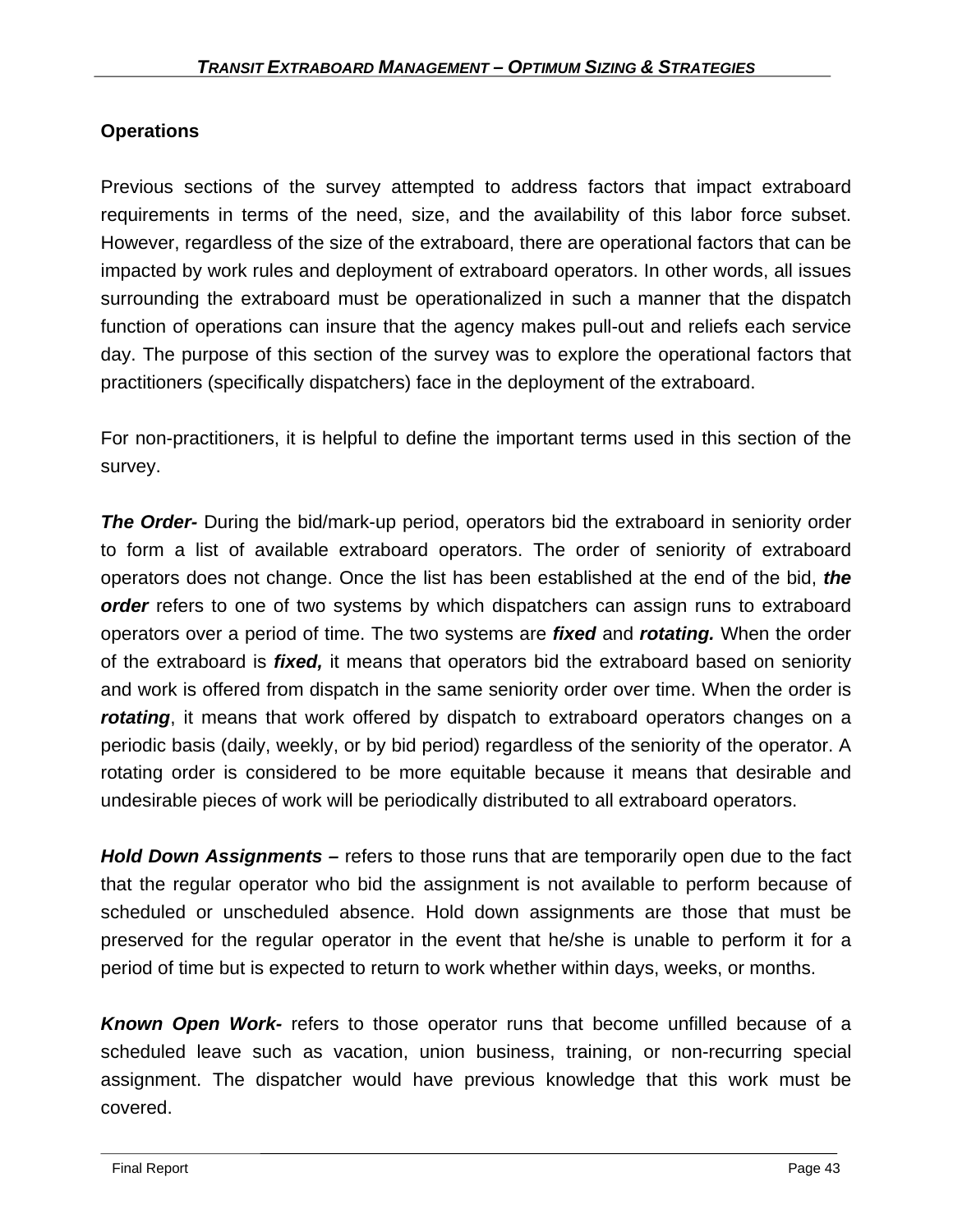*Unanticipated Open Work* – refers to those operator runs that become unfilled because of an unscheduled event such as a miss-out, illness, or other circumstance that was not previously known to the dispatcher.

*Special Work Assignments* – refers to any assignments that are non-recurring and are not part of the normal bid/mark-up process and therefore have no regular bus operator performing the run.

**Option to Pass** – refers to the degree to which extraboard operators have discretion in accepting or declining runs offered by dispatch.

*Miss-out* – refers to an operator who either arrives too late or no-shows the run altogether such that the run becomes open and/or unfilled. This is the same type of unanticipated event wherein the dispatcher would not have previous knowledge of the vacancy of the run.

### *Order*

For large and medium-sized systems, the order of the extraboard is generally rotating on a daily basis. For small systems, the order of the extraboard is split between half the responding systems having a fixed and half of the responding systems having a rotating order. For all size systems with a rotating order, the prevalence for rotating the order is on a daily basis.

### *Operators Allowed to Pick*

For large systems, three of the five systems allow operators to pick known open work and unanticipated open work. Two systems allow operators to pick hold downs and special work assignments.

For medium-size systems, 67 percent allow operators to pick hold downs; however, only 50 percent of responding transit agencies allow operators to pick known open work and unanticipated open work. Five systems (42 percent) allow operators to pick special work assignments.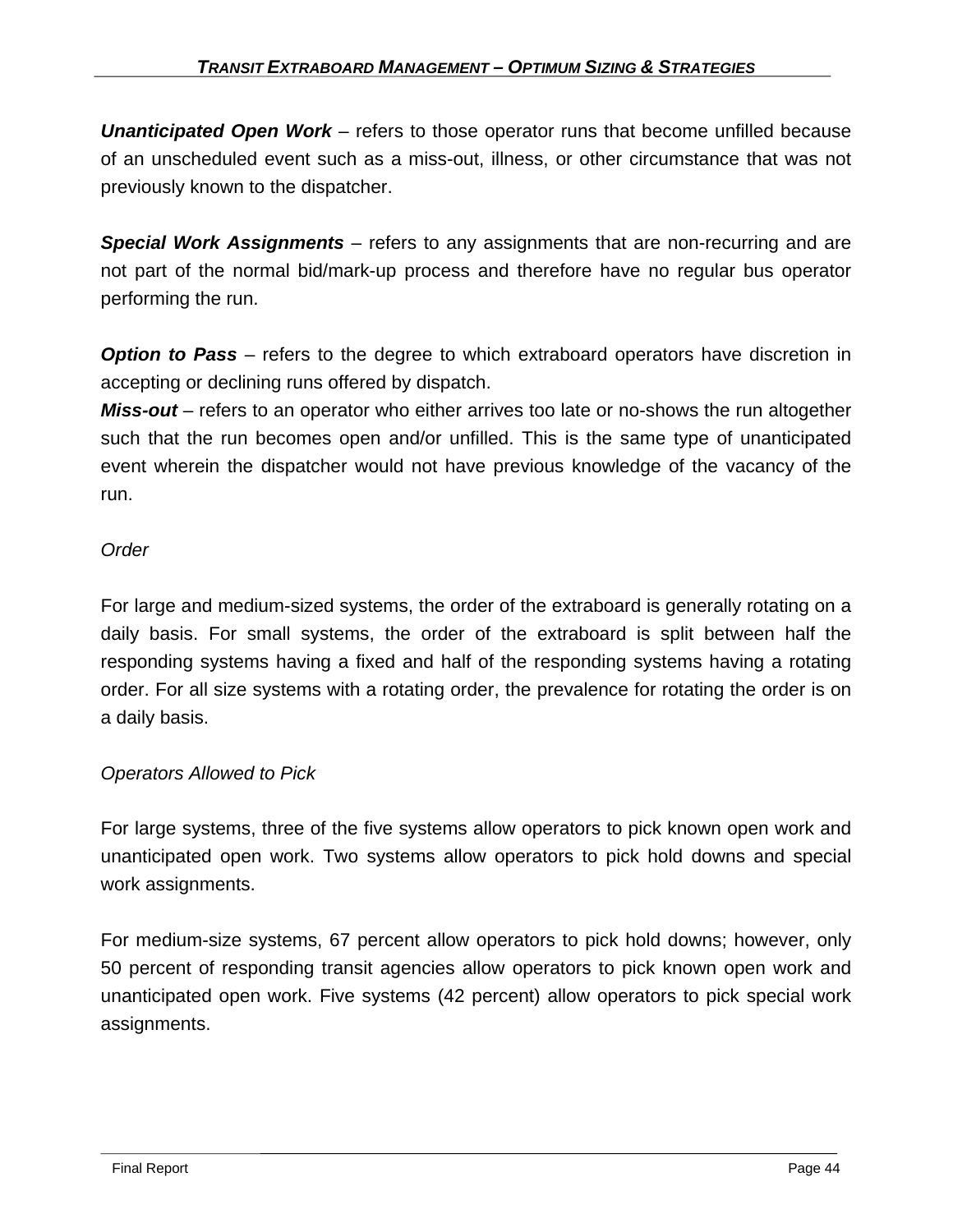## *Operators Have Option to Pass*

For the large systems, DART Dallas allows operators to pass on hold downs and special work assignments. Valley Metro Phoenix allows operators to pass on unanticipated open work.

For the medium-size systems, two systems allow operators to pass for known open work and unanticipated open work. Three systems allow operators to pass on special work assignments. Only one system allows operators to pass for hold downs.

For small systems, five systems allow operators to pass on hold downs and there are four systems that allow operators to pass for known open work, unanticipated open work, and special assignments.

## *Operators Do Not Have Option to Pass*

For large systems, all five do not allow operators the option to pass on unanticipated open work and four of the five systems do not allow operators the option to pass on known open work. This same prevalence exists for medium sized systems.

Eleven of the 12 medium-size systems (92 percent) do not allow operators the option to pass on unanticipated open work. Ten of 12 systems (83 percent) do not allow operators the option to pass on known open work and special work assignments. Five systems (42 percent) do not allow operators the option to pass on hold downs.

Though not as prevalent as the medium-size and large systems, small systems show a preference for not allowing operators the option to pass on assignments. Ten of 16 systems (63 percent) do not allow operators to pass on known open work and unanticipated open work. Nine systems (56 percent) do not allow operators the option to pass on special assignments and 7 systems (44 percent) do not allow operators the option to pass on hold downs.

### *Miss Outs*

Two of the five large systems allow regular operators to work the extraboard when they have a miss-out (arrive too late to perform regular shift). Nine of the 12 medium size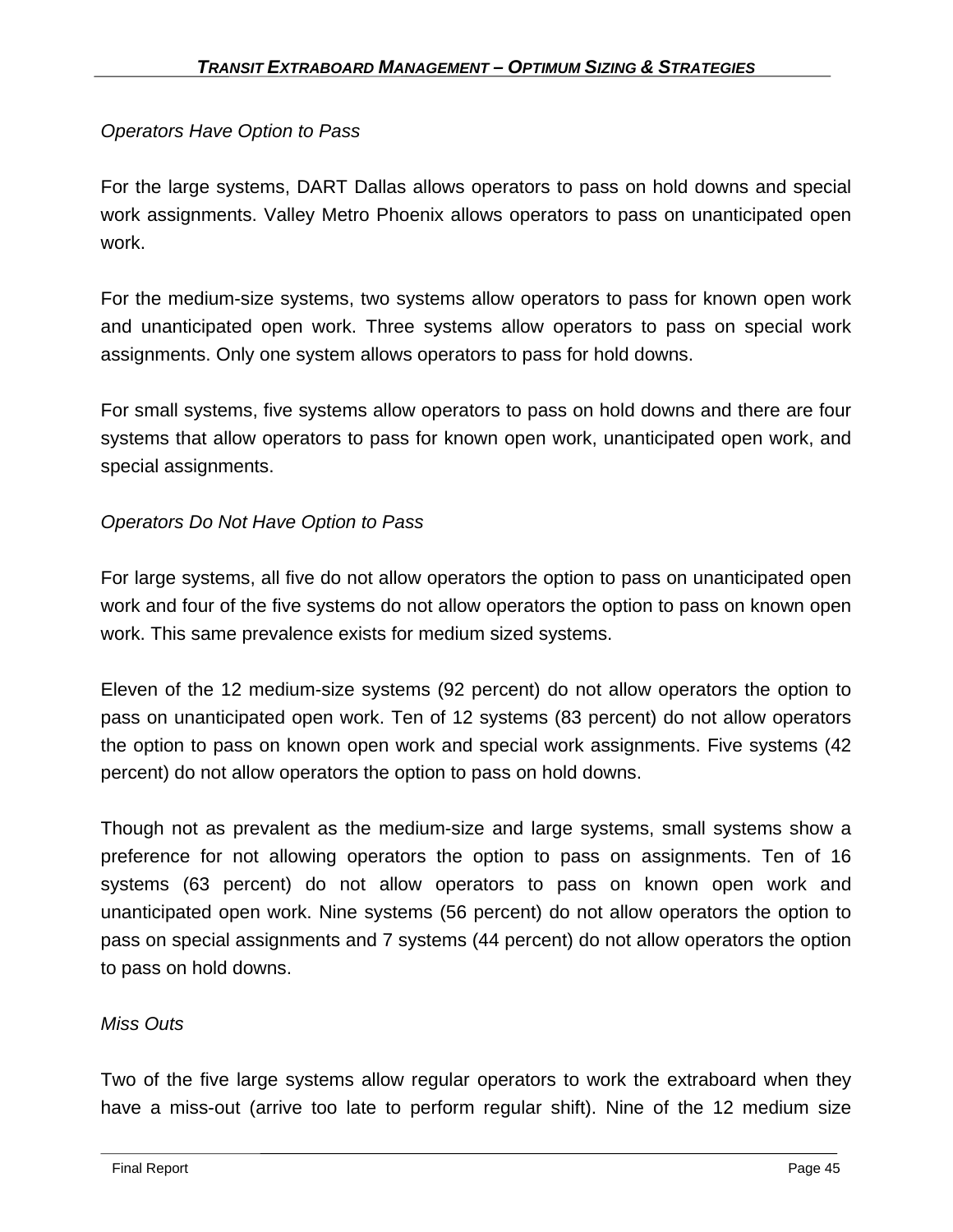systems (75 percent) allow this practice. Eleven of 16 small systems (69 percent) also allow this practice.

Table 2-12 below displays the survey respondents and their operations practices for assigning extraboard operators.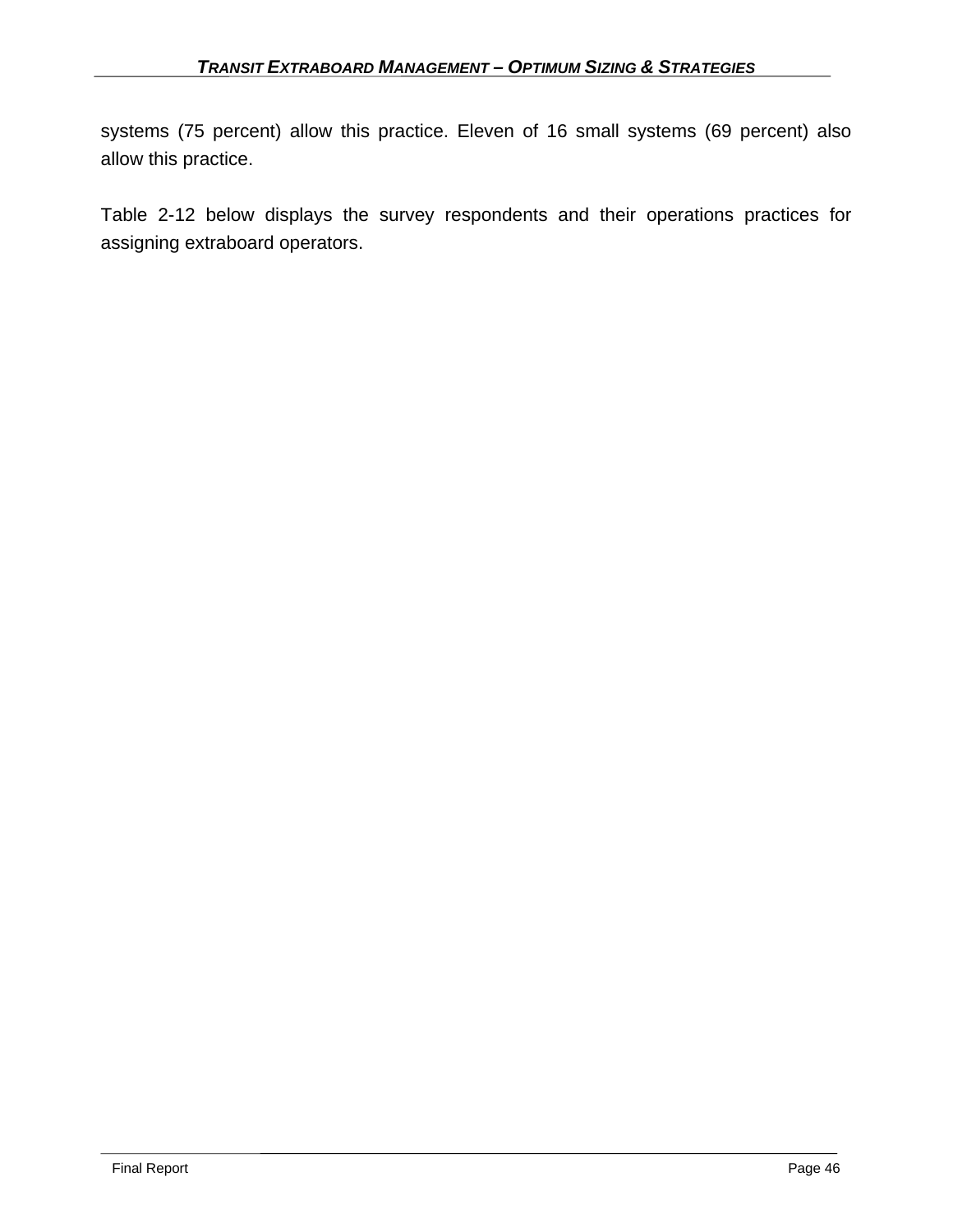## **Operations Practice – Assignment of Extraboard Operators**

|                                                     |                         | Percent of          | Medium-<br><b>Size</b>  | <b>Percent of</b>   | <b>Small</b>        | <b>Percent of</b>   |                  | <b>Percent of</b>                         |
|-----------------------------------------------------|-------------------------|---------------------|-------------------------|---------------------|---------------------|---------------------|------------------|-------------------------------------------|
|                                                     | Large<br><b>Systems</b> | <b>Total Survey</b> | <b>Systems</b>          | <b>Total Survey</b> | <b>Systems</b>      | <b>Total Survey</b> |                  | <b>Total Survey</b><br><b>Respondents</b> |
| <b>Agencies Responding Affirmatively:</b>           | $(N=5)$                 | <b>Respondents</b>  | $(N=12)$                | <b>Respondents</b>  | $(N=16)$            | <b>Respondents</b>  | <b>Shuttles</b>  | $(N=2)$                                   |
| Order of Extra Board Assignment is Fixed, or the    |                         |                     |                         |                     |                     |                     |                  |                                           |
| same over time                                      | 1                       | 20.0%               | $\overline{c}$          | 16.7%               | 8                   | 50.0%               | $\overline{2}$   | 100.0%                                    |
| Order of Extra Board Assignment is a Rotating       |                         |                     |                         |                     |                     |                     |                  |                                           |
| System                                              | 5                       | 100.0%              | 9                       | 75.0%               | 8                   | 50.0%               | $\mathbf 0$      | 0.0%                                      |
| If the order of Extra Board assignment is rotating, |                         |                     |                         |                     |                     |                     |                  |                                           |
| the frequency of change is:                         |                         |                     |                         |                     |                     |                     |                  |                                           |
| Daily<br>Weekly                                     | 4<br>3                  | 80.0%<br>60.0%      | 10                      | 83.3%<br>8.3%       | 6                   | 37.5%<br>12.5%      | $\overline{0}$   | 0.0%<br>0.0%                              |
| By pick or mark-up period                           | $\overline{0}$          | 0.0%                | $\overline{2}$          | 16.7%               | $\overline{2}$<br>1 | 6.3%                | $\frac{0}{0}$    | 0.0%                                      |
| Work assignments that Extra Board operators are     |                         |                     |                         |                     |                     |                     |                  |                                           |
| allowed to pick include the following:              |                         |                     |                         |                     |                     |                     |                  |                                           |
| Assignments held down for more than one day         | $\overline{2}$          | 40.0%               | $\overline{8}$          | 66.7%               |                     | 43.8%               | $\overline{2}$   | 100.0%                                    |
| Known open work posted for the next day             | $\overline{3}$          | 60.0%               | 6                       | 50.0%               |                     | 43.8%               | $\overline{2}$   | 100.0%                                    |
| Unanticipated open work (e.g. miss-outs)            | $\overline{3}$          | 60.0%               | $\frac{6}{5}$           | 50.0%               |                     | 43.8%               |                  | 50.0%                                     |
| Other (e.g. special work assignments)               | $2 \nightharpoonup$     | 40.0%               |                         | 41.7%               | 4                   | 25.0%               | $\overline{2}$   | 100.0%                                    |
| Not Applicable                                      | $\overline{2}$          | 40.0%               | 1                       | 8.3%                | 4                   | 25.0%               | $\mathbf 0$      | 0.0%                                      |
| Work Assignments assigned by Dispatch for           |                         |                     |                         |                     |                     |                     |                  |                                           |
| which operators have option to pass                 |                         |                     |                         |                     |                     |                     |                  |                                           |
| Assignments held down for more than one day         | $\mathbf 1$             | 20.0%               | 1                       | 8.3%                | 5                   | 31.3%               |                  | 50.0%                                     |
| Known open work posted for the next day             | $\pmb{0}$               | 0.0%                | $\boldsymbol{2}$        | 16.7%               | $\overline{4}$      | 25.0%               | $\mathbf{1}$     | 50.0%                                     |
| Unanticipated open work (e.g. miss-outs)            | 1                       | 20.0%               | $\overline{\mathbf{c}}$ | 16.7%               | 4                   | 25.0%               | 0                | 0.0%                                      |
| Other (e.g. special work assignments)               | $\mathbf 1$             | 20.0%               | $\overline{3}$          | 25.0%               | 4                   | 25.0%               | $\overline{0}$   | 0.0%                                      |
| Not Applicable                                      | 3                       | 60.0%               | 5                       | 41.7%               | $\overline{7}$      | 43.8%               | 1                | 50.0%                                     |
| Work Assignments assigned by Dispatch for           |                         |                     |                         |                     |                     |                     |                  |                                           |
| which operators do not have option to pass          |                         |                     |                         |                     |                     |                     |                  |                                           |
| Assignments held down for more than one day         | $\boldsymbol{2}$        | 40.0%               | $\overline{5}$          | 41.7%               | $\overline{7}$      | 43.8%               | $\boldsymbol{2}$ | 100.0%                                    |
| Known open work posted for the next day             | $\overline{4}$          | 80.0%               | 10                      | 83.3%               | 10                  | 62.5%               | $\overline{2}$   | 100.0%                                    |
| Unanticipated open work (e.g. miss-outs)            | $\overline{5}$          | 100.0%              | 11                      | 91.7%               | 10                  | 62.5%               | $\overline{2}$   | 100.0%                                    |
| Other (e.g. special work assignments)               | $\mathbf{3}$            | 60.0%               | 10                      | 83.3%               | $\overline{9}$      | 56.3%               | $\overline{2}$   | 100.0%                                    |
| Not Applicable                                      | 0                       | 0.0%                | 1                       | 8.3%                | 1                   | 6.3%                | 0                | 0.0%                                      |
| Miss-outs are eligible to work Extra Board          | $\overline{2}$          | 40.0%               | g                       | 75.0%               | $\overline{11}$     | 68.8%               | $\overline{1}$   | 50.0%                                     |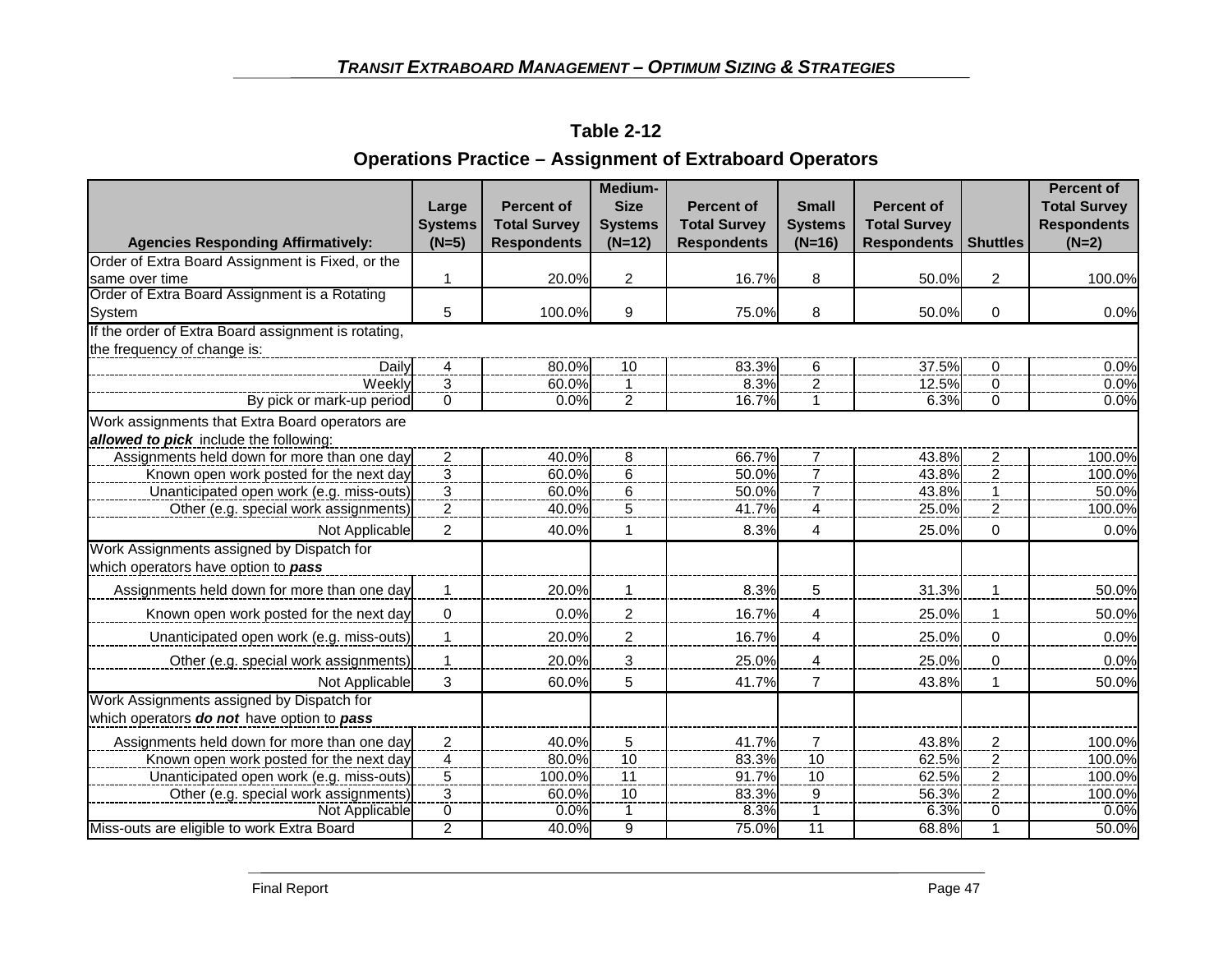## *Operations – Other*

In the final part of the Operations section of the survey, respondents were asked to provide information on the process used to determine extraboard size whether the process for individual systems is based on factors included in the survey or other factors unique to the transit agency. Next, systems were asked to provide other factors, tools, or practices used in extraboard management that may not be covered in the survey instrument. In responding to these questions, some systems provided a narrative for how they determine extraboard requirements. Some systems provided a list of the factors in the survey that they use. Other systems provided a degree of detail on their process in the form of spreadsheets. One of these detailed spreadsheets will be discussed later in this section.

Below is a list of unedited responses to the first question regarding the process used for extraboard determination and is presented regardless of transit agency size.

*Washington Metropolitan Area Transit Authority (WMATA)*  To cover controllable and uncontrollable absenteeism.

# *Metro Transit, Minneapolis, St. Paul*

A model that uses historical data and inputs

## *Valley Metro, Phoenix, AZ (partial)*

Scheduled vacations, estimated number off by medical leave, prescheduled personal holidays, estimated authorized time, and training needs.

## *Central Ohio Transit Authority (Columbus, OH)*

The total number of regular runs (daily + Sat and Sun) in a week is divided by 5 giving the number of operators needed. This number is further adjusted by recent absentee rate percentage.

## *CAT, Las Vegas, NV*

History, the system in use is code based. In other words each transaction recorded is coded and we track and trend each code, which are divided into groups such as Operational, non-operational, etc.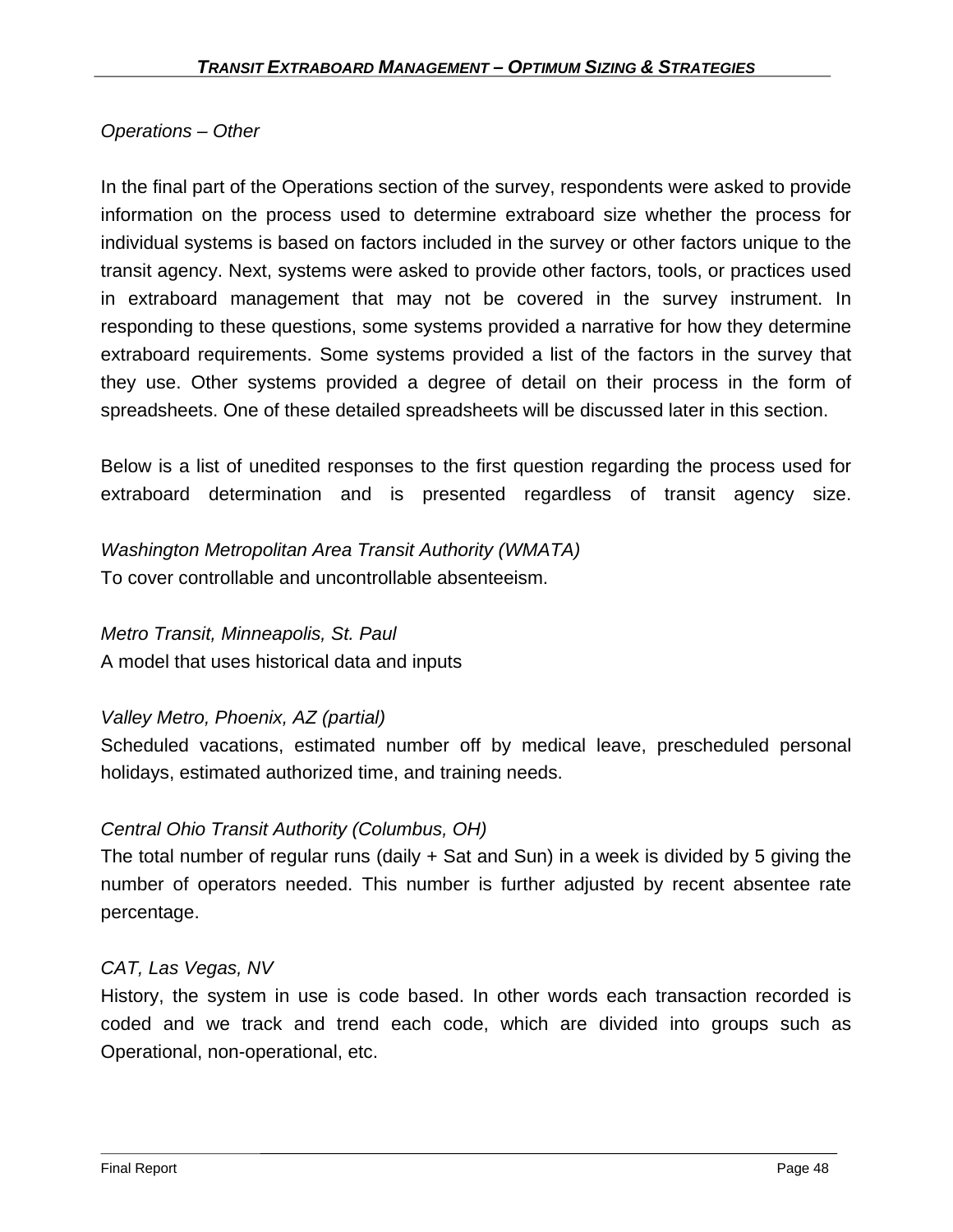*Charlotte Area Transit System (Charlotte, NC)*  Percentage of runs/absentee rate

## *MTS San Diego*

As stated previously, we have not had an extraboard in the past two years due to severe driver shortage in San Diego. If we were at full compliment we would have 9 extraboard positions for the 281 pieces of work.

*San Joaquin Regional Transit District (San Joaquin, CA)*  History plus the amount of unhooked work (extraboard pieces)

## *Montebello Bus Lines (Montebello, CA)*

Comparing number of operators with open pieces of work and trend of sick/medical leave, scheduled/unscheduled leave to determine the number of operators for each bid period.

## *Regional Transit Commission Ride (Reno)*

The number of extraboard operators is determined by many factors including work not picked by bid operators, average number of operators off each day and training coverage needs.

*VOTRAN (Daytona Beach, FL)*  Amount of unscheduled work, vacations, illnesses, other absentees

*Capital Area Transit (Raleigh, NC)*  Based on miss-outs, extra work and to keep down OT.

*LeeTran (Ft. Myers, FL)*  Average number of operators absent.

*Winston Salem Transit Authority (Winston Salem, NC)*  10 to 15% of operators, absentees determine the number of extraboard operator.

*Capital Metro, Austin, TX (partial)*  Goal is 10% but allow 15%.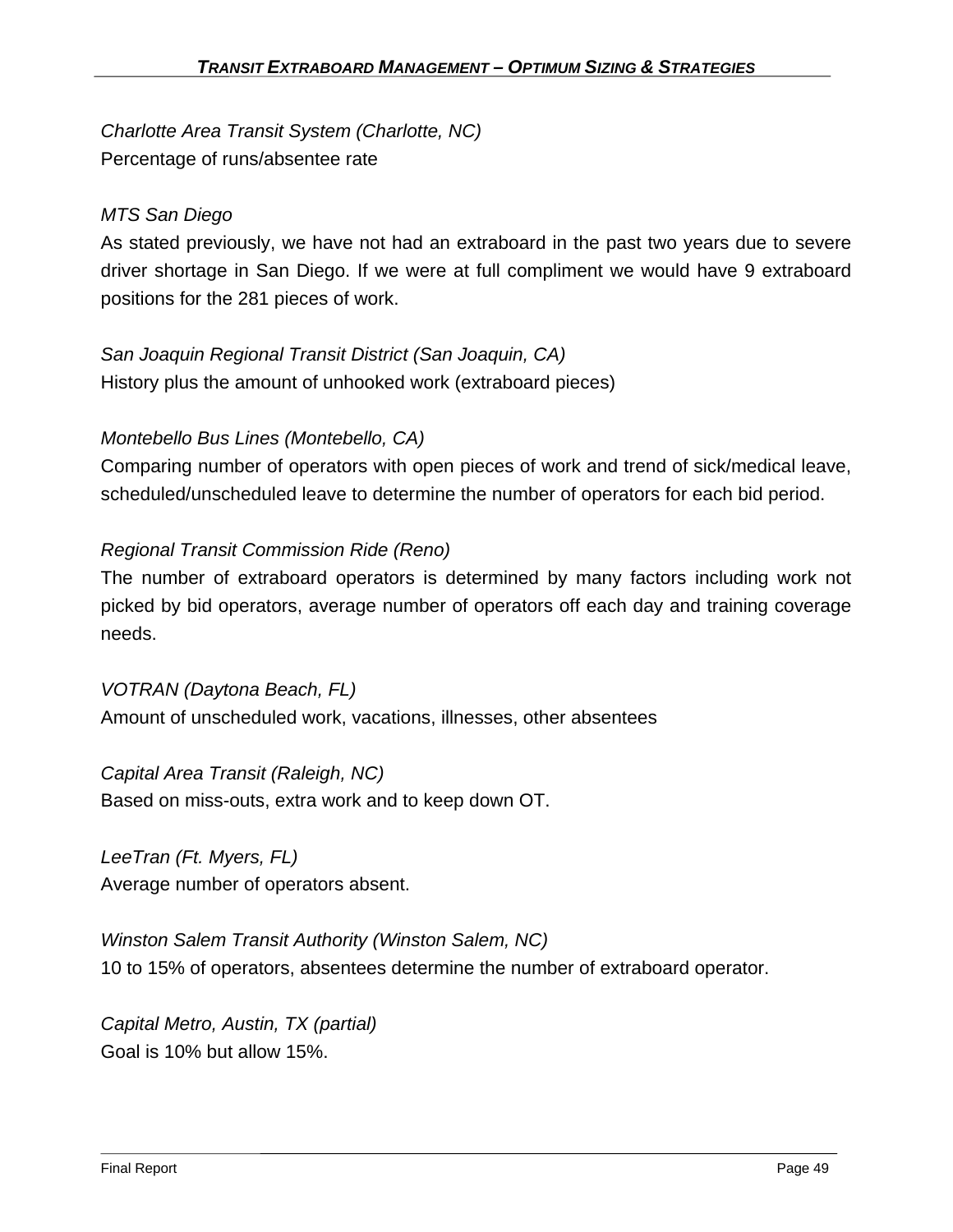*Sarasota County Area Transit (Sarasota, FL)*  SCAT attempts to provide a 15% extraboard.

## *Cambria County Transit Authority (Johnstown, PA)*

We permit 7 positions for scheduled days off out of the 13 available extraboard (FT & PT). We average 3 Reporters per weekday and account for extraboard days off.

## *Pasco County Public Transportation (Port Richey, FL)*

Two scheduled positions and additional openings covered by Paratransit drivers.

## *Collier County Area Transit (CAT) (Naples, FL)*

An annual review is conducted based on attendance, holiday, vacation, etc. a calculation is made to determine the part time extraboard drivers.

### *Concord, NC*

One A.M. and one P.M. extraboard position that is bid along with the rest of the runs. This positions fills in where needed.

*ShuttlePort Florida*  Average daily call outs.

### *AirBART*

Coverage for pre-approved and forecast absences per day.

Only four respondents answered the second part of the question regarding other factors, tools or practices used in extraboard management that are not covered in the survey. Those four responses are provided below.

### *Central Ohio Transit Authority (Columbus, OH)*

We have provisions for operators to give away their overtime assignments, sign up for voluntary assignments, and waive their 8 hour spread.

### *CAT, Las Vegas, NV*

Trend analysis, seasonal changes and tourism based, large conventions can call for more extraboard to be assigned along with significant special events such as NASCAR Race, which pulls 100+ buses on race day.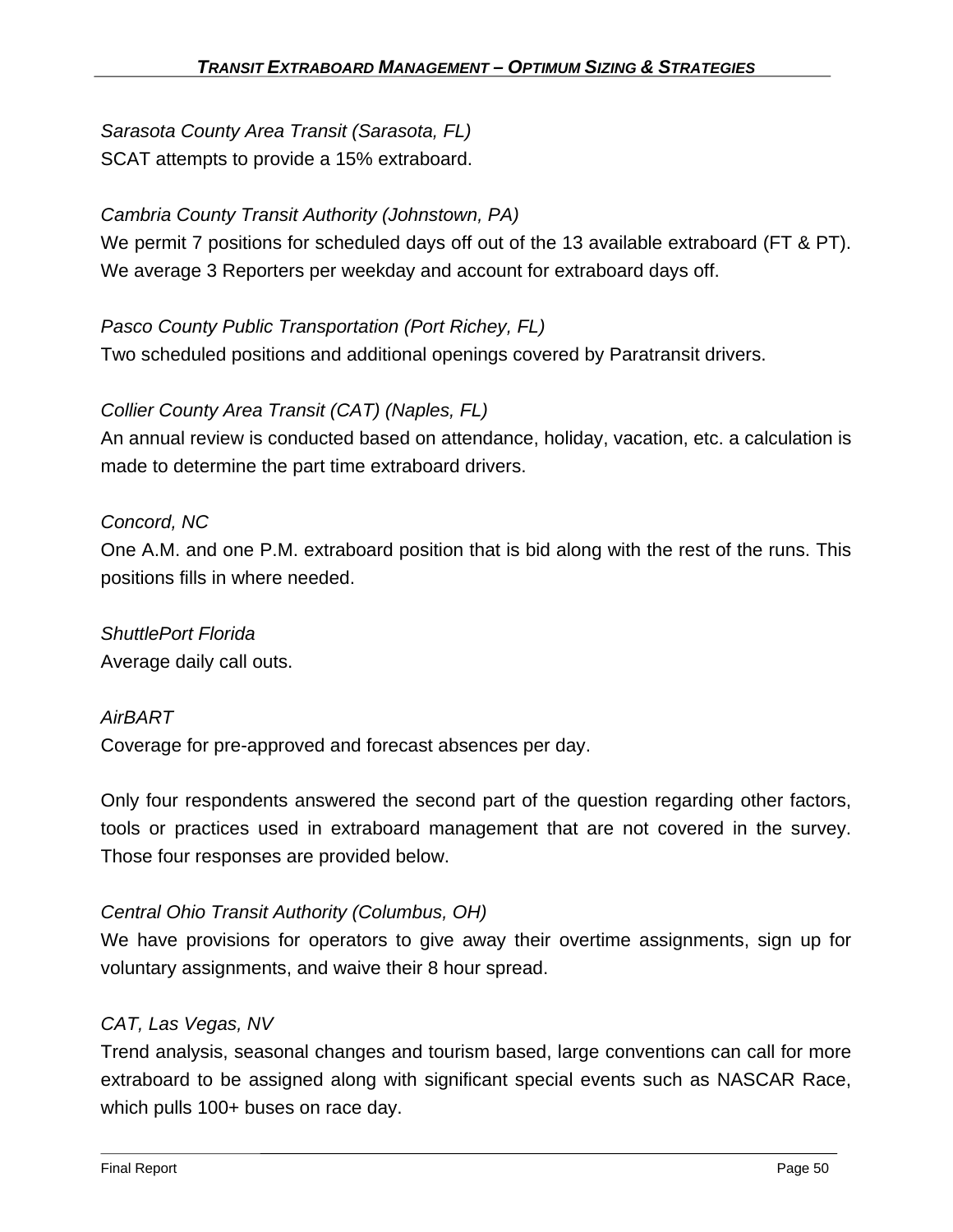#### *MTS San Diego*

Although we do not have an extraboard at this time, we do have client mandated standby buses which are bid in the general run shake up. To complete that weekly work schedule the drivers perform standby services which operate somewhat as an extraboard. They are included in the 290 positions above.

#### *Montebello Bus Lines (Montebello, CA)*

Put up an extra-work sign up sheet for operators who would like to work overtime when there is shortage of bodies to fulfill all open runs.

### *DART – Dallas Area Rapid Transit, Dallas, TX*

Dallas provided an ongoing worksheet used to determine extraboard staffing that NCTR researchers found especially intriguing. The worksheet determines extraboard needs using actual tallies of absenteeism and attrition by month and then, based on current staffing, calculates the rate of recruiting that is necessary to maintain optimum operator staffing levels. Categories of absenteeism include:

- Unscheduled absences
- FMLA
- Alternative duty
- Scheduled absences
- Non-operating function
- Operator training and
- Union business

The worksheet calculates the number of absences for each one of these categories by month and then establishes a rolling trend and average over time. Categories of attrition (turnover) include:

- Terminations
- Promotions
- Transfers to train

Optimal bus forecast includes the optimal number of full-time and part-time operators. Current staffing then provides a value in relation to the optimal staffing level. Finally, the recruitment section provides the total number of students in training scheduled for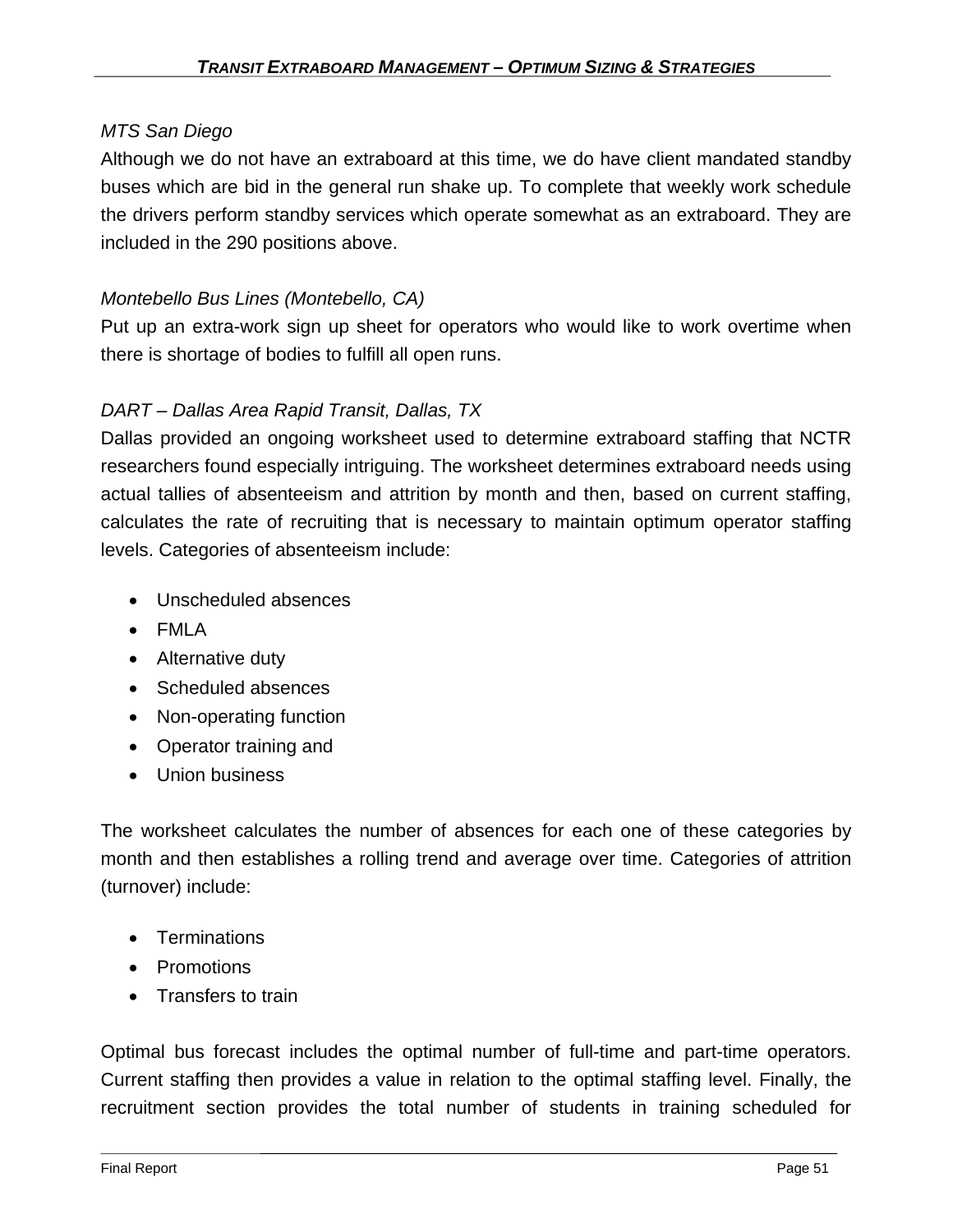graduation, and the required recruiting levels for full-time and part-time operators. Based on examining the worksheet in electronic format, further clarification will be necessary from DART to ascertain the manner in which some data sets are calculated. However, this worksheet is especially valuable because it could be universally applied to all transit systems. Table 2-13 below displays the DART worksheet.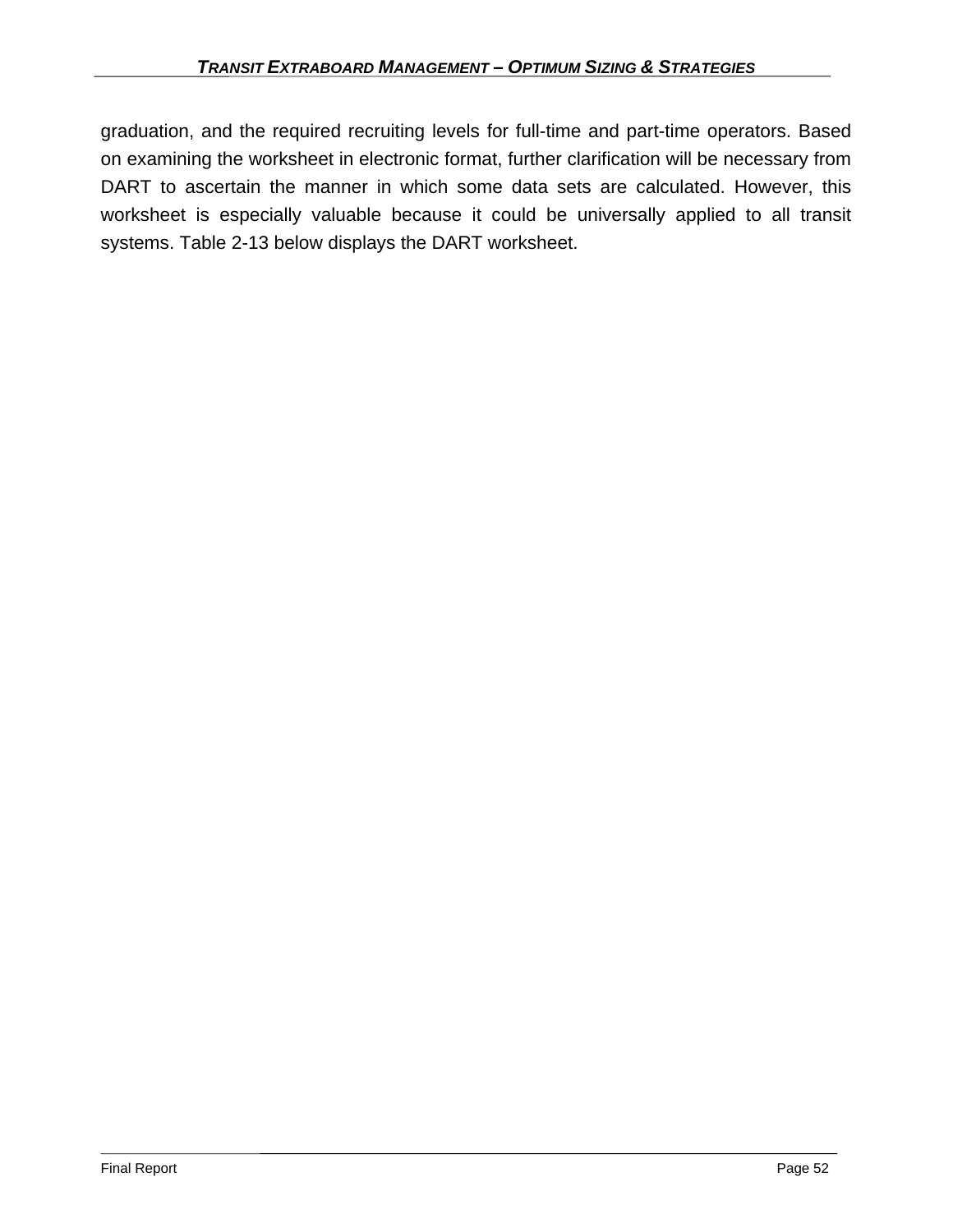**Table 2-13 DART Worksheet – Extraboard Staffing** 

| <b>BUS</b>                                                                                                                          |          |                 |          |                 |                 |                 |          |          |          |                |                 |       | Projected |       |                                                                                              |  |
|-------------------------------------------------------------------------------------------------------------------------------------|----------|-----------------|----------|-----------------|-----------------|-----------------|----------|----------|----------|----------------|-----------------|-------|-----------|-------|----------------------------------------------------------------------------------------------|--|
|                                                                                                                                     | Mar      | Apr             | May      | June            | July            | Aug             | Sept     | Oct      | Nov      | Dec            | Jan             | Feb   | Apr       |       |                                                                                              |  |
| TOTAL FTE BLOCKS OF WORK - FULL TIME                                                                                                | 1,010    | 1,010           | 1,010    | 1,010           | 1,010           | 1,010           | 1,008    | 1,008    | 1,008    | 1,008          | 1,008           | 1,008 | 1,016     |       |                                                                                              |  |
| TOTAL FTE BLOCKS OF WORK - PART TIME                                                                                                | 30       | 30 <sub>0</sub> | 30       | 30 <sup>1</sup> | 30              | 30 <sup>1</sup> | 26       | 26       | 26       | 26             | 26              | 26    | 26        |       | The data for the blocks of work is actual data<br>from planning department                   |  |
| <b>Extraboard Requirement*</b>                                                                                                      |          |                 |          |                 |                 |                 |          |          |          |                |                 |       | Trend     | Avg   |                                                                                              |  |
| <b>Unscheduled Absences</b>                                                                                                         | 86       | 91              | 88       | 76              | 93              | 90              | 82       | 87       | 87       | 121            | 98              | 102   | 91        | 92    |                                                                                              |  |
| FMLA (all categories - using VAC/Sick/LWP)                                                                                          | 12       | 11              |          | 11              | 12              | 11              |          | 10       | 11       | 12             | 11              | 11    | 11        | 11    |                                                                                              |  |
| <b>Alternative Duty</b>                                                                                                             | 22       | 20              | 20       | 15              | 13              | 15              | 20       | 23       | 23       |                | 16              | 14    | 18        | 17    |                                                                                              |  |
| <b>Scheduled Absences</b>                                                                                                           | 108      | 109             | 106      | 160             | 104             | 97              | 90       | 85       | 129      | 97             | 10 <sup>2</sup> | 110   | 110       | 108   |                                                                                              |  |
| Non-operating Function                                                                                                              |          |                 |          |                 |                 |                 |          |          | 11       |                |                 |       | 6         |       |                                                                                              |  |
| <b>Operator Training</b>                                                                                                            |          |                 |          | 12              | 15              | 23              |          |          | 13       |                | 10              | 10    | 10        | 10    |                                                                                              |  |
| <b>Union Business</b>                                                                                                               |          |                 |          |                 |                 |                 |          |          |          |                |                 |       | 3         |       |                                                                                              |  |
| <b>TOTAL EXTRABOARD REQUIREMENT</b>                                                                                                 | 241      | 247             | 230      | 285             | 242             | 245             | 216      | 220      | 278      | 246            | 248             | 257   | 249       | 246   |                                                                                              |  |
|                                                                                                                                     |          |                 |          |                 |                 |                 |          |          |          |                |                 |       |           |       | Calculation of % for the extraboard is the                                                   |  |
|                                                                                                                                     |          |                 |          |                 |                 |                 |          |          |          |                |                 | 20.9% | 20.3%     | 20.1% | extraboard requirements + total turnover / FT<br>optimal bus forecast.                       |  |
| PERCENTAGE OF EXTRABOARD<br>Turnover - # as of end of mth*                                                                          | 19.5%    | 20.2%           | 19.4%    | 22.9%           | 19.6%           | 20.0%           | 18.1%    | 18.4%    | 22.3%    | 20.4%          | 20.4%           |       |           |       |                                                                                              |  |
| Terminations                                                                                                                        | 3        | 9               | 14       | 14              |                 |                 | 6        | 8        | 11       | 11             | 10              |       | 9         |       |                                                                                              |  |
| Promotions                                                                                                                          | n        | $\Omega$        | $\Omega$ | $\Omega$        | $\Omega$        | $\Omega$        | $\Omega$ | $\Omega$ | c        | $\mathfrak{D}$ |                 |       | $\Omega$  |       |                                                                                              |  |
| Transfers to train                                                                                                                  |          | <sub>0</sub>    |          | $\Omega$        | $\Omega$        | o               | $\Omega$ | $\Omega$ | $\Omega$ | $\Omega$       |                 |       | $\Omega$  |       |                                                                                              |  |
| <b>Total Turnover</b>                                                                                                               | 3        | 9               | 14       | 14              | 4               | $\overline{7}$  | 6        | 8        | 11       | 13             | 11              | 10    | 9         |       |                                                                                              |  |
| Transfers from Train *                                                                                                              | $\Omega$ | $\Omega$        | o        | ol              | $\Omega$        | $\circ$         | $\Omega$ | $\Omega$ | $\Omega$ | $\Omega$       |                 |       | $\Omega$  |       |                                                                                              |  |
|                                                                                                                                     |          |                 |          |                 |                 |                 |          |          |          |                |                 |       |           |       | The turnover % is determined by dividing the                                                 |  |
| PERCENTAGE OF TURNOVER                                                                                                              | 0.2%     | 0.7%            | 1.2%     | 1.2%            | 0.3%            | 0.6%            | 0.5%     | 0.7%     | 0.9%     | 1.1%           | 0.9%            | 0.8%  | 0.7%      | 0.7%  | total turnover/current staffing                                                              |  |
| <b>Optimal Bus Forecast*</b>                                                                                                        |          |                 |          |                 |                 |                 |          |          |          |                |                 |       |           |       |                                                                                              |  |
| Full-Time Bus Operators                                                                                                             | 1,254    | 1,266           | 1,254    | 1,309           | 1,256           | 1,262           | 1,230    | 1,236    | 1,297    | 1,267          | 1,267           | 1,275 | 1,274     | 1,271 |                                                                                              |  |
| Part-Time Bus Operators                                                                                                             | 30       | 30              | 30       | 30              | 30 <sub>1</sub> | 30              | 26       | 26       | 26       | 26             | 26              | 26    | 26        | 26    |                                                                                              |  |
|                                                                                                                                     |          |                 |          |                 |                 |                 |          |          |          |                |                 |       |           |       | The Optimal Number is determined by                                                          |  |
| <b>TOTAL OPTIMAL BUS FORECAST</b>                                                                                                   | 1,284    | 1,296           | 1,284    | 1,339           | 1,286           | 1,292           | 1,256    | 1,262    | 1,323    | 1,293          | 1,293           | 1,301 | 1,300     |       | totaling the blocks of work + total extraboard<br>1,297 + total turnover                     |  |
| <b>Current Staffing</b>                                                                                                             |          |                 |          |                 |                 |                 |          |          |          |                |                 |       |           |       |                                                                                              |  |
|                                                                                                                                     |          |                 |          |                 |                 |                 |          |          |          |                |                 |       |           |       | (Projection includes students in training during                                             |  |
| Full-Time                                                                                                                           | 1,206    | 1,217           | 1,201    | 1,199           | 1,203           | 1,201           | 1,206    | 1,206    | 1,223    | 1,195          | 1,209           | 1,209 | 1,217     | 1,217 | previous month)                                                                              |  |
|                                                                                                                                     |          |                 |          |                 |                 |                 |          |          |          |                |                 |       |           |       |                                                                                              |  |
| Part-Time                                                                                                                           | 25       | 25              | 25       | 27              | 27              | 25              | 26       | 25       | 25       | 26             | 26              | 26    | 26        | 26    |                                                                                              |  |
|                                                                                                                                     |          |                 |          |                 |                 |                 |          |          |          |                |                 |       |           |       | The projected starring is determined by<br>adding the previous month + the students          |  |
| <b>TOTAL CURRENT STAFFING</b>                                                                                                       | 1,231    | 1,242           | 1,226    | 1,226           | 1,230           | 1,226           | 1,232    | 1,231    | 1,248    | 1,221          | 1,235           | 1,235 | 1,243     |       | 1.243 still in training at the end of last month                                             |  |
| Students in training, graduating next Month                                                                                         |          |                 | 15       | 12              | 12              |                 |          | 12       | 36       | 18             |                 |       |           |       |                                                                                              |  |
|                                                                                                                                     |          |                 |          |                 |                 |                 |          |          |          |                |                 |       |           |       |                                                                                              |  |
| REQUIRED RECRUITMENT LEVEL - FULL TIME                                                                                              | 48       | 49              | 53       | 110             | 53              | 61              | 24       | 30       | 74       | 72             | 58              | 66    | 57        | 54    |                                                                                              |  |
|                                                                                                                                     |          |                 |          |                 |                 |                 |          |          |          |                |                 |       |           |       | The required recruitment level is determined<br>by subtracting the current staffing from the |  |
| REQUIRED RECRUITMENT LEVEL - PART TIME                                                                                              |          |                 |          |                 |                 |                 |          |          |          |                |                 |       |           |       | <b>Oloptimal bus forecast</b>                                                                |  |
| Projected hires in current month (hired or cleared to hire<br>as if report date)                                                    |          |                 |          |                 |                 |                 |          |          |          |                |                 |       |           |       |                                                                                              |  |
| *Trending based on total current staffing as the independent variable and optimal operator report categories as dependent variables |          |                 |          |                 |                 |                 |          |          |          |                |                 |       |           |       |                                                                                              |  |

#### MARCH 2007 OPTIMAL OPERATOR REPORT - THREE MONTH ROLLING AVERAGE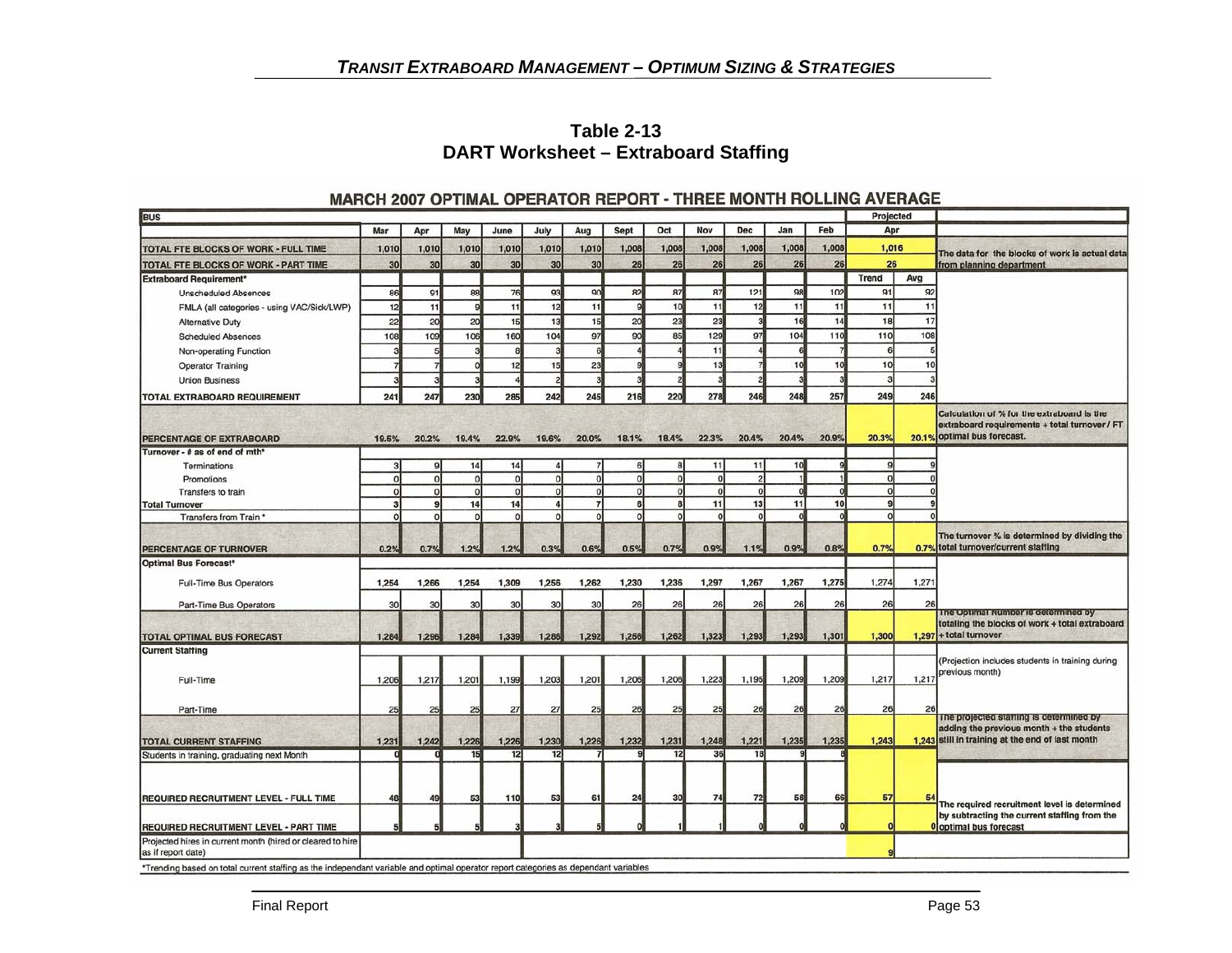## **SECTION THREE CASE STUDY AND GUIDE FOR EXTRABOARD MANAGEMENT**

## **INTRODUCTION**

Based on the literature review, survey, and the stated goal of this study to provide practitioners with a useful tool in determining extraboard requirements, CUTR selected DART as the case study to achieve project goals. As discussed in the previous section, DART has an instrument that projects the optimal bus operator forecast for the agency that includes a component determining the extraboard. NCTR researchers conducted a site visit to DART and the staff assisted in the development of this section that includes a Detailed Analysis of the DART Optimal Operator Report, an Application of the DART Optimal Operator Report to a Florida Transit Agency, and finally Implications for All Transit Agencies.

## **DART SITE VISIT**

CUTR had supplied DART with a copy of the first technical memorandum for this study prior to the site visit and asked staff to provide some insights into the results of the survey. DART staff indicated that extraboard requirements for large systems will always be driven by work rules and the labor contract. Therefore, mean values would be different between large and some medium transit agencies while small transit agencies are unlikely to be bound by labor contracts. Also, larger transit agencies would be more likely to offer larger benefits packages than smaller transit agencies.

The discussion then turned to the DART Optimal Operator Report. Staff indicated that extraboard sizing was a by-product of the overall organizational objective to determine optimal staffing for bus operations. In previous years, there had been a desire in the financial sector of the agency to determine bus operator staffing based on FTE units that would fulfill the needed blocks of operator work. In addition, Human Resources did not have a firm grasp on how the Operations Department determined its operator needs when requesting recruitment of bus operators at any given time. As a whole, the organization needed to address issues that were faced by all these departments (Finance, Operations, Service Planning, and Human Resources) in managing the transit agency.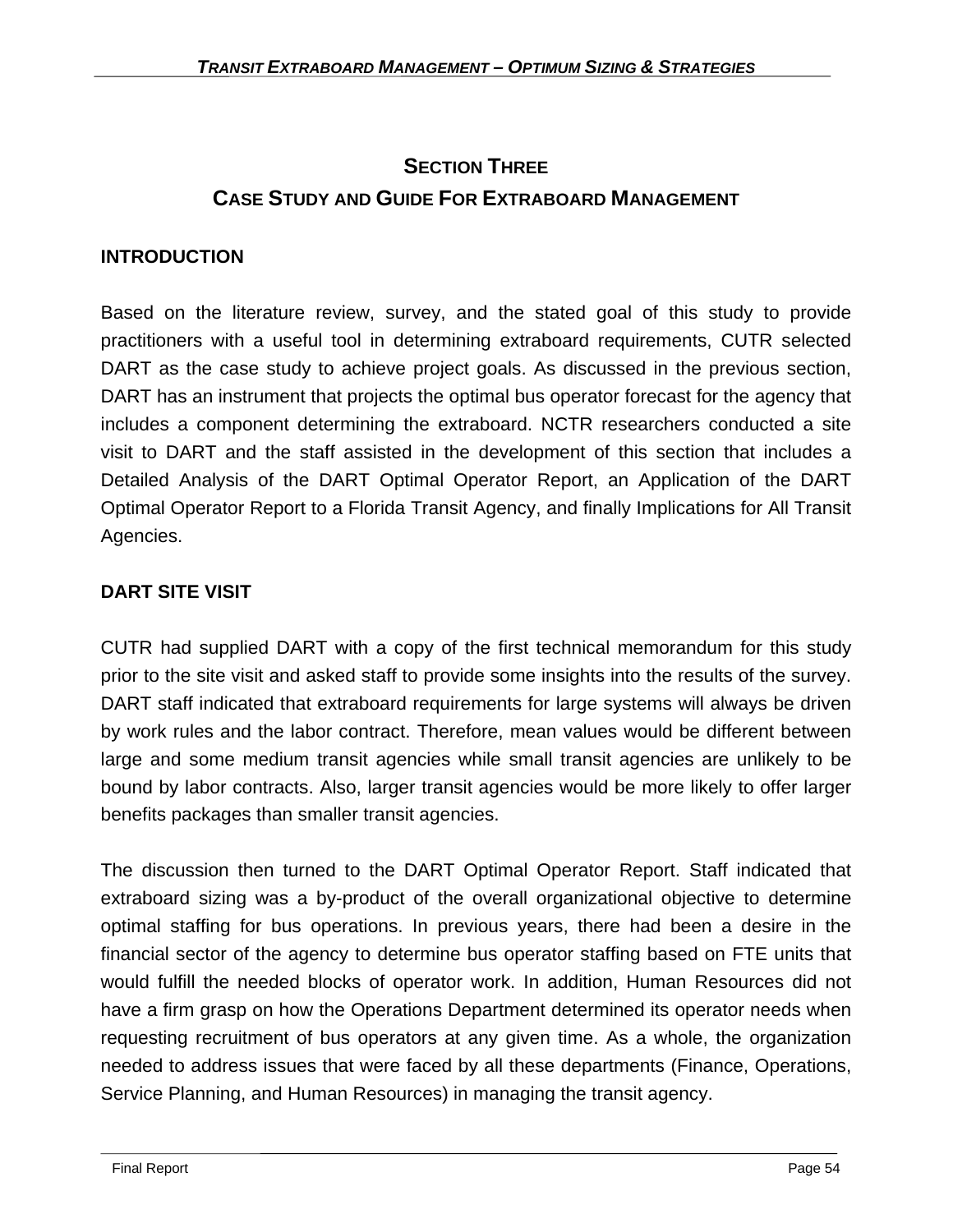#### *TRANSIT EXTRABOARD MANAGEMENT – OPTIMUM SIZING & STRATEGIES*

As a result, a task force was formed to develop an instrument that all departments and senior management of the agency could understand and use for management purposes. This task force worked for many months to determine the data collection needs and variables that had to be accounted for in determining bus operator staffing levels. In subsequent years, the instrument itself was refined based on trends in data and other organizational circumstances. The Information Technology Department of DART was able to configure SQL/Crystal reports that draw from the payroll system in order to provide inputs for the Optimal Operator Report.

DART staff indicated that the organization had spent considerable time, effort, and resources to develop and refine the instrument over a period of years and that all organizational objectives had been met. Staff indicated that they are proud of the instrument because it is formatted such that multiple audiences can read and understand it. This was the same conclusion that CUTR reached and this is why this study is concluding that DART has made a potentially significant contribution to the entire transit industry. Below is a Detailed Analysis of the DART Optimal Operator Report.

#### **Detailed Analysis of DART Optimal Operator Report**

#### *Total Blocks of Work – Full Time and Part Time*

The first line item in the instrument establishes the number of FTE blocks of work for fulltime and part-time shifts. This number is developed by Service Planning at the conclusion of each bid and remains constant until the next bid. Individual values are included for each month over a twelve month period and there is a projection for the month that is 60 days beyond the final month of data values. With payroll, data for any given month is usually not available until the end of the following month. In the case of total blocks of work, there were 1,008 full-time and 26 part-time blocks through February of 2007; however, a new bid in April would create 1,016 full time blocks and 26 part-time blocks.

#### *Extraboard Requirement*

Over time, DART included, added, and deleted various categories of absences in order to determine the required extraboard. The final instrument tracks seven categories of leave which are discussed in detail below.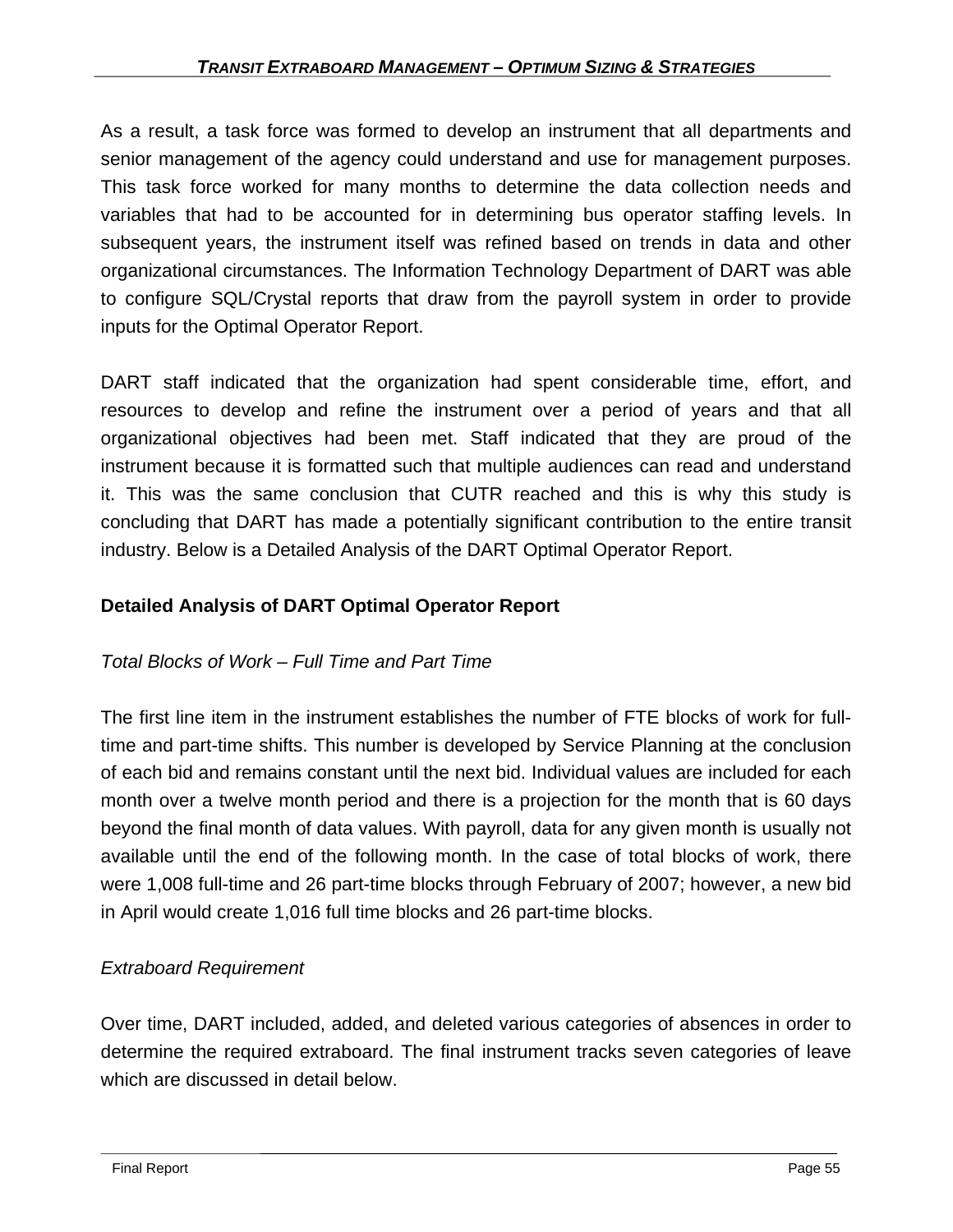#### Unscheduled Absences

Unscheduled absences are a derived value whereupon the total hours of unscheduled absences for the month are divided by 8 hours (defined as FTE) and then divided by 160 hours (defined as one month) to determine the total FTE extraboard operators needed due to runs not covered in this absence category. Based on a rolling average, a total of 92 FTE bus operators are needed to cover unscheduled absences.

### FMLA (all categories – using VAC/SICK/LWP)

This category includes the FTE bus operator positions needed for employees on scheduled leave due to the Family Medical Leave Act. The derivation is the same for unscheduled absences. Based on a rolling average for DART, 11 FTE positions are needed on a monthly basis to cover FMLA leave.

#### Alternative Duty

This category includes the FTE bus operator positions needed for employees on alternative duty due to injury/workman's comp or other duties as defined by the DART organization. Based on a rolling average, 17 FTE positions are needed on a monthly basis to cover Alternative Duty leave.

#### Scheduled Absences

This category included absences due to vacation, pre-planned sick leave, jury duty or other types of absences defined by DART. FTE's are calculated by the payroll system and a rolling average shows that 108 FTE positions are needed on a monthly basis to cover scheduled leave.

#### Non-operating Function

This category includes FTE positions performing work that is not calculated in the Total FTE Blocks of Work needed to run scheduled service (e.g. special services or other functions defined by DART). The rolling average shows that a total of 5 FTE positions are needed to cover non-operating functions.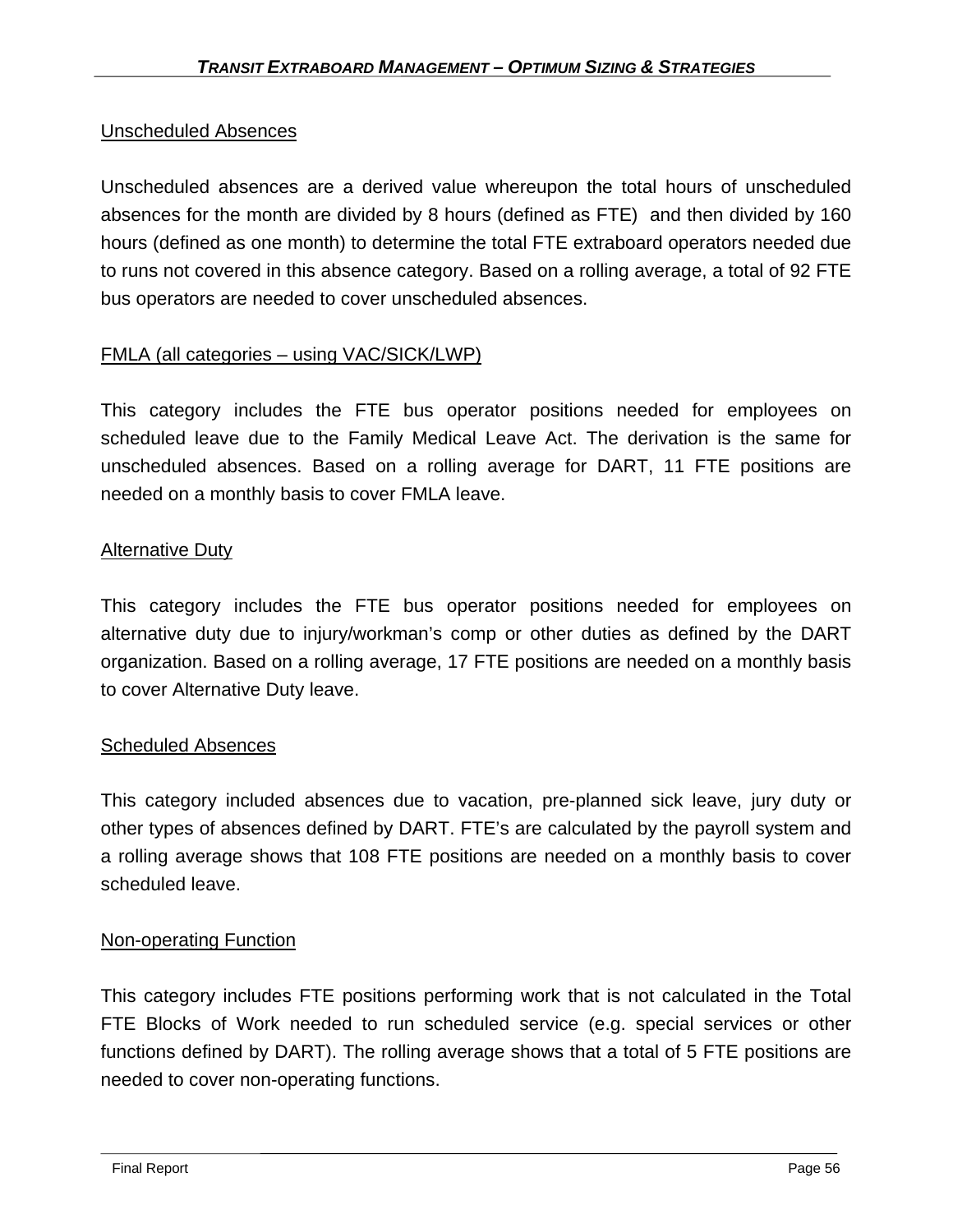## Operator Training

This category includes absences due to full-time or part-time operators participating in agency training. The values in this field are derived from the payroll system. The rolling average, based on three consecutive months prior to month of projection, shows that 10 FTE's are needed on a monthly basis to cover operators in training.

### Union Business

This category includes absences due to authorized union business. The values in this field are derived from the payroll system. The rolling average shows that 3 FTE positions are needed on a monthly basis to cover absences due to union business.

#### Total Extraboard Requirement

The total extraboard requirement is a sum of all seven categories of leave that are tracked by DART. Over a 12 month period, the range of extraboard operator needs was as low as 216 and as high as 285 FTE positions. The trend for the three month period is 249 FTE's while the average is 246 FTE positions.

#### Percentage of Extraboard

According to DART, the calculation for the percentage of extraboard is the extraboard requirement plus turnover divided by the FT optimal bus forecast for needed positions. The rolling trend for the three month period is 20.3 percent while the rolling average for the three month period is 20.1 percent of total optimal bus forecast operators.

#### *Turnover*

### Terminations/Promotions/Transfers to and from Train

In terms of the optimal bus forecast, turnover is calculated as the sum of terminations, promotions and transfers to train subtracting the transfers from train. The percentage of turnover is calculated as total turnover divided by current staffing.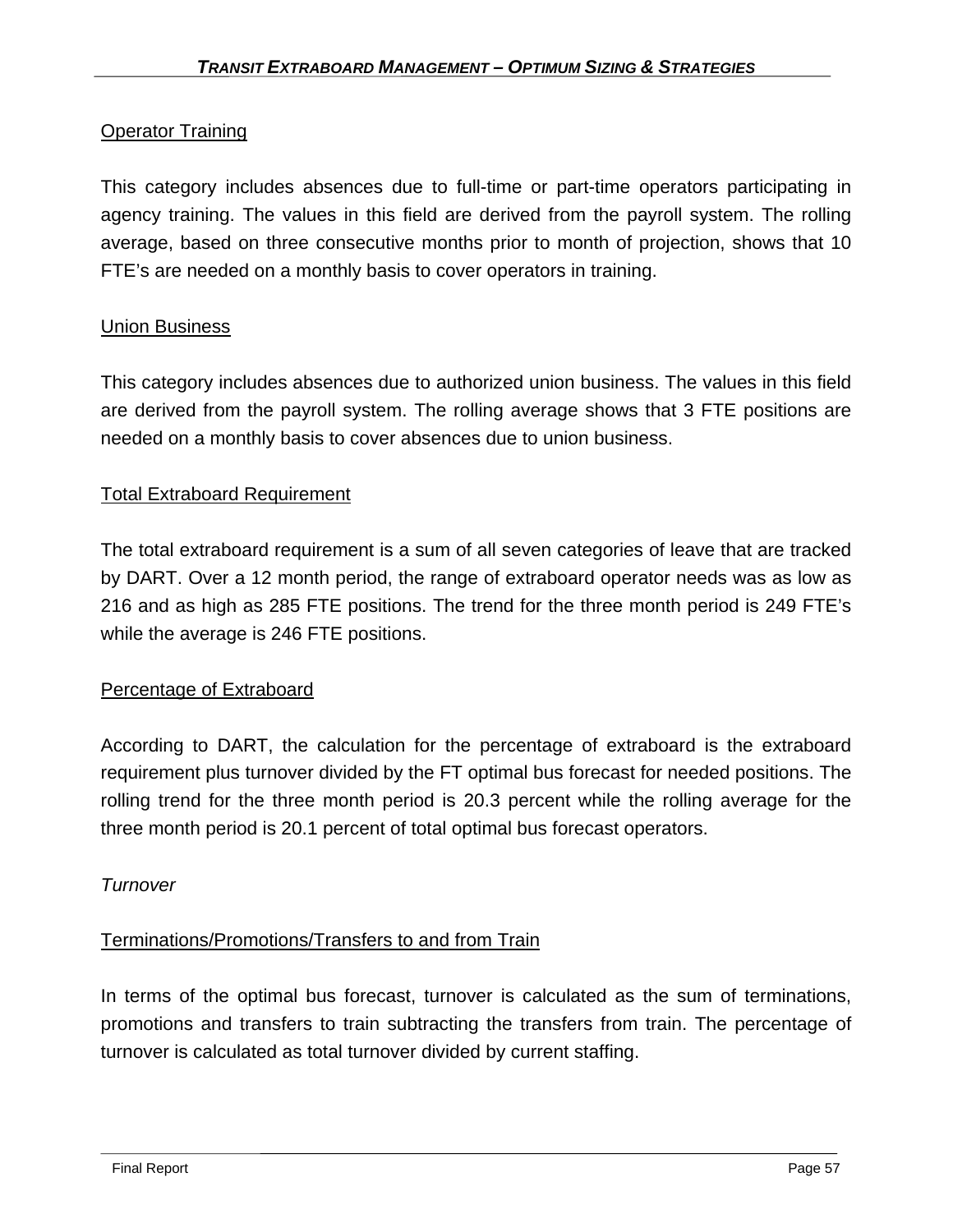## *Optimal Bus Forecast – Full-Time and Part-Time Operators*

The optimal bus forecast provides the synthesized value for the entire instrument by displaying the total number of full-time and part-time operators by taking into account the total number of blocks of work, the required size of the extraboard, and the rate of turnover. The optimal bus forecast is the number that provides DART the measurement of whether recruiting levels are keeping pace with the total required workforce. As of the March 2007 Optimal Operator Report, the trend is that there are 1,042 blocks of work and the optimal forecast from a trend perspective is 1,300. This means that the optimal forecast of operators is 125 percent of total blocks of work, with that 25 percent including the extraboard sizing and rates of attrition.

## *Current Staffing – Full-Time and Part-Time*

Current staffing displays total operators by month. As of the March 2007 Optimal Operator Report, the trend is 1,243 full-time and part-time operators, which is 95.6 percent of the optimal bus forecast.

### *Students in Training -- Graduating Next Month*

DART staff indicated that all recruitment training classes are scheduled for the year such that months of graduation are known in advance. Therefore, each month is populated with either a "0" value or expected graduations for next month based on the pre-determined graduation schedule. This data field does not carry a trend or average for projections since they are actual values.

### *Required Recruitment Level – Full and Part Time*

This field displays for DART the degree to which the optimal bus forecast is being met by required recruiting levels. The values by month fluctuate significantly with a high of 110 in June 2006 and a low of 24 in September 2006, based on graduations from training. However, as of the March 2007 Optimal Operator Report, the report shows that from a trend perspective DART needs to recruit an additional 57 operators in order to meet the optimal bus forecast. This forecast shows that DART is experiencing difficulties in recruiting operators which is consistent with anecdotal evidence cited around the country.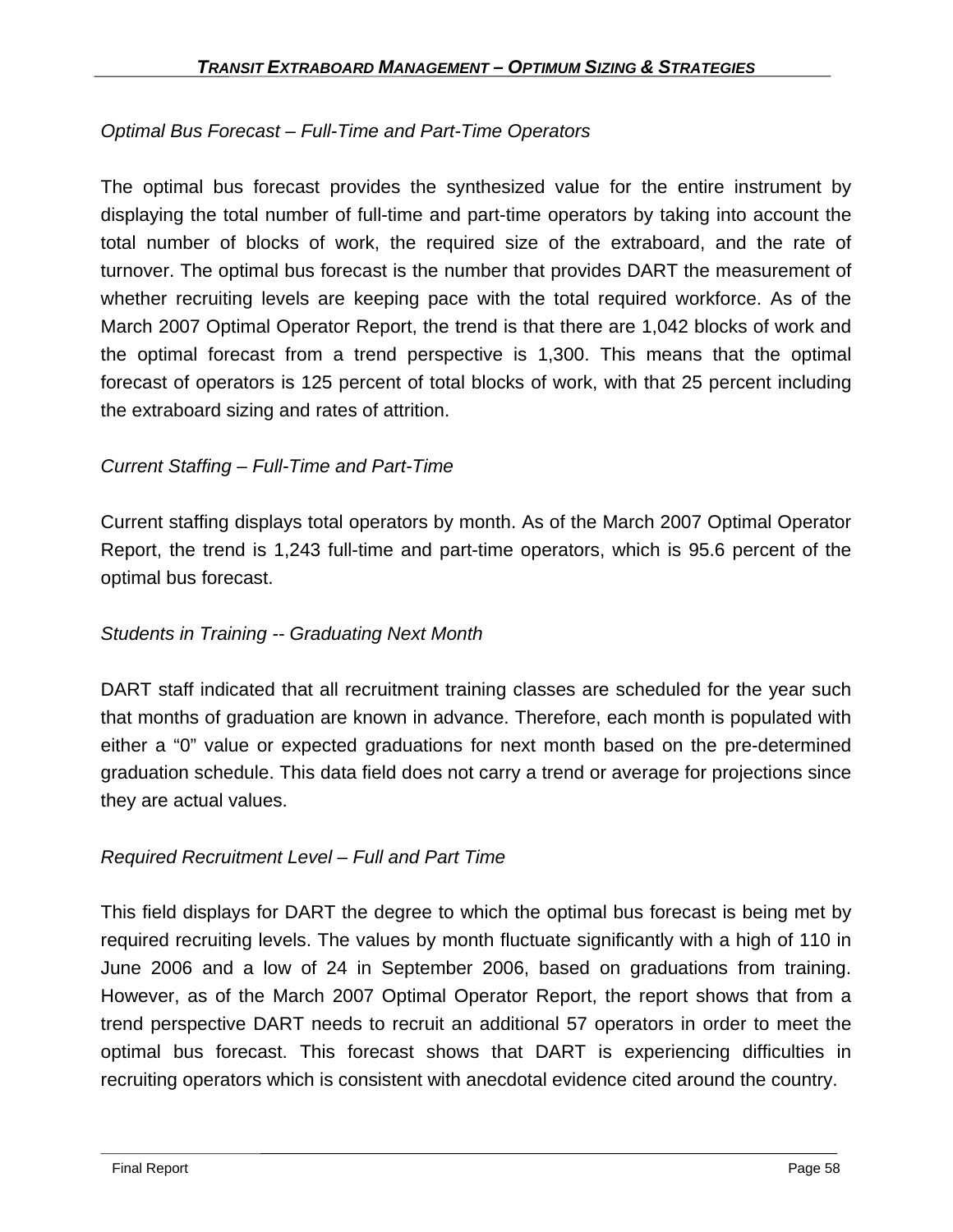## **APPLICATION OF DART OPTIMAL OPERTOR REPORT TO FLORIDA TRANSIT AGENCY**

In order to validate the DART Optimal Operator Report and establish viability of this instrument for all transit agencies and for the industry, NCTR researchers selected a Florida transit system to collect data and populate the report for that agency's use. VOTRAN is the transit system selected for the following reasons:

- VOTRAN is the largest of the small transit agencies.
- VOTRAN has the highest number and percentage of total extraboard operators for its peer group in the survey.

Therefore, applying the DART instrument to VOTRAN will give researchers and VOTRAN a means by which to compare their actual extraboard staffing levels with the suggested staffing levels indicated by the DART instrument.

VOTRAN completed the DART instrument using data from their payroll system and other operations reports. Staff indicated it took about eight to ten hours to compile the data and complete the instrument. Although VOTRAN reported that they had 20 full time designated extraboard operators in the survey, the agency now indicates that it has 14 designated extraboard operators. As compared to DART, VOTRAN has very low turnover rates. The instrument indicates that the total need is 12 extraboard operators. However, VOTRAN's optimal staffing level based on the instrument is 94 total operators and the agency currently employs 101 operators. Therefore, based on DART's instrument the agency actually has a surplus of bus operator employees and therefore a negative number in the Required Recruitment Level field, indicating that there is no recruiting shortage. VOTRAN did indicate that the agency would continue using the Optimal Operator Report.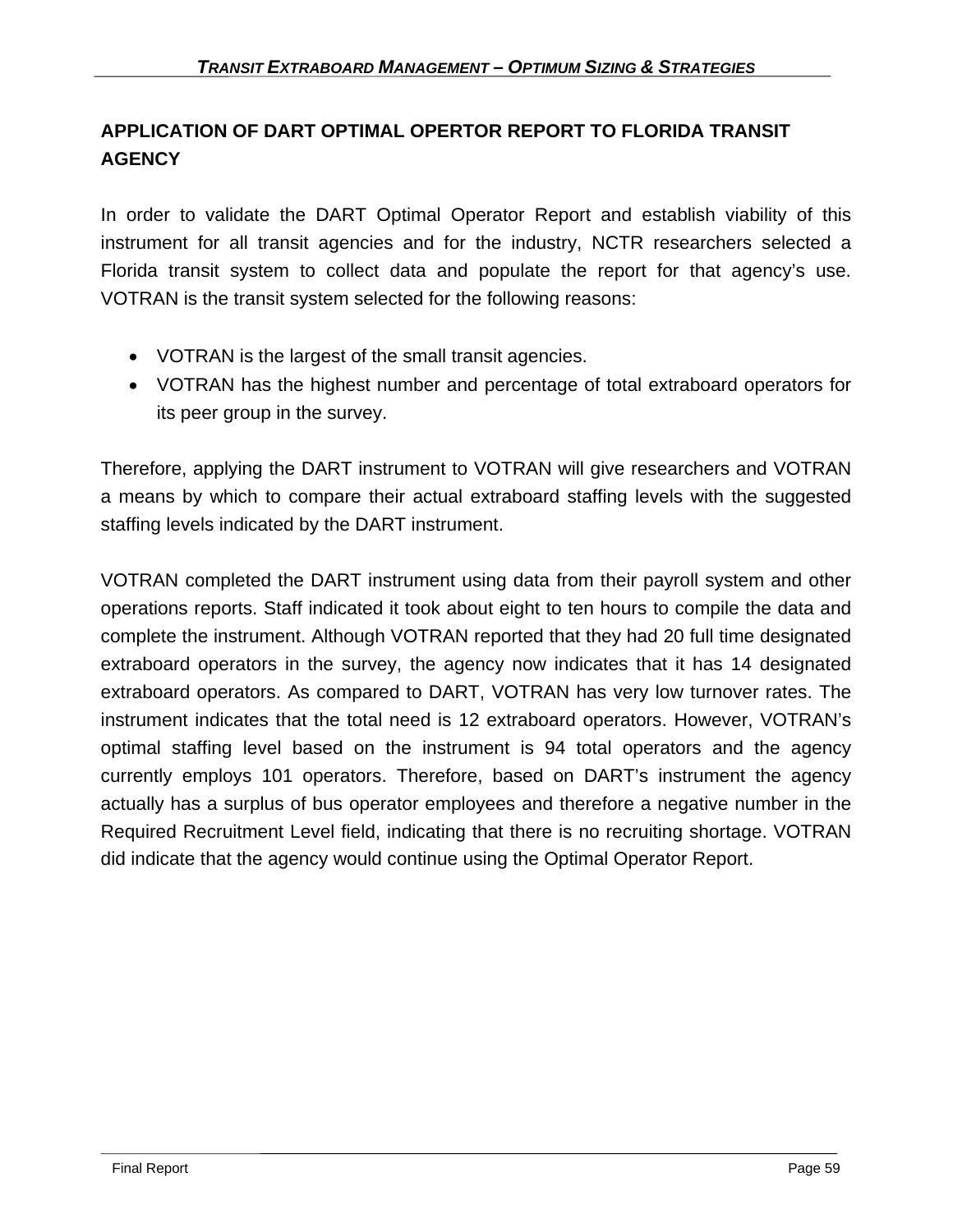## **Table 3-1**

| JUNE 2007 VOTRAN OPTIMAL OPERATOR REPORT - THREE MONTH ROLLING AVERAGE |
|------------------------------------------------------------------------|
|------------------------------------------------------------------------|

| <b>BUS</b>                                                                                                                         |         |         |         |         |         |          |         |          |         |         |          |         | Projected |         |                                                                                              |
|------------------------------------------------------------------------------------------------------------------------------------|---------|---------|---------|---------|---------|----------|---------|----------|---------|---------|----------|---------|-----------|---------|----------------------------------------------------------------------------------------------|
|                                                                                                                                    | Jun     | Jul     | Aug     | Sept    | Oct     | Nov      | Dec     | Jan      | Feb     | Mar     | Apr      | May     | June      |         |                                                                                              |
| TOTAL FTE BLOCKS OF WORK - FULL TIME                                                                                               | 80.00   | 80.00   | 80.00   | 79.00   | 79.00   | 79.00    | 79.00   | 80.00    | 80.00   | 80.00   | 80.00    | 80.00   | 79.60     |         | The data for the blocks of work is actual data                                               |
| TOTAL FTE BLOCKS OF WORK - PART TIME                                                                                               | 3.00    | 3.00    | 3.00    | 0.00    | 0.00    | 0.00     | 0.00    | 2.00     | 2.00    | 2.00    | 2.00     | 2.00    | 1.58      |         | from planning department                                                                     |
| <b>Extraboard Requirement*</b>                                                                                                     |         |         |         |         |         |          |         |          |         |         |          |         | Trend     | Avg     |                                                                                              |
| <b>Unscheduled Absences</b>                                                                                                        | 0.23    | 0.25    | 1.15    | 0.70    | 0.30    | 0.35     | 0.50    | 0.60     | 0.90    | 0.50    | 0.35     | 0.65    | 1.00      | 1.00    |                                                                                              |
| FMLA (all categories - using VAC/Sick/LWP)                                                                                         | 5.23    | 6.85    | 7.25    | 7.50    | 5.75    | 6.40     | 5.60    | 6.65     | 7.40    | 7.85    | 5.95     | 7.40    | 7.00      | 7.00    |                                                                                              |
| <b>Alternative Duty</b>                                                                                                            | 0.13    | 0.3(    | 0.20    | 0.15    | 0.00    | 0.00     | 0.07    | 0.30     | 0.45    | 0.05    | 0.30     | 0.30    | 0.00      | 0.00    |                                                                                              |
| <b>Scheduled Absences</b>                                                                                                          | 1.93    | 2.05    | 2.55    | 1.75    | 2.50    | 1.80     | 1.40    | 2.05     | 1.35    | 1.15    | 0.95     | 2.10    | 2.00      | 2.00    |                                                                                              |
| Non-operating Function                                                                                                             | 1.07    | 1.65    | 1.95    | 1.60    | 1.60    | 1.70     | 0.83    | 2.05     | 1.55    | 1.65    | 1.60     | 1.90    | 2.00      | 2.00    |                                                                                              |
| <b>Operator Training</b>                                                                                                           | 0.17    | 0.30    | 0.30    | 0.00    | 0.35    | 1.15     | 0.53    | 0.00     | 0.00    | 0.00    | 0.20     | 0.20    | 0.00      | 0.00    |                                                                                              |
| <b>Union Business</b>                                                                                                              | 0.00    | 0.00    | 0.0(    | 0.00    | 0.00    | 0.00     | 0.00    | 0.00     | 0.0(    | 0.0(    | 0.00     | 0.00    | 0.00      | 0.00    |                                                                                              |
| TOTAL EXTRABOARD REQUIREMENT                                                                                                       | 8.77    | 11.40   | 13.40   | 11.70   | 10.50   | 11.40    | 8.93    | 11.65    | 11.65   | 11.20   | 9.35     | 12.55   | 12.00     | 12.00   |                                                                                              |
|                                                                                                                                    |         |         |         |         |         |          |         |          |         |         |          |         |           |         |                                                                                              |
|                                                                                                                                    |         |         |         |         |         |          |         |          |         |         |          |         |           |         | Calculation of % for the extraboard is the<br>extraboard requirements + total turnover / FT  |
| PERCENTAGE OF EXTRABOARD                                                                                                           | 9.9%    | 12.5%   | 14.3%   | 18.3%   | 11.7%   | 13.6%    | 10.2%   | 12.7%    | 14.6%   | 14.2%   | 10.5%    | 14.5%   | 14.0%     | 14.0%   | optimal bus forecast.                                                                        |
| Turnover - # as of end of mth'                                                                                                     |         |         |         |         |         |          |         |          |         |         |          |         |           |         |                                                                                              |
| Terminations                                                                                                                       | 0.00    | 0.00    | 0.00    | 6.00    | 0.00    | 1.00     | 0.00    | 0.00     | 2.00    | 2.00    | 0.00     | 1.00    | 1.00      | 1.00    |                                                                                              |
| Promotions                                                                                                                         | 0.00    | 0.00    | 0.00    | 0.00    | 0.00    | 0.00     | 0.00    | 0.00     | 0.00    | 0.00    | 0.00     | 0.00    | 0.00      | 0.00    |                                                                                              |
| Transfers to train                                                                                                                 | 0.00    | 0.00    | 0.00    | 0.00    | 0.00    | 0.00     | 0.00    | 0.00     | 0.00    | 0.00    | 0.00     | 0.00    | 0.00      | 0.00    |                                                                                              |
| <b>Total Turnover</b>                                                                                                              | 0.00    | 0.00    | 0.00    | 6.00    | 0.00    | 1.00     | 0.00    | 0.00     | 2.00    | 2.00    | 0.00     | 1.00    | 1.00      | 1.00    |                                                                                              |
| Transfers from Train '                                                                                                             | 0.00    | 0.00    | 0.00    | 0.00    | 0.00    | 0.00     | 0.00    | 0.00     | 0.00    | 0.00    | 0.00     | 0.00    | 0.00      | 0.00    |                                                                                              |
|                                                                                                                                    |         |         |         |         |         |          |         |          |         |         |          |         |           |         | The turnover % is determined by dividing the                                                 |
| PERCENTAGE OF TURNOVER                                                                                                             | 0.0%    | 0.0%    | 0.0%    | 6.7%    | 0.0%    | 1.1%     | 0.0%    | 0.0%     | 1.9%    | 2.0%    | 0.0%     | 1.0%    | 1.0%      |         | 1.0% total turnover/current staffing                                                         |
| Optimal Bus Forecast*                                                                                                              |         |         |         |         |         |          |         |          |         |         |          |         |           |         |                                                                                              |
| Full-Time Bus Operators                                                                                                            | 88.77   | 91.40   | 93.40   | 96.70   | 89.50   | 91.40    | 87.93   | 91.65    | 93.65   | 93.20   | 89.35    | 93.55   | 92.60     | 92.60   |                                                                                              |
|                                                                                                                                    |         |         |         |         |         |          |         |          |         |         |          |         |           |         |                                                                                              |
| Part-Time Bus Operators                                                                                                            | з       |         |         |         |         | $\Omega$ |         |          |         |         |          |         | 1.58      | 1.58    | The Optimal Number is determined by totaling                                                 |
|                                                                                                                                    |         |         |         |         |         |          |         |          |         |         |          |         |           |         | the blocks of work + total extraboard + total                                                |
| TOTAL OPTIMAL BUS FORECAST                                                                                                         | 91.77   | 94.40   | 96.40   | 96.70   | 89.50   | 91.40    | 87.93   | 93.65    | 95.65   | 95.20   | 91.35    | 95.55   | 94.18     |         | 94.18 turnover                                                                               |
| Current Staffing - # as of end of qtr.                                                                                             |         |         |         |         |         |          |         |          |         |         |          |         |           |         |                                                                                              |
|                                                                                                                                    |         |         |         |         |         |          |         |          |         |         |          |         |           |         | (Projection includes students in training during<br>previous month)                          |
| Full-Time                                                                                                                          | 93.00   | 94.00   | 95.00   | 89.00   | 93.00   | 92.00    | 92.00   | 105.00   | 103.00  | 101.00  | 101.00   | 100.00  | 100.00    | 100.00  |                                                                                              |
|                                                                                                                                    |         |         |         |         |         |          |         |          |         |         |          |         |           |         |                                                                                              |
| Part-Time                                                                                                                          | 1.00    | 1.00    | 1.00    | 1.00    | 1.00    | 1.00     | 1.00    | 1.00     | 1.00    | 1.00    | 1.00     | 1.00    | 1.00      | 1.00    |                                                                                              |
|                                                                                                                                    |         |         |         |         |         |          |         |          |         |         |          |         |           |         | The projected staffing is determined by adding<br>the previous month + the students still in |
| <b>TOTAL CURRENT STAFFING</b>                                                                                                      | 94.00   | 95.00   | 96.00   | 90.00   | 94.00   | 93.00    | 93.00   | 106.00   | 104.00  | 102.00  | 102.00   | 101.00  | 101.00    |         | 101.00 training at the end of last month                                                     |
| Students in training, graduating next Month                                                                                        |         |         |         |         |         | 23       | 16      |          |         |         |          |         |           |         |                                                                                              |
| REQUIRED RECRUITMENT LEVEL - FULL TIME                                                                                             | $-4.23$ | $-2.60$ | $-1.60$ | 7.70    | $-3.50$ | $-0.60$  | $-4.07$ | $-13.35$ | $-9.35$ | $-7.80$ | $-11.65$ | $-6.45$ | $-7.40$   | $-7.40$ |                                                                                              |
|                                                                                                                                    |         |         |         |         |         |          |         |          |         |         |          |         |           |         | The required recruitment level is determined                                                 |
| REQUIRED RECRUITMENT LEVEL - PART TIME                                                                                             | 2.00    | 2.00    | 2.00    | $-1.00$ | $-1.00$ | $-1.00$  | $-1.00$ | 1.00     | 1.00    | 1.00    | 1.00     | 1.00    | 0.58      |         | by subtracting the current staffing from the<br>0.58 optimal bus forecast                    |
| Projected hires in current month (hired or cleared to hire                                                                         |         |         |         |         |         |          |         |          |         |         |          |         |           |         |                                                                                              |
| as if report date)                                                                                                                 |         |         |         |         |         |          |         |          |         |         |          |         | 0.00      |         |                                                                                              |
| Trending based on total current staffing as the independant variable and optimal operator report categories as dependant variables |         |         |         |         |         |          |         |          |         |         |          |         |           |         |                                                                                              |
| Note: Unusual spikes in data may be due to three pay period months                                                                 |         |         |         |         |         |          |         |          |         |         |          |         |           |         |                                                                                              |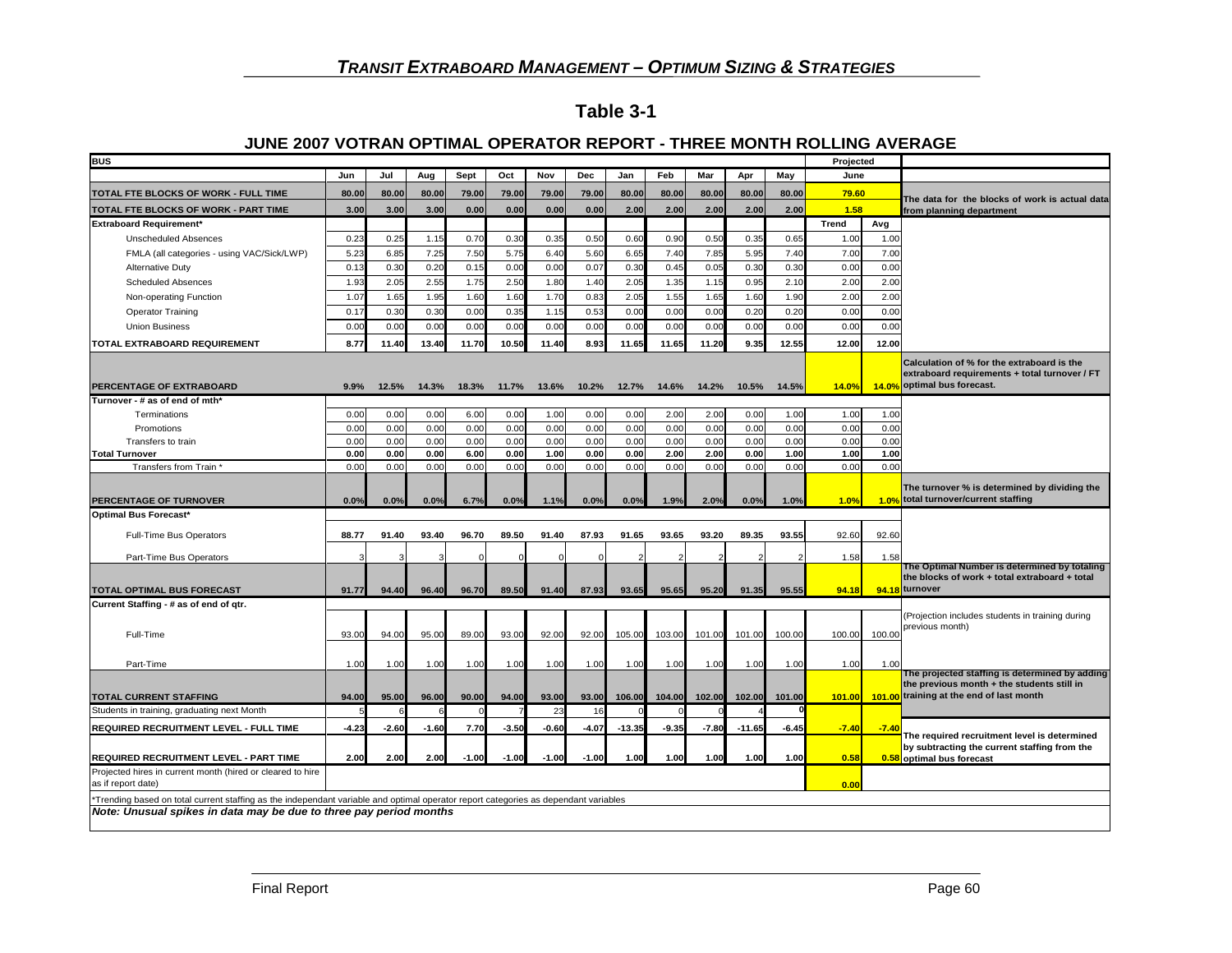## **GUIDE FOR ALL TRANSIT AGENCIES**

Table 3-2 below provides a detailed methodology for each absence category to show data needs and formulas to calculate the model Optimal Bus Forecast that was developed by the Dallas Area Rapid Transit (DART) district.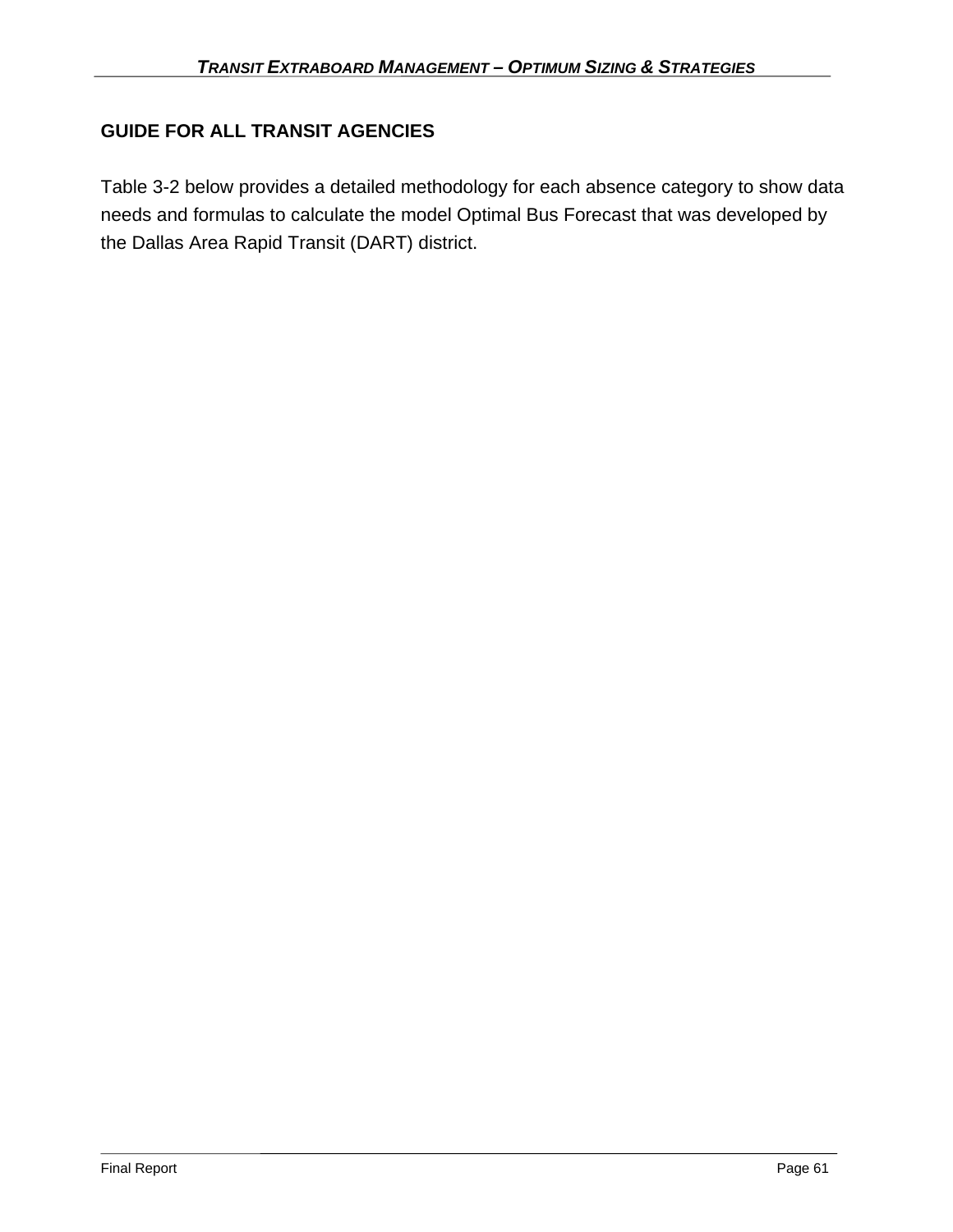| Table 3-2                                                |  |
|----------------------------------------------------------|--|
| <b>Guide for Calculating Optimal Bus Forecast (DART)</b> |  |

| <b>TOTAL FTE BLOCKS OF WORK - FULL</b><br><b>TIME</b>   | Calculation of total FT blocks - weekday                        |                                                                                                      |  |  |  |  |
|---------------------------------------------------------|-----------------------------------------------------------------|------------------------------------------------------------------------------------------------------|--|--|--|--|
| <b>TOTAL FTE BLOCKS OF WORK - PART</b>                  |                                                                 |                                                                                                      |  |  |  |  |
| <b>TIME</b>                                             |                                                                 | Calculation of total PT blocks - weekday                                                             |  |  |  |  |
| <b>Extraboard Requirement*</b>                          |                                                                 |                                                                                                      |  |  |  |  |
|                                                         | <b>Unscheduled Absences</b>                                     |                                                                                                      |  |  |  |  |
|                                                         | FMLA (all categories - using<br>VAC/Sick/LWP)                   |                                                                                                      |  |  |  |  |
|                                                         | <b>Alternative Duty</b>                                         | For each of the absence categories, take the total<br>person absences and multiply by 8, then divide |  |  |  |  |
|                                                         | <b>Scheduled Absences</b>                                       | by 160. In months where there are three pay                                                          |  |  |  |  |
|                                                         | Non-operating Function                                          | periods, divide by 240                                                                               |  |  |  |  |
|                                                         | <b>Operator Training</b>                                        |                                                                                                      |  |  |  |  |
|                                                         | <b>Union Business</b>                                           |                                                                                                      |  |  |  |  |
|                                                         |                                                                 | Sum of all absence categories to create FTE                                                          |  |  |  |  |
| <b>TOTAL EXTRABOARD REQUIREMENT</b>                     |                                                                 | extraboard requirement per month<br>Calculation of % for the extraboard is the                       |  |  |  |  |
|                                                         |                                                                 | extraboard requirements + total turnover / FT                                                        |  |  |  |  |
| PERCENTAGE OF EXTRABOARD                                |                                                                 | optimal bus forecast.                                                                                |  |  |  |  |
| Turnover - # as of end of mth*                          |                                                                 |                                                                                                      |  |  |  |  |
|                                                         |                                                                 |                                                                                                      |  |  |  |  |
| Terminations                                            |                                                                 | Actual number of terminations in a calendar<br>month                                                 |  |  |  |  |
|                                                         |                                                                 |                                                                                                      |  |  |  |  |
| Promotions                                              |                                                                 | Actual number of promotions in a calendar month                                                      |  |  |  |  |
| Transfers to train                                      |                                                                 | For non-rail systems, this includes the actual<br>transfers to any other department in the agency    |  |  |  |  |
|                                                         |                                                                 |                                                                                                      |  |  |  |  |
| <b>Total Turnover</b>                                   |                                                                 | Sum of terminations, promotions and transfers                                                        |  |  |  |  |
| Transfers from Train *                                  |                                                                 | Transfers from any other position to bus operator<br>is a net gain                                   |  |  |  |  |
|                                                         |                                                                 | The turnover % is determined by dividing the                                                         |  |  |  |  |
| <b>PERCENTAGE OF TURNOVER</b>                           |                                                                 | total turnover/current staffing                                                                      |  |  |  |  |
| <b>Optimal Bus Forecast*</b>                            |                                                                 |                                                                                                      |  |  |  |  |
|                                                         | <b>Full-Time Bus Operators</b>                                  | Total blocks of work + total extraboard + total<br>turnover FT category                              |  |  |  |  |
|                                                         |                                                                 | Total blocks of work + total extraboard + total                                                      |  |  |  |  |
|                                                         | Part-Time Bus Operators                                         | turnover PT category                                                                                 |  |  |  |  |
| <b>TOTAL OPTIMAL BUS FORECAST</b>                       |                                                                 | Sum of FT + PT Operators                                                                             |  |  |  |  |
| Current Staffing - # as of end of gtr.                  |                                                                 |                                                                                                      |  |  |  |  |
|                                                         |                                                                 | Total FT currently employed by month + students                                                      |  |  |  |  |
|                                                         | Full-Time                                                       | in training<br>Total PT currently employed by month + students                                       |  |  |  |  |
|                                                         | Part-Time                                                       | in training                                                                                          |  |  |  |  |
| <b>TOTAL CURRENT STAFFING</b>                           |                                                                 | Sum of FT + PT Operators                                                                             |  |  |  |  |
| Students in training, graduating next Month             |                                                                 | Assumes that training classes and graduations                                                        |  |  |  |  |
| <b>REQUIRED RECRUITMENT LEVEL - FULL</b>                |                                                                 | are pre-established annually                                                                         |  |  |  |  |
| <b>TIME</b>                                             |                                                                 | Target number of student operators needed FT                                                         |  |  |  |  |
| <b>REQUIRED RECRUITMENT LEVEL - PART</b><br><b>TIME</b> |                                                                 | Target number of student operators needed PT                                                         |  |  |  |  |
|                                                         |                                                                 | Sum of data from each category divided by 12                                                         |  |  |  |  |
| Average Formula                                         |                                                                 | months                                                                                               |  |  |  |  |
| <b>Trend Formula</b>                                    | Uses related known values to predict<br>unknown (future) values | Formula established in Excel                                                                         |  |  |  |  |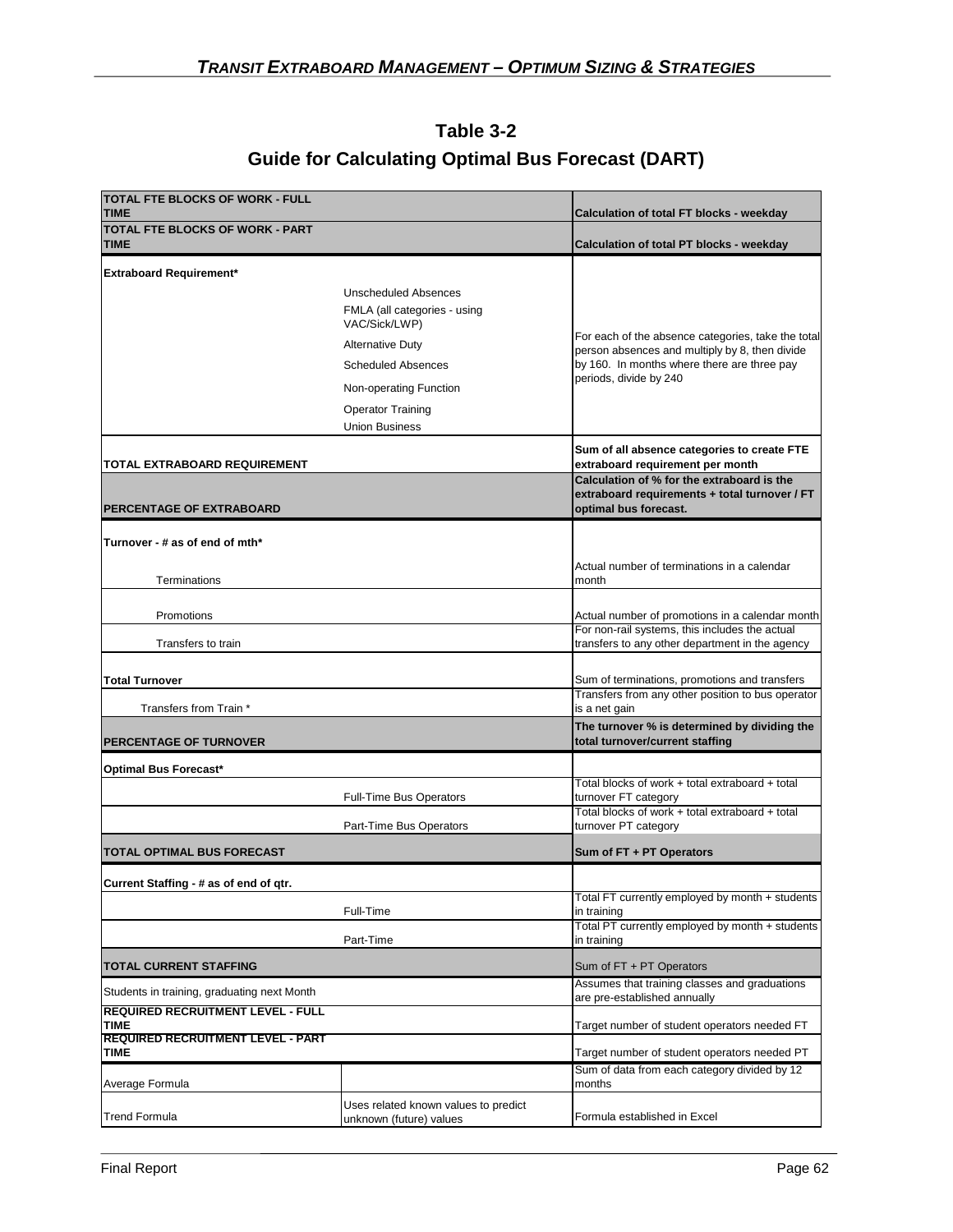# **SECTION FOUR SURVEY OF STATES HOURS OF SERVICE (HOS) FOR DRIVERS CARRYING PASSENGERS**

The Florida Department of Transportation requested that NCTR conduct a survey of the states relative to CFR 49, Part 395, the Federal Motor Carrier Safety Administration (FMCSA) Hours of Service (HOS) for Drivers Carrying Passengers. This regulation provides a standard for maximum hours of work, minimum hours off duty, and the maximum period (spread) of work time, both driving and not driving. Section 395.5 states the following:

## **§395.5 Maximum driving time for passenger-carrying vehicles.**

Subject to the exceptions and exemptions in §395.1:

(a) No motor carrier shall permit or require any driver used by it to drive a passengercarrying commercial motor vehicle, nor shall any such driver drive a passenger-carrying commercial motor vehicle:

(a)(1) More than 10 hours following 8 consecutive hours off duty; or

(a)(2) For any period after having been on duty 15 hours following 8 consecutive hours off duty.

(b) No motor carrier shall permit or require a driver of a passenger-carrying commercial motor vehicle to drive, nor shall any driver drive a passenger-carrying commercial motor vehicle, regardless of the number of motor carriers using the driver's services, for any period after-

(b)(1) Having been on duty 60 hours in any 7 consecutive days if the employing motor carrier does not operate commercial motor vehicles every day of the week; or

(b)(2) Having been on duty 70 hours in any period of 8 consecutive days if the employing motor carrier operates commercial motor vehicles every day of the week.

[68 FR 22516, Apr. 28, 2003; 70 FR 50073, Aug. 25, 2005]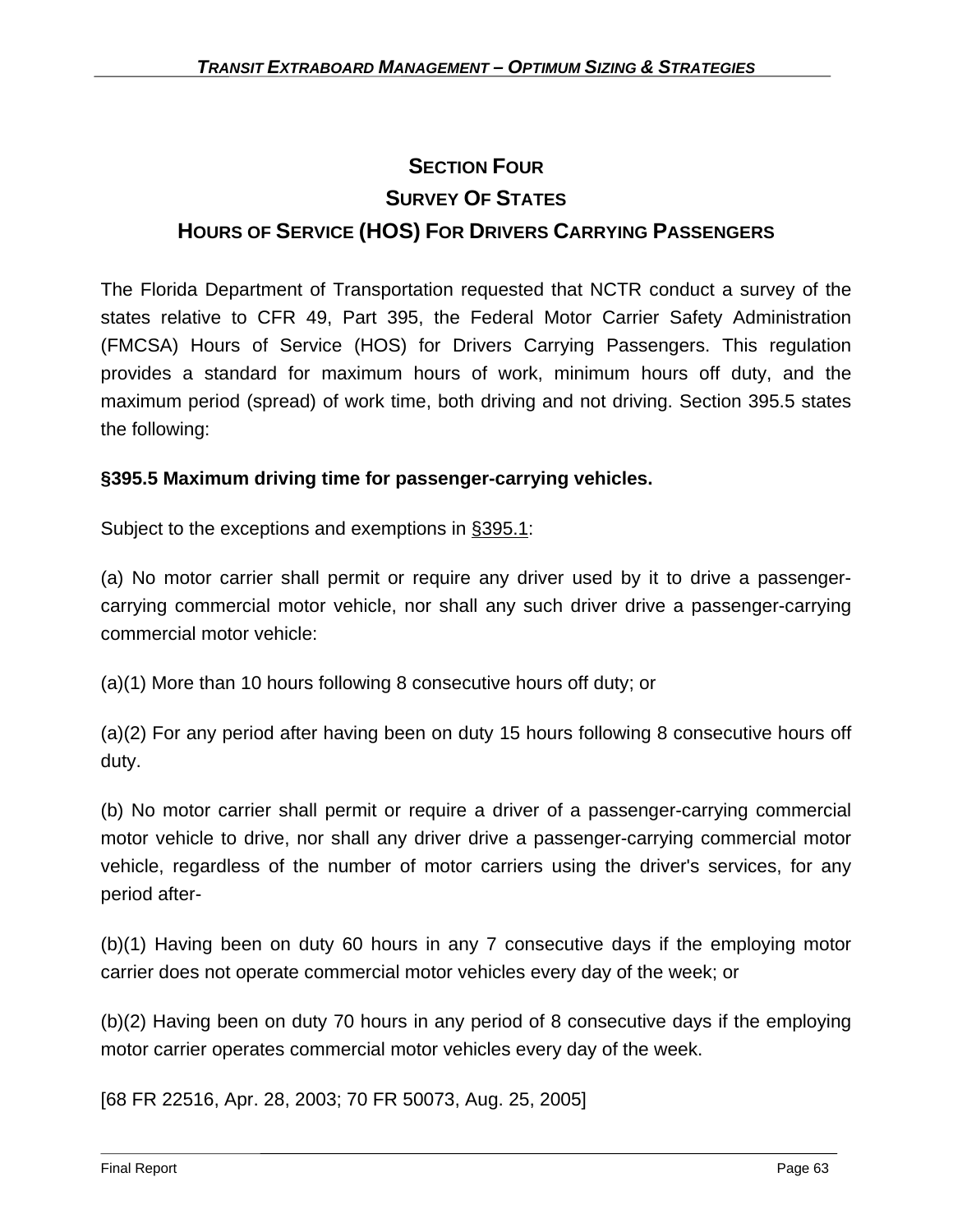Section 395.1(a)(2) states that, "The exceptions from Federal requirements found in paratransits (l) through (n) do not preempt State laws and regulations governing the safe operation of motor vehicles." In other words, States have the option to adopt the federal standard, create exceptions to the standard, or provide more stringent standards than the federal standard.

CUTR worked with the American Association of State Highway and Transportation Officials (AASHTO) Standing Committee on Public Transportation (SCOPT) to develop a mailing list and survey to determine how other states and transit systems monitor and control total days worked, on-duty hours, driving hours and time reporting on and off duty each day. To date, CUTR has garnered data on 39 states based on the survey and independent research of state web sites. Since this particular regulation is found in laws related to motor carrier safety and not transit (FTA) laws and regulations, sometimes States have different regulatory agencies that are not related to the State DOT in charge of hours of service requirements. The eleven states where there is currently no data to report include:

- Arizona
- Hawaii
- Iowa
- Mississippi
- Nevada
- New Jersey
- Rhode Island
- South Dakota
- Tennessee
- Vermont
- Virginia

Of the 39 states where data is available, 30 states incorporate the federal standard of CFR 49 Part 395.5. The remaining nine states that have exceptions and/or different standards are as follows:

- Arkansas
- Colorado
- Florida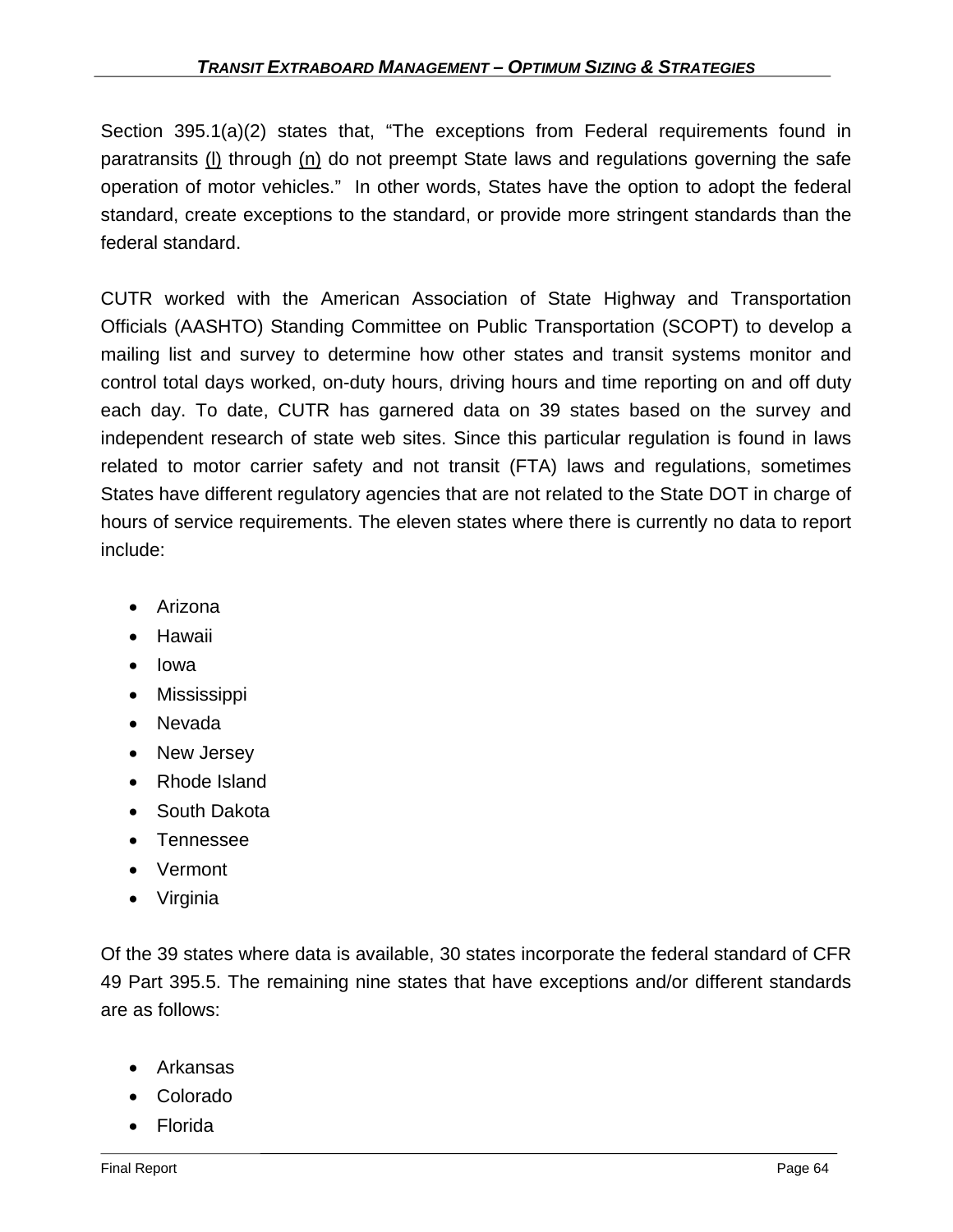- Massachusetts
- Missouri
- Nebraska
- New York
- South Carolina
- Washington

Table 4-1 below displays the language of exception for each of these nine states and the source from which the regulations were found. It should be noted that many states have exceptions to the federal regulations in specific industries such as agriculture, utilities, emergency vehicles, etc. Since these industries were not relevant to FDOT's request, CUTR's efforts were focused on the states' requirements for transit bus drivers to the extent the information was available.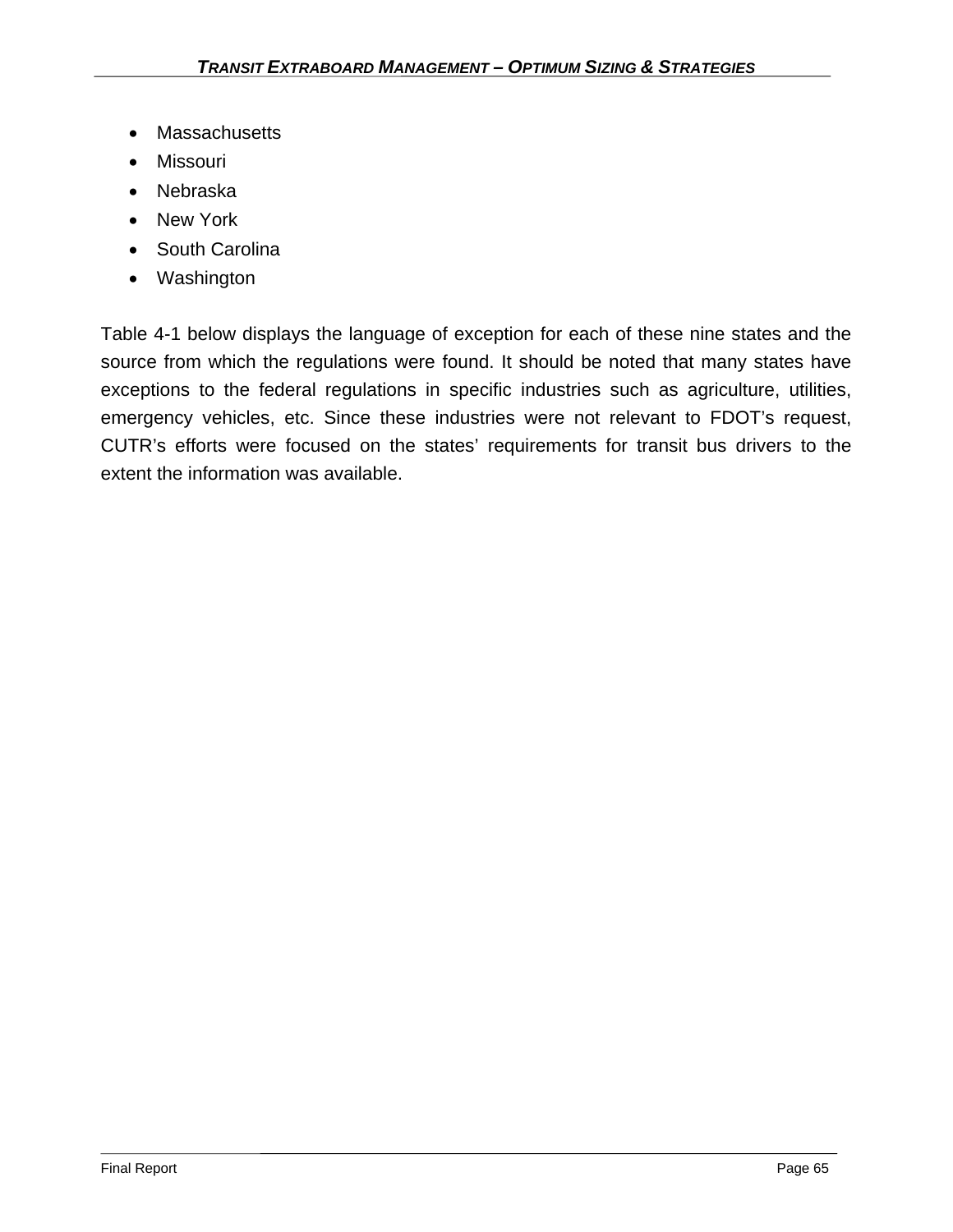## **Table 4-1**

## **States with Exceptions to the Federal Standard Hours of Service (HOS) for Drivers Carrying Passengers**

| <b>State</b>  | <b>Hours of Service Regulation</b>                                                                                                                                                                                                                                                                                                                                                                                                                                                                                                                                                                                                                                                                                                                                                                                                                                                                                                                                                                                                                                                                                                                                                                                                                                                                                                                                                                                                                                                                                                                                                                                                                 | <b>Source or Contact</b>                                                              |
|---------------|----------------------------------------------------------------------------------------------------------------------------------------------------------------------------------------------------------------------------------------------------------------------------------------------------------------------------------------------------------------------------------------------------------------------------------------------------------------------------------------------------------------------------------------------------------------------------------------------------------------------------------------------------------------------------------------------------------------------------------------------------------------------------------------------------------------------------------------------------------------------------------------------------------------------------------------------------------------------------------------------------------------------------------------------------------------------------------------------------------------------------------------------------------------------------------------------------------------------------------------------------------------------------------------------------------------------------------------------------------------------------------------------------------------------------------------------------------------------------------------------------------------------------------------------------------------------------------------------------------------------------------------------------|---------------------------------------------------------------------------------------|
| Arkansas      | It shall be unlawful for any companies, firms, or corporations, or officers of courts or individuals owning,<br>operating, leasing, or subleasing any lines using vehicles propelled by any form of energy on the highways<br>of Arkansas for the purpose of transporting passengers, freight, mail, express, or any commodity to keep<br>their drivers on duty more than fifteen (15) consecutive hours. At the expiration of fifteen (15) hours of duty,<br>the driver must have at least eight (8) hours of rest.                                                                                                                                                                                                                                                                                                                                                                                                                                                                                                                                                                                                                                                                                                                                                                                                                                                                                                                                                                                                                                                                                                                               | http://www.arkansas.gov/labor/code.php?code=23-13-101                                 |
| Colorado      | A passenger-carrying commercial motor vehicle driver has at least 8 consecutive hours off duty separating<br>each 12 hours on duty, and does not exceed 10 hours maximum driving time following 8 consecutive hours<br>off duty.                                                                                                                                                                                                                                                                                                                                                                                                                                                                                                                                                                                                                                                                                                                                                                                                                                                                                                                                                                                                                                                                                                                                                                                                                                                                                                                                                                                                                   | http://csp.state.co.us/downloads/compliancereview.pdf                                 |
| Florida       | (3) The driver of a bus shall not be permitted or required to drive more than 12 hours in any one 24-hour<br>period, or drive after having been on duty for 16 hours in any one 24-hour period, or drive more than 70<br>hours in any period of seven consecutive calendar days.<br>(a) A driver who has reached the maximum 12 driving hours or 16 hours on duty time shall be required to<br>have a minimum of eight consecutive hours off duty time within any one 24-hour period.                                                                                                                                                                                                                                                                                                                                                                                                                                                                                                                                                                                                                                                                                                                                                                                                                                                                                                                                                                                                                                                                                                                                                              | Chapter 14-90, Florida Administrative Code                                            |
|               | b) A driver's work period shall begin from the time a driver first reports for duty for his or her employer.<br>(4) A driver may be permitted to drive for more than the regulated hours if the hours are necessitated by<br>adverse conditions resulting from weather, road or traffic, or emergencies resulting from an accident,<br>medical reasons or disaster.<br>(5) The driver of a bus may be permitted to exceed his or her regulated hours in order to reach a regularly<br>established relief point, provided the additional driving time does not exceed one hour.                                                                                                                                                                                                                                                                                                                                                                                                                                                                                                                                                                                                                                                                                                                                                                                                                                                                                                                                                                                                                                                                     |                                                                                       |
| Massachusetts | Hours of Service. No owner of a motor bus shall cause or allow any driver to drive a motor bus for more than http://www.mass.gov/Eoca/docs/dte/cmr/220cmr155.pdf<br>ten hours in any period of 24 consecutive hours, unless such driver be afforded eight consecutive hours of<br>rest immediately following the ten hours aggregate drive.                                                                                                                                                                                                                                                                                                                                                                                                                                                                                                                                                                                                                                                                                                                                                                                                                                                                                                                                                                                                                                                                                                                                                                                                                                                                                                        |                                                                                       |
| Missouri      | RSMo 307.400, 390.063, 622.550, 390.201 are the Missouri statutes that bring FMCSR applicability to<br>carriers within Missouri. If the carrier is subject to the FMCSR's, then as a passenger carrier they are limited MODOT/Motor Carrier Services Division/Transportation Safety<br>by the Hours-of-Service (HOS) rules in Part 395 to 10 hours of driving, a 15 hour total work-day, and must<br>have 8 hours off-duty in-between work days. Federal, state, and local government operations (non-<br>contracted services run/staffed by the government) are exempt from the most of FMCSR's including HOS<br>per Part 390.2. So if exempt, then only their policies and common sense would limit their work and driving<br>times.                                                                                                                                                                                                                                                                                                                                                                                                                                                                                                                                                                                                                                                                                                                                                                                                                                                                                                             | Darrell E Chute, Senior Motor Carrier Specialist,<br>& Compliance Office 537-751-1853 |
| Nebraska      | State of Nebraska Statutes<br>Section 75-381<br>_imits; exceptions.<br>It shall be unlawful for any motor carrier of passengers or freight for hire, whether individually owned, a<br>partnership, a limited liability company, or a corporation, or the officers, agents, and servants of such motor<br>carrier, to require or permit any driver or operator of a bus, truck, or motor vehicle, owned or operated by<br>such carrier within this state, to drive or operate such bus, truck, or motor vehicle, or to remain on duty, for<br>more than twelve hours of a consecutive period of twenty-four hours.<br>Whenever such driver or operator has been on duty for twelve hours of a consecutive period of twenty-four<br>hours, such driver or operator shall be relieved from duty and shall not be permitted nor required by his or<br>her employer to remain on duty or to drive or operate a bus, truck, or motor vehicle, operated for hire, until<br>the expiration of the off-duty period defined in this section.<br>This section and section 75-382 shall not apply to taxicabs while driven and operated within the corporate<br>boundaries of a city or village and shall not apply in any case of a collision, a casualty, an unavoidable<br>accident requiring emergency service, an emergency which, with reasonable care, could not have been<br>foreseen and guarded against, or an act of God.<br>Source:<br>Laws 1931, c. 102, § 1, p. 273<br>Laws 1933, c. 104, § 1, p. 423<br>C.S.Supp., 1941, § 60-106<br>R.S.1943, § 60-1201<br>R.S.1943, (1988), § 60-1201<br>Laws 1993, LB 370, § 476<br>Laws 1993, LB 121, § 386 | http://srvwww.unicam.state.ne.us/Statutes2005.html                                    |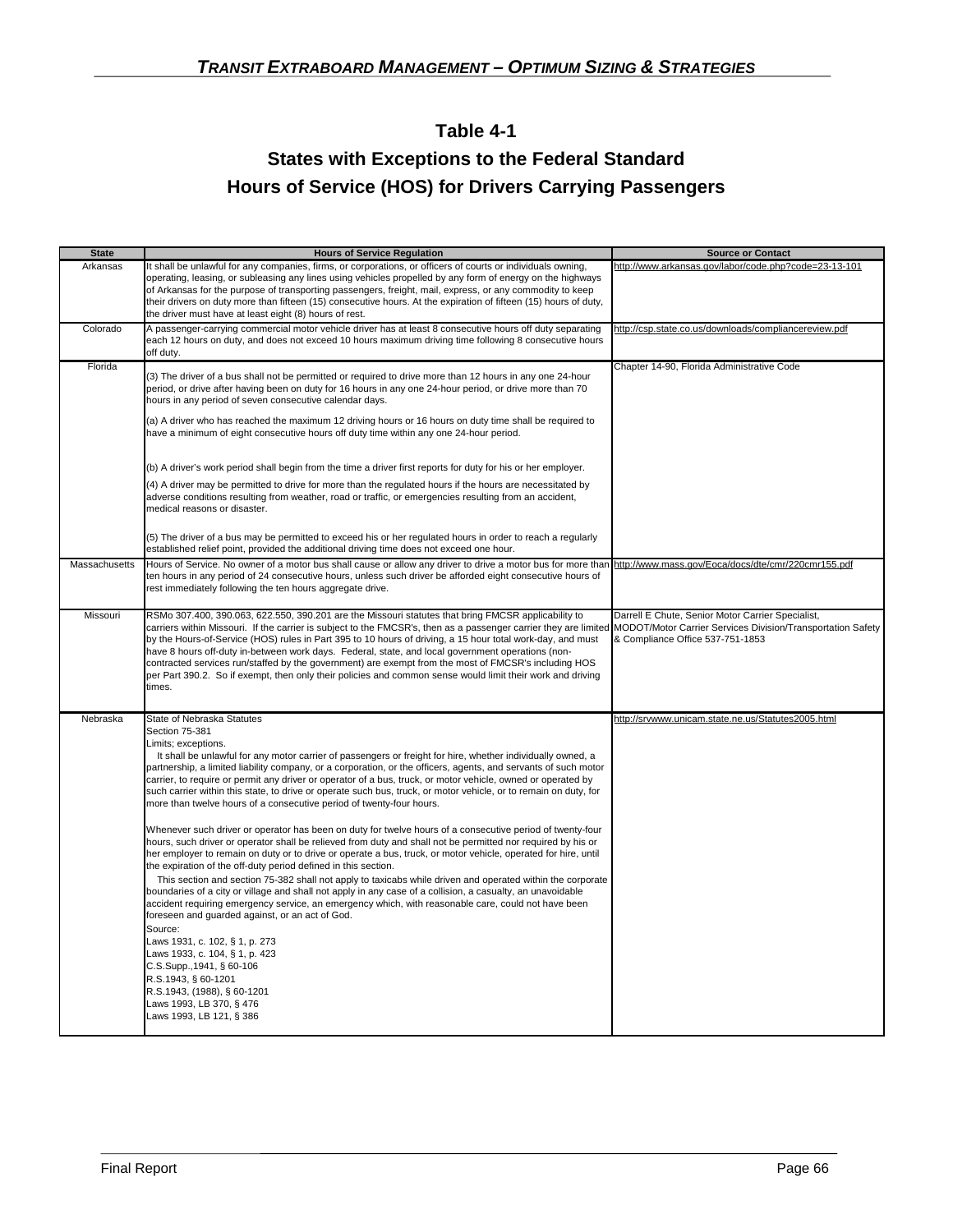## **Table 4-1 (Continued) States with Exceptions to the Federal Standard Hours of Service (HOS) for Drivers Carrying Passengers**

| <b>State</b>   | <b>Hours of Service Regulation</b>                                                                                                                                                                                            | <b>Source or Contact</b>                                     |
|----------------|-------------------------------------------------------------------------------------------------------------------------------------------------------------------------------------------------------------------------------|--------------------------------------------------------------|
| New York       | §723.3 Maximum driving and on-duty time.                                                                                                                                                                                      | http://www.dot.state.ny.us/ts/files/busregs.pdf              |
|                | (a) The provisions of this section shall apply to motor buses that:<br>(1) have a gross vehicle weight rating of 10,001 pounds or more; or                                                                                    |                                                              |
|                | (2) are used to transport more than 15 passengers; or                                                                                                                                                                         |                                                              |
|                | (3) are used, or being used, to transport persons under the age of 21 years to and from school or                                                                                                                             |                                                              |
|                | school activities.<br>(b) Except as specifically provided in this Part, such as for the driving of school buses and exempt                                                                                                    |                                                              |
|                | and non-exempt local buses or the driving of motor buses in adverse weather conditions, no motor                                                                                                                              |                                                              |
|                | carrier shall permit or require any driver used by it to drive nor shall any such driver drive:                                                                                                                               |                                                              |
|                | (1) more than 10 hours following 8 consecutive hours off duty; or                                                                                                                                                             |                                                              |
|                | (2) for any period after having been on duty 15 hours following 8 consecutive hours off duty.                                                                                                                                 |                                                              |
|                | (c) Except as specifically provided in Section 723.10 of this Part, no motor carrier shall permit or                                                                                                                          |                                                              |
|                | require a driver of a motor bus, regardless of the number of motor carriers using the driver's services                                                                                                                       |                                                              |
|                |                                                                                                                                                                                                                               |                                                              |
|                | to drive for any period after:<br>(1) having been on duty 60 hours in any 7 consecutive days if the employer does not operate                                                                                                 |                                                              |
|                | every day in the week; or                                                                                                                                                                                                     |                                                              |
|                | (2) having been on duty 70 hours in any period of 8 consecutive days if the employer operates                                                                                                                                 |                                                              |
|                | motor vehicles every day of the week.<br>(3) For treatment of sleeper berth time, see section 723.9(j) and (k) of this Part.                                                                                                  |                                                              |
|                | (d) (1) A driver who encounters adverse driving conditions and cannot, because of those conditions,                                                                                                                           |                                                              |
|                |                                                                                                                                                                                                                               |                                                              |
|                | (a), safely complete the run within the maximum times permitted by subdivisions (a), (b) and (c)<br>of this section may drive and be permitted or required to drive a motor bus for not more than                             |                                                              |
|                | two additional hours in order to complete that run or to reach a place offering safety for the                                                                                                                                |                                                              |
|                | vehicle occupants and security for the vehicle and its cargo. However, that driver may not                                                                                                                                    |                                                              |
|                | drive or be permitted or required to drive for more than 12 hours in the aggregate following<br>eight consecutive hours off duty; or after he has been on duty 15 hours following eight                                       |                                                              |
|                | consecutive hours off duty.                                                                                                                                                                                                   |                                                              |
|                | (2) Adverse driving conditions means snow, sleet, fog, other adverse weather conditions; a                                                                                                                                    |                                                              |
|                | highway covered with snow or ice; or unusual road and traffic conditions, none of which were<br>apparent on the basis of information known to the person dispatching the run at the time it                                   |                                                              |
|                | was begun.                                                                                                                                                                                                                    |                                                              |
|                | (3) In the case of any emergency, a driver may complete his run without being in violation of the                                                                                                                             |                                                              |
|                | provisions of these regulations, if such run could reasonably have been completed without<br>such emergency.                                                                                                                  |                                                              |
|                | $(4)$ The provisions of subdivisions (a), (b) and (c) of this section shall not apply to any carrier                                                                                                                          |                                                              |
|                | subject thereto when transporting passengers or property to or from any section of the                                                                                                                                        |                                                              |
|                | country with the object of providing relief in case of earthquake, flood, fire, famine, drought,<br>epidemic, pestilence, or other calamitous visitation or disaster.                                                         |                                                              |
|                | (e) Notwithstanding subdivisions (a), (b), (c) and (d) of this section, no person shall drive or be                                                                                                                           |                                                              |
|                | required to drive a motor vehicle while his ability or alertness is so impaired through fatigue, illness                                                                                                                      |                                                              |
|                | or any other cause so as to make it unsafe to begin or continue to drive, except in case of grave<br>emergency where the hazard would be increased by observance of this subdivision and then only                            |                                                              |
|                | to the nearest point at which safety is ensured; nor shall any person be required or permitted to drive                                                                                                                       |                                                              |
|                | a motor bus or go on duty or remain on duty when under the influence of any alcoholic beverage or                                                                                                                             |                                                              |
|                | liquor or any drug or noxious gas or vapor, nor shall any person be permitted to drink any alcoholic                                                                                                                          |                                                              |
|                | beverage or liquor, regardless of alcoholic content, or to take or otherwise use any narcotic or                                                                                                                              |                                                              |
|                | hallucinogenic drug or other substance which may impair his judgment or reaction time, while on                                                                                                                               |                                                              |
|                | duty.<br>(f) No owner, bailee, lessee or operator of any motor bus shall permit or require any person to drive                                                                                                                |                                                              |
|                | or be on duty in violation of this section.                                                                                                                                                                                   |                                                              |
|                |                                                                                                                                                                                                                               |                                                              |
| South Carolina | South Carolina DOT would like to inform you that we have no state regulations or statutes regarding bus<br>operator's "on-duty" and/or "drive" hours for public transportation operators. Instead, our operators follow       | Jim Frierson, 803-737-3601 or e-mail at friersonim@scdot.org |
|                | the Federal Motor Carrier Safety Regulations; specifically, Part 395.5 "Maximum driving time for passenger-                                                                                                                   |                                                              |
|                | carrying vehicles". Since our state's public transportation operators are all publicly-operated systems, work<br>rules ARE somewhat different than they would be for privately-operated services. Operators generally use     |                                                              |
|                | "bid runs" which follow the "10 on/8 off" rule (as per 49CFR Part 395.5). Of course, being publicly operated                                                                                                                  |                                                              |
|                | systems, operators here have a great deal of flexibility regarding scheduling since all drivers are "local"                                                                                                                   |                                                              |
|                | drivers; that is, they never leave a relatively small area and their "runs" are short as compared to the long-<br>distance, over-the-road private system driver. This makes it easy to "recall" them should they be needed to |                                                              |
|                | work "extra hours" which would be hours over the 10 duty hours they are scheduled for. When they do this,                                                                                                                     |                                                              |
|                | drivers have to be paid for overtime and still be given 8 hours off for rest or the bus operator may risk being c                                                                                                             |                                                              |
|                |                                                                                                                                                                                                                               |                                                              |
|                |                                                                                                                                                                                                                               |                                                              |
| Washington     | No person, agent, officer, manager, or superintendent or receiver of any corporation or owner of streetcars                                                                                                                   | Savary, Barb [SavaryB@wsdot.wa.gov]                          |
|                | shall require his, her, or its gripmen, motormen, drivers, or conductors to work more than ten hours in any                                                                                                                   |                                                              |
|                | twenty-four hours. All other references in State law refer back to the regulations adopted by USDOT.                                                                                                                          |                                                              |
|                |                                                                                                                                                                                                                               |                                                              |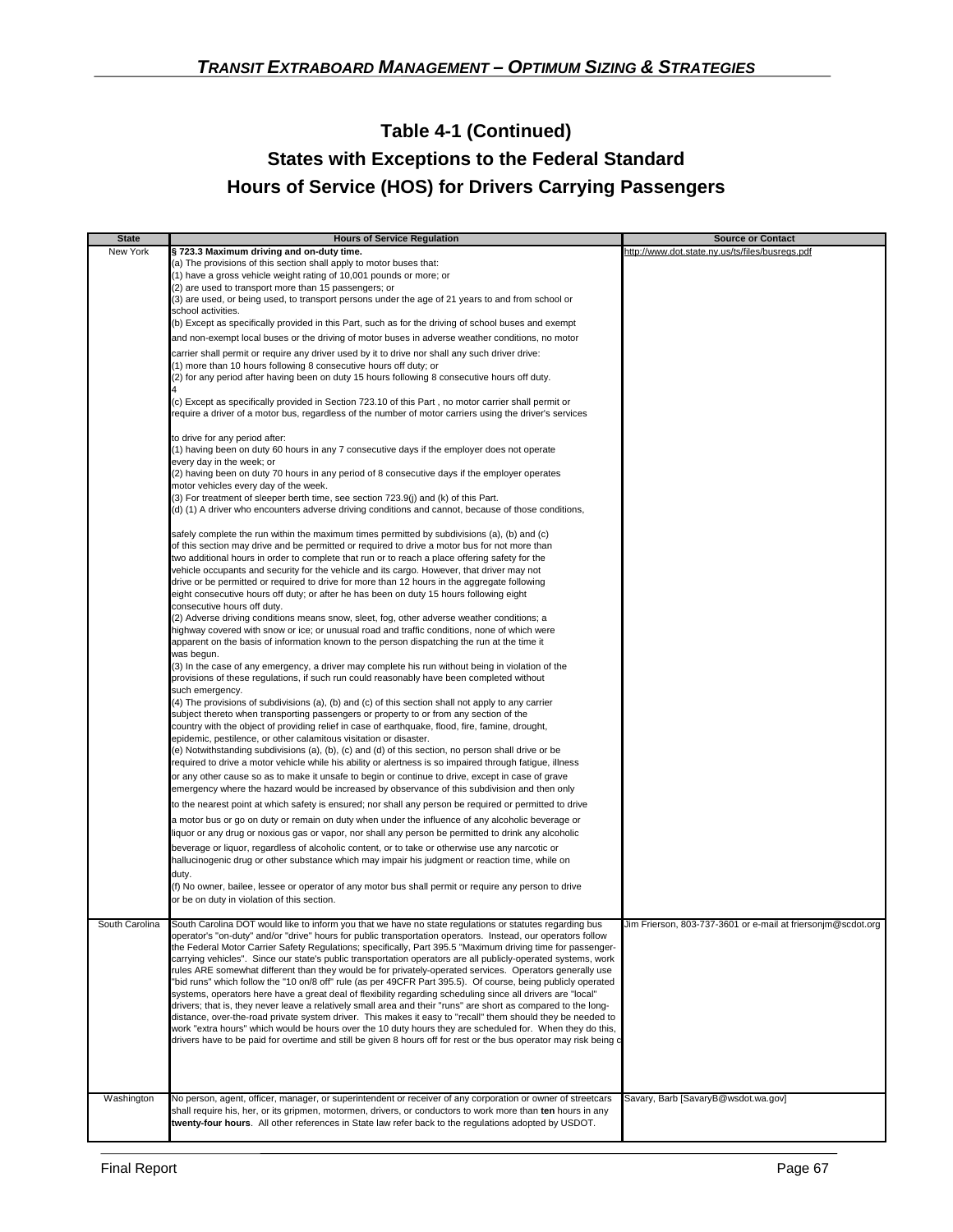## **Conclusion**

In June 2007, the results of this research were presented to the Florida Operations Managers as part of the Florida Operations Network session of the Florida Public Transit Association's mid-year conference. The Operations managers were enthusiastic about the DART instrument for optimal operator forecasting but requested further testing to ensure that the instrument can be applied to any transit agency. The VOTRAN case study suggests that the instrument can be universally applied. The operations managers also cited issues with bus operator recruitment and retention and many indicated there is a shortage of available work force. Other factors that influence workforce needs in Florida include the following:

- Absenteeism is more complex than in the past with the FMLA resulting in unpredictable and longer leaves of absence.
- Operator salaries in many Florida markets are not keeping pace with rising cost of living.
- In a hot job market, transit employees can either find higher paying jobs in the trucking industry or other sectors of the economy.
- Recruiting shortages in many areas are driving the cost of overtime in order to meet scheduled service. Operations managers are receiving complaints from upper management about the rising costs of overtime.
- When staffing levels reach significantly low levels, overtime is forced on operators which can contribute to burnout, fatigue, and increased levels of unscheduled absenteeism.
- Using actual numbers of extraboard operators for any one system is not necessarily going to reflect the true need based on total staffing requirements. This is where the DART instrument is especially helpful because it displays conclusively the levels of recruitment needed in order to maintain optimal staffing levels.
- Future research should include strategies for recruitment, salaries, and incentives to achieve employee retention and absenteeism reduction.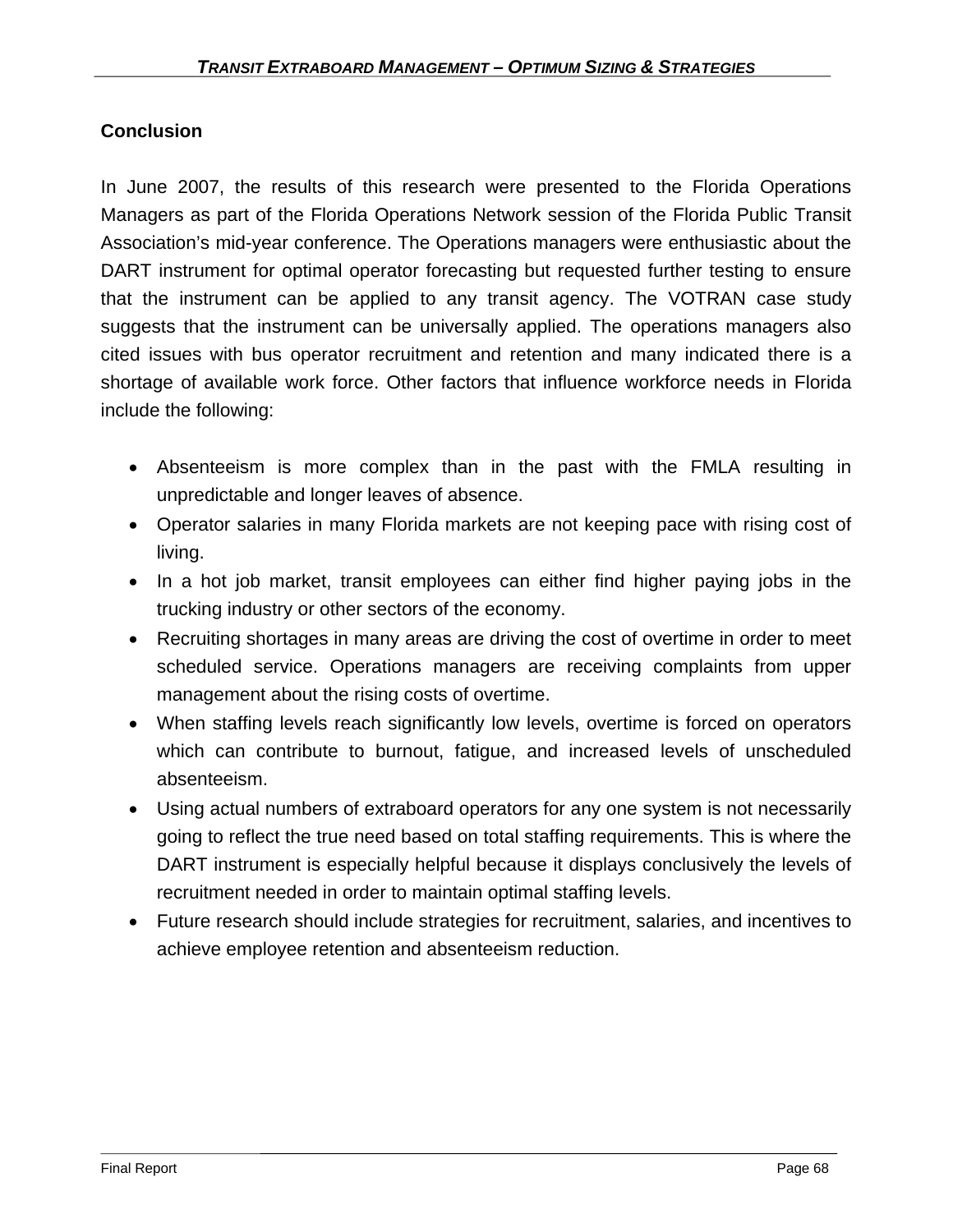# **Bibliography**

American Public Transportation Association. (2003). Organizational website. Retrieved May 2007, from http://www.apta.com/services/safety/glossary.cfm

Koutsopoulos, Haris N. (1990). Scheduling of Extraboard Operators in Transit Systems. Transportation Science. Volume 24, No. 2: 87-104.

Long, Lyn and James L. Perry. (1984). *Extraboard Scheduling, Workers' Compensation and Operator Stress in Public Transit: Research Results and Managerial Implications*. The Institute of Transportation Studies at the University of California, Irvine. UCI-ITS-WP-84-4.

MacDorman, L.C. (1985). Extraboard Management: Procedures and Tools. National Cooperative Transit Research and Development Program, Synthesis of Transit Practice, Report No. 5.

Transportation Research Record 1002: Labor and Manpower Management Issues, TRB, 1984.

Wilson, Nigel H.M. (2003). Public Transportation Service and Operations Planning: Workforce Planning.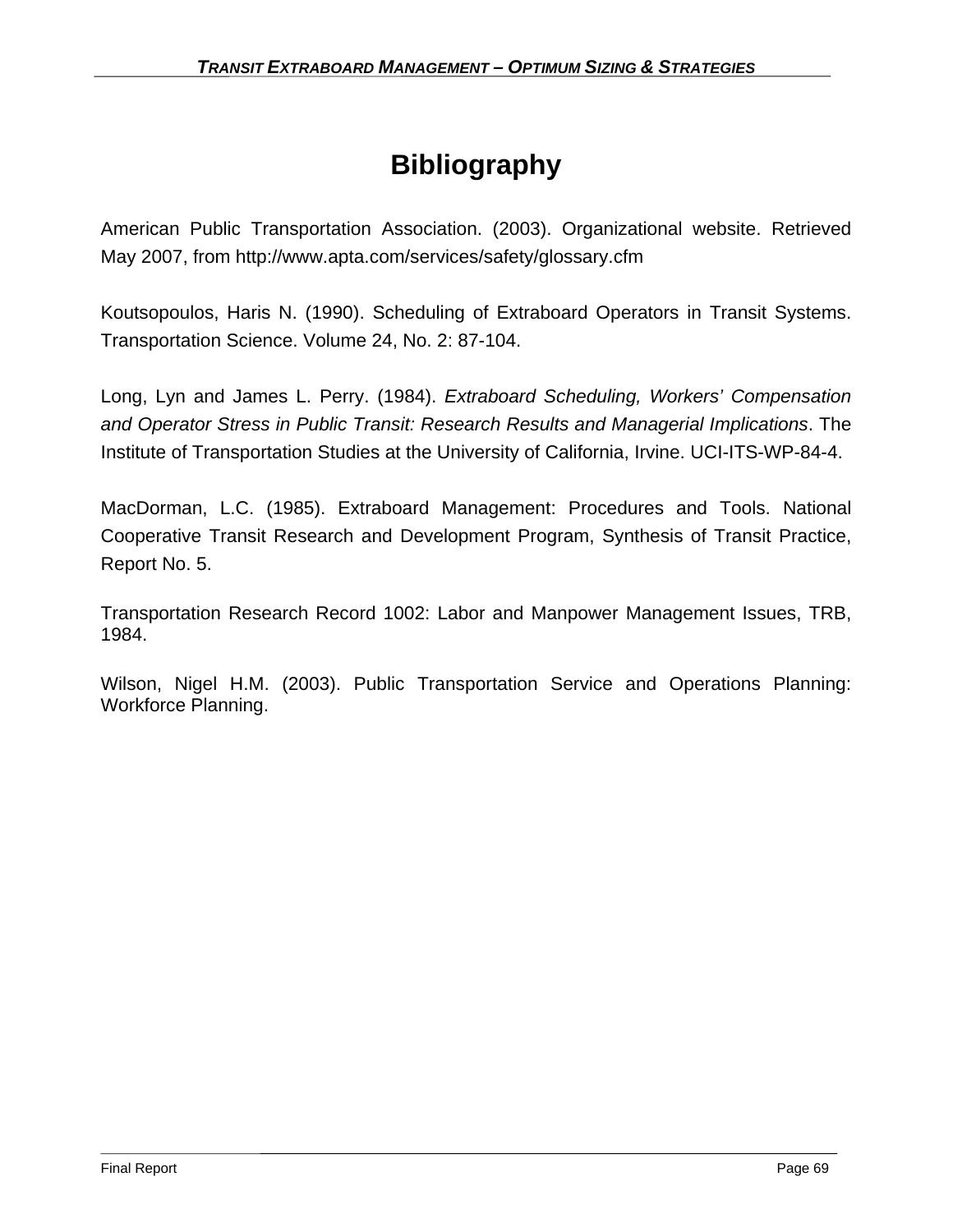# **Appendix A**

# **Transit Agency Survey Extraboard Management**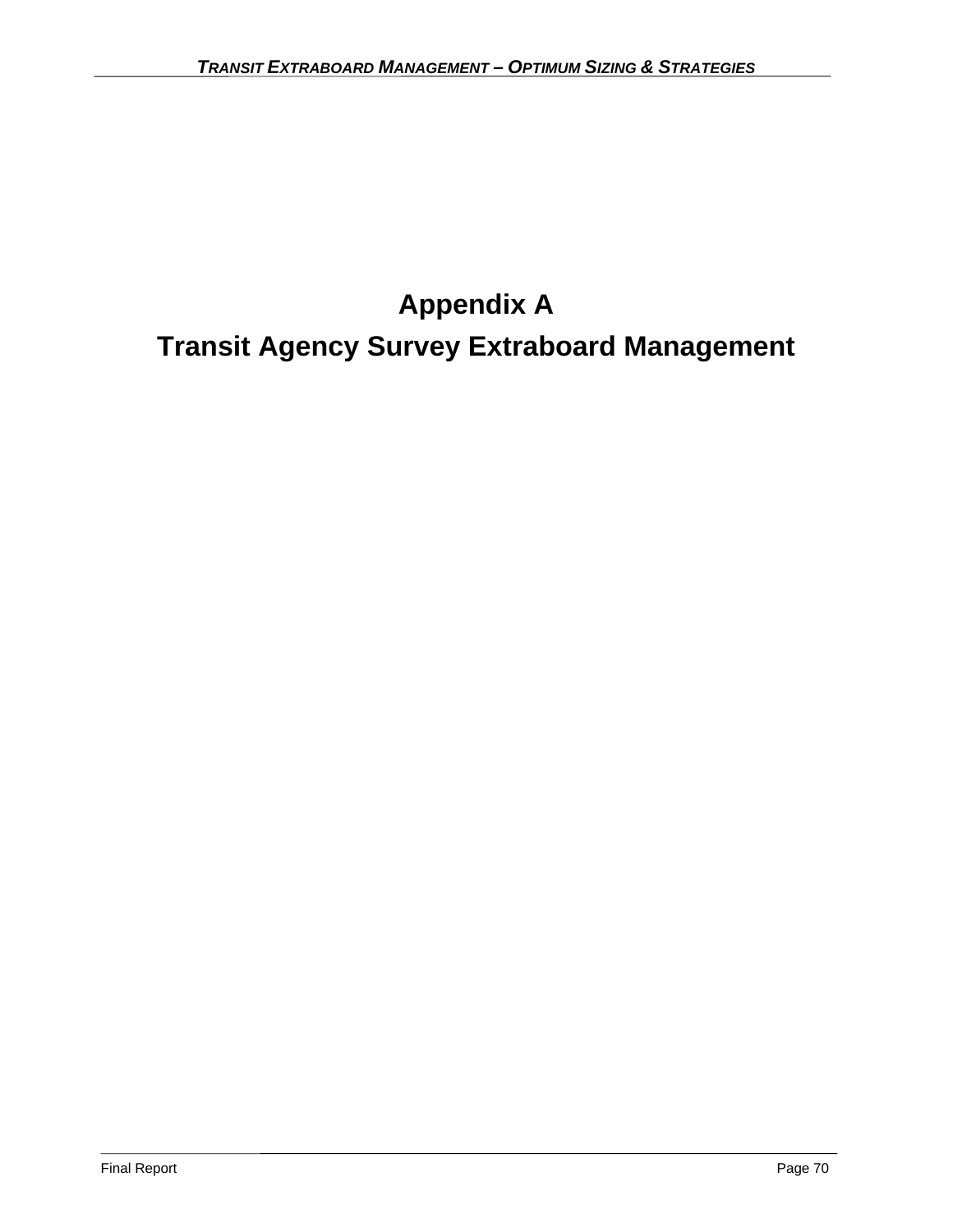| Name:           |  |
|-----------------|--|
| Phone number:   |  |
| Transit system: |  |
| Email address:  |  |

| <b>Basic System Information</b>                                                      |                  |                     |                  |
|--------------------------------------------------------------------------------------|------------------|---------------------|------------------|
|                                                                                      | <b>Total</b>     | <b>Full</b><br>Time | <b>Part Time</b> |
| What is your total number of bus operator positions (filled $+$ unfilled)?           |                  |                     |                  |
|                                                                                      | Weekday          | <b>Saturday</b>     | <b>Sunday</b>    |
| What is your total number of daily revenue hours for the most recent<br>bid?         |                  |                     |                  |
|                                                                                      | Weekday          | <b>Saturday</b>     | <b>Sunday</b>    |
| For your most recent bid, how many of the following types of shifts do<br>you have?  |                  |                     |                  |
| 8 hour straights                                                                     |                  |                     |                  |
| 10 hour straights                                                                    |                  |                     |                  |
| <b>Splits</b>                                                                        |                  |                     |                  |
| Open pieces of work                                                                  |                  |                     |                  |
| Other (please describe)                                                              |                  |                     |                  |
|                                                                                      | <b>Full Time</b> | Part<br>Time        |                  |
| Of your total number of bus operators, how many are <b>designated</b><br>extraboard? |                  |                     |                  |

| <b>Labor Agreement</b>                                                                                                                    |     |    |
|-------------------------------------------------------------------------------------------------------------------------------------------|-----|----|
|                                                                                                                                           | Yes | No |
| Do management and labor have a collective bargaining agreement at<br>your agency?                                                         |     |    |
| Does the agreement address limitations in the number or percentage of<br>full time and part time employees?                               |     |    |
| Does the agreement address policies, rules, deployments, seniority,<br>overtime and/or other provisions related to extraboard management? |     |    |
| Please summarize below or provide the section of the labor agreement<br>via e-mail (if possible) that addresses extraboard.               |     |    |
|                                                                                                                                           |     |    |

| <b>Absenteeism and Attrition</b>                                                                                               |     |           |
|--------------------------------------------------------------------------------------------------------------------------------|-----|-----------|
| The following questions pertain to any individual bid and/or mark-<br>up period                                                | Yes | <b>No</b> |
| Do you have an established percentage or number for attrition of<br>employees through resignation, termination and retirement? |     |           |
| If yes, what percentage or number do you use for attrition?                                                                    |     |           |
| Do you have an established percentage or number for scheduled leave<br>to include vacation, training, union business?          |     |           |
| If so, what percentage or number do you use for scheduled leave?                                                               |     |           |
| Do you have an established percentage or number for unscheduled<br>leave to include sick, jury duty, administrative leave?     |     |           |
| If so, what percentage or number do you use for unscheduled leave?                                                             |     |           |

i<br>S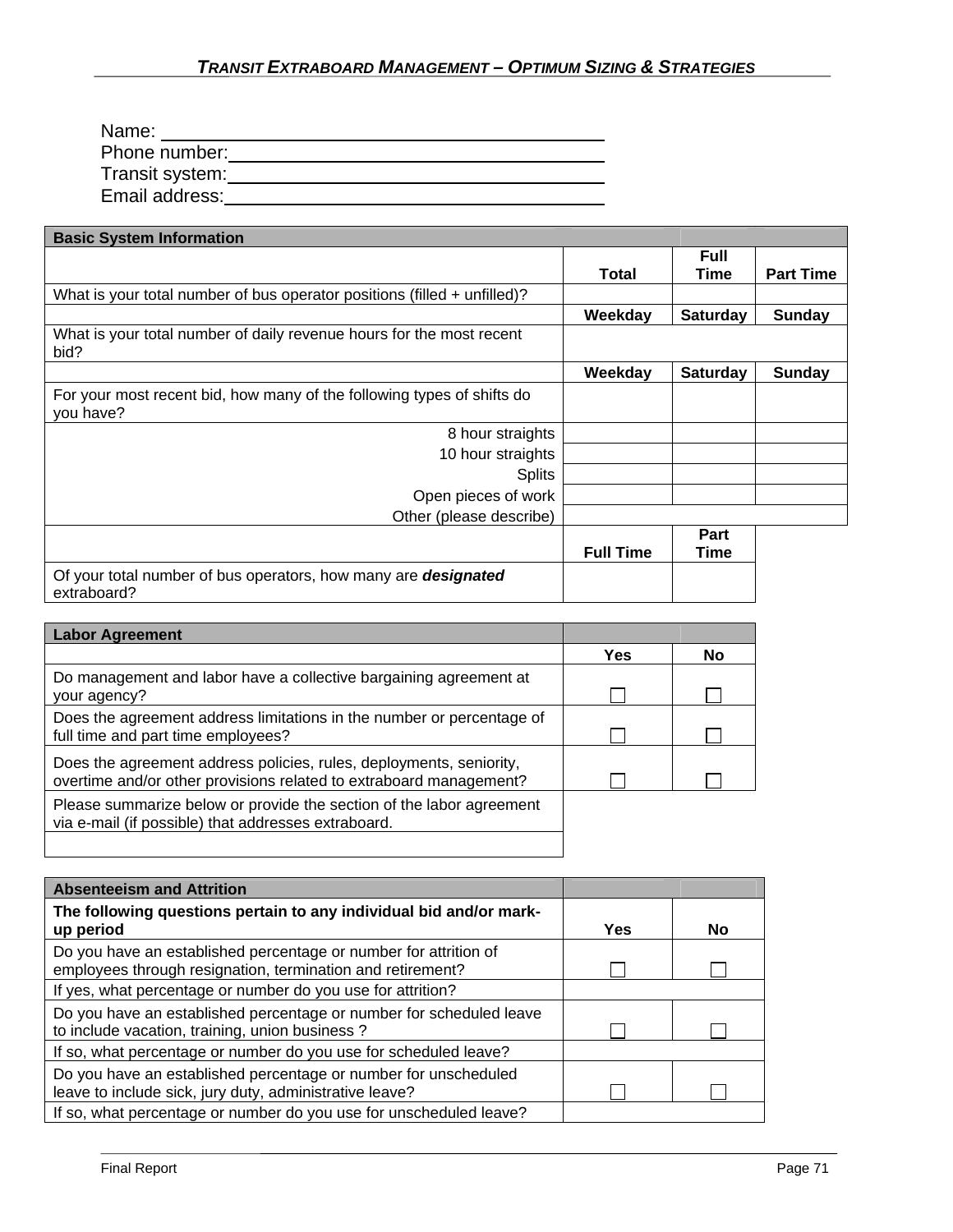| <b>Scheduling</b>                                                                                                               |     |           |
|---------------------------------------------------------------------------------------------------------------------------------|-----|-----------|
|                                                                                                                                 | Yes | <b>No</b> |
| Do you use automated scheduling software for master schedules,<br>runcuts, and/or interlines?                                   |     |           |
| If yes, does your scheduling software calculate number of extraboard<br>operators required?                                     |     |           |
| If yes, has it been your experience that your software accurately<br>calculates the true number of extraboard employees needed? |     |           |
| Do you have a number or percentage of extraboard operators needed<br>for each bid? If yes, what is that percentage?             |     |           |

| <b>Operations</b>                                                                                                         |                                           |           |
|---------------------------------------------------------------------------------------------------------------------------|-------------------------------------------|-----------|
| We would like information regarding the type of work that is<br>available for extraboard operators.                       | Yes                                       | <b>No</b> |
| The order that extraboard operators receive (or pick) their work<br>assignment generally remains the same.                |                                           |           |
| The order that extraboard operators receive (or pick) their work<br>assignment is based on a rotating system.             |                                           |           |
| If yes to previous question, how often does the order change?<br>Daily                                                    | <b>Please</b><br>check all<br>that apply. |           |
| Weekly                                                                                                                    |                                           |           |
| By pick or mark-up period.                                                                                                |                                           |           |
|                                                                                                                           | <b>Please</b>                             |           |
|                                                                                                                           | check all                                 |           |
| Work assignments which are picked by extraboard operators include:                                                        | that apply.                               |           |
| Assignments held down for more than one day.                                                                              |                                           |           |
| Known open work posted for the next day.                                                                                  |                                           |           |
| Unanticipated open work (e.g. miss outs)                                                                                  |                                           |           |
| Other (e.g. special work assignments)                                                                                     |                                           |           |
| Not applicable                                                                                                            |                                           |           |
| Work assignments which are assigned to extraboard operators by the<br>dispatchers with operator's option to pass include: | <b>Please</b><br>check all<br>that apply. |           |
| Assignments held down for more than one day.                                                                              |                                           |           |
| Known open work posted for the next day.                                                                                  |                                           |           |
| Unanticipated open work (e.g. miss outs)                                                                                  |                                           |           |
| Other (e.g. special work assignments)                                                                                     |                                           |           |
| Not applicable                                                                                                            |                                           |           |

| <b>Operations - Continued</b>                                                                                                |                                           |
|------------------------------------------------------------------------------------------------------------------------------|-------------------------------------------|
| Work assignments which are assigned to extraboard operators by the<br>dispatchers without operator's option to pass include: | <b>Please</b><br>check all<br>that apply. |
| Assignments held down for more than one day.                                                                                 |                                           |
| Known open work posted for the next day.                                                                                     |                                           |
| Unanticipated open work (e.g. miss outs)                                                                                     |                                           |
| Other (e.g. special work assignments)                                                                                        |                                           |
| Not applicable                                                                                                               |                                           |